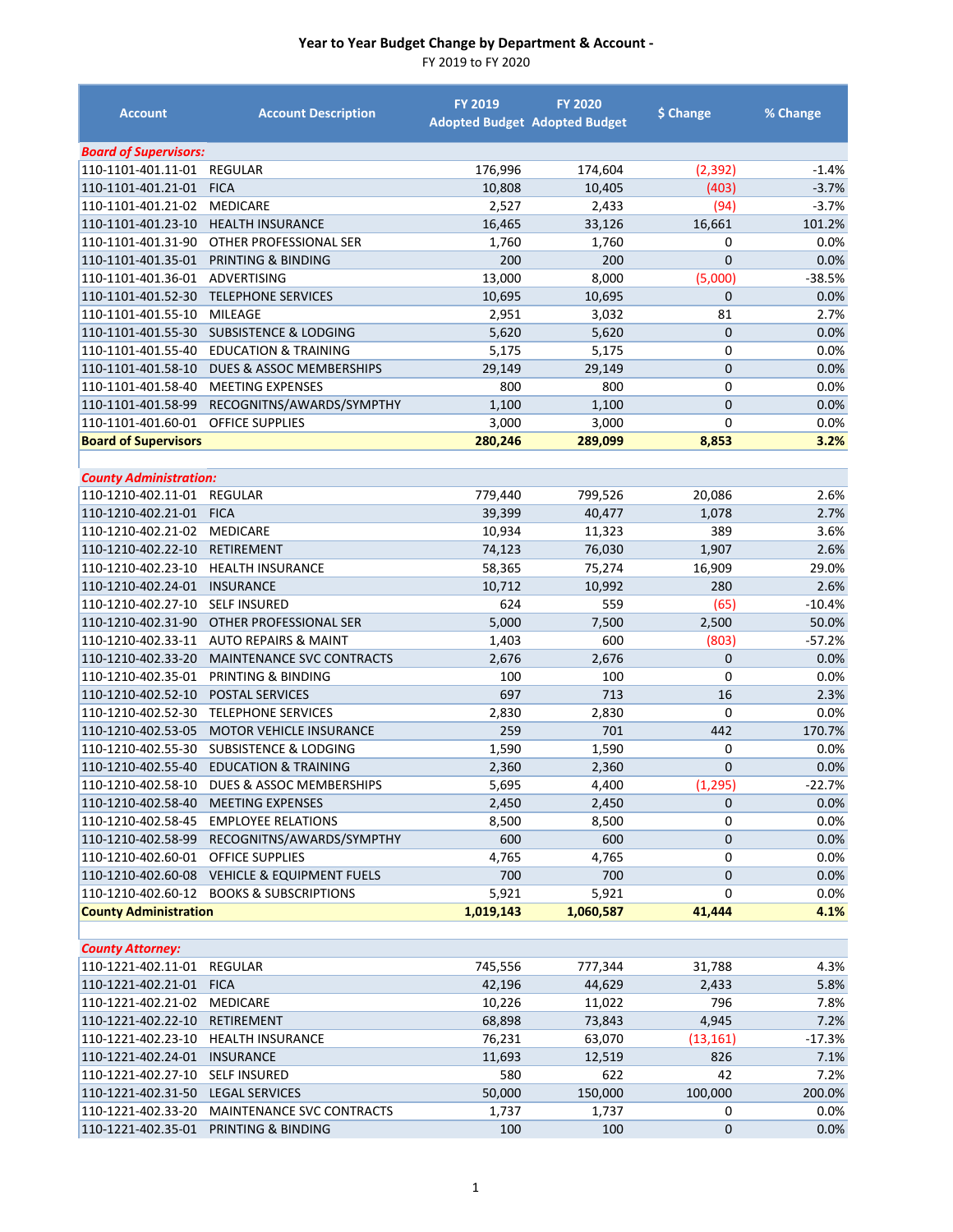| <b>Account</b>                      | <b>Account Description</b>                 | <b>FY 2019</b> | <b>FY 2020</b><br><b>Adopted Budget Adopted Budget</b> | \$ Change      | % Change   |
|-------------------------------------|--------------------------------------------|----------------|--------------------------------------------------------|----------------|------------|
| 110-1221-402.39-10                  | SOFTWARE APPLICATIONS                      | 9,400          | 9,400                                                  | 0              | 0.0%       |
| 110-1221-402.52-10                  | POSTAL SERVICES                            | 702            | 702                                                    | $\mathbf{0}$   | 0.0%       |
| 110-1221-402.52-30                  | <b>TELEPHONE SERVICES</b>                  | 676            | 676                                                    | $\mathbf 0$    | 0.0%       |
| 110-1221-402.53-05                  | <b>MOTOR VEHICLE INSURANCE</b>             | $\overline{0}$ | $\mathbf{0}$                                           | $\overline{0}$ | n/a        |
| 110-1221-402.54-10                  | LEASE/RENTAL EQUIPMENT                     | 2,016          | 2,556                                                  | 540            | 26.8%      |
| 110-1221-402.55-10                  | <b>MILEAGE</b>                             | 5,193          | 5,236                                                  | 43             | 0.8%       |
| 110-1221-402.55-30                  | <b>SUBSISTENCE &amp; LODGING</b>           | 7,428          | 5,940                                                  | (1,488)        | -20.0%     |
| 110-1221-402.55-40                  | <b>EDUCATION &amp; TRAINING</b>            | 5,300          | 5,300                                                  | $\mathbf{0}$   | 0.0%       |
| 110-1221-402.58-10                  | DUES & ASSOC MEMBERSHIPS                   | 3,165          | 3,165                                                  | $\mathbf 0$    | 0.0%       |
| 110-1221-402.60-01                  | <b>OFFICE SUPPLIES</b>                     | 4,000          | 4,000                                                  | $\mathbf{0}$   | 0.0%       |
| 110-1221-402.60-02                  | <b>FOOD SUPPLIES &amp; SERVICE</b>         | 450            | 450                                                    | $\mathbf 0$    | 0.0%       |
| 110-1221-402.60-12                  | <b>BOOKS &amp; SUBSCRIPTIONS</b>           | 8,000          | 8,000                                                  | $\overline{0}$ | 0.0%       |
| 110-1221-402.80-07                  | <b>COMPUTER EQUIPMENT</b>                  | 500            | 0                                                      | (500)          | $-100.0%$  |
| <b>County Attorney</b>              |                                            | 1,054,047      | 1,180,311                                              | 126,264        | 12.0%      |
| <b>Human Resources:</b>             |                                            |                |                                                        |                |            |
| 110-1222-402.11-01                  | <b>REGULAR</b>                             | 454,051        | 539,861                                                | 85,810         | 18.9%      |
| 110-1222-402.12-01                  | <b>OVERTIME</b>                            | 624            | 642                                                    | 18             | 2.9%       |
| 110-1222-402.21-01                  | <b>FICA</b>                                | 27,339         | 32,948                                                 | 5,609          | 20.5%      |
| 110-1222-402.21-02                  | <b>MEDICARE</b>                            | 6,394          | 7,706                                                  | 1,312          | 20.5%      |
| 110-1222-402.22-10                  | RETIREMENT                                 | 43,202         | 51,489                                                 | 8,287          | 19.2%      |
| 110-1222-402.23-10                  | <b>HEALTH INSURANCE</b>                    | 62,083         | 97,908                                                 | 35,825         | 57.7%      |
| 110-1222-402.24-01                  | <b>INSURANCE</b>                           | 5,933          | 8,854                                                  | 2,921          | 49.2%      |
| 110-1222-402.27-10                  | <b>SELF INSURED</b>                        | 364            | 2,116                                                  | 1,752          | 481.3%     |
| 110-1222-402.28-20                  | <b>EDUC TUITION ASSISTANCE</b>             | 50,000         | 50,000                                                 | 0              | 0.0%       |
| 110-1222-402.35-01                  | PRINTING & BINDING                         | 300            | 300                                                    | $\mathbf 0$    | 0.0%       |
| 110-1222-402.36-01                  | ADVERTISING                                | 31,000         | 40,000                                                 | 9,000          | 29.0%      |
| 110-1222-402.52-10                  | <b>POSTAL SERVICES</b>                     | 250            | 250                                                    | $\mathbf{0}$   | 0.0%       |
| 110-1222-402.52-30                  | <b>TELEPHONE SERVICES</b>                  | 1,203          | 1,203                                                  | 0              | 0.0%       |
| 110-1222-402.54-10                  | LEASE/RENTAL EQUIPMENT                     | 4,800          | 4,800                                                  | $\mathbf{0}$   | 0.0%       |
| 110-1222-402.55-10                  | MILEAGE                                    | 1,294          | 774                                                    | (520)          | $-40.2%$   |
| 110-1222-402.55-30                  | <b>SUBSISTENCE &amp; LODGING</b>           | 6,580          | 900                                                    | (5,680)        | $-86.3%$   |
| 110-1222-402.55-40                  | <b>EDUCATION &amp; TRAINING</b>            | 1,660          | 5,689                                                  | 4,029          | 242.7%     |
| 110-1222-402.58-10                  | DUES & ASSOC MEMBERSHIPS                   | 1,231          | 1,630                                                  | 399            | 32.4%      |
| 110-1222-402.58-45                  | <b>EMPLOYEE RELATIONS</b>                  | 20,000         | 20,000                                                 | 0              | 0.0%       |
|                                     | 110-1222-402.58-46 PRE-EMPLOYMENT EXPENSES | 11,000         | 11,000                                                 | $\pmb{0}$      | $0.0\%$    |
| 110-1222-402.58-47                  | <b>IN-HOUSE TRAINING</b>                   | 55,000         | 55,000                                                 | $\Omega$       | 0.0%       |
| 110-1222-402.60-01                  | <b>OFFICE SUPPLIES</b>                     | 11,000         | 9,000                                                  | (2,000)        | $-18.2%$   |
| 110-1222-402.60-12                  | <b>BOOKS &amp; SUBSCRIPTIONS</b>           | 500            | 500                                                    | 0              | 0.0%       |
| <b>Human Resources</b>              |                                            | 795,808        | 942,570                                                | 146,762        | 18.4%      |
| <b>Independent Auditor:</b>         |                                            |                |                                                        |                |            |
| 110-1224-402.31-20                  | <b>AUDIT SERVICES</b>                      | 138,000        | 252,125                                                | 114,125        | 82.7%      |
| 110-1224-402.31-60                  | OTH FINANCIAL CONSULTANTS                  | 62,500         | 0                                                      | (62,500)       | $-100.0\%$ |
| <b>Independent Auditor</b>          |                                            | 200,500        | 252,125                                                | 51,625         | 25.7%      |
|                                     |                                            |                |                                                        |                |            |
| <b>Commissioner of the Revenue:</b> |                                            |                |                                                        |                |            |
| 110-1231-403.11-01                  | <b>REGULAR</b>                             | 1,005,078      | 1,045,566                                              | 40,488         | 4.0%       |
| 110-1231-403.12-01                  | <b>OVERTIME</b>                            | 2,597          | 1,390                                                  | (1, 207)       | -46.5%     |
| 110-1231-403.21-01                  | <b>FICA</b>                                | 59,947         | 61,750                                                 | 1,803          | 3.0%       |
| 110-1231-403.21-02                  | MEDICARE                                   | 14,145         | 14,622                                                 | 477            | 3.4%       |
| 110-1231-403.22-10                  | RETIREMENT                                 | 95,800         | 99,606                                                 | 3,806          | 4.0%       |
| 110-1231-403.23-10                  | <b>HEALTH INSURANCE</b>                    | 178,464        | 194,371                                                | 15,907         | 8.9%       |
| 110-1231-403.24-01                  | <b>INSURANCE</b>                           | 14,348         | 14,925                                                 | 577            | 4.0%       |
| 110-1231-403.27-10                  | <b>SELF INSURED</b>                        | 2,198          | 2,362                                                  | 164            | 7.5%       |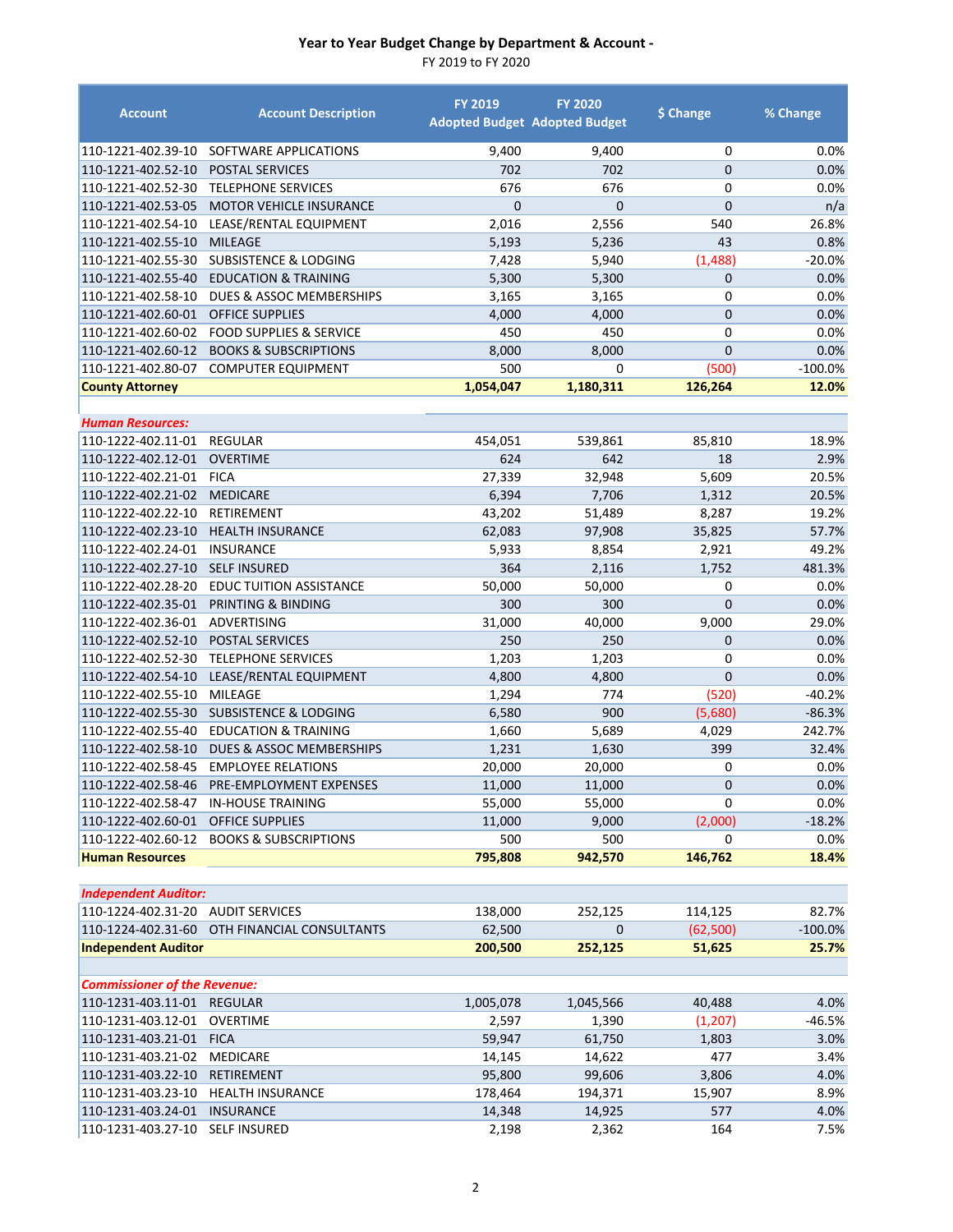| <b>Account</b>                     | <b>Account Description</b>               | <b>FY 2019</b>    | <b>FY 2020</b><br><b>Adopted Budget Adopted Budget</b> | \$ Change       | % Change  |
|------------------------------------|------------------------------------------|-------------------|--------------------------------------------------------|-----------------|-----------|
| 110-1231-403.31-90                 | OTHER PROFESSIONAL SER                   | 4,500             | 1,000                                                  | (3,500)         | $-77.8%$  |
| 110-1231-403.33-11                 | <b>AUTO REPAIRS &amp; MAINT</b>          | 545               | 500                                                    | (45)            | $-8.3%$   |
| 110-1231-403.33-20                 | <b>MAINTENANCE SVC CONTRACTS</b>         | 1,475             | 1,475                                                  | $\overline{0}$  | 0.0%      |
| 110-1231-403.36-01                 | ADVERTISING                              | 1,650             | 1,581                                                  | (69)            | $-4.2%$   |
| 110-1231-403.52-10                 | <b>POSTAL SERVICES</b>                   | 9,700             | 9,702                                                  | $\overline{2}$  | 0.0%      |
| 110-1231-403.52-30                 | <b>TELEPHONE SERVICES</b>                | 1,397             | 1,550                                                  | 153             | 11.0%     |
| 110-1231-403.53-05                 | <b>MOTOR VEHICLE INSURANCE</b>           | 1,217             | 1,216                                                  | (1)             | $-0.1%$   |
| 110-1231-403.54-10                 | LEASE/RENTAL EQUIPMENT                   | 888               | 979                                                    | 91              | 10.2%     |
| 110-1231-403.55-10                 | <b>MILEAGE</b>                           | 758               | 622                                                    | (136)           | $-17.9%$  |
| 110-1231-403.55-30                 | <b>SUBSISTENCE &amp; LODGING</b>         | 1,380             | 1,380                                                  | 0               | 0.0%      |
| 110-1231-403.55-40                 | <b>EDUCATION &amp; TRAINING</b>          | 1,775             | 1,825                                                  | 50              | 2.8%      |
| 110-1231-403.58-10                 | DUES & ASSOC MEMBERSHIPS                 | 715               | 715                                                    | 0               | 0.0%      |
| 110-1231-403.60-01                 | <b>OFFICE SUPPLIES</b>                   | 10,949            | 10,949                                                 | $\mathbf{0}$    | 0.0%      |
| 110-1231-403.60-12                 | <b>BOOKS &amp; SUBSCRIPTIONS</b>         | 27,801            | 27,801                                                 | $\mathbf 0$     | 0.0%      |
| 110-1231-403.60-24                 | NON STATE FUNDED BUS EXPS                | 9,000             | 9,400                                                  | 400             | 4.4%      |
|                                    | 110-1231-403.80-02 FURNITURE & FIXTURES  | 885               | 0                                                      | (885)           | $-100.0%$ |
| <b>Commissioner of the Revenue</b> |                                          | 1,447,212         | 1,505,287                                              | 58,075          | 4.0%      |
|                                    |                                          |                   |                                                        |                 |           |
| Assessment:<br>110-1232-403.11-01  | <b>REGULAR</b>                           |                   | 628,672                                                |                 | 3.8%      |
| 110-1232-403.13-01                 | PART-TIME                                | 605,868<br>82,496 | 85,294                                                 | 22,804<br>2,798 | 3.4%      |
| 110-1232-403.14-01                 | <b>BOARDS &amp; COMMISSIONS</b>          | 0                 | 6,461                                                  | 6,461           | n/a       |
| 110-1232-403.21-01                 | <b>FICA</b>                              | 41,344            | 43,205                                                 | 1,861           | 4.5%      |
| 110-1232-403.21-02                 | <b>MEDICARE</b>                          | 9,670             | 10,104                                                 | 434             | 4.5%      |
| 110-1232-403.22-10                 | <b>RETIREMENT</b>                        | 57,649            | 59,857                                                 | 2,208           | 3.8%      |
| 110-1232-403.23-10                 | <b>HEALTH INSURANCE</b>                  | 105,999           | 99,086                                                 | (6, 913)        | $-6.5%$   |
| 110-1232-403.24-01                 | <b>INSURANCE</b>                         | 9,405             | 10,055                                                 | 650             | 6.9%      |
| 110-1232-403.27-10                 | <b>SELF INSURED</b>                      | 11,996            | 15,711                                                 | 3,715           | 31.0%     |
| 110-1232-403.31-90                 | OTHER PROFESSIONAL SER                   | $\Omega$          | 32,500                                                 | 32,500          | n/a       |
| 110-1232-403.33-11                 | <b>AUTO REPAIRS &amp; MAINT</b>          | 4,000             | 3,800                                                  | (200)           | $-5.0%$   |
| 110-1232-403.33-20                 | MAINTENANCE SVC CONTRACTS                | 680               | 680                                                    | $\mathbf{0}$    | 0.0%      |
| 110-1232-403.36-01                 | ADVERTISING                              | 0                 | 1,900                                                  | 1,900           | n/a       |
| 110-1232-403.52-10                 | POSTAL SERVICES                          | 1,300             | 3,104                                                  | 1,804           | 138.8%    |
| 110-1232-403.52-30                 | <b>TELEPHONE SERVICES</b>                | 3,011             | 3,011                                                  | 0               | 0.0%      |
| 110-1232-403.53-05                 | <b>MOTOR VEHICLE INSURANCE</b>           | 2,551             | 2,554                                                  | 3               | 0.1%      |
|                                    | 110-1232-403.55-30 SUBSISTENCE & LODGING | 120               | 140                                                    | 20              | 16.7%     |
| 110-1232-403.55-40                 | <b>EDUCATION &amp; TRAINING</b>          | 3,930             | 4,500                                                  | 570             | 14.5%     |
| 110-1232-403.58-10                 | DUES & ASSOC MEMBERSHIPS                 | 1,030             | 1,440                                                  | 410             | 39.8%     |
| 110-1232-403.60-01                 | <b>OFFICE SUPPLIES</b>                   | 5,000             | 7,000                                                  | 2,000           | 40.0%     |
| 110-1232-403.60-08                 | <b>VEHICLE &amp; EQUIPMENT FUELS</b>     | 5,000             | 5,500                                                  | 500             | 10.0%     |
| 110-1232-403.60-11                 | <b>UNIFORMS</b>                          | 300               | 300                                                    | 0               | 0.0%      |
| 110-1232-403.60-12                 | <b>BOOKS &amp; SUBSCRIPTIONS</b>         | 984               | 1,004                                                  | 20              | 2.0%      |
| 110-1232-403.80-02                 | <b>FURNITURE &amp; FIXTURES</b>          | 0                 | $\mathbf{0}$                                           | 0               | n/a       |
| <b>Assessment</b>                  |                                          | 952,333           | 1,025,878                                              | 73,545          | 7.7%      |
| <b>Treasurer:</b>                  |                                          |                   |                                                        |                 |           |
| 110-1241-404.11-01                 | <b>REGULAR</b>                           | 1,155,024         | 1,161,387                                              | 6,363           | 0.6%      |
| 110-1241-404.12-01                 | <b>OVERTIME</b>                          | 7,211             | 7,418                                                  | 207             | 2.9%      |
| 110-1241-404.21-01                 | <b>FICA</b>                              | 67,499            | 67,960                                                 | 461             | 0.7%      |
| 110-1241-404.21-02                 | MEDICARE                                 | 16,072            | 16,241                                                 | 169             | 1.1%      |
| 110-1241-404.22-10                 | RETIREMENT                               | 109,945           | 110,427                                                | 482             | 0.4%      |
| 110-1241-404.23-10                 | <b>HEALTH INSURANCE</b>                  | 176,376           | 175,938                                                | (438)           | $-0.2%$   |
| 110-1241-404.24-01                 | <b>INSURANCE</b>                         | 16,419            | 16,966                                                 | 547             | 3.3%      |
| 110-1241-404.27-10                 | <b>SELF INSURED</b>                      | 899               | 818                                                    | (81)            | $-9.0%$   |
| 110-1241-404.33-10                 | <b>REPAIRS &amp; MAINTENANCE</b>         | 1,000             | 1,300                                                  | 300             | 30.0%     |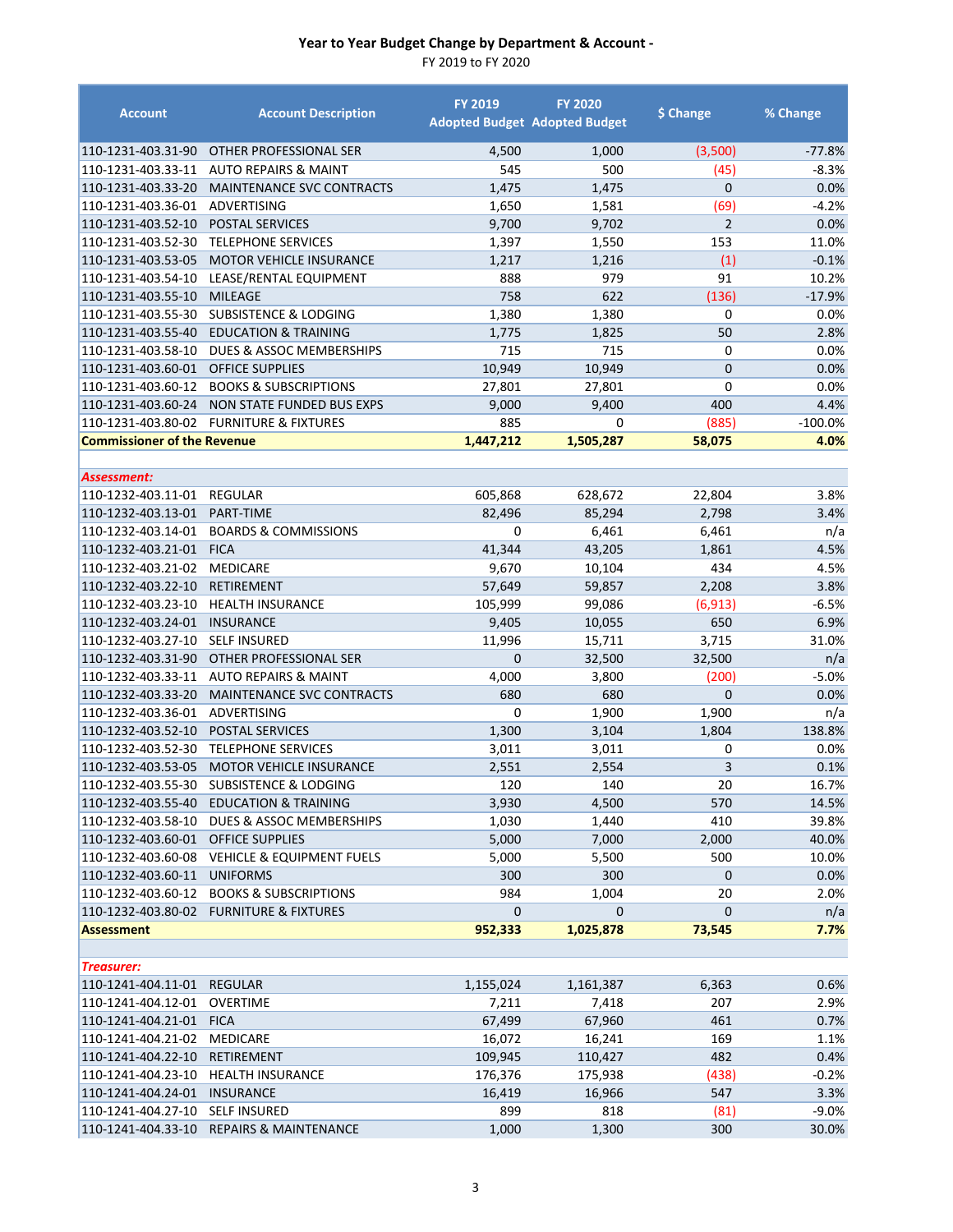| <b>Account</b>                     | <b>Account Description</b>                    | <b>FY 2019</b><br><b>Adopted Budget Adopted Budget</b> | <b>FY 2020</b> | \$ Change      | % Change |
|------------------------------------|-----------------------------------------------|--------------------------------------------------------|----------------|----------------|----------|
| 110-1241-404.33-20                 | MAINTENANCE SVC CONTRACTS                     | 12,050                                                 | 12,050         | 0              | 0.0%     |
| 110-1241-404.35-01                 | PRINTING & BINDING                            | 74,900                                                 | 84,450         | 9,550          | 12.8%    |
| 110-1241-404.36-01                 | ADVERTISING                                   | 1,500                                                  | 1,900          | 400            | 26.7%    |
| 110-1241-404.39-10                 | SOFTWARE APPLICATIONS                         | $\Omega$                                               | 7,500          | 7,500          | n/a      |
| 110-1241-404.52-10                 | <b>POSTAL SERVICES</b>                        | 203,200                                                | 203,200        | 0              | 0.0%     |
| 110-1241-404.52-30                 | <b>TELEPHONE SERVICES</b>                     | 1,000                                                  | 1,471          | 471            | 47.1%    |
| 110-1241-404.54-10                 | LEASE/RENTAL EQUIPMENT                        | 20,879                                                 | 21,858         | 979            | 4.7%     |
| 110-1241-404.55-10                 | <b>MILEAGE</b>                                | 2,399                                                  | 2,419          | 20             | 0.8%     |
| 110-1241-404.55-30                 | <b>SUBSISTENCE &amp; LODGING</b>              | 3,195                                                  | 3,660          | 465            | 14.6%    |
| 110-1241-404.55-40                 | <b>EDUCATION &amp; TRAINING</b>               | 3,700                                                  | 4,100          | 400            | 10.8%    |
| 110-1241-404.58-10                 | DUES & ASSOC MEMBERSHIPS                      | 1,840                                                  | 2,165          | 325            | 17.7%    |
| 110-1241-404.60-01 OFFICE SUPPLIES |                                               | 20,400                                                 | 20,400         | $\overline{0}$ | 0.0%     |
|                                    | 110-1241-404.80-02 FURNITURE & FIXTURES       | 1,400                                                  | 1,800          | 400            | 28.6%    |
| <b>Treasurer</b>                   |                                               | 1,896,908                                              | 1,925,428      | 28,520         | 1.5%     |
| <b>Finance:</b>                    |                                               |                                                        |                |                |          |
| 110-1242-404.11-01                 | <b>REGULAR</b>                                | 1,202,550                                              | 1,474,210      | 271,660        | 22.6%    |
| 110-1242-404.12-01                 | <b>OVERTIME</b>                               | 6,858                                                  | 7,055          | 197            | 2.9%     |
| 110-1242-404.21-01                 | <b>FICA</b>                                   | 71,518                                                 | 81,718         | 10,200         | 14.3%    |
| 110-1242-404.21-02                 | <b>MEDICARE</b>                               | 16,726                                                 | 19,112         | 2,386          | 14.3%    |
| 110-1242-404.22-10                 | RETIREMENT                                    | 114,608                                                | 130,420        | 15,812         | 13.8%    |
| 110-1242-404.23-10                 | <b>HEALTH INSURANCE</b>                       | 202,546                                                | 224,048        | 21,502         | 10.6%    |
| 110-1242-404.24-01                 | <b>INSURANCE</b>                              | 17,985                                                 | 20,419         | 2,434          | 13.5%    |
| 110-1242-404.27-10                 | <b>SELF INSURED</b>                           | 967                                                    | 963            | (4)            | $-0.4%$  |
| 110-1242-404.31-30                 | MGT CONSULTING SERVICES                       | 1,415                                                  | 1,415          | 0              | 0.0%     |
| 110-1242-404.31-60                 | OTHER FINANCIAL CONSULTANTS                   | $\overline{0}$                                         | 60,000         | 60,000         | n/a      |
| 110-1242-404.33-20                 | MAINTENANCE SVC CONTRACTS                     | 3,814                                                  | 4,133          | 319            | 8.4%     |
|                                    | 110-1242-404.35-01 PRINTING & BINDING         | 58,017                                                 | 57,557         | (460)          | $-0.8%$  |
| 110-1242-404.52-10                 | POSTAL SERVICES                               | 190,656                                                | 185,890        | (4, 766)       | $-2.5%$  |
| 110-1242-404.52-30                 | <b>TELEPHONE SERVICES</b>                     | 300                                                    | 300            | $\overline{0}$ | 0.0%     |
| 110-1242-404.54-10                 | LEASE/RENTAL EQUIPMENT                        | 2,390                                                  | 1,250          | (1, 140)       | $-47.7%$ |
| 110-1242-404.55-10                 | <b>MILEAGE</b>                                | 3,402                                                  | 3,855          | 453            | 13.3%    |
| 110-1242-404.55-30                 | <b>SUBSISTENCE &amp; LODGING</b>              | 6,571                                                  | 8,237          | 1,666          | 25.4%    |
| 110-1242-404.55-40                 | <b>EDUCATION &amp; TRAINING</b>               | 7,908                                                  | 7,732          | (176)          | $-2.2%$  |
| 110-1242-404.58-10                 | <b>DUES &amp; ASSOC MEMBERSHIPS</b>           | 2,195                                                  | 2,910          | 715            | 32.6%    |
| 110-1242-404.60-01                 | <b>OFFICE SUPPLIES</b>                        | 10,500                                                 | 10,500         | $\mathbf{0}$   | 0.0%     |
|                                    | 110-1242-404.60-02    FOOD SUPPLIES & SERVICE | 912                                                    | 912            | 0              | 0.0%     |
|                                    | 110-1242-404.60-12 BOOKS & SUBSCRIPTIONS      | 600                                                    | 850            | 250            | 41.7%    |
| <b>Finance</b>                     |                                               | 1,922,438                                              | 2,303,486      | 381,048        | 19.8%    |
|                                    |                                               |                                                        |                |                |          |
| <b>Procurement:</b>                |                                               |                                                        |                |                |          |
| 110-1247-404.11-01 REGULAR         |                                               | 285,409                                                | 296,095        | 10,686         | 3.7%     |
| 110-1247-404.13-01 PART-TIME       |                                               | 0                                                      | 23,216         | 23,216         | n/a      |
| 110-1247-404.21-01 FICA            |                                               | 16,672                                                 | 18,756         | 2,084          | 12.5%    |
| 110-1247-404.21-02 MEDICARE        |                                               | 3,899                                                  | 4,387          | 488            | 12.5%    |
| 110-1247-404.22-10                 | <b>RETIREMENT</b>                             | 27,289                                                 | 28,236         | 947            | 3.5%     |
| 110-1247-404.23-10                 | <b>HEALTH INSURANCE</b>                       | 53,114                                                 | 53,429         | 315            | 0.6%     |
| 110-1247-404.24-01                 | <b>INSURANCE</b>                              | 3,744                                                  | 3,886          | 142            | 3.8%     |
| 110-1247-404.27-10                 | <b>SELF INSURED</b>                           | 228                                                    | 224            | (4)            | $-1.8%$  |
| 110-1247-404.52-10                 | POSTAL SERVICES                               | 50                                                     | 50             | 0              | 0.0%     |
| 110-1247-404.54-10                 | LEASE/RENTAL EQUIPMENT                        | 2,005                                                  | 2,042          | 37             | 1.8%     |
| 110-1247-404.55-10                 | <b>MILEAGE</b>                                | 656                                                    | 881            | 225            | 34.3%    |
| 110-1247-404.55-30                 | <b>SUBSISTENCE &amp; LODGING</b>              | 3,246                                                  | 1,904          | (1, 342)       | $-41.3%$ |
| 110-1247-404.55-40                 | <b>EDUCATION &amp; TRAINING</b>               | 1,878                                                  | 2,616          | 738            | 39.3%    |
| 110-1247-404.58-10                 | DUES & ASSOC MEMBERSHIPS                      | 140                                                    | 760            | 620            | 442.9%   |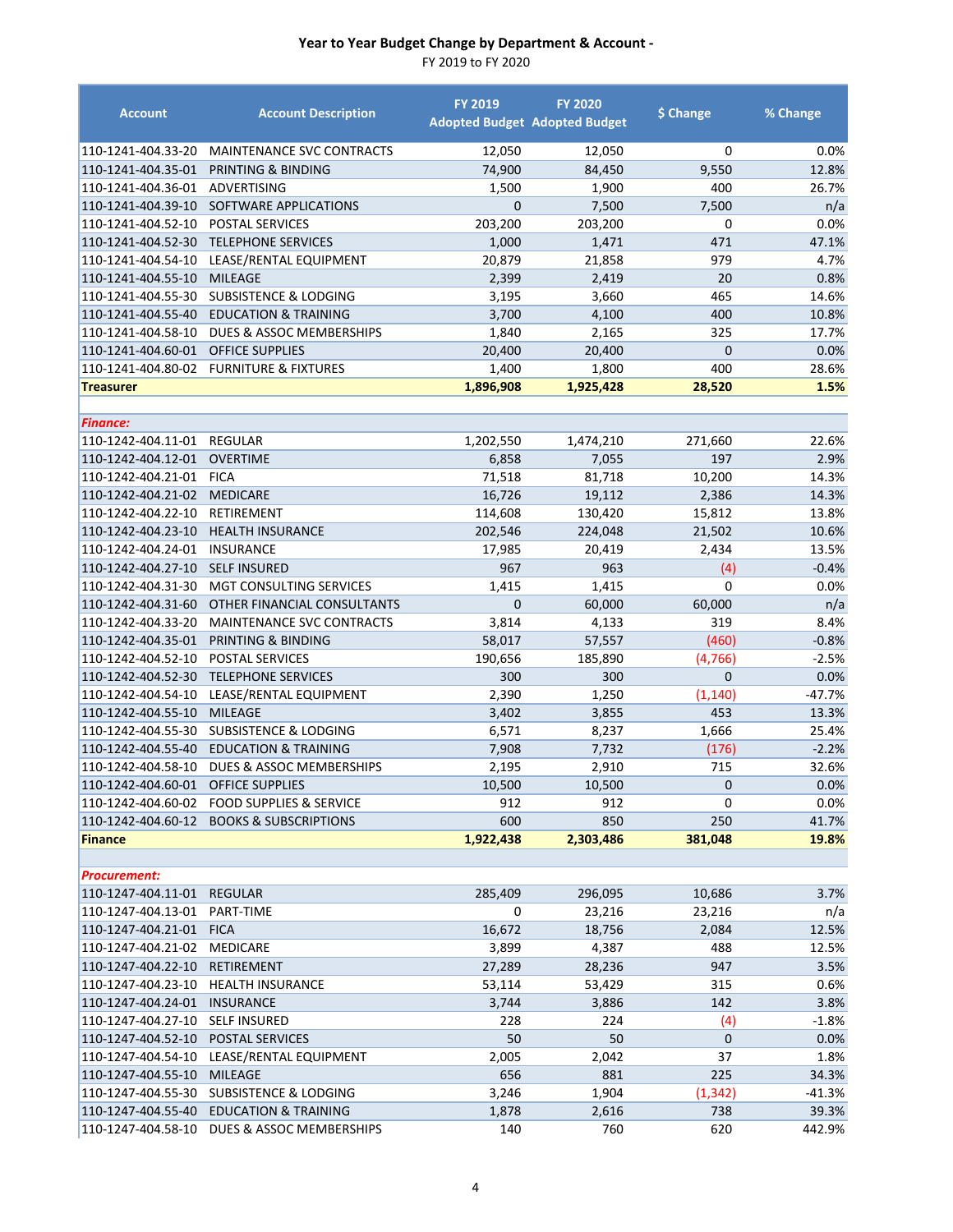| <b>Account</b>               | <b>Account Description</b>           | <b>FY 2019</b> | <b>FY 2020</b><br><b>Adopted Budget Adopted Budget</b> | \$ Change      | % Change  |
|------------------------------|--------------------------------------|----------------|--------------------------------------------------------|----------------|-----------|
| 110-1247-404.60-01           | <b>OFFICE SUPPLIES</b>               | 3,200          | 3,200                                                  | $\mathbf{0}$   | 0.0%      |
| <b>Procurement</b>           |                                      | 401,530        | 439,682                                                | 38,152         | 9.5%      |
|                              |                                      |                |                                                        |                |           |
| <b>Information Services:</b> |                                      |                |                                                        |                |           |
| 110-1251-405.11-01           | <b>REGULAR</b>                       | 2,491,474      | 2,577,412                                              | 85,938         | 3.4%      |
| 110-1251-405.12-01           | <b>OVERTIME</b>                      | 9,207          | 9,773                                                  | 566            | 6.1%      |
| 110-1251-405.12-02           | <b>ON-CALL</b>                       | 17,391         | 18,517                                                 | 1,126          | 6.5%      |
| 110-1251-405.13-01           | PART-TIME                            | 156,501        | 157,533                                                | 1,032          | 0.7%      |
| 110-1251-405.21-01           | <b>FICA</b>                          | 160,724        | 166,419                                                | 5,695          | 3.5%      |
| 110-1251-405.21-02           | <b>MEDICARE</b>                      | 37,588         | 38,919                                                 | 1,331          | 3.5%      |
| 110-1251-405.22-10           | <b>RETIREMENT</b>                    | 237,402        | 246,998                                                | 9,596          | 4.0%      |
| 110-1251-405.23-10           | <b>HEALTH INSURANCE</b>              | 318,565        | 310,250                                                | (8, 315)       | $-2.6%$   |
| 110-1251-405.24-01           | <b>INSURANCE</b>                     | 40,375         | 42,465                                                 | 2,090          | 5.2%      |
| 110-1251-405.27-10           | <b>SELF INSURED</b>                  | 2,140          | 1,934                                                  | (206)          | $-9.6%$   |
| 110-1251-405.28-98           | PERSONNEL BUDGET REDUCTIO            | (252,000)      | (272, 114)                                             | (20, 114)      | 8.0%      |
| 110-1251-405.31-30           | <b>MGT CONSULTING SERVICES</b>       | 184,700        | 158,000                                                | (26, 700)      | $-14.5%$  |
| 110-1251-405.31-70           | <b>DISASTER RECOVERY SERVICE</b>     | 8,646          | 9,511                                                  | 865            | 10.0%     |
| 110-1251-405.31-80           | <b>GIS DEVELOPMENT SERVICES</b>      | 55,000         | 55,000                                                 | 0              | 0.0%      |
| 110-1251-405.31-90           | OTHER PROFESSIONAL SER               | 336,000        | 318,500                                                | (17,500)       | $-5.2%$   |
| 110-1251-405.33-10           | <b>REPAIRS &amp; MAINTENANCE</b>     | 152,500        | 209,000                                                | 56,500         | 37.0%     |
| 110-1251-405.33-11           | <b>AUTO REPAIRS &amp; MAINT</b>      | 2,500          | 1,500                                                  | (1,000)        | $-40.0%$  |
| 110-1251-405.33-12           | <b>RADIO REPAIRS &amp; MAINT</b>     | 30,000         | 65,000                                                 | 35,000         | 116.7%    |
| 110-1251-405.33-20           | <b>MAINTENANCE SVC CONTRACTS</b>     | 2,268,087      | 2,205,919                                              | (62, 168)      | $-2.7%$   |
| 110-1251-405.35-01           | PRINTING & BINDING                   | 500            | 500                                                    | 0              | 0.0%      |
| 110-1251-405.36-01           | <b>ADVERTISING</b>                   | 250            | 250                                                    | $\overline{0}$ | 0.0%      |
| 110-1251-405.39-10           | SOFTWARE APPLICATIONS                | 60,000         | 0                                                      | (60,000)       | $-100.0%$ |
| 110-1251-405.39-11           | <b>IS STRATEGIC PLAN</b>             | 50,000         | 50,000                                                 | 0              | 0.0%      |
| 110-1251-405.52-10           | POSTAL SERVICES                      | 560            | 560                                                    | 0              | 0.0%      |
| 110-1251-405.52-30           | <b>TELEPHONE SERVICES</b>            | 12,500         | 12,500                                                 | $\mathbf{0}$   | 0.0%      |
| 110-1251-405.53-05           | MOTOR VEHICLE INSURANCE              | 2,952          | 2,728                                                  | (224)          | $-7.6%$   |
| 110-1251-405.54-20           | LEASE/RENTAL BUILDINGS               | 25,000         | 25,000                                                 | $\mathbf 0$    | 0.0%      |
| 110-1251-405.55-10           | MILEAGE                              | 2,468          | 3,854                                                  | 1,386          | 56.2%     |
| 110-1251-405.55-30           | <b>SUBSISTENCE &amp; LODGING</b>     | 6,736          | 15,644                                                 | 8,908          | 132.2%    |
| 110-1251-405.55-40           | <b>EDUCATION &amp; TRAINING</b>      | 39,950         | 81,509                                                 | 41,559         | 104.0%    |
| 110-1251-405.58-10           | DUES & ASSOC MEMBERSHIPS             | 4,700          | 5,378                                                  | 678            | 14.4%     |
| 110-1251-405.60-01           | OFFICE SUPPLIES                      | 5,000          | 5,000                                                  | 0              | 0.0%      |
| 110-1251-405.60-02           | <b>FOOD SUPPLIES &amp; SERVICE</b>   | 984            | 1,000                                                  | 16             | 1.6%      |
| 110-1251-405.60-08           | <b>VEHICLE &amp; EQUIPMENT FUELS</b> | 2,750          | 2,000                                                  | (750)          | $-27.3%$  |
| 110-1251-405.60-12           | <b>BOOKS &amp; SUBSCRIPTIONS</b>     | 15,462         | 2,450                                                  | (13, 012)      | $-84.2%$  |
| 110-1251-405.60-22           | <b>EDP SUPPLIES</b>                  | 10,900         | 10,900                                                 | 0              | 0.0%      |
| 110-1251-405.80-02           | <b>FURNITURE &amp; FIXTURES</b>      | 16,800         | 1,800                                                  | (15,000)       | $-89.3%$  |
| 110-1251-405.80-07           | <b>COMPUTER EQUIPMENT</b>            | 37,000         | 7,000                                                  | (30,000)       | $-81.1%$  |
| <b>Information Services</b>  |                                      | 6,551,312      | 6,548,609                                              | (2,703)        | 0.0%      |
| <b>Central Supply:</b>       |                                      |                |                                                        |                |           |
| 110-1253-405.33-20           | MAINTENANCE SVC CONTRACTS            | 1,897          | 1,897                                                  | 0              | 0.0%      |
| 110-1253-405.54-10           | LEASE/RENTAL EQUIPMENT               | 16,000         | 16,000                                                 | $\pmb{0}$      | 0.0%      |
| 110-1253-405.60-01           | OFFICE SUPPLIES                      | 7,000          | 7,000                                                  | 0              | 0.0%      |
| <b>Central Supply</b>        |                                      | 24,897         | 24,897                                                 | $\mathbf{0}$   | 0.0%      |
| <b>Risk Management:</b>      |                                      |                |                                                        |                |           |
| 110-1255-405.26-01           | UNEMPLOYMENT INSURANCE               | 25,000         | 25,000                                                 | 0              | 0.0%      |
| 110-1255-405.53-06           | <b>SURETY BONDS</b>                  | 800            | 800                                                    | $\mathbf 0$    | 0.0%      |
| 110-1255-405.53-07           | PUBLIC OFFICIAL LIAB INS             | 17,956         | 17,817                                                 | (139)          | $-0.8%$   |
| 110-1255-405.53-08           | <b>GENERAL LIABILITY INS</b>         | 33,828         | 35,321                                                 | 1,493          | 4.4%      |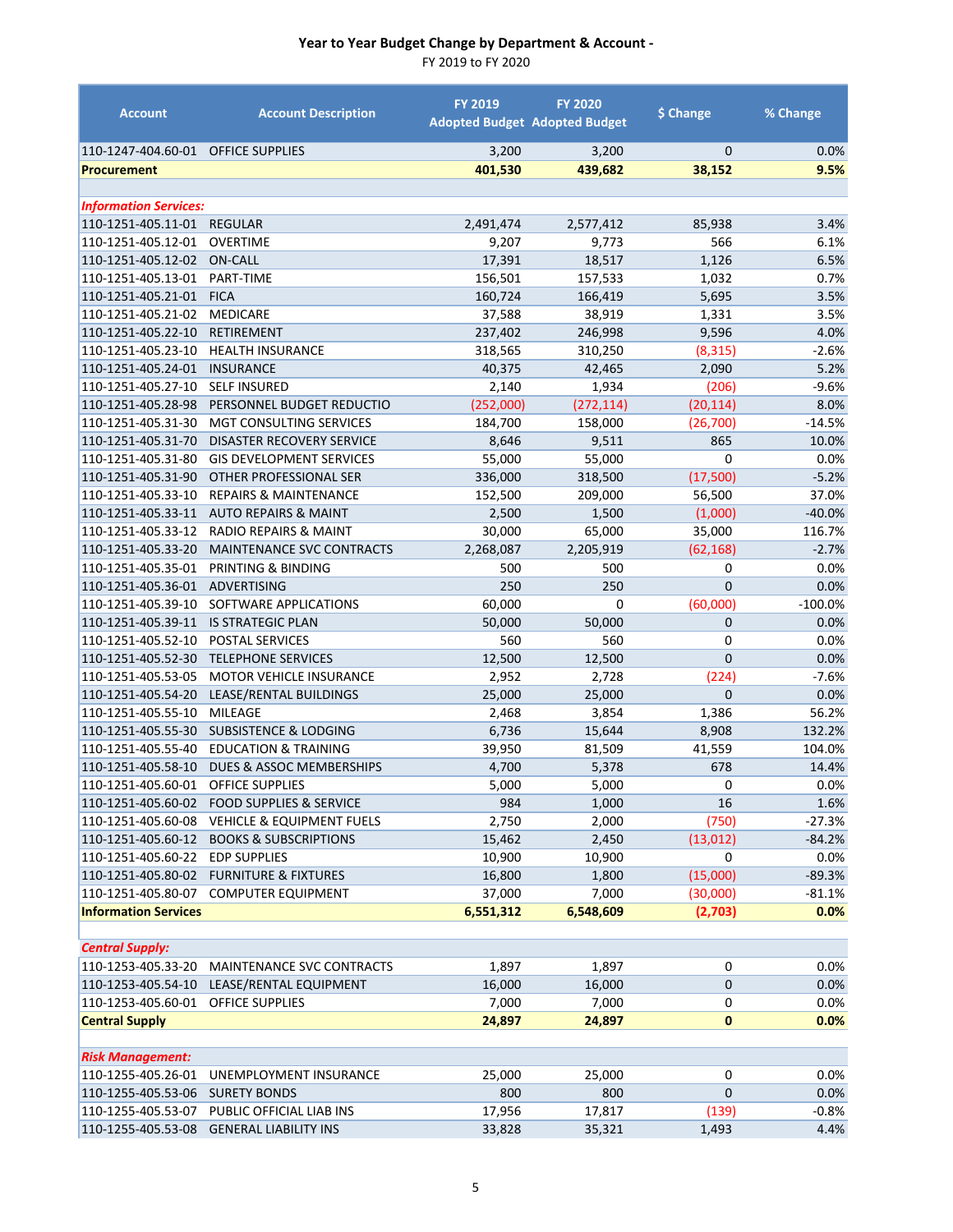FY 2019 to FY 2020

| 77,584<br>1,354<br>1.7%<br><b>Risk Management</b><br>78,938<br><b>Registrar/Electoral Board:</b><br>110-1320-406.11-01<br>159,977<br><b>REGULAR</b><br>166,868<br>6,891<br>4.3%<br>5,819<br>1,474<br>110-1320-406.12-01<br><b>OVERTIME</b><br>7,293<br>25.3%<br>110-1320-406.13-01<br>PART-TIME<br>32,018<br>32,872<br>854<br>2.7%<br>12,920<br>0.3%<br>110-1320-406.14-01<br><b>BOARDS &amp; COMMISSIONS</b><br>12,955<br>35<br>110-1320-406.21-01<br><b>FICA</b><br>12,644<br>3.8%<br>13,119<br>475<br>110-1320-406.21-02<br><b>MEDICARE</b><br>2,957<br>3,068<br>111<br>3.8%<br>110-1320-406.22-10<br>15,270<br>645<br>4.2%<br><b>RETIREMENT</b><br>15,915<br>110-1320-406.23-10<br>25,434<br>32,276<br>6,842<br>26.9%<br><b>HEALTH INSURANCE</b><br>110-1320-406.24-01<br>96<br><b>INSURANCE</b><br>2,329<br>2,425<br>4.1%<br>110-1320-406.27-10<br><b>SELF INSURED</b><br>158<br>145<br>(13)<br>$-8.2%$<br>25,993<br>20,970<br>110-1320-406.31-90<br>OTHER PROFESSIONAL SER<br>(5,023)<br>$-19.3%$<br>110-1320-406.33-10<br><b>REPAIRS &amp; MAINTENANCE</b><br>500<br>500<br>0.0%<br>0<br>$\overline{0}$<br>18,875<br>110-1320-406.33-20<br>MAINTENANCE SVC CONTRACTS<br>18,875<br>0.0%<br>PRINTING & BINDING<br>110-1320-406.35-01<br>39,260<br>60,170<br>20,910<br>53.3%<br>1,000<br>350<br>53.8%<br>110-1320-406.36-01<br>ADVERTISING<br>650<br>110-1320-406.38-55<br>ELECT OFFL/BD STIPENDS<br>60,000<br>66,700<br>6,700<br>11.2%<br>110-1320-406.51-10<br>4,992<br>95.6%<br><b>ELECTRICAL SERVICES</b><br>5,220<br>10,212<br>110-1320-406.51-20<br>$-47.4%$<br><b>HEATING SERVICES</b><br>3,420<br>1,800<br>(1,620)<br>0<br>110-1320-406.51-30<br><b>WATER &amp; SEWER SERVICES</b><br>360<br>360<br>0.0%<br>110-1320-406.52-10<br>17.7%<br>POSTAL SERVICES<br>8,494<br>10,000<br>1,506<br>948<br>110-1320-406.52-30<br><b>TELEPHONE SERVICES</b><br>948<br>0<br>0.0%<br>4,306<br>$-8.7%$<br>110-1320-406.54-10<br>LEASE/RENTAL EQUIPMENT<br>3,930<br>(376)<br>110-1320-406.54-20<br>LEASE/RENTAL BUILDINGS<br>25,268<br>20,082<br>79.5%<br>45,350<br>110-1320-406.55-10<br>MILEAGE<br>1,279<br>810<br>(469)<br>$-36.7%$<br>(2)<br>110-1320-406.55-30<br><b>SUBSISTENCE &amp; LODGING</b><br>1,826<br>1,824<br>$-0.1%$<br>110-1320-406.55-40<br><b>EDUCATION &amp; TRAINING</b><br>930<br>600<br>(330)<br>$-35.5%$<br>380<br>380<br>0<br>110-1320-406.58-10<br>DUES & ASSOC MEMBERSHIPS<br>0.0%<br>110-1320-406.60-01<br><b>OFFICE SUPPLIES</b><br>3,142<br>3,592<br>450<br>14.3%<br>0<br>110-1320-406.60-02<br><b>FOOD SUPPLIES &amp; SERVICE</b><br>420<br>420<br>0.0%<br>15,565<br>2,455<br>$-84.2%$<br>110-1320-406.60-14<br><b>OPERATING SUPPLIES</b><br>(13, 110)<br>$\overline{0}$<br>1,300<br>110-1320-406.80-01<br><b>MACHINERY &amp; EQUIPMENT</b><br>1,300<br>n/a<br>110-1320-406.80-07<br><b>COMPUTER EQUIPMENT</b><br>1,800<br>0<br>(1,800)<br>$-100.0%$<br>488,162<br>50,970<br><b>Registrar/Electoral Board</b><br>539,132<br>10.4%<br><b>Circuit Court -1:</b> |
|-------------------------------------------------------------------------------------------------------------------------------------------------------------------------------------------------------------------------------------------------------------------------------------------------------------------------------------------------------------------------------------------------------------------------------------------------------------------------------------------------------------------------------------------------------------------------------------------------------------------------------------------------------------------------------------------------------------------------------------------------------------------------------------------------------------------------------------------------------------------------------------------------------------------------------------------------------------------------------------------------------------------------------------------------------------------------------------------------------------------------------------------------------------------------------------------------------------------------------------------------------------------------------------------------------------------------------------------------------------------------------------------------------------------------------------------------------------------------------------------------------------------------------------------------------------------------------------------------------------------------------------------------------------------------------------------------------------------------------------------------------------------------------------------------------------------------------------------------------------------------------------------------------------------------------------------------------------------------------------------------------------------------------------------------------------------------------------------------------------------------------------------------------------------------------------------------------------------------------------------------------------------------------------------------------------------------------------------------------------------------------------------------------------------------------------------------------------------------------------------------------------------------------------------------------------------------------------------------------------------------------------------------------------------------------------------------------------------------------------------------------------------------------------------------------------------------------------------------------------------------------------------------------------------------------------------------------------------------------------------|
|                                                                                                                                                                                                                                                                                                                                                                                                                                                                                                                                                                                                                                                                                                                                                                                                                                                                                                                                                                                                                                                                                                                                                                                                                                                                                                                                                                                                                                                                                                                                                                                                                                                                                                                                                                                                                                                                                                                                                                                                                                                                                                                                                                                                                                                                                                                                                                                                                                                                                                                                                                                                                                                                                                                                                                                                                                                                                                                                                                                           |
|                                                                                                                                                                                                                                                                                                                                                                                                                                                                                                                                                                                                                                                                                                                                                                                                                                                                                                                                                                                                                                                                                                                                                                                                                                                                                                                                                                                                                                                                                                                                                                                                                                                                                                                                                                                                                                                                                                                                                                                                                                                                                                                                                                                                                                                                                                                                                                                                                                                                                                                                                                                                                                                                                                                                                                                                                                                                                                                                                                                           |
|                                                                                                                                                                                                                                                                                                                                                                                                                                                                                                                                                                                                                                                                                                                                                                                                                                                                                                                                                                                                                                                                                                                                                                                                                                                                                                                                                                                                                                                                                                                                                                                                                                                                                                                                                                                                                                                                                                                                                                                                                                                                                                                                                                                                                                                                                                                                                                                                                                                                                                                                                                                                                                                                                                                                                                                                                                                                                                                                                                                           |
|                                                                                                                                                                                                                                                                                                                                                                                                                                                                                                                                                                                                                                                                                                                                                                                                                                                                                                                                                                                                                                                                                                                                                                                                                                                                                                                                                                                                                                                                                                                                                                                                                                                                                                                                                                                                                                                                                                                                                                                                                                                                                                                                                                                                                                                                                                                                                                                                                                                                                                                                                                                                                                                                                                                                                                                                                                                                                                                                                                                           |
|                                                                                                                                                                                                                                                                                                                                                                                                                                                                                                                                                                                                                                                                                                                                                                                                                                                                                                                                                                                                                                                                                                                                                                                                                                                                                                                                                                                                                                                                                                                                                                                                                                                                                                                                                                                                                                                                                                                                                                                                                                                                                                                                                                                                                                                                                                                                                                                                                                                                                                                                                                                                                                                                                                                                                                                                                                                                                                                                                                                           |
|                                                                                                                                                                                                                                                                                                                                                                                                                                                                                                                                                                                                                                                                                                                                                                                                                                                                                                                                                                                                                                                                                                                                                                                                                                                                                                                                                                                                                                                                                                                                                                                                                                                                                                                                                                                                                                                                                                                                                                                                                                                                                                                                                                                                                                                                                                                                                                                                                                                                                                                                                                                                                                                                                                                                                                                                                                                                                                                                                                                           |
|                                                                                                                                                                                                                                                                                                                                                                                                                                                                                                                                                                                                                                                                                                                                                                                                                                                                                                                                                                                                                                                                                                                                                                                                                                                                                                                                                                                                                                                                                                                                                                                                                                                                                                                                                                                                                                                                                                                                                                                                                                                                                                                                                                                                                                                                                                                                                                                                                                                                                                                                                                                                                                                                                                                                                                                                                                                                                                                                                                                           |
|                                                                                                                                                                                                                                                                                                                                                                                                                                                                                                                                                                                                                                                                                                                                                                                                                                                                                                                                                                                                                                                                                                                                                                                                                                                                                                                                                                                                                                                                                                                                                                                                                                                                                                                                                                                                                                                                                                                                                                                                                                                                                                                                                                                                                                                                                                                                                                                                                                                                                                                                                                                                                                                                                                                                                                                                                                                                                                                                                                                           |
|                                                                                                                                                                                                                                                                                                                                                                                                                                                                                                                                                                                                                                                                                                                                                                                                                                                                                                                                                                                                                                                                                                                                                                                                                                                                                                                                                                                                                                                                                                                                                                                                                                                                                                                                                                                                                                                                                                                                                                                                                                                                                                                                                                                                                                                                                                                                                                                                                                                                                                                                                                                                                                                                                                                                                                                                                                                                                                                                                                                           |
|                                                                                                                                                                                                                                                                                                                                                                                                                                                                                                                                                                                                                                                                                                                                                                                                                                                                                                                                                                                                                                                                                                                                                                                                                                                                                                                                                                                                                                                                                                                                                                                                                                                                                                                                                                                                                                                                                                                                                                                                                                                                                                                                                                                                                                                                                                                                                                                                                                                                                                                                                                                                                                                                                                                                                                                                                                                                                                                                                                                           |
|                                                                                                                                                                                                                                                                                                                                                                                                                                                                                                                                                                                                                                                                                                                                                                                                                                                                                                                                                                                                                                                                                                                                                                                                                                                                                                                                                                                                                                                                                                                                                                                                                                                                                                                                                                                                                                                                                                                                                                                                                                                                                                                                                                                                                                                                                                                                                                                                                                                                                                                                                                                                                                                                                                                                                                                                                                                                                                                                                                                           |
|                                                                                                                                                                                                                                                                                                                                                                                                                                                                                                                                                                                                                                                                                                                                                                                                                                                                                                                                                                                                                                                                                                                                                                                                                                                                                                                                                                                                                                                                                                                                                                                                                                                                                                                                                                                                                                                                                                                                                                                                                                                                                                                                                                                                                                                                                                                                                                                                                                                                                                                                                                                                                                                                                                                                                                                                                                                                                                                                                                                           |
|                                                                                                                                                                                                                                                                                                                                                                                                                                                                                                                                                                                                                                                                                                                                                                                                                                                                                                                                                                                                                                                                                                                                                                                                                                                                                                                                                                                                                                                                                                                                                                                                                                                                                                                                                                                                                                                                                                                                                                                                                                                                                                                                                                                                                                                                                                                                                                                                                                                                                                                                                                                                                                                                                                                                                                                                                                                                                                                                                                                           |
|                                                                                                                                                                                                                                                                                                                                                                                                                                                                                                                                                                                                                                                                                                                                                                                                                                                                                                                                                                                                                                                                                                                                                                                                                                                                                                                                                                                                                                                                                                                                                                                                                                                                                                                                                                                                                                                                                                                                                                                                                                                                                                                                                                                                                                                                                                                                                                                                                                                                                                                                                                                                                                                                                                                                                                                                                                                                                                                                                                                           |
|                                                                                                                                                                                                                                                                                                                                                                                                                                                                                                                                                                                                                                                                                                                                                                                                                                                                                                                                                                                                                                                                                                                                                                                                                                                                                                                                                                                                                                                                                                                                                                                                                                                                                                                                                                                                                                                                                                                                                                                                                                                                                                                                                                                                                                                                                                                                                                                                                                                                                                                                                                                                                                                                                                                                                                                                                                                                                                                                                                                           |
|                                                                                                                                                                                                                                                                                                                                                                                                                                                                                                                                                                                                                                                                                                                                                                                                                                                                                                                                                                                                                                                                                                                                                                                                                                                                                                                                                                                                                                                                                                                                                                                                                                                                                                                                                                                                                                                                                                                                                                                                                                                                                                                                                                                                                                                                                                                                                                                                                                                                                                                                                                                                                                                                                                                                                                                                                                                                                                                                                                                           |
|                                                                                                                                                                                                                                                                                                                                                                                                                                                                                                                                                                                                                                                                                                                                                                                                                                                                                                                                                                                                                                                                                                                                                                                                                                                                                                                                                                                                                                                                                                                                                                                                                                                                                                                                                                                                                                                                                                                                                                                                                                                                                                                                                                                                                                                                                                                                                                                                                                                                                                                                                                                                                                                                                                                                                                                                                                                                                                                                                                                           |
|                                                                                                                                                                                                                                                                                                                                                                                                                                                                                                                                                                                                                                                                                                                                                                                                                                                                                                                                                                                                                                                                                                                                                                                                                                                                                                                                                                                                                                                                                                                                                                                                                                                                                                                                                                                                                                                                                                                                                                                                                                                                                                                                                                                                                                                                                                                                                                                                                                                                                                                                                                                                                                                                                                                                                                                                                                                                                                                                                                                           |
|                                                                                                                                                                                                                                                                                                                                                                                                                                                                                                                                                                                                                                                                                                                                                                                                                                                                                                                                                                                                                                                                                                                                                                                                                                                                                                                                                                                                                                                                                                                                                                                                                                                                                                                                                                                                                                                                                                                                                                                                                                                                                                                                                                                                                                                                                                                                                                                                                                                                                                                                                                                                                                                                                                                                                                                                                                                                                                                                                                                           |
|                                                                                                                                                                                                                                                                                                                                                                                                                                                                                                                                                                                                                                                                                                                                                                                                                                                                                                                                                                                                                                                                                                                                                                                                                                                                                                                                                                                                                                                                                                                                                                                                                                                                                                                                                                                                                                                                                                                                                                                                                                                                                                                                                                                                                                                                                                                                                                                                                                                                                                                                                                                                                                                                                                                                                                                                                                                                                                                                                                                           |
|                                                                                                                                                                                                                                                                                                                                                                                                                                                                                                                                                                                                                                                                                                                                                                                                                                                                                                                                                                                                                                                                                                                                                                                                                                                                                                                                                                                                                                                                                                                                                                                                                                                                                                                                                                                                                                                                                                                                                                                                                                                                                                                                                                                                                                                                                                                                                                                                                                                                                                                                                                                                                                                                                                                                                                                                                                                                                                                                                                                           |
|                                                                                                                                                                                                                                                                                                                                                                                                                                                                                                                                                                                                                                                                                                                                                                                                                                                                                                                                                                                                                                                                                                                                                                                                                                                                                                                                                                                                                                                                                                                                                                                                                                                                                                                                                                                                                                                                                                                                                                                                                                                                                                                                                                                                                                                                                                                                                                                                                                                                                                                                                                                                                                                                                                                                                                                                                                                                                                                                                                                           |
|                                                                                                                                                                                                                                                                                                                                                                                                                                                                                                                                                                                                                                                                                                                                                                                                                                                                                                                                                                                                                                                                                                                                                                                                                                                                                                                                                                                                                                                                                                                                                                                                                                                                                                                                                                                                                                                                                                                                                                                                                                                                                                                                                                                                                                                                                                                                                                                                                                                                                                                                                                                                                                                                                                                                                                                                                                                                                                                                                                                           |
|                                                                                                                                                                                                                                                                                                                                                                                                                                                                                                                                                                                                                                                                                                                                                                                                                                                                                                                                                                                                                                                                                                                                                                                                                                                                                                                                                                                                                                                                                                                                                                                                                                                                                                                                                                                                                                                                                                                                                                                                                                                                                                                                                                                                                                                                                                                                                                                                                                                                                                                                                                                                                                                                                                                                                                                                                                                                                                                                                                                           |
|                                                                                                                                                                                                                                                                                                                                                                                                                                                                                                                                                                                                                                                                                                                                                                                                                                                                                                                                                                                                                                                                                                                                                                                                                                                                                                                                                                                                                                                                                                                                                                                                                                                                                                                                                                                                                                                                                                                                                                                                                                                                                                                                                                                                                                                                                                                                                                                                                                                                                                                                                                                                                                                                                                                                                                                                                                                                                                                                                                                           |
|                                                                                                                                                                                                                                                                                                                                                                                                                                                                                                                                                                                                                                                                                                                                                                                                                                                                                                                                                                                                                                                                                                                                                                                                                                                                                                                                                                                                                                                                                                                                                                                                                                                                                                                                                                                                                                                                                                                                                                                                                                                                                                                                                                                                                                                                                                                                                                                                                                                                                                                                                                                                                                                                                                                                                                                                                                                                                                                                                                                           |
|                                                                                                                                                                                                                                                                                                                                                                                                                                                                                                                                                                                                                                                                                                                                                                                                                                                                                                                                                                                                                                                                                                                                                                                                                                                                                                                                                                                                                                                                                                                                                                                                                                                                                                                                                                                                                                                                                                                                                                                                                                                                                                                                                                                                                                                                                                                                                                                                                                                                                                                                                                                                                                                                                                                                                                                                                                                                                                                                                                                           |
|                                                                                                                                                                                                                                                                                                                                                                                                                                                                                                                                                                                                                                                                                                                                                                                                                                                                                                                                                                                                                                                                                                                                                                                                                                                                                                                                                                                                                                                                                                                                                                                                                                                                                                                                                                                                                                                                                                                                                                                                                                                                                                                                                                                                                                                                                                                                                                                                                                                                                                                                                                                                                                                                                                                                                                                                                                                                                                                                                                                           |
|                                                                                                                                                                                                                                                                                                                                                                                                                                                                                                                                                                                                                                                                                                                                                                                                                                                                                                                                                                                                                                                                                                                                                                                                                                                                                                                                                                                                                                                                                                                                                                                                                                                                                                                                                                                                                                                                                                                                                                                                                                                                                                                                                                                                                                                                                                                                                                                                                                                                                                                                                                                                                                                                                                                                                                                                                                                                                                                                                                                           |
|                                                                                                                                                                                                                                                                                                                                                                                                                                                                                                                                                                                                                                                                                                                                                                                                                                                                                                                                                                                                                                                                                                                                                                                                                                                                                                                                                                                                                                                                                                                                                                                                                                                                                                                                                                                                                                                                                                                                                                                                                                                                                                                                                                                                                                                                                                                                                                                                                                                                                                                                                                                                                                                                                                                                                                                                                                                                                                                                                                                           |
|                                                                                                                                                                                                                                                                                                                                                                                                                                                                                                                                                                                                                                                                                                                                                                                                                                                                                                                                                                                                                                                                                                                                                                                                                                                                                                                                                                                                                                                                                                                                                                                                                                                                                                                                                                                                                                                                                                                                                                                                                                                                                                                                                                                                                                                                                                                                                                                                                                                                                                                                                                                                                                                                                                                                                                                                                                                                                                                                                                                           |
|                                                                                                                                                                                                                                                                                                                                                                                                                                                                                                                                                                                                                                                                                                                                                                                                                                                                                                                                                                                                                                                                                                                                                                                                                                                                                                                                                                                                                                                                                                                                                                                                                                                                                                                                                                                                                                                                                                                                                                                                                                                                                                                                                                                                                                                                                                                                                                                                                                                                                                                                                                                                                                                                                                                                                                                                                                                                                                                                                                                           |
|                                                                                                                                                                                                                                                                                                                                                                                                                                                                                                                                                                                                                                                                                                                                                                                                                                                                                                                                                                                                                                                                                                                                                                                                                                                                                                                                                                                                                                                                                                                                                                                                                                                                                                                                                                                                                                                                                                                                                                                                                                                                                                                                                                                                                                                                                                                                                                                                                                                                                                                                                                                                                                                                                                                                                                                                                                                                                                                                                                                           |
|                                                                                                                                                                                                                                                                                                                                                                                                                                                                                                                                                                                                                                                                                                                                                                                                                                                                                                                                                                                                                                                                                                                                                                                                                                                                                                                                                                                                                                                                                                                                                                                                                                                                                                                                                                                                                                                                                                                                                                                                                                                                                                                                                                                                                                                                                                                                                                                                                                                                                                                                                                                                                                                                                                                                                                                                                                                                                                                                                                                           |
|                                                                                                                                                                                                                                                                                                                                                                                                                                                                                                                                                                                                                                                                                                                                                                                                                                                                                                                                                                                                                                                                                                                                                                                                                                                                                                                                                                                                                                                                                                                                                                                                                                                                                                                                                                                                                                                                                                                                                                                                                                                                                                                                                                                                                                                                                                                                                                                                                                                                                                                                                                                                                                                                                                                                                                                                                                                                                                                                                                                           |
|                                                                                                                                                                                                                                                                                                                                                                                                                                                                                                                                                                                                                                                                                                                                                                                                                                                                                                                                                                                                                                                                                                                                                                                                                                                                                                                                                                                                                                                                                                                                                                                                                                                                                                                                                                                                                                                                                                                                                                                                                                                                                                                                                                                                                                                                                                                                                                                                                                                                                                                                                                                                                                                                                                                                                                                                                                                                                                                                                                                           |
|                                                                                                                                                                                                                                                                                                                                                                                                                                                                                                                                                                                                                                                                                                                                                                                                                                                                                                                                                                                                                                                                                                                                                                                                                                                                                                                                                                                                                                                                                                                                                                                                                                                                                                                                                                                                                                                                                                                                                                                                                                                                                                                                                                                                                                                                                                                                                                                                                                                                                                                                                                                                                                                                                                                                                                                                                                                                                                                                                                                           |
| 110-2110-411.11-01<br>REGULAR<br>116,970<br>76,768<br>(40, 202)<br>$-34.4%$                                                                                                                                                                                                                                                                                                                                                                                                                                                                                                                                                                                                                                                                                                                                                                                                                                                                                                                                                                                                                                                                                                                                                                                                                                                                                                                                                                                                                                                                                                                                                                                                                                                                                                                                                                                                                                                                                                                                                                                                                                                                                                                                                                                                                                                                                                                                                                                                                                                                                                                                                                                                                                                                                                                                                                                                                                                                                                               |
| $\mathbf 0$<br>$\mathbf 0$<br>110-2110-411.13-01<br>PART-TIME<br>$\mathbf 0$<br>n/a                                                                                                                                                                                                                                                                                                                                                                                                                                                                                                                                                                                                                                                                                                                                                                                                                                                                                                                                                                                                                                                                                                                                                                                                                                                                                                                                                                                                                                                                                                                                                                                                                                                                                                                                                                                                                                                                                                                                                                                                                                                                                                                                                                                                                                                                                                                                                                                                                                                                                                                                                                                                                                                                                                                                                                                                                                                                                                       |
| 6,977<br>4,529<br>$-35.1%$<br>110-2110-411.21-01<br><b>FICA</b><br>(2, 448)                                                                                                                                                                                                                                                                                                                                                                                                                                                                                                                                                                                                                                                                                                                                                                                                                                                                                                                                                                                                                                                                                                                                                                                                                                                                                                                                                                                                                                                                                                                                                                                                                                                                                                                                                                                                                                                                                                                                                                                                                                                                                                                                                                                                                                                                                                                                                                                                                                                                                                                                                                                                                                                                                                                                                                                                                                                                                                               |
| (572)<br>110-2110-411.21-02<br><b>MEDICARE</b><br>1,631<br>1,059<br>$-35.1%$                                                                                                                                                                                                                                                                                                                                                                                                                                                                                                                                                                                                                                                                                                                                                                                                                                                                                                                                                                                                                                                                                                                                                                                                                                                                                                                                                                                                                                                                                                                                                                                                                                                                                                                                                                                                                                                                                                                                                                                                                                                                                                                                                                                                                                                                                                                                                                                                                                                                                                                                                                                                                                                                                                                                                                                                                                                                                                              |
| 110-2110-411.22-10<br>RETIREMENT<br>11,155<br>7,321<br>(3,834)<br>$-34.4%$                                                                                                                                                                                                                                                                                                                                                                                                                                                                                                                                                                                                                                                                                                                                                                                                                                                                                                                                                                                                                                                                                                                                                                                                                                                                                                                                                                                                                                                                                                                                                                                                                                                                                                                                                                                                                                                                                                                                                                                                                                                                                                                                                                                                                                                                                                                                                                                                                                                                                                                                                                                                                                                                                                                                                                                                                                                                                                                |
| (6, 571)<br>110-2110-411.23-10<br><b>HEALTH INSURANCE</b><br>13,612<br>$-32.6%$<br>20,183                                                                                                                                                                                                                                                                                                                                                                                                                                                                                                                                                                                                                                                                                                                                                                                                                                                                                                                                                                                                                                                                                                                                                                                                                                                                                                                                                                                                                                                                                                                                                                                                                                                                                                                                                                                                                                                                                                                                                                                                                                                                                                                                                                                                                                                                                                                                                                                                                                                                                                                                                                                                                                                                                                                                                                                                                                                                                                 |
| 110-2110-411.24-01<br><b>INSURANCE</b><br>(777)<br>$-43.6%$<br>1,783<br>1,006                                                                                                                                                                                                                                                                                                                                                                                                                                                                                                                                                                                                                                                                                                                                                                                                                                                                                                                                                                                                                                                                                                                                                                                                                                                                                                                                                                                                                                                                                                                                                                                                                                                                                                                                                                                                                                                                                                                                                                                                                                                                                                                                                                                                                                                                                                                                                                                                                                                                                                                                                                                                                                                                                                                                                                                                                                                                                                             |
| 94<br>(40)<br>110-2110-411.27-10<br><b>SELF INSURED</b><br>54<br>$-42.6%$                                                                                                                                                                                                                                                                                                                                                                                                                                                                                                                                                                                                                                                                                                                                                                                                                                                                                                                                                                                                                                                                                                                                                                                                                                                                                                                                                                                                                                                                                                                                                                                                                                                                                                                                                                                                                                                                                                                                                                                                                                                                                                                                                                                                                                                                                                                                                                                                                                                                                                                                                                                                                                                                                                                                                                                                                                                                                                                 |
| 110-2110-411.33-20<br>MAINTENANCE SVC CONTRACTS<br>135<br>(135)<br>$-100.0\%$<br>0                                                                                                                                                                                                                                                                                                                                                                                                                                                                                                                                                                                                                                                                                                                                                                                                                                                                                                                                                                                                                                                                                                                                                                                                                                                                                                                                                                                                                                                                                                                                                                                                                                                                                                                                                                                                                                                                                                                                                                                                                                                                                                                                                                                                                                                                                                                                                                                                                                                                                                                                                                                                                                                                                                                                                                                                                                                                                                        |
| 353<br>353<br>$\mathbf 0$<br>110-2110-411.52-10<br>POSTAL SERVICES<br>0.0%                                                                                                                                                                                                                                                                                                                                                                                                                                                                                                                                                                                                                                                                                                                                                                                                                                                                                                                                                                                                                                                                                                                                                                                                                                                                                                                                                                                                                                                                                                                                                                                                                                                                                                                                                                                                                                                                                                                                                                                                                                                                                                                                                                                                                                                                                                                                                                                                                                                                                                                                                                                                                                                                                                                                                                                                                                                                                                                |
| 1,978<br>2,130<br>110-2110-411.52-30<br><b>TELEPHONE SERVICES</b><br>152<br>7.7%                                                                                                                                                                                                                                                                                                                                                                                                                                                                                                                                                                                                                                                                                                                                                                                                                                                                                                                                                                                                                                                                                                                                                                                                                                                                                                                                                                                                                                                                                                                                                                                                                                                                                                                                                                                                                                                                                                                                                                                                                                                                                                                                                                                                                                                                                                                                                                                                                                                                                                                                                                                                                                                                                                                                                                                                                                                                                                          |
| $\mathbf 0$<br>731<br>731<br>110-2110-411.55-60<br>JUROR & WITNESS EXPENSES<br>0.0%                                                                                                                                                                                                                                                                                                                                                                                                                                                                                                                                                                                                                                                                                                                                                                                                                                                                                                                                                                                                                                                                                                                                                                                                                                                                                                                                                                                                                                                                                                                                                                                                                                                                                                                                                                                                                                                                                                                                                                                                                                                                                                                                                                                                                                                                                                                                                                                                                                                                                                                                                                                                                                                                                                                                                                                                                                                                                                       |
| OFFICE SUPPLIES<br>3,000<br>2,500<br>(500)<br>110-2110-411.60-01<br>$-16.7%$                                                                                                                                                                                                                                                                                                                                                                                                                                                                                                                                                                                                                                                                                                                                                                                                                                                                                                                                                                                                                                                                                                                                                                                                                                                                                                                                                                                                                                                                                                                                                                                                                                                                                                                                                                                                                                                                                                                                                                                                                                                                                                                                                                                                                                                                                                                                                                                                                                                                                                                                                                                                                                                                                                                                                                                                                                                                                                              |
| 2,700<br>2,000<br>(700)<br>$-25.9%$<br>110-2110-411.60-12<br><b>BOOKS &amp; SUBSCRIPTIONS</b>                                                                                                                                                                                                                                                                                                                                                                                                                                                                                                                                                                                                                                                                                                                                                                                                                                                                                                                                                                                                                                                                                                                                                                                                                                                                                                                                                                                                                                                                                                                                                                                                                                                                                                                                                                                                                                                                                                                                                                                                                                                                                                                                                                                                                                                                                                                                                                                                                                                                                                                                                                                                                                                                                                                                                                                                                                                                                             |
| <b>Circuit Court -1</b><br>167,690<br>112,063<br>(55, 627)<br>$-33.2%$                                                                                                                                                                                                                                                                                                                                                                                                                                                                                                                                                                                                                                                                                                                                                                                                                                                                                                                                                                                                                                                                                                                                                                                                                                                                                                                                                                                                                                                                                                                                                                                                                                                                                                                                                                                                                                                                                                                                                                                                                                                                                                                                                                                                                                                                                                                                                                                                                                                                                                                                                                                                                                                                                                                                                                                                                                                                                                                    |

*Circuit Court ‐ 2:*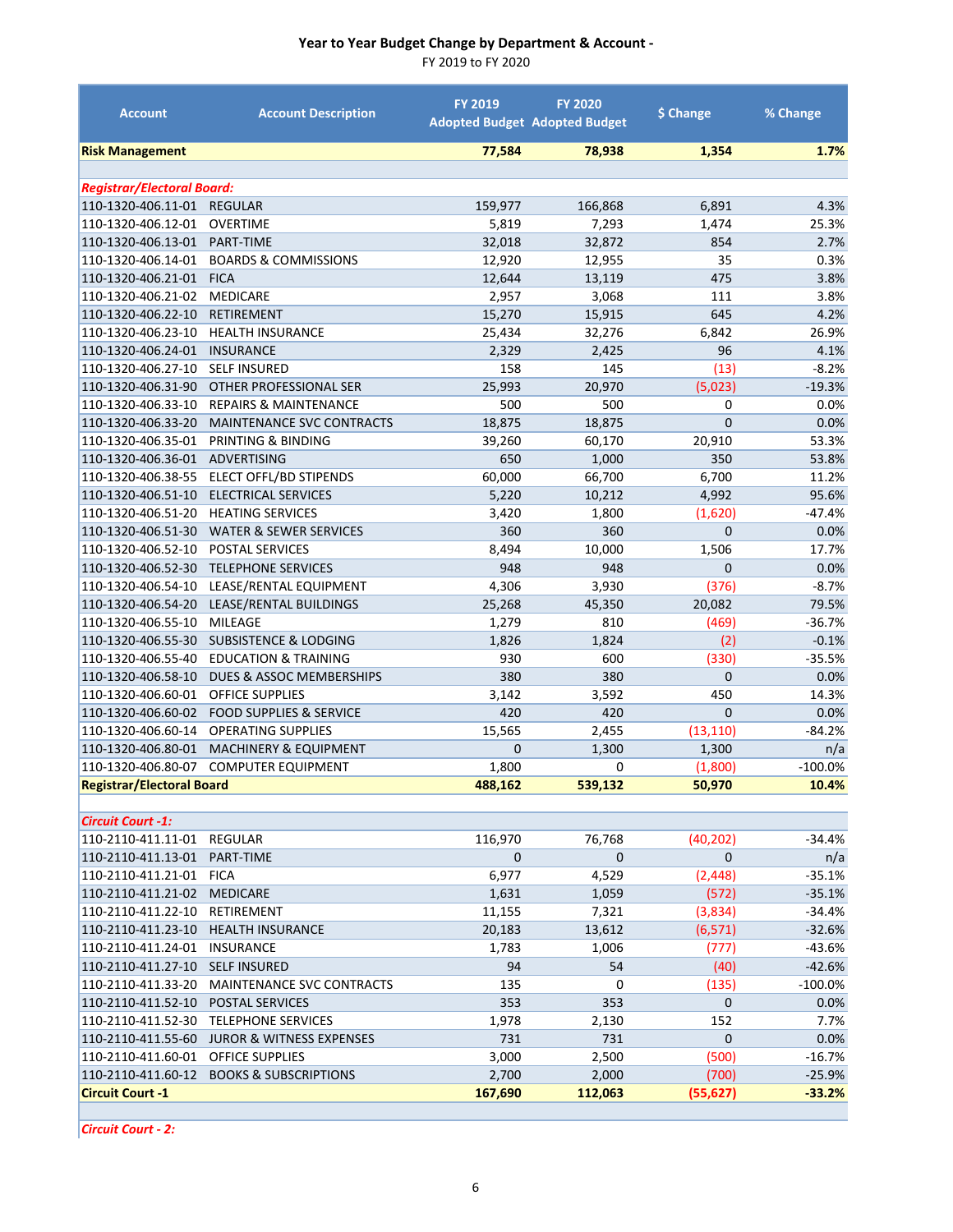FY 2019 to FY 2020

| <b>Account</b>                                  | <b>Account Description</b>              | <b>FY 2019</b> | <b>FY 2020</b><br><b>Adopted Budget Adopted Budget</b> | \$ Change      | % Change  |
|-------------------------------------------------|-----------------------------------------|----------------|--------------------------------------------------------|----------------|-----------|
| 110-2111-411.11-01                              | <b>REGULAR</b>                          | 70,759         | 119,562                                                | 48,803         | 69.0%     |
| 110-2111-411.21-01                              | <b>FICA</b>                             | 4,081          | 7,034                                                  | 2,953          | 72.4%     |
| 110-2111-411.21-02                              | <b>MEDICARE</b>                         | 954            | 1,645                                                  | 691            | 72.4%     |
| 110-2111-411.22-10                              | RETIREMENT                              | 6,765          | 11,404                                                 | 4,639          | 68.6%     |
| 110-2111-411.23-10                              | <b>HEALTH INSURANCE</b>                 | 16,465         | 23,254                                                 | 6,789          | 41.2%     |
| 110-2111-411.24-01                              | <b>INSURANCE</b>                        | 947            | 1,837                                                  | 890            | 94.0%     |
| 110-2111-411.27-10                              | <b>SELF INSURED</b>                     | 57             | 84                                                     | 27             | 47.4%     |
| 110-2111-411.39-10                              | SOFTWARE APPLICATIONS                   | 1,043          | 1,043                                                  | $\mathbf 0$    | 0.0%      |
| 110-2111-411.52-10                              | <b>POSTAL SERVICES</b>                  | 353            | 353                                                    | $\overline{0}$ | 0.0%      |
| 110-2111-411.52-30                              | <b>TELEPHONE SERVICES</b>               | 432            | 1,446                                                  | 1,014          | 234.7%    |
| 110-2111-411.54-10                              | LEASE/RENTAL EQUIPMENT                  | 915            | 780                                                    | (135)          | $-14.8%$  |
| 110-2111-411.55-60                              | <b>JUROR &amp; WITNESS EXPENSES</b>     | 731            | 900                                                    | 169            | 23.1%     |
| 110-2111-411.58-10                              | <b>DUES &amp; ASSOC MEMBERSHIPS</b>     | 25             | 25                                                     | $\mathbf{0}$   | 0.0%      |
| 110-2111-411.60-01                              | <b>OFFICE SUPPLIES</b>                  | 2,400          | 2,400                                                  | 0              | 0.0%      |
| 110-2111-411.60-12                              | <b>BOOKS &amp; SUBSCRIPTIONS</b>        | 2,700          | 2,500                                                  | (200)          | $-7.4%$   |
| <b>Circuit Court - 2</b>                        |                                         | 108,627        | 174,267                                                | 65,640         | 60.4%     |
|                                                 |                                         |                |                                                        |                |           |
| <b>General District Court:</b>                  |                                         |                |                                                        |                |           |
| 110-2120-411.31-50                              | <b>LEGAL SERVICES</b>                   | 15,000         | 15,000                                                 | $\overline{0}$ | 0.0%      |
| 110-2120-411.33-20                              | MAINTENANCE SVC CONTRACTS               | 2,400          | 2,400                                                  | $\mathbf 0$    | 0.0%      |
| 110-2120-411.52-10                              | <b>POSTAL SERVICES</b>                  | 295            | 425                                                    | 130            | 44.1%     |
| 110-2120-411.52-30                              | <b>TELEPHONE SERVICES</b>               | 2,700          | 2,760                                                  | 60             | 2.2%      |
| 110-2120-411.54-10                              | LEASE/RENTAL EQUIPMENT                  | 4,240          | 4,300                                                  | 60             | 1.4%      |
| 110-2120-411.55-40                              | <b>EDUCATION &amp; TRAINING</b>         | 1,000          | 1,000                                                  | $\mathbf 0$    | 0.0%      |
| 110-2120-411.56-01                              | NEW REGIONAL AGENCY REQ                 | 1,500          | 1,500                                                  | $\overline{0}$ | 0.0%      |
| 110-2120-411.60-01                              | <b>OFFICE SUPPLIES</b>                  | 1,500          | 1,500                                                  | $\mathbf 0$    | 0.0%      |
| 110-2120-411.60-12                              | <b>BOOKS &amp; SUBSCRIPTIONS</b>        | 2,000          | 2,000                                                  | $\overline{0}$ | 0.0%      |
| 110-2120-411.80-02                              | <b>FURNITURE &amp; FIXTURES</b>         | 2,500          | 0                                                      | (2,500)        | $-100.0%$ |
| <b>General District Court</b>                   |                                         | 33,135         | 30,885                                                 | (2, 250)       | $-6.8%$   |
| <b>Magistrates:</b>                             |                                         |                |                                                        |                |           |
| 110-2130-411.52-30                              | <b>TELEPHONE SERVICES</b>               | 1,200          | 1,100                                                  | (100)          | $-8.3%$   |
| 110-2130-411.54-10                              | LEASE/RENTAL EQUIPMENT                  | 1,584          | 1,584                                                  | $\mathbf{0}$   | 0.0%      |
| 110-2130-411.60-01                              | <b>OFFICE SUPPLIES</b>                  | 1,500          | 1,500                                                  | 0              | 0.0%      |
| 110-2130-411.80-01                              | MACHINERY & EQUIPMENT                   | $\overline{0}$ | 0                                                      | $\mathbf{0}$   | n/a       |
|                                                 | 110-2130-411.80-02 FURNITURE & FIXTURES | 950            | 0                                                      | (950)          | 100.0%    |
|                                                 |                                         | 5,234          | 4,184                                                  | (1,050)        | $-20.1%$  |
| <b>Magistrates</b>                              |                                         |                |                                                        |                |           |
| <b>Juvenile &amp; Domestic Relations Court:</b> |                                         |                |                                                        |                |           |
| 110-2150-411.31-50                              | <b>LEGAL SERVICES</b>                   | 1,200          | 1,200                                                  | 0              | 0.0%      |
| 110-2150-411.31-90                              | OTHER PROFESSIONAL SER                  | 2,000          | 2,500                                                  | 500            | 25.0%     |
| 110-2150-411.33-20                              | MAINTENANCE SVC CONTRACTS               | 7,000          | 7,000                                                  | 0              | 0.0%      |
| 110-2150-411.52-10                              | POSTAL SERVICES                         | 146            | 146                                                    | $\mathbf 0$    | 0.0%      |
| 110-2150-411.52-30                              | <b>TELEPHONE SERVICES</b>               | 2,000          | 2,200                                                  | 200            | 10.0%     |
| 110-2150-411.54-10                              | LEASE/RENTAL EQUIPMENT                  | 11,000         | 11,000                                                 | $\mathbf 0$    | 0.0%      |
| 110-2150-411.55-10                              | MILEAGE                                 | 60             | 2,164                                                  | 2,104          | 3506.7%   |
| 110-2150-411.55-30                              | <b>SUBSISTENCE &amp; LODGING</b>        | $\mathbf{0}$   | 1,528                                                  | 1,528          | n/a       |
| 110-2150-411.55-40                              | <b>EDUCATION &amp; TRAINING</b>         | 1,000          | 1,800                                                  | 800            | 80.0%     |
| 110-2150-411.58-10                              | DUES & ASSOC MEMBERSHIPS                | 875            | 875                                                    | $\mathbf{0}$   | 0.0%      |
| 110-2150-411.60-01                              | OFFICE SUPPLIES                         | 6,000          | 5,500                                                  | (500)          | $-8.3%$   |
| 110-2150-411.60-12                              | <b>BOOKS &amp; SUBSCRIPTIONS</b>        | 4,000          | 4,000                                                  | $\mathbf{0}$   | 0.0%      |
|                                                 | 110-2150-411.80-02 FURNITURE & FIXTURES | 2,500          | 0                                                      | (2,500)        | $-100.0%$ |
| <b>Juvenile &amp; Domestic Relations Court</b>  |                                         | 37,781         | 39,913                                                 | 2,132          | 5.6%      |
|                                                 |                                         |                |                                                        |                |           |

*Clerk of the Circuit Court:*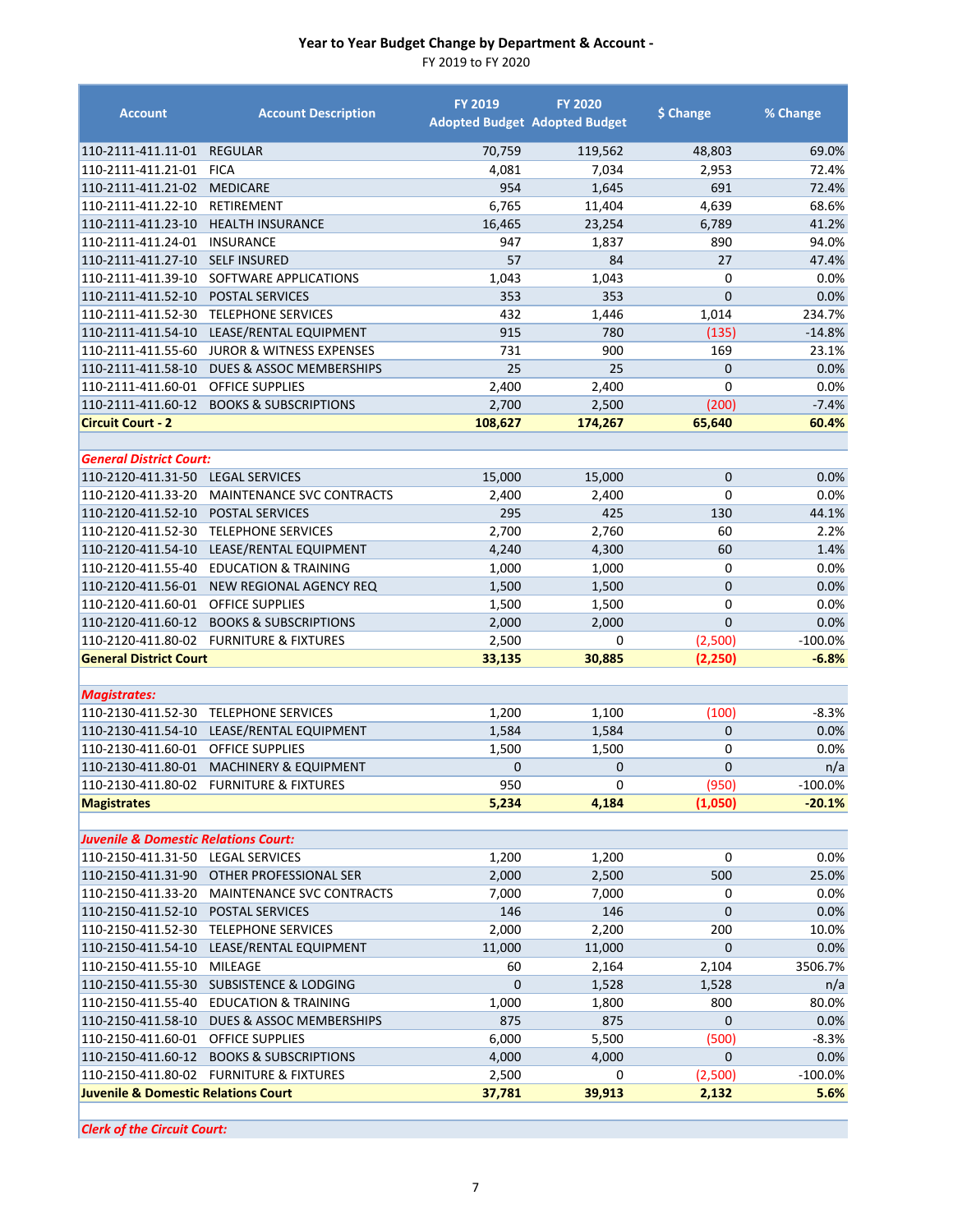| <b>Account</b>                                                       | <b>Account Description</b>                                                   | <b>FY 2019</b> | <b>FY 2020</b><br><b>Adopted Budget Adopted Budget</b> | \$ Change      | % Change   |
|----------------------------------------------------------------------|------------------------------------------------------------------------------|----------------|--------------------------------------------------------|----------------|------------|
| 110-2160-412.11-01 REGULAR                                           |                                                                              | 942,075        | 969,916                                                | 27,841         | 3.0%       |
| 110-2160-412.12-01 OVERTIME                                          |                                                                              | 7,570          | 7,787                                                  | 217            | 2.9%       |
| 110-2160-412.13-01                                                   | PART-TIME                                                                    | 60,986         | 62,618                                                 | 1,632          | 2.7%       |
| 110-2160-412.21-01                                                   | <b>FICA</b>                                                                  | 58,279         | 59,775                                                 | 1,496          | 2.6%       |
| 110-2160-412.21-02                                                   | <b>MEDICARE</b>                                                              | 14,100         | 14,533                                                 | 433            | 3.1%       |
| 110-2160-412.22-10                                                   | RETIREMENT                                                                   | 89,563         | 92,068                                                 | 2,505          | 2.8%       |
| 110-2160-412.23-10                                                   | <b>HEALTH INSURANCE</b>                                                      | 178,742        | 159,496                                                | (19, 246)      | $-10.8%$   |
| 110-2160-412.24-01                                                   | <b>INSURANCE</b>                                                             | 14,832         | 15,962                                                 | 1,130          | 7.6%       |
| 110-2160-412.27-10                                                   | <b>SELF INSURED</b>                                                          | 808            | 728                                                    | (80)           | $-9.9%$    |
| 110-2160-412.31-20                                                   | <b>AUDIT SERVICES</b>                                                        | 3,648          | 3,648                                                  | $\mathbf{0}$   | 0.0%       |
| 110-2160-412.31-50                                                   | <b>LEGAL SERVICES</b>                                                        | 2,000          | 1,500                                                  | (500)          | $-25.0%$   |
| 110-2160-412.31-75                                                   | <b>MICROFILMING</b>                                                          | 16,000         | 16,000                                                 | $\overline{0}$ | 0.0%       |
| 110-2160-412.31-90                                                   | OTHER PROFESSIONAL SER                                                       | 75,180         | 66,001                                                 | (9, 179)       | $-12.2%$   |
| 110-2160-412.33-20                                                   | MAINTENANCE SVC CONTRACTS                                                    | 25,538         | 25,538                                                 | $\mathbf 0$    | 0.0%       |
| 110-2160-412.35-01                                                   | PRINTING & BINDING                                                           | 10,000         | 10,000                                                 | $\mathbf 0$    | 0.0%       |
| 110-2160-412.52-10                                                   | <b>POSTAL SERVICES</b>                                                       | 15,000         | 15,500                                                 | 500            | 3.3%       |
| 110-2160-412.52-30                                                   | <b>TELEPHONE SERVICES</b>                                                    | 2,766          | 3,766                                                  | 1,000          | 36.2%      |
| 110-2160-412.54-10                                                   | LEASE/RENTAL EQUIPMENT                                                       | 12,326         | 10,557                                                 | (1,769)        | $-14.4%$   |
| 110-2160-412.55-10                                                   | MILEAGE                                                                      | 600            | 551                                                    | (49)           | $-8.2%$    |
| 110-2160-412.55-30                                                   | <b>SUBSISTENCE &amp; LODGING</b>                                             | 2,236          | 1,500                                                  | (736)          | $-32.9%$   |
| 110-2160-412.55-40                                                   | <b>EDUCATION &amp; TRAINING</b>                                              | 900            | 900                                                    | $\mathbf 0$    | $0.0\%$    |
| 110-2160-412.55-60                                                   | <b>JUROR &amp; WITNESS EXPENSES</b>                                          | 18,000         | 15,000                                                 | (3,000)        | $-16.7%$   |
| 110-2160-412.58-10                                                   | DUES & ASSOC MEMBERSHIPS                                                     | 1,130          | 430                                                    | (700)          | $-61.9%$   |
| 110-2160-412.60-01                                                   | <b>OFFICE SUPPLIES</b>                                                       | 19,000         | 19,000                                                 | $\mathbf{0}$   | 0.0%       |
| 110-2160-412.60-02                                                   | <b>FOOD SUPPLIES &amp; SERVICE</b>                                           | 882            | 882                                                    | $\mathbf 0$    | 0.0%       |
|                                                                      | 110-2160-412.60-12 BOOKS & SUBSCRIPTIONS                                     | 1,400          | 1,400                                                  | $\mathbf{0}$   | 0.0%       |
| <b>Clerk of the Circuit Court</b>                                    |                                                                              | 1,573,561      | 1,575,056                                              | 1,495          | 0.1%       |
|                                                                      |                                                                              |                |                                                        |                |            |
|                                                                      |                                                                              |                |                                                        |                |            |
|                                                                      |                                                                              |                |                                                        |                |            |
| <b>Sheriff - Courts/Civil Process:</b><br>110-2170-412.11-01 REGULAR |                                                                              | 2,160,080      | 2,344,415                                              | 184,335        | 8.5%       |
| 110-2170-412.12-01                                                   | OVERTIME                                                                     | 16,369         | 77,153                                                 | 60,784         | 371.3%     |
| 110-2170-412.12-02 ON-CALL                                           |                                                                              | 25,507         |                                                        | 2,191          | 8.6%       |
|                                                                      |                                                                              |                | 27,698                                                 |                | 2.9%       |
| 110-2170-412.13-01 PART-TIME<br>110-2170-412.21-01 FICA              |                                                                              | 405,932        | 417,584                                                | 11,652         |            |
| 110-2170-412.21-02 MEDICARE                                          |                                                                              | 156,036        | 171,773                                                | 15,737         | 10.1%      |
|                                                                      |                                                                              | 36,492         | 40,173                                                 | 3,681          | 10.1%      |
| 110-2170-412.22-10 RETIREMENT                                        |                                                                              | 204,795        | 224,519                                                | 19,724         | 9.6%       |
|                                                                      | 110-2170-412.23-10 HEALTH INSURANCE                                          | 387,758        | 408,643                                                | 20,885         | 5.4%       |
| 110-2170-412.24-01                                                   | <b>INSURANCE</b>                                                             | 28,170         | 32,264                                                 | 4,094          | 14.5%      |
| 110-2170-412.27-10                                                   | <b>SELF INSURED</b>                                                          | 51,971         | 51,255                                                 | (716)          | $-1.4%$    |
| 110-2170-412.28-10                                                   | LINE OF DUTY BENEFITS                                                        | 1,534          | 1,671                                                  | 137            | 8.9%       |
| 110-2170-412.31-10                                                   | <b>HEALTH SERVICES</b>                                                       | 800            | 1,790                                                  | 990            | 123.8%     |
| 110-2170-412.33-11                                                   | <b>AUTO REPAIRS &amp; MAINT</b>                                              | 1,800          | 1,200                                                  | (600)          | $-33.3%$   |
| 110-2170-412.33-12                                                   | <b>RADIO REPAIRS &amp; MAINT</b>                                             | 2,000          | 2,000                                                  | 0              | 0.0%       |
| 110-2170-412.33-20                                                   | <b>MAINTENANCE SVC CONTRACTS</b>                                             | 7,700          | 7,600                                                  | (100)          | $-1.3%$    |
| 110-2170-412.35-01                                                   | PRINTING & BINDING                                                           | 1,000          | 800                                                    | (200)          | -20.0%     |
| 110-2170-412.52-10                                                   | POSTAL SERVICES                                                              | 100            | 100                                                    | $\pmb{0}$      | 0.0%       |
| 110-2170-412.53-05                                                   | <b>MOTOR VEHICLE INSURANCE</b>                                               | 518            | 965                                                    | 447            | 86.3%      |
| 110-2170-412.54-10                                                   | LEASE/RENTAL EQUIPMENT                                                       | 1,200          | $\mathbf 0$                                            | (1,200)        | $-100.0\%$ |
| 110-2170-412.55-50                                                   | <b>EXTRADITION OF PRISONERS</b>                                              | 10,000         | 10,000                                                 | 0              | 0.0%       |
| 110-2170-412.60-01 OFFICE SUPPLIES                                   |                                                                              | 2,000          | 2,000                                                  | $\mathbf 0$    | 0.0%       |
| 110-2170-412.60-08                                                   | <b>VEHICLE &amp; EQUIPMENT FUELS</b>                                         | 500            | 500                                                    | 0              | 0.0%       |
| 110-2170-412.60-10                                                   | POLICE OPERATING SUPPLIES                                                    | 3,000          | 7,180                                                  | 4,180          | 139.3%     |
| 110-2170-412.60-11                                                   | <b>UNIFORMS</b>                                                              | 15,050         | 17,000                                                 | 1,950          | 13.0%      |
| 110-2170-412.80-01                                                   | <b>MACHINERY &amp; EQUIPMENT</b><br>110-2170-412.80-02 FURNITURE & EQUIPMENT | 0<br>0         | 1,950<br>4,744                                         | 1,950<br>4,744 | n/a<br>n/a |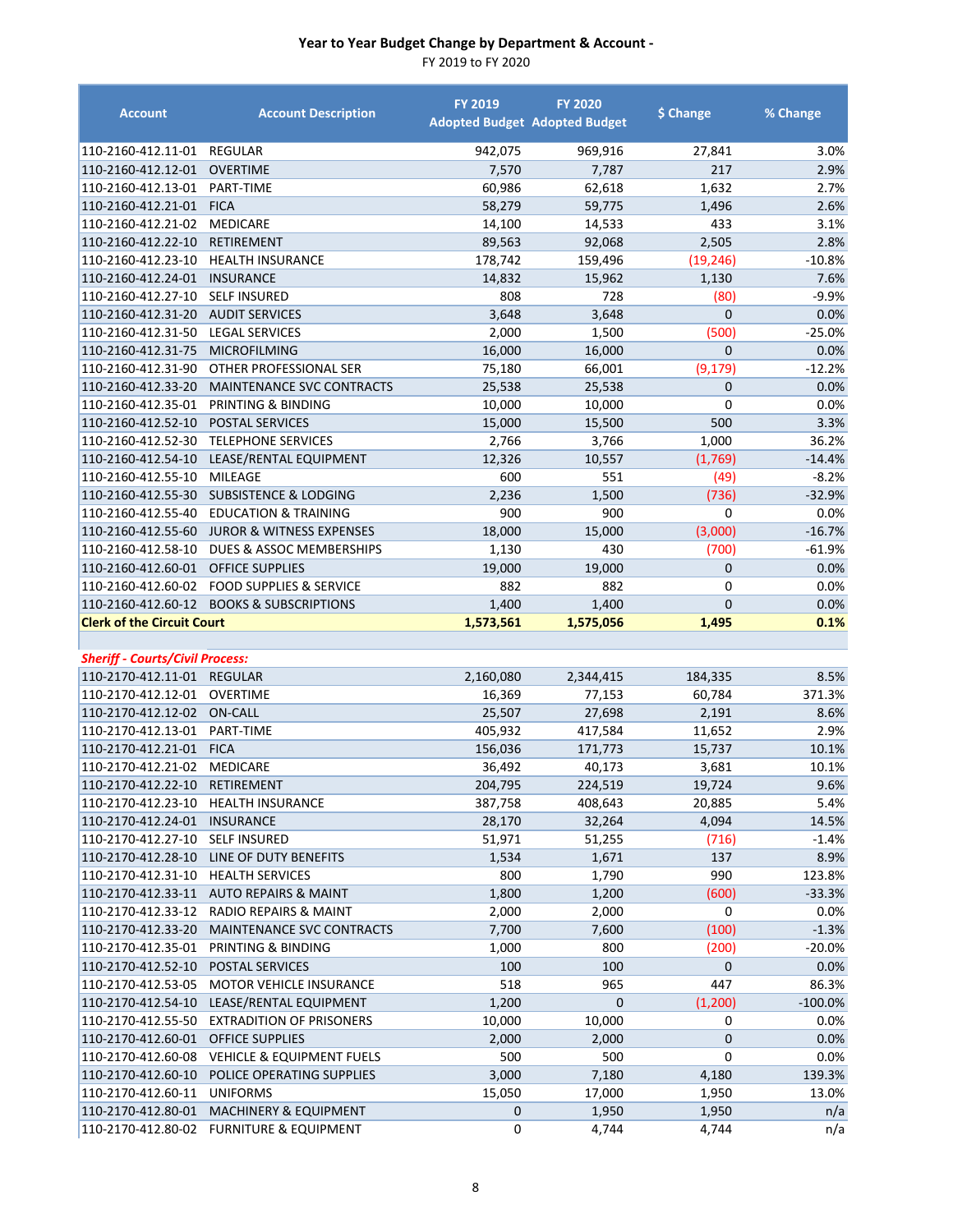| <b>Account</b>                           | <b>Account Description</b>            | <b>FY 2019</b>            | <b>FY 2020</b><br><b>Adopted Budget Adopted Budget</b> | \$ Change      | % Change    |
|------------------------------------------|---------------------------------------|---------------------------|--------------------------------------------------------|----------------|-------------|
| 110-2170-412.80-03                       | <b>COMMUNICATION EQUIPMENT</b>        | $\mathbf{0}$              | 4,000                                                  | 4,000          | n/a         |
| <b>Sheriff - Courts/Civil Process</b>    |                                       | 3,520,312                 | 3,858,977                                              | 338,665        | 9.6%        |
|                                          |                                       |                           |                                                        |                |             |
| <b>Victim/Witness Program:</b>           |                                       |                           |                                                        |                |             |
| 110-2190-412.11-01                       | <b>REGULAR</b>                        | 218,654                   | 227,984                                                | 9,330          | 4.3%        |
| 110-2190-412.12-01                       | <b>OVERTIME</b>                       | 3,347                     | 3,443                                                  | 96             | 2.9%        |
| 110-2190-412.21-01                       | <b>FICA</b>                           | 12,978                    | 13,563                                                 | 585            | 4.5%        |
| 110-2190-412.21-02                       | <b>MEDICARE</b>                       | 3,035                     | 3,172                                                  | 137            | 4.5%        |
| 110-2190-412.22-10                       | <b>RETIREMENT</b>                     | 20,765                    | 21,628                                                 | 863            | 4.2%        |
| 110-2190-412.23-10                       | <b>HEALTH INSURANCE</b>               | 38,967                    | 39,197                                                 | 230            | 0.6%        |
| 110-2190-412.24-01                       | <b>INSURANCE</b>                      | 3,082                     | 3,215                                                  | 133            | 4.3%        |
| 110-2190-412.27-10                       | <b>SELF INSURED</b>                   | 177                       | 171                                                    | (6)            | $-3.4%$     |
| 110-2190-412.31-90                       | OTHER PROFESSIONAL SER                | 300                       | 400                                                    | 100            | 33.3%       |
| 110-2190-412.52-10                       | POSTAL SERVICES                       | 2,000                     | 2,000                                                  | 0              | 0.0%        |
| 110-2190-412.52-30                       | <b>TELEPHONE SERVICES</b>             | 600                       | 600                                                    | $\overline{0}$ | 0.0%        |
| 110-2190-412.55-10                       | MILEAGE                               | 2,002                     | 2,862                                                  | 860            | 43.0%       |
| 110-2190-412.55-30                       | <b>SUBSISTENCE &amp; LODGING</b>      | 6,508                     | 7,020                                                  | 512            | 7.9%        |
| 110-2190-412.55-40                       | <b>EDUCATION &amp; TRAINING</b>       | 3,600                     | 4,600                                                  | 1,000          | 27.8%       |
| 110-2190-412.56-63                       | RAPP COUNCIL AG SEX ASSLT             | 21,000                    | 21,000                                                 | 0              | 0.0%        |
| 110-2190-412.58-10                       | DUES & ASSOC MEMBERSHIPS              | 450                       | 550                                                    | 100            | 22.2%       |
| 110-2190-412.60-01                       | <b>OFFICE SUPPLIES</b>                | 7,538                     | 7,541                                                  | 3              | 0.0%        |
| 110-2190-412.80-07                       | <b>COMPUTER EQUIPMENT</b>             | 825                       | 300                                                    | (525)          | $-63.6%$    |
| <b>Victim/Witness Program</b>            |                                       | 345,828                   | 359,246                                                | 13,418         | 3.9%        |
|                                          |                                       |                           |                                                        |                |             |
| <b>Commonwealth's Attorney:</b>          |                                       |                           |                                                        |                |             |
| 110-2210-413.11-01                       | <b>REGULAR</b>                        | 1,520,663<br>$\mathbf{0}$ | 1,570,141                                              | 49,478         | 3.3%        |
| 110-2210-413.13-01<br>110-2210-413.21-01 | PART-TIME<br><b>FICA</b>              | 88,331                    | 3,086<br>91,020                                        | 3,086<br>2,689 | n/a<br>3.0% |
| 110-2210-413.21-02                       | <b>MEDICARE</b>                       | 21,128                    | 21,748                                                 | 620            | 2.9%        |
| 110-2210-413.22-10                       | RETIREMENT                            | 143,685                   | 149,761                                                | 6,076          | 4.2%        |
| 110-2210-413.23-10                       | <b>HEALTH INSURANCE</b>               | 208,582                   | 196,994                                                | (11,588)       | $-5.6%$     |
| 110-2210-413.24-01                       | <b>INSURANCE</b>                      | 20,468                    | 21,629                                                 | 1,161          | 5.7%        |
| 110-2210-413.27-10                       | <b>SELF INSURED</b>                   | 1,087                     | 1,124                                                  | 37             | 3.4%        |
| 110-2210-413.33-11                       | <b>AUTO REPAIRS &amp; MAINT</b>       | 300                       | $\mathbf 0$                                            | (300)          | $-100.0\%$  |
| 110-2210-413.33-20                       | <b>MAINTENANCE SVC CONTRACTS</b>      | 2,000                     | 2,000                                                  | 0              | 0.0%        |
| 110-2210-413.52-10 POSTAL SERVICES       |                                       | 2,442                     | 2,442                                                  | 0              | 0.0%        |
|                                          | 110-2210-413.52-30 TELEPHONE SERVICES | 12,750                    | 12,750                                                 | $\mathbf 0$    | 0.0%        |
| 110-2210-413.53-05                       | MOTOR VEHICLE INSURANCE               | 259                       | 259                                                    | 0              | 0.0%        |
| 110-2210-413.55-10                       | <b>MILEAGE</b>                        | 6,814                     | 6,942                                                  | 128            | 1.9%        |
| 110-2210-413.55-30                       | <b>SUBSISTENCE &amp; LODGING</b>      | 24,415                    | 20,574                                                 | (3, 841)       | $-15.7%$    |
| 110-2210-413.55-40                       | <b>EDUCATION &amp; TRAINING</b>       | 6,600                     | 4,350                                                  | (2, 250)       | $-34.1%$    |
| 110-2210-413.55-60                       | <b>JUROR &amp; WITNESS EXPENSES</b>   | 2,500                     | 5,500                                                  | 3,000          | 120.0%      |
| 110-2210-413.56-56                       | RAPP LEGAL SERVICES INC               | 28,684                    | 28,684                                                 | 0              | 0.0%        |
| 110-2210-413.58-10                       | DUES & ASSOC MEMBERSHIPS              | 6,000                     | 8,750                                                  | 2,750          | 45.8%       |
| 110-2210-413.60-01                       | <b>OFFICE SUPPLIES</b>                | 20,000                    | 28,000                                                 | 8,000          | 40.0%       |
| 110-2210-413.60-08                       | <b>VEHICLE &amp; EQUIPMENT FUELS</b>  | 600                       | 0                                                      | (600)          | $-100.0%$   |
| 110-2210-413.60-12                       | <b>BOOKS &amp; SUBSCRIPTIONS</b>      | 22,000                    | 22,000                                                 | 0              | 0.0%        |
| 110-2210-413.80-01                       | <b>MACHINERY &amp; EQUIPMENT</b>      | 0                         | 0                                                      | 0              | n/a         |
| 110-2210-413.80-02                       | <b>FURNITURE &amp; FIXTURES</b>       | $\mathbf{0}$              | $\mathbf 0$                                            | 0              | n/a         |
| 110-2210-413.80-07                       | <b>COMPUTER EQUIPMENT</b>             | 0                         | 0                                                      | 0              | n/a         |
| <b>Commonwealth's Attorney</b>           |                                       | 2,139,308                 | 2,197,754                                              | 58,446         | 2.7%        |
|                                          |                                       |                           |                                                        |                |             |
| <b>Communications:</b>                   |                                       |                           |                                                        |                |             |
| 110-3140-421.11-01                       | REGULAR                               | 1,617,015                 | 1,749,369                                              | 132,354        | 8.2%        |
| 110-3140-421.12-01                       | <b>OVERTIME</b>                       | 191,572                   | 197,071                                                | 5,499          | 2.9%        |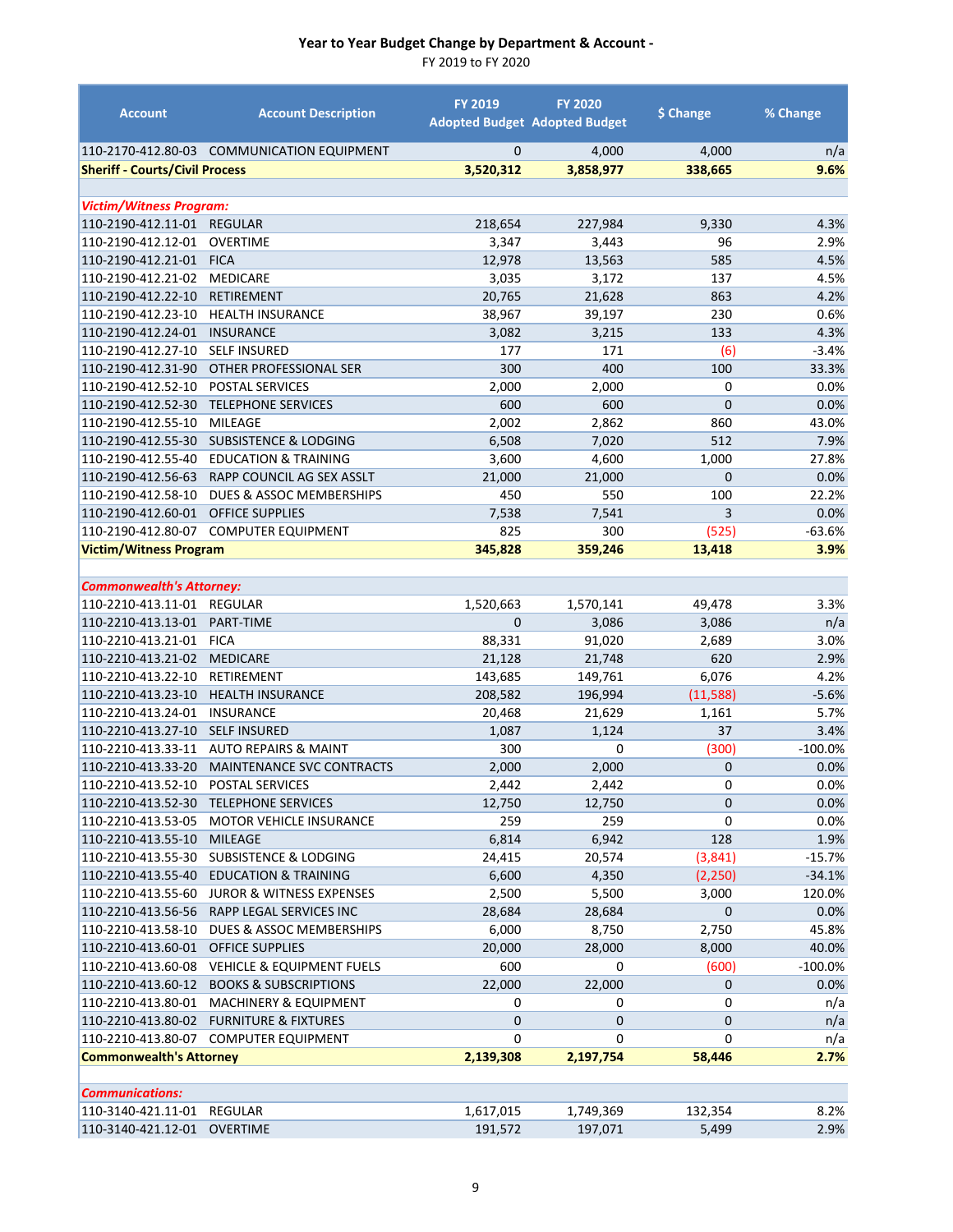| <b>Account</b>                              | <b>Account Description</b>          | <b>FY 2019</b>     | <b>FY 2020</b><br><b>Adopted Budget Adopted Budget</b> | \$ Change          | % Change          |
|---------------------------------------------|-------------------------------------|--------------------|--------------------------------------------------------|--------------------|-------------------|
| 110-3140-421.12-02                          | ON-CALL                             | 0                  | 28,832                                                 | 28,832             | n/a               |
| 110-3140-421.13-01                          | PART-TIME                           | 104,772            | 105,995                                                | 1,223              | 1.2%              |
| 110-3140-421.21-01                          | <b>FICA</b>                         | 114,271            | 125,216                                                | 10,945             | 9.6%              |
| 110-3140-421.21-02                          | <b>MEDICARE</b>                     | 26,725             | 29,285                                                 | 2,560              | 9.6%              |
| 110-3140-421.22-10                          | RETIREMENT                          | 148,385            | 155,050                                                | 6,665              | 4.5%              |
| 110-3140-421.23-10                          | <b>HEALTH INSURANCE</b>             | 303,409            | 298,204                                                | (5, 205)           | $-1.7%$           |
| 110-3140-421.24-01                          | <b>INSURANCE</b>                    | 24,583             | 27,354                                                 | 2,771              | 11.3%             |
| 110-3140-421.27-10                          | <b>SELF INSURED</b>                 | 1,531              | 1,456                                                  | (75)               | $-4.9%$           |
| 110-3140-421.31-10                          | <b>HEALTH SERVICES</b>              | 900                | 700                                                    | (200)              | $-22.2%$          |
| 110-3140-421.31-90                          | OTHER PROFESSIONAL SER              | $\overline{0}$     | $\overline{0}$                                         | 0                  | n/a               |
| 110-3140-421.33-10                          | <b>REPAIRS &amp; MAINTENANCE</b>    | 3,000              | 2,700                                                  | (300)              | $-10.0%$          |
| 110-3140-421.33-20                          | <b>MAINTENANCE SVC CONTRACTS</b>    | 51,225             | 20,950                                                 | (30, 275)          | $-59.1%$          |
| 110-3140-421.35-01                          | PRINTING & BINDING                  | 1,500              | 500                                                    | (1,000)            | $-66.7%$          |
| 110-3140-421.52-10                          | POSTAL SERVICES                     | 500                | 100                                                    | (400)              | $-80.0%$          |
| 110-3140-421.52-30                          | <b>TELEPHONE SERVICES</b>           | 81,000             | 81,000                                                 | 0                  | 0.0%              |
| 110-3140-421.54-10                          | LEASE/RENTAL EQUIPMENT              | 107                | 108                                                    | $\mathbf{1}$       | 0.9%              |
| 110-3140-421.55-10                          | MILEAGE                             | 2,600              | 2,000                                                  | (600)              | $-23.1%$          |
| 110-3140-421.55-30                          | <b>SUBSISTENCE &amp; LODGING</b>    | 12,234             | 20,560                                                 | 8,326              | 68.1%             |
| 110-3140-421.55-40                          | <b>EDUCATION &amp; TRAINING</b>     | 23,464             | 33,619                                                 | 10,155             | 43.3%             |
| 110-3140-421.58-10                          | <b>DUES &amp; ASSOC MEMBERSHIPS</b> | 1,600              | 1,600                                                  | 0                  | 0.0%              |
| 110-3140-421.58-99                          | RECOGNITNS/AWARDS/SYMPTHY           | 250                | 500                                                    | 250                | 100.0%            |
| 110-3140-421.60-01                          | <b>OFFICE SUPPLIES</b>              | 4,000              | 4,000                                                  | 0                  | 0.0%              |
| 110-3140-421.60-02                          | <b>FOOD SUPPLIES &amp; SERVICE</b>  | 1,100              | 1,100                                                  | 0                  | 0.0%              |
| 110-3140-421.60-11                          | <b>UNIFORMS</b>                     | 2,100              | 1,500                                                  | (600)              | $-28.6%$          |
| 110-3140-421.60-12                          | <b>BOOKS &amp; SUBSCRIPTIONS</b>    | 515                | 1,000                                                  | 485                | 94.2%             |
| 110-3140-421.60-14                          | <b>OPERATING SUPPLIES</b>           | 1,200              | 1,200                                                  | 0                  | 0.0%              |
| 110-3140-421.80-01                          | MACHINERY & EQUIPMENT               | 4,000              | 3,600<br>0                                             | (400)              | $-10.0%$          |
| 110-3140-421.80-02<br><b>Communications</b> | <b>FURNITURE &amp; FIXTURES</b>     | 8,500<br>2,732,058 | 2,894,569                                              | (8,500)<br>162,511 | $-100.0%$<br>5.9% |
|                                             |                                     |                    |                                                        |                    |                   |
| Sheriff:                                    |                                     |                    |                                                        |                    |                   |
| 110-3160-421.11-01                          | <b>REGULAR</b>                      | 9,158,399          | 9,675,786                                              | 517,387            | 5.6%              |
| 110-3160-421.12-01                          | OVERTIME                            | 543,600            | 659,885                                                | 116,285            | 21.4%             |
| 110-3160-421.12-02                          | <b>ON-CALL</b>                      | 34,838             | 35,838                                                 | 1,000              | 2.9%              |
| 110-3160-421.13-01                          | PART-TIME                           | 484,110            | 519,866                                                | 35,756             | 7.4%              |
| 110-3160-421.21-01 FICA                     |                                     | 605,495            | 648,565                                                | 43,070             | 7.1%              |
| 110-3160-421.21-02                          | MEDICARE                            | 141,984            | 152,108                                                | 10,124             | 7.1%              |
| 110-3160-421.22-10                          | <b>RETIREMENT</b>                   | 855,539            | 900,363                                                | 44,824             | 5.2%              |
| 110-3160-421.23-10                          | <b>HEALTH INSURANCE</b>             | 1,775,220          | 1,820,056                                              | 44,836             | 2.5%              |
| 110-3160-421.24-01                          | <b>INSURANCE</b>                    | 122,649            | 128,420                                                | 5,771              | 4.7%              |
| 110-3160-421.27-10                          | <b>SELF INSURED</b>                 | 197,501            | 190,095                                                | (7, 406)           | $-3.7%$           |
| 110-3160-421.28-10                          | LINE OF DUTY BENEFITS               | 118,078            | 123,003                                                | 4,925              | 4.2%              |
| 110-3160-421.28-25                          | <b>CLOTHING ALLOWANCE</b>           | 27,000             | 27,000                                                 | 0                  | 0.0%              |
| 110-3160-421.31-10                          | <b>HEALTH SERVICES</b>              | 11,465             | 11,465                                                 | 0                  | 0.0%              |
| 110-3160-421.31-50                          | <b>LEGAL SERVICES</b>               | 3,000              | 5,000                                                  | 2,000              | 66.7%             |
| 110-3160-421.31-90                          | OTHER PROFESSIONAL SER              | 7,700              | 16,000                                                 | 8,300              | 107.8%            |
| 110-3160-421.33-11                          | AUTO REPAIRS & MAINT                | 440,600            | 437,200                                                | (3,400)            | $-0.8%$           |
| 110-3160-421.33-12                          | <b>RADIO REPAIRS &amp; MAINT</b>    | 27,000             | 27,000                                                 | 0                  | 0.0%              |
| 110-3160-421.33-20                          | MAINTENANCE SVC CONTRACTS           | 26,342             | 26,342                                                 | 0                  | 0.0%              |
| 110-3160-421.35-01                          | PRINTING & BINDING                  | 8,000              | 14,000                                                 | 6,000              | 75.0%             |
| 110-3160-421.36-01                          | ADVERTISING                         | 2,050              | 2,050                                                  | 0                  | 0.0%              |
| 110-3160-421.39-10                          | SOFTWARE APPLICATIONS               | 61,965             | 65,245                                                 | 3,280              | 5.3%              |
| 110-3160-421.51-10                          | ELECTRICAL SERVICES                 | 2,530              | 3,739                                                  | 1,209              | 47.8%             |
| 110-3160-421.52-10                          | POSTAL SERVICES                     | 8,500              | 8,500                                                  | 0                  | 0.0%              |
| 110-3160-421.52-30                          | <b>TELEPHONE SERVICES</b>           | 134,332            | 140,000                                                | 5,668              | 4.2%              |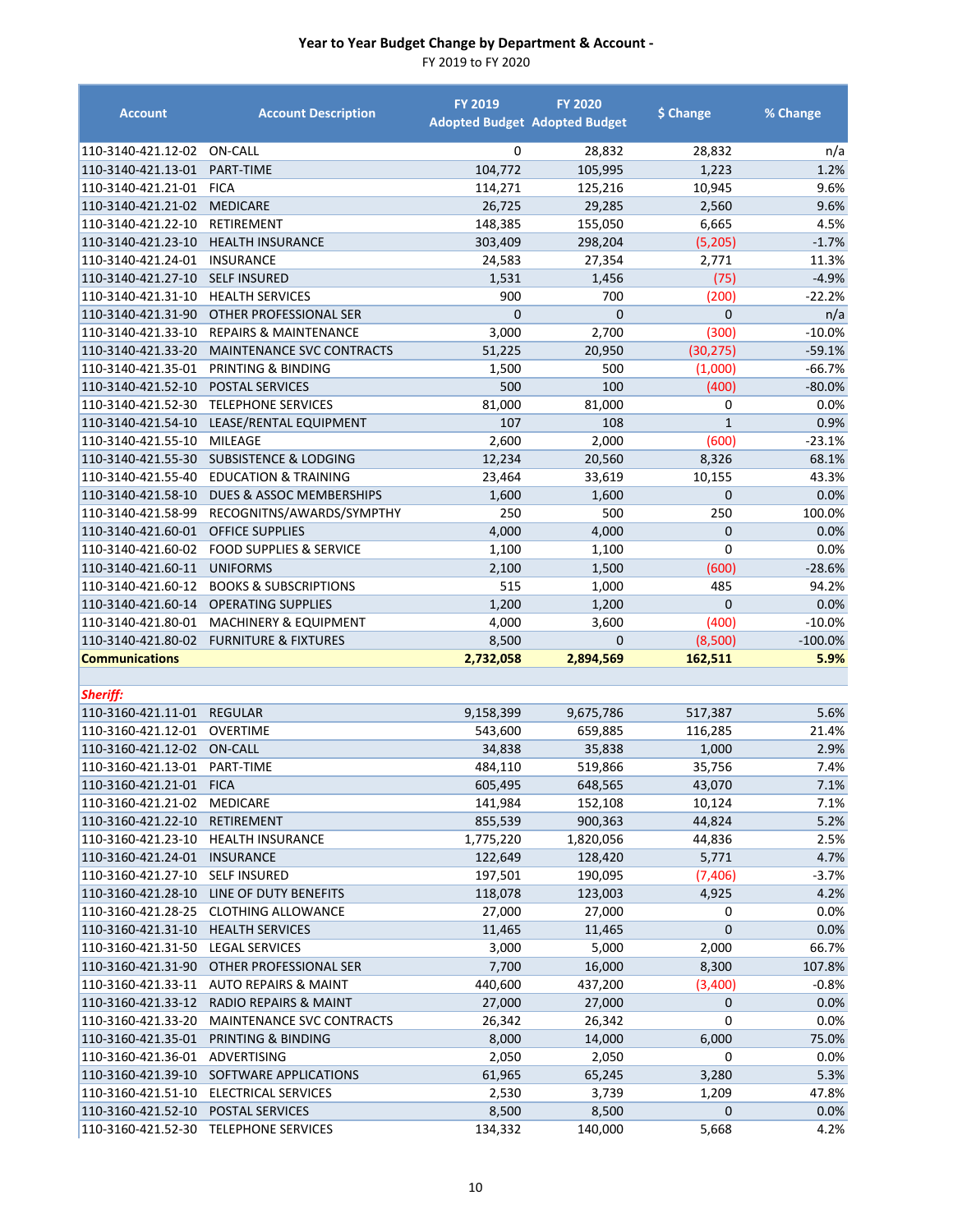| <b>Account</b>                       | <b>Account Description</b>                   | <b>FY 2019</b> | <b>FY 2020</b>                       | \$ Change    | % Change  |
|--------------------------------------|----------------------------------------------|----------------|--------------------------------------|--------------|-----------|
|                                      |                                              |                | <b>Adopted Budget Adopted Budget</b> |              |           |
| 110-3160-421.53-05                   | <b>MOTOR VEHICLE INSURANCE</b>               | 110,132        | 120,978                              | 10,846       | 9.8%      |
| 110-3160-421.54-10                   | LEASE/RENTAL EQUIPMENT                       | 2,348          | 768                                  | (1,580)      | -67.3%    |
| 110-3160-421.54-30                   | POLICE MALL SUBSTATION                       | 5,000          | 5,000                                | $\mathbf{0}$ | 0.0%      |
| 110-3160-421.55-10                   | MILEAGE                                      | 9,470          | 10,542                               | 1,072        | 11.3%     |
|                                      | 110-3160-421.55-30 SUBSISTENCE & LODGING     | 88,825         | 93,635                               | 4,810        | 5.4%      |
| 110-3160-421.55-40                   | <b>EDUCATION &amp; TRAINING</b>              | 68,115         | 71,160                               | 3,045        | 4.5%      |
| 110-3160-421.58-10                   | <b>DUES &amp; ASSOC MEMBERSHIPS</b>          | 10,260         | 14,750                               | 4,490        | 43.8%     |
| 110-3160-421.58-39                   | <b>EMERGENCY RESPONSE TEAM</b>               | 78,205         | 77,530                               | (675)        | $-0.9%$   |
| 110-3160-421.58-51                   | <b>DRUG ENFORCEMENT</b>                      | 40,000         | 40,000                               | 0            | 0.0%      |
| 110-3160-421.58-53                   | DARE PROGRAM                                 | 25,500         | 25,500                               | 0            | 0.0%      |
| 110-3160-421.58-54                   | NEIGHBORHOOD WATCH PROG                      | 2,800          | 2,800                                | 0            | 0.0%      |
| 110-3160-421.58-57                   | <b>SPECIALTY TEAMS</b>                       | 46,470         | 53,408                               | 6,938        | 14.9%     |
| 110-3160-421.58-58                   | <b>DIVE TEAM</b>                             | 0              | 0                                    | 0            | n/a       |
| 110-3160-421.58-99                   | RECOGNITNS/AWARDS/SYMPTHY                    | 1,200          | 1,000                                | (200)        | $-16.7%$  |
| 110-3160-421.60-01                   | <b>OFFICE SUPPLIES</b>                       | 30,805         | 31,200                               | 395          | 1.3%      |
| 110-3160-421.60-02                   | <b>FOOD SUPPLIES &amp; SERVICE</b>           | 2,400          | 2,820                                | 420          | 17.5%     |
| 110-3160-421.60-03                   | AGRICULTURAL/ANIMAL SUPPL                    | 16,616         | 16,239                               | (377)        | $-2.3%$   |
| 110-3160-421.60-08                   | <b>VEHICLE &amp; EQUIPMENT FUELS</b>         | 328,500        | 410,000                              | 81,500       | 24.8%     |
| 110-3160-421.60-09                   | <b>VEHICLE &amp; EQUIPMENT SUPP</b>          | 2,500          | 2,500                                | 0            | 0.0%      |
| 110-3160-421.60-10                   | POLICE OPERATING SUPPLIES                    | 110,995        | 81,577                               | (29, 418)    | $-26.5%$  |
| 110-3160-421.60-11                   | <b>UNIFORMS</b>                              | 140,389        | 106,725                              | (33, 664)    | $-24.0%$  |
| 110-3160-421.60-12                   | <b>BOOKS &amp; SUBSCRIPTIONS</b>             | 0              | 0                                    | 0            | n/a       |
| 110-3160-421.60-17                   | <b>BODY ARMOR &amp; PROTECT GEAR</b>         | 37,050         | 61,190                               | 24,140       | 65.2%     |
| 110-3160-421.70-01                   | RAPP CRIMINAL JUSTICE ACD                    | 110,000        | 110,000                              | 0            | 0.0%      |
| 110-3160-421.80-01                   | <b>MACHINERY &amp; EQUIPMENT</b>             | 107,458        | 96,775                               | (10, 683)    | $-9.9%$   |
| 110-3160-421.80-03                   | <b>COMMUNICATION EQUIPMENT</b>               | 42,420         | 0                                    | (42, 420)    | $-100.0%$ |
| 110-3160-421.80-05                   | <b>MOTOR VEHICLES &amp; EQUIP</b>            | 105,000        | $\mathbf 0$                          | (105,000)    | $-100.0%$ |
| 110-3160-421.80-07                   | <b>COMPUTER EQUIPMENT</b>                    | 0              | 24,900                               | 24,900       | n/a       |
| 110-3160-421.80-09                   | <b>EMERG RESP TEAM EQUIPMENT</b>             | 46,571         | 62,275                               | 15,704       | 33.7%     |
| <b>Sheriff</b>                       |                                              | 16,366,926     | 17,160,798                           | 793,872      | 4.9%      |
| <b>Fire, Rescue &amp; Emer Svcs:</b> |                                              |                |                                      |              |           |
| 110-3210-422.11-01 REGULAR           |                                              | 13,085,196     | 13,969,168                           | 883,972      | 6.8%      |
| 110-3210-422.12-01                   | <b>OVERTIME</b>                              | 541,422        | 695,357                              | 153,935      | 28.4%     |
| 110-3210-422.12-02                   | <b>ON-CALL</b>                               | 17,536         | 19,545                               | 2,009        | 11.5%     |
| 110-3210-422.13-01                   | PART-TIME                                    | 135,592        | 133,610                              | (1,982)      | $-1.5%$   |
| 110-3210-422.21-01 FICA              |                                              | 813,593        | 875,666                              | 62,073       | 7.6%      |
| 110-3210-422.21-02                   | <b>MEDICARE</b>                              | 190,275        | 204,792                              | 14,517       | 7.6%      |
| 110-3210-422.22-10                   | RETIREMENT                                   | 1,168,494      | 1,280,010                            | 111,516      | 9.5%      |
| 110-3210-422.23-10                   | <b>HEALTH INSURANCE</b>                      | 2,593,693      | 2,606,403                            | 12,710       | 0.5%      |
| 110-3210-422.24-01                   | <b>INSURANCE</b>                             | 164,748        | 177,253                              | 12,505       | 7.6%      |
| 110-3210-422.27-10                   | <b>SELF INSURED</b>                          | 508,122        | 530,776                              | 22,654       | 4.5%      |
| 110-3210-422.28-10                   | LINE OF DUTY BENEFITS                        | 73,460         | 70,648                               | (2,812)      | $-3.8%$   |
| 110-3210-422.31-10                   | <b>HEALTH SERVICES</b>                       | 107,300        | 150,025                              | 42,725       | 39.8%     |
| 110-3210-422.31-90                   | OTHER PROFESSIONAL SER                       | 20,000         | 16,400                               | (3,600)      | $-18.0%$  |
| 110-3210-422.33-10                   | <b>REPAIRS &amp; MAINTENANCE</b>             | 50,502         | 55,599                               | 5,097        | 10.1%     |
| 110-3210-422.33-20                   | MAINTENANCE SVC CONTRACTS                    | 263,013        | 272,200                              | 9,187        | 3.5%      |
| 110-3210-422.35-01                   | PRINTING & BINDING                           | 3,000          | 3,000                                | 0            | 0.0%      |
| 110-3210-422.39-10                   | SOFTWARE APPLICATIONS                        | 70,369         | 82,369                               | 12,000       | 17.1%     |
|                                      | 110-3210-422.39-20 VOPEX EXERCISE CAREER DEV | 8,000          | 8,000                                | 0            | 0.0%      |
| 110-3210-422.39-27                   | SANITATION SERVICES                          | 1,440          | 1,560                                | 120          | 8.3%      |
| 110-3210-422.51-10                   | ELECTRICAL SERVICES                          | 950            | 1,139                                | 189          | 19.9%     |
| 110-3210-422.52-10                   | POSTAL SERVICES                              | 2,000          | 2,500                                | 500          | 25.0%     |
|                                      | 110-3210-422.53-02 PROPERTY INSURANCE        | 2,508          | 2,500                                | (8)          | $-0.3%$   |
|                                      | 110-3210-422.54-10 LEASE/RENTAL EQUIPMENT    | 20,960         | 22,000                               | 1,040        | 5.0%      |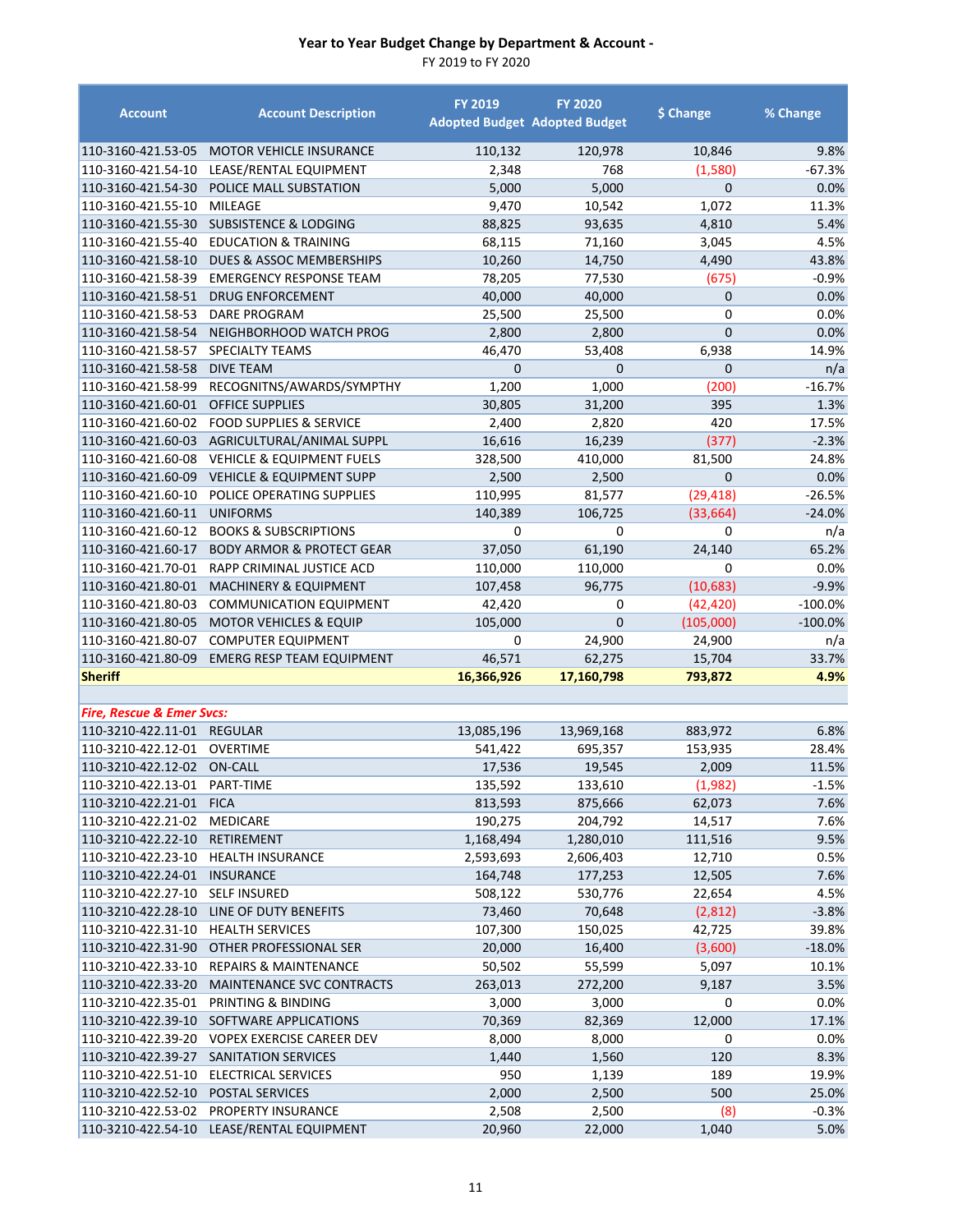FY 2019 to FY 2020

| <b>Account</b>                           | <b>Account Description</b>                   | <b>FY 2019</b> | <b>FY 2020</b><br><b>Adopted Budget Adopted Budget</b> | \$ Change    | % Change |
|------------------------------------------|----------------------------------------------|----------------|--------------------------------------------------------|--------------|----------|
| 110-3210-422.55-10                       | <b>MILEAGE</b>                               | 5,800          | 8,107                                                  | 2,307        | 39.8%    |
| 110-3210-422.55-30                       | <b>SUBSISTENCE &amp; LODGING</b>             | 39,641         | 52,463                                                 | 12,822       | 32.3%    |
| 110-3210-422.55-40                       | <b>EDUCATION &amp; TRAINING</b>              | 133,537        | 246,846                                                | 113,309      | 84.9%    |
| 110-3210-422.58-10                       | <b>DUES &amp; ASSOC MEMBERSHIPS</b>          | 3,942          | 3,942                                                  | 0            | 0.0%     |
| 110-3210-422.58-46                       | PRE-EMPLOYMENT EXPENSES                      | 5,000          | 10,250                                                 | 5,250        | 105.0%   |
| 110-3210-422.58-59                       | <b>PUBLIC EDUCATION</b>                      | 8,000          | 15,200                                                 | 7,200        | 90.0%    |
| 110-3210-422.60-01                       | <b>OFFICE SUPPLIES</b>                       | 30,000         | 26,000                                                 | (4,000)      | $-13.3%$ |
| 110-3210-422.60-02                       | <b>FOOD SUPPLIES &amp; SERVICE</b>           | 3,000          | 3,000                                                  | 0            | 0.0%     |
| 110-3210-422.60-05                       | <b>JANITORIAL SUPPLIES</b>                   | 40,000         | 40,000                                                 | 0            | 0.0%     |
| 110-3210-422.60-07                       | <b>REPAIRS &amp; MAINT SUPPLIES</b>          | 18,000         | 60,980                                                 | 42,980       | 238.8%   |
| 110-3210-422.60-12                       | <b>BOOKS &amp; SUBSCRIPTIONS</b>             | 2,150          | 2,150                                                  | 0            | 0.0%     |
| 110-3210-422.60-14                       | <b>OPERATING SUPPLIES</b>                    | 10,380         | 7,660                                                  | (2,720)      | $-26.2%$ |
| 110-3210-422.60-20                       | <b>INSTRUCTIONAL MATERIALS</b>               | 94,300         | 97,000                                                 | 2,700        | 2.9%     |
| 110-3210-422.60-27                       | SMALL TOOL/EQUIP REPLCMNT                    | 17,485         | 26,273                                                 | 8,788        | 50.3%    |
| 110-3210-422.60-29                       | <b>HAZMAT REPLACEMENT</b>                    | 6,500          | 4,500                                                  | (2,000)      | $-30.8%$ |
| 110-3210-422.80-01                       | <b>MACHINERY &amp; EQUIPMENT</b>             | 273,833        | 284,920                                                | 11,087       | 4.0%     |
| 110-3210-422.80-02                       | <b>FURNITURE &amp; FIXTURES</b>              | 29,050         | 62,800                                                 | 33,750       | 116.2%   |
| 110-3210-422.80-07                       | <b>COMPUTER EQUIPMENT</b>                    | $\mathbf 0$    | $\mathbf 0$                                            | 0            | n/a      |
| <b>Fire, Rescue &amp; Emer Svcs</b>      |                                              | 20,562,791     | 22,132,611                                             | 1,569,820    | 7.6%     |
|                                          |                                              |                |                                                        |              |          |
| <b>Volunteer Fire &amp; Rescue Svcs:</b> |                                              |                |                                                        |              |          |
| 110-3220-422.22-20                       | LENGTH SVC PGM VOLUNTEERS                    | 150,000        | 150,000                                                | $\mathbf{0}$ | 0.0%     |
| 110-3220-422.56-40                       | RAPP EMERG MED SERVICES                      | 12,000         | 12,000                                                 | 0            | 0.0%     |
| 110-3220-422.56-41                       | <b>FOREST FIRE EXT SERVICE</b>               | 12,024         | 11,996                                                 | (28)         | $-0.2%$  |
| 110-3220-422.56-43                       | SPOTSYLVANIA VOL FIRE                        | 130,000        | 85,000                                                 | (45,000)     | $-34.6%$ |
|                                          | 110-3220-422.56-47 SPOTSYLVANIA VOL RESCUE   | 49,180         | 49,180                                                 | 0            | 0.0%     |
| <b>Volunteer Fire &amp; Rescue Svcs</b>  |                                              | 353,204        | 308,176                                                | (45, 028)    | $-12.7%$ |
| <b>Consolidated Fire &amp; Rescue:</b>   |                                              |                |                                                        |              |          |
| 110-3240-422.28-10                       | LINE OF DUTY BENEFITS                        | 20,236         | 18,306                                                 | (1,930)      | $-9.5%$  |
| 110-3240-422.31-10                       | <b>HEALTH SERVICES</b>                       | 26,537         | 15,000                                                 | (11, 537)    | -43.5%   |
| 110-3240-422.31-90                       | OTHER PROFESSIONAL SER                       | 151,750        | 158,639                                                | 6,889        | 4.5%     |
| 110-3240-422.33-11                       | <b>AUTO REPAIRS &amp; MAINT</b>              | 632,000        | 643,249                                                | 11,249       | 1.8%     |
| 110-3240-422.38-53                       | <b>VOL FIRE/RESCUE PER DIEMS</b>             | 311,827        | 214,002                                                | (97, 825)    | $-31.4%$ |
| 110-3240-422.51-10                       | <b>ELECTRICAL SERVICES</b>                   | 20,000         | 20,000                                                 | 0            | 0.0%     |
| 110-3240-422.51-20 HEATING SERVICES      |                                              | 7,000          | 7,000                                                  | $\mathbf 0$  | $0.0\%$  |
| 110-3240-422.52-30                       | <b>TELEPHONE SERVICES</b>                    | 101,220        | 101,220                                                | 0            | 0.0%     |
| 110-3240-422.52-31                       | SATELLITE SERVICES                           | 1,900          | 1,900                                                  | 0            | 0.0%     |
| 110-3240-422.53-05                       | MOTOR VEHICLE INSURANCE                      | 95,522         | 97,889                                                 | 2,367        | 2.5%     |
| 110-3240-422.53-08                       | <b>GENERAL LIABILITY INS</b>                 | 186,028        | 223,107                                                | 37,079       | 19.9%    |
| 110-3240-422.55-41                       | TRAINING FOR VOLUNTEERS                      | 158,270        | 158,270                                                | 0            | 0.0%     |
| 110-3240-422.58-61                       | <b>FOUR FOR LIFE FUNDS</b>                   | 130,000        | 130,000                                                | 0            | 0.0%     |
| 110-3240-422.58-88                       | STATE FIRE PROGRAMS                          | 400,000        | 400,000                                                | 0            | 0.0%     |
| 110-3240-422.60-04                       | MEDICAL AND LAB SUPPLIES                     | 226,000        | 239,000                                                | 13,000       | 5.8%     |
| 110-3240-422.60-08                       | <b>VEHICLE &amp; EQUIPMENT FUELS</b>         | 210,000        | 310,000                                                | 100,000      | 47.6%    |
| 110-3240-422.60-11                       | <b>UNIFORMS</b>                              | 280,249        | 285,249                                                | 5,000        | 1.8%     |
| 110-3240-422.60-14                       | <b>OPERATING SUPPLIES</b>                    | 108,016        | 158,016                                                | 50,000       | 46.3%    |
| <b>Consolidated Fire &amp; Rescue</b>    |                                              | 3,066,555      | 3,180,847                                              | 114,292      | 3.7%     |
|                                          |                                              |                |                                                        |              |          |
| <b>Regional Detention Facilities:</b>    |                                              |                |                                                        |              |          |
|                                          | 110-3320-423.70-02 RAPPAHANNOCK SECURITY CTR | 5,812,889      | 6,212,889                                              | 400,000      | 6.9%     |
| 110-3320-423.70-03                       | RAPP JUVENILE DETENTION                      | 1,214,807      | 1,351,387                                              | 136,580      | 11.2%    |
| <b>Regional Detention Facilities</b>     |                                              | 7,027,696      | 7,564,276                                              | 536,580      | 7.6%     |

*Court Services Unit:*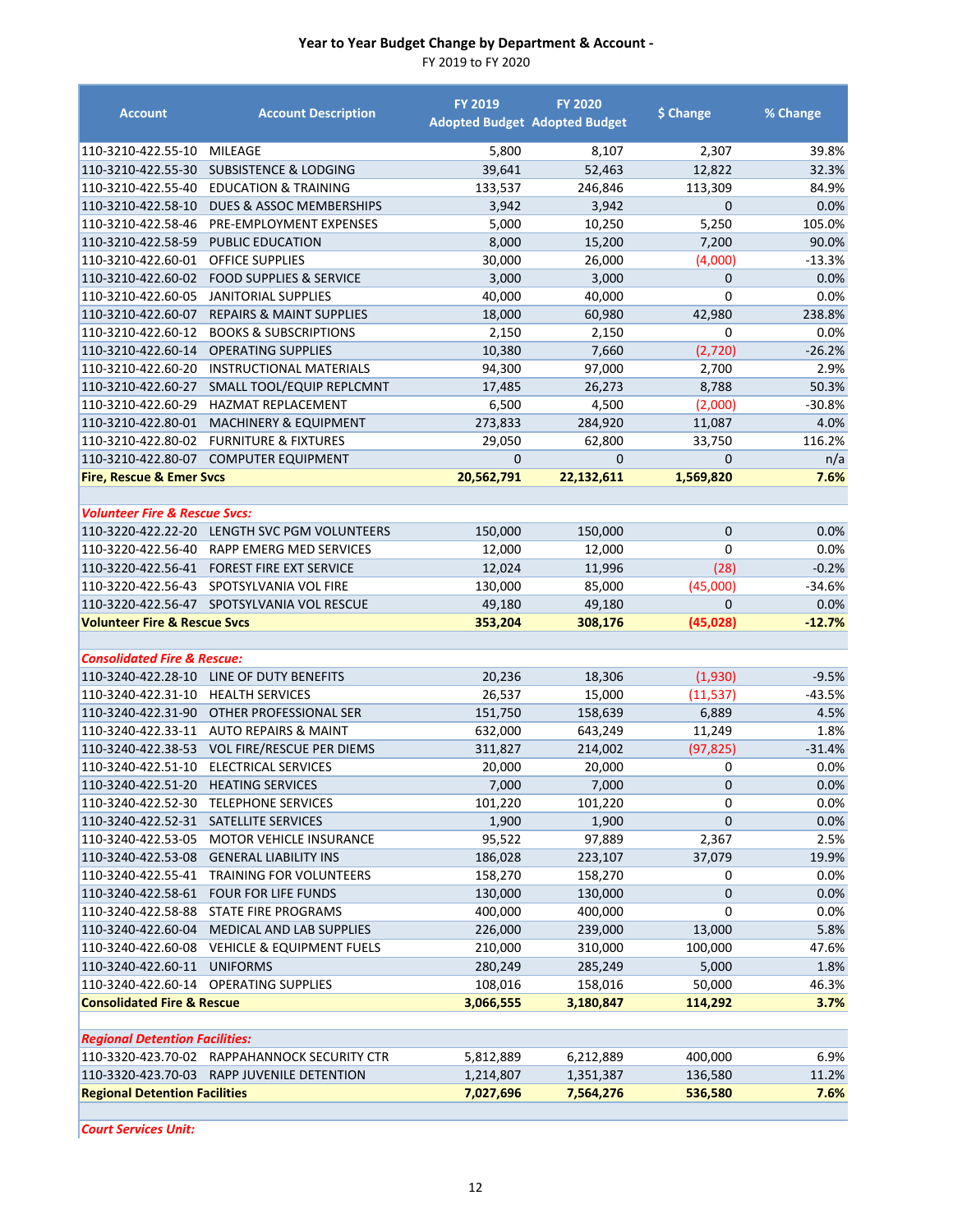| <b>Account</b>                           | <b>Account Description</b>                   | <b>FY 2019</b> | <b>FY 2020</b><br><b>Adopted Budget Adopted Budget</b> | \$ Change      | % Change      |
|------------------------------------------|----------------------------------------------|----------------|--------------------------------------------------------|----------------|---------------|
| 110-3330-423.52-30                       | <b>TELEPHONE SERVICES</b>                    | 500            | 500                                                    | $\mathbf{0}$   | 0.0%          |
| 110-3330-423.54-20                       | LEASE/RENTAL BUILDINGS                       | 18,424         | 18,424                                                 | $\Omega$       | 0.0%          |
| 110-3330-423.80-02                       | <b>FURNITURE &amp; FIXTURES</b>              | 1,500          | 4,000                                                  | 2,500          | 166.7%        |
| <b>Court Services Unit</b>               |                                              | 20,424         | 22,924                                                 | 2,500          | 12.2%         |
|                                          |                                              |                |                                                        |                |               |
| <b>CSU - Outreach Detention:</b>         |                                              |                |                                                        |                |               |
| 110-3334-423.11-01                       | <b>REGULAR</b>                               | 47,330         | 49,570                                                 | 2,240          | 4.7%          |
| 110-3334-423.21-01                       | <b>FICA</b>                                  | 2,152          | 2,684                                                  | 532            | 24.7%         |
| 110-3334-423.21-02                       | <b>MEDICARE</b>                              | 503            | 628                                                    | 125            | 24.9%         |
| 110-3334-423.22-10                       | <b>RETIREMENT</b>                            | 4,525          | 4,727                                                  | 202            | 4.5%          |
| 110-3334-423.23-10                       | <b>HEALTH INSURANCE</b>                      | 16,465         | 13,612                                                 | (2,853)        | $-17.3%$      |
| 110-3334-423.24-01                       | <b>INSURANCE</b>                             | 620            | 653                                                    | 33             | 5.3%          |
| 110-3334-423.27-10                       | <b>SELF INSURED</b>                          | 38             | 35                                                     | (3)            | $-7.9%$       |
| 110-3334-423.31-90                       | OTHER PROFESSIONAL SER                       | 13,346         | 11,346                                                 | (2,000)        | $-15.0%$      |
| 110-3334-423.52-10                       | POSTAL SERVICES                              | 120            | 120                                                    | $\mathbf{0}$   | 0.0%          |
| 110-3334-423.52-30                       | <b>TELEPHONE SERVICES</b>                    | 900            | 750                                                    | (150)          | $-16.7%$      |
|                                          | 110-3334-423.55-30 SUBSISTENCE & LODGING     | 500            | 500                                                    | $\overline{0}$ | 0.0%          |
| 110-3334-423.55-40                       | <b>EDUCATION &amp; TRAINING</b>              | 500            | 500                                                    | 0              | 0.0%          |
| 110-3334-423.60-01                       | <b>OFFICE SUPPLIES</b>                       | 800            | 800                                                    | $\overline{0}$ | 0.0%          |
| 110-3334-423.60-08                       | <b>VEHICLE &amp; EQUIPMENT FUELS</b>         | 1,500          | 900                                                    | (600)          | -40.0%        |
| <b>CSU - Outreach Detention</b>          |                                              | 89,299         | 86,825                                                 | (2, 474)       | $-2.8%$       |
| <b>CSU - VJCCCA Crime Ctrl Prgs:</b>     |                                              |                |                                                        |                |               |
|                                          | 110-3335-423.31-90 OTHER PROFESSIONAL SER    | 69,296         | 89,296                                                 | 20,000         | 28.9%         |
|                                          | 110-3335-423.70-05 GROUP HOME COMMISSION     | 55,000         | 35,000                                                 | (20,000)       | $-36.4%$      |
| <b>CSU - VJCCCA Crime Ctrl Prgs</b>      |                                              | 124,296        | 124,296                                                | $\mathbf{0}$   | 0.0%          |
|                                          |                                              |                |                                                        |                |               |
| <b>Correction &amp; Detention:</b>       |                                              |                |                                                        |                |               |
| 110-3336-423.11-01                       | <b>REGULAR</b>                               | 42,495         | 43,629                                                 | 1,134          | 2.7%          |
| 110-3336-423.21-01                       | <b>FICA</b>                                  | 2,557          | 2,546                                                  | (11)           | -0.4%         |
| 110-3336-423.21-02                       | <b>MEDICARE</b>                              | 598            | 595                                                    | (3)            | $-0.5%$       |
| 110-3336-423.22-10                       | RETIREMENT                                   | 4,034          | 4,163                                                  | 129            | 3.2%          |
| 110-3336-423.23-10                       | <b>HEALTH INSURANCE</b>                      | 6,651          | 6,691                                                  | 40             | 0.6%          |
| 110-3336-423.24-01                       | <b>INSURANCE</b>                             | 807            | 828                                                    | 21             | 2.6%          |
| 110-3336-423.27-10                       | <b>SELF INSURED</b>                          | 34             | 31                                                     | (3)            | $-8.8%$       |
|                                          | 110-3336-423.38-59 DETENTION COST/NON RAPP   | 500            | 500                                                    | 0              | 0.0%          |
|                                          | 110-3336-423.52-30 TELEPHONE SERVICES        | 1,010          | 1,010                                                  | $\mathbf 0$    | 0.0%          |
| 110-3336-423.55-30                       | <b>SUBSISTENCE &amp; LODGING</b>             | 500            | 500                                                    | 0              | 0.0%          |
| 110-3336-423.55-40                       | <b>EDUCATION &amp; TRAINING</b>              | 500            | 500                                                    | $\mathbf 0$    | 0.0%          |
| 110-3336-423.56-60<br>110-3336-423.58-99 | RAPP AREA OFFICE ON YOUTH                    | 87,661         | 74,147                                                 | (13, 514)      | $-15.4%$      |
| 110-3336-423.60-01                       | RECOGNITNS/AWARDS/SYMPTHY<br>OFFICE SUPPLIES | 1,000<br>250   | 1,150<br>250                                           | 150<br>0       | 15.0%<br>0.0% |
| 110-3336-423.70-06                       | CHAPLIN YOUTH CTR-LOCAL                      |                |                                                        | (5,923)        |               |
| <b>Correction &amp; Detention</b>        |                                              | 75,168         | 69,245                                                 | (17,980)       | $-7.9%$       |
|                                          |                                              | 223,765        | 205,785                                                |                | $-8.0%$       |
| <b>Animal Control:</b>                   |                                              |                |                                                        |                |               |
| 110-3510-425.11-01                       | <b>REGULAR</b>                               | 848,992        | 924,175                                                | 75,183         | 8.9%          |
| 110-3510-425.12-01                       | <b>OVERTIME</b>                              | 49,188         | 50,600                                                 | 1,412          | 2.9%          |
| 110-3510-425.12-02                       | ON-CALL                                      | 9,884          | 10,168                                                 | 284            | 2.9%          |
| 110-3510-425.13-01                       | PART-TIME                                    | 54,331         | 54,263                                                 | (68)           | $-0.1%$       |
| 110-3510-425.21-01                       | <b>FICA</b>                                  | 57,124         | 60,648                                                 | 3,524          | 6.2%          |
| 110-3510-425.21-02                       | <b>MEDICARE</b>                              | 13,360         | 14,183                                                 | 823            | 6.2%          |
| 110-3510-425.22-10                       | RETIREMENT                                   | 79,295         | 86,862                                                 | 7,567          | 9.5%          |
| 110-3510-425.23-10                       | <b>HEALTH INSURANCE</b>                      | 208,796        | 230,836                                                | 22,040         | 10.6%         |
| 110-3510-425.24-01                       | <b>INSURANCE</b>                             | 11,842         | 13,109                                                 | 1,267          | 10.7%         |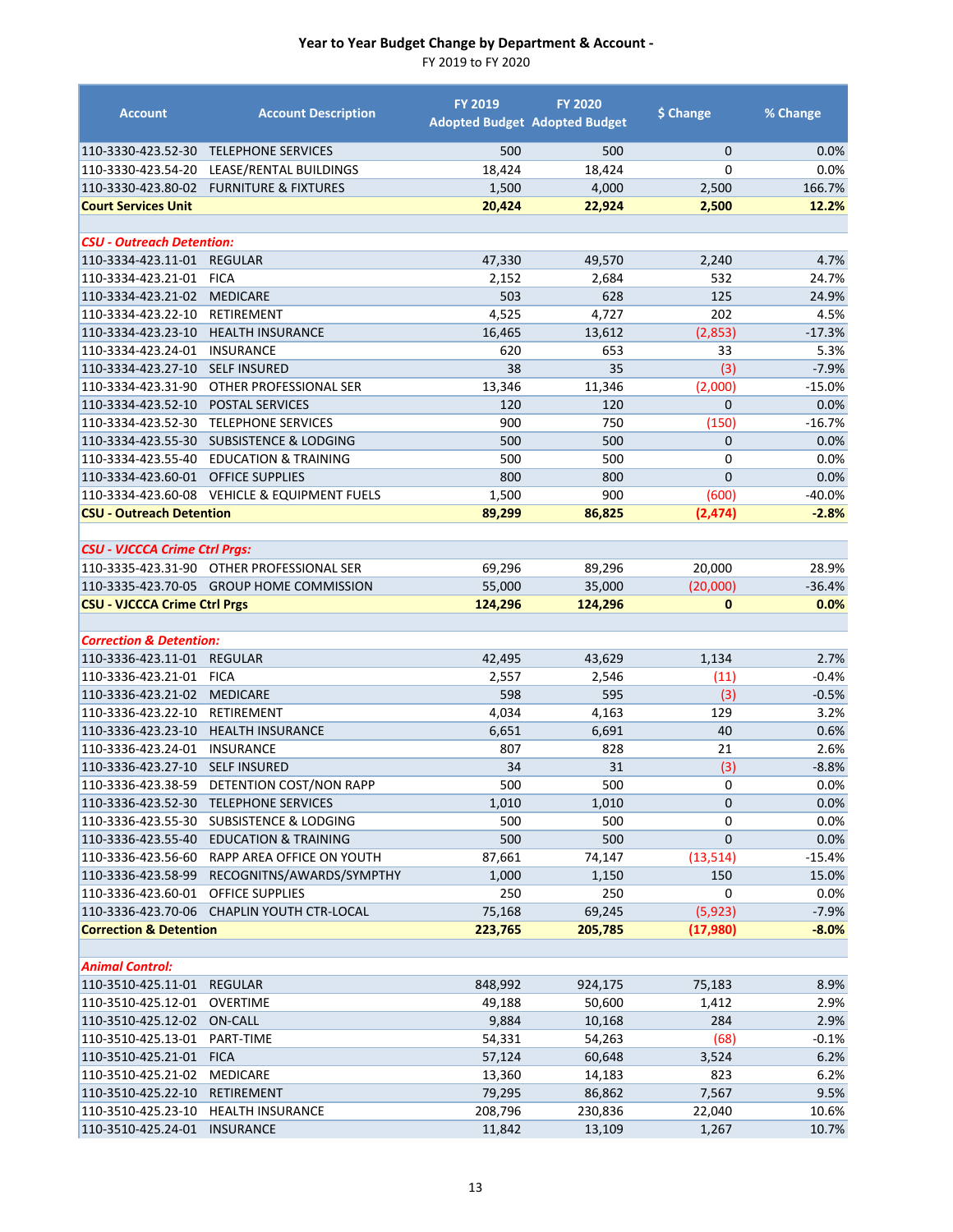| <b>SELF INSURED</b><br>15,855<br>16,526<br>671<br>4.2%<br>35<br>393<br>428<br>8.9%<br>LINE OF DUTY BENEFITS<br>2,000<br>1,000<br>(1,000)<br>$-50.0%$<br><b>HEALTH SERVICES</b><br>75,000<br>75,000<br>$\mathbf{0}$<br><b>VETERINARIAN CARE</b><br>0.0%<br><b>AUTO REPAIRS &amp; MAINT</b><br>18,500<br>20,000<br>1,500<br>8.1%<br><b>RADIO REPAIRS &amp; MAINT</b><br>600<br>(400)<br>$-40.0%$<br>1,000<br>MAINTENANCE SVC CONTRACTS<br>110-3510-425.33-20<br>7,680<br>1,450<br>(6, 230)<br>$-81.1%$<br>0.0%<br>PRINTING & BINDING<br>2,500<br>2,500<br>$\mathbf 0$<br>500<br>25.0%<br>ADVERTISING<br>2,000<br>2,500<br>100<br>100<br>$\mathbf 0$<br>0.0%<br><b>POSTAL SERVICES</b><br>5,000<br>28.2%<br><b>TELEPHONE SERVICES</b><br>6,408<br>1,408<br>452<br>3,512<br>3,964<br>MOTOR VEHICLE INSURANCE<br>12.9%<br>LEASE/RENTAL EQUIPMENT<br>1,000<br>(1,000)<br>$-100.0%$<br>0<br>1,330<br>950<br>(380)<br>$-28.6%$<br><b>MILEAGE</b><br>5,906<br>(2,360)<br><b>SUBSISTENCE &amp; LODGING</b><br>3,546<br>$-40.0%$<br>11,025<br>(8, 715)<br>$-79.0%$<br><b>EDUCATION &amp; TRAINING</b><br>2,310<br>DUES & ASSOC MEMBERSHIPS<br>735<br>$\mathbf 0$<br>110-3510-425.58-10<br>735<br>0.0%<br>110-3510-425.58-20<br><b>CLAIMS &amp; BOUNTIES</b><br>1,000<br>500<br>(500)<br>$-50.0%$<br>110-3510-425.58-62<br><b>RABIES CLINIC</b><br>7,500<br>7,500<br>0.0%<br>$\Omega$<br>SPAY/NEUTER PROGRAM<br>40,000<br>50,000<br>10,000<br>25.0%<br>110-3510-425.58-63<br>110-3510-425.60-01<br><b>OFFICE SUPPLIES</b><br>3,200<br>3,200<br>0.0%<br>0<br>16,000<br>3,000<br>18.8%<br>110-3510-425.60-03<br>AGRICULTURAL/ANIMAL SUPPL<br>19,000<br>110-3510-425.60-04<br><b>MEDICAL AND LAB SUPPLIES</b><br>3,200<br>3,500<br>300<br>9.4%<br>$\overline{0}$<br>$\overline{0}$<br>$\overline{0}$<br>n/a<br>110-3510-425.60-07<br><b>REPAIRS &amp; MAINT SUPPLIES</b><br>35,000<br>35,000<br>$\mathbf 0$<br>110-3510-425.60-08<br><b>VEHICLE &amp; EQUIPMENT FUELS</b><br>0.0%<br>$\overline{0}$<br>$\overline{0}$<br>110-3510-425.60-10<br>POLICE OPERATING SUPPLIES<br>$\overline{0}$<br>n/a<br>110-3510-425.60-11<br><b>UNIFORMS</b><br>6,050<br>4,000<br>(2,050)<br>$-33.9%$<br>$\Omega$<br>235<br>110-3510-425.60-12<br><b>BOOKS &amp; SUBSCRIPTIONS</b><br>235<br>n/a<br>26,000<br>26,000<br>$\mathbf 0$<br>0.0%<br>110-3510-425.60-14<br><b>OPERATING SUPPLIES</b><br>(1, 150)<br>110-3510-425.60-17<br>3,050<br>1,900<br>$-37.7%$<br><b>BODY ARMOR &amp; PROTECT GEAR</b><br>110-3510-425.60-20<br>500<br>500<br>$\Omega$<br>0.0%<br><b>INSTRUCTIONAL MATERIALS</b><br>20,800<br>0<br>(20, 800)<br>$-100.0%$<br>110-3510-425.80-01<br><b>MACHINERY &amp; EQUIPMENT</b><br><b>Animal Control</b><br>1,734,196<br>5.2%<br>1,648,648<br>85,548<br><b>Medical Examiner:</b><br>110-3530-425.38-45 CORONER<br>0.0%<br>1,000<br>1,000<br>$\Omega$<br><b>Medical Examiner</b><br>$\bf{0}$<br>0.0%<br>1,000<br>1,000<br><b>Facilities Management:</b><br>110-4210-431.11-01 REGULAR<br>375,432<br>353,531<br>(21, 901)<br>$-5.8%$<br>226<br>(226)<br>$-100.0%$<br>110-4210-431.12-01<br>OVERTIME<br>0<br>110-4210-431.21-01<br><b>FICA</b><br>22,505<br>21,562<br>(943)<br>$-4.2%$<br>110-4210-431.21-02<br><b>MEDICARE</b><br>5,263<br>(220)<br>$-4.2%$<br>5,043<br><b>RETIREMENT</b><br>35,896<br>33,713<br>(2, 183)<br>$-6.1%$<br>110-4210-431.23-10<br><b>HEALTH INSURANCE</b><br>62,699<br>371<br>0.6%<br>63,070<br>4,919<br>186<br>110-4210-431.24-01 INSURANCE<br>5,105<br>3.8%<br>226<br>110-4210-431.27-10<br><b>SELF INSURED</b><br>2,961<br>3,187<br>7.6%<br>$\pmb{0}$<br>110-4210-431.31-30<br>MGT CONSULTING SERVICES<br>1,500<br>1,500<br>0.0%<br>110-4210-431.33-11<br>2,000<br>$-27.7%$<br><b>AUTO REPAIRS &amp; MAINT</b><br>1,446<br>(554)<br>$\mathbf 0$<br>110-4210-431.52-10<br>POSTAL SERVICES<br>118<br>118<br>0.0%<br>0<br>110-4210-431.52-30<br><b>TELEPHONE SERVICES</b><br>1,739<br>1,739<br>0.0%<br>110-4210-431.53-05<br>MOTOR VEHICLE INSURANCE<br>1,050<br>259<br>(791)<br>$-75.3%$<br>110-4210-431.55-30<br><b>SUBSISTENCE &amp; LODGING</b><br>726<br>n/a<br>0<br>726<br>$\mathbf 0$<br>600<br>110-4210-431.55-40<br><b>EDUCATION &amp; TRAINING</b><br>600<br>n/a | <b>Account</b>     | <b>Account Description</b> | <b>FY 2019</b><br><b>Adopted Budget Adopted Budget</b> | <b>FY 2020</b> | \$ Change | % Change |
|-----------------------------------------------------------------------------------------------------------------------------------------------------------------------------------------------------------------------------------------------------------------------------------------------------------------------------------------------------------------------------------------------------------------------------------------------------------------------------------------------------------------------------------------------------------------------------------------------------------------------------------------------------------------------------------------------------------------------------------------------------------------------------------------------------------------------------------------------------------------------------------------------------------------------------------------------------------------------------------------------------------------------------------------------------------------------------------------------------------------------------------------------------------------------------------------------------------------------------------------------------------------------------------------------------------------------------------------------------------------------------------------------------------------------------------------------------------------------------------------------------------------------------------------------------------------------------------------------------------------------------------------------------------------------------------------------------------------------------------------------------------------------------------------------------------------------------------------------------------------------------------------------------------------------------------------------------------------------------------------------------------------------------------------------------------------------------------------------------------------------------------------------------------------------------------------------------------------------------------------------------------------------------------------------------------------------------------------------------------------------------------------------------------------------------------------------------------------------------------------------------------------------------------------------------------------------------------------------------------------------------------------------------------------------------------------------------------------------------------------------------------------------------------------------------------------------------------------------------------------------------------------------------------------------------------------------------------------------------------------------------------------------------------------------------------------------------------------------------------------------------------------------------------------------------------------------------------------------------------------------------------------------------------------------------------------------------------------------------------------------------------------------------------------------------------------------------------------------------------------------------------------------------------------------------------------------------------------------------------------------------------------------------------------------------------------------------------------------------------------------------------------------------------------------------------------------------------------------------------------------------------------------------------------------------------------------------------------------------------------------------------------------------------------------------------------------------------------------------------------------------------------------------------------------------------------|--------------------|----------------------------|--------------------------------------------------------|----------------|-----------|----------|
|                                                                                                                                                                                                                                                                                                                                                                                                                                                                                                                                                                                                                                                                                                                                                                                                                                                                                                                                                                                                                                                                                                                                                                                                                                                                                                                                                                                                                                                                                                                                                                                                                                                                                                                                                                                                                                                                                                                                                                                                                                                                                                                                                                                                                                                                                                                                                                                                                                                                                                                                                                                                                                                                                                                                                                                                                                                                                                                                                                                                                                                                                                                                                                                                                                                                                                                                                                                                                                                                                                                                                                                                                                                                                                                                                                                                                                                                                                                                                                                                                                                                                                                                                                                         | 110-3510-425.27-10 |                            |                                                        |                |           |          |
|                                                                                                                                                                                                                                                                                                                                                                                                                                                                                                                                                                                                                                                                                                                                                                                                                                                                                                                                                                                                                                                                                                                                                                                                                                                                                                                                                                                                                                                                                                                                                                                                                                                                                                                                                                                                                                                                                                                                                                                                                                                                                                                                                                                                                                                                                                                                                                                                                                                                                                                                                                                                                                                                                                                                                                                                                                                                                                                                                                                                                                                                                                                                                                                                                                                                                                                                                                                                                                                                                                                                                                                                                                                                                                                                                                                                                                                                                                                                                                                                                                                                                                                                                                                         | 110-3510-425.28-10 |                            |                                                        |                |           |          |
|                                                                                                                                                                                                                                                                                                                                                                                                                                                                                                                                                                                                                                                                                                                                                                                                                                                                                                                                                                                                                                                                                                                                                                                                                                                                                                                                                                                                                                                                                                                                                                                                                                                                                                                                                                                                                                                                                                                                                                                                                                                                                                                                                                                                                                                                                                                                                                                                                                                                                                                                                                                                                                                                                                                                                                                                                                                                                                                                                                                                                                                                                                                                                                                                                                                                                                                                                                                                                                                                                                                                                                                                                                                                                                                                                                                                                                                                                                                                                                                                                                                                                                                                                                                         | 110-3510-425.31-10 |                            |                                                        |                |           |          |
|                                                                                                                                                                                                                                                                                                                                                                                                                                                                                                                                                                                                                                                                                                                                                                                                                                                                                                                                                                                                                                                                                                                                                                                                                                                                                                                                                                                                                                                                                                                                                                                                                                                                                                                                                                                                                                                                                                                                                                                                                                                                                                                                                                                                                                                                                                                                                                                                                                                                                                                                                                                                                                                                                                                                                                                                                                                                                                                                                                                                                                                                                                                                                                                                                                                                                                                                                                                                                                                                                                                                                                                                                                                                                                                                                                                                                                                                                                                                                                                                                                                                                                                                                                                         | 110-3510-425.31-77 |                            |                                                        |                |           |          |
|                                                                                                                                                                                                                                                                                                                                                                                                                                                                                                                                                                                                                                                                                                                                                                                                                                                                                                                                                                                                                                                                                                                                                                                                                                                                                                                                                                                                                                                                                                                                                                                                                                                                                                                                                                                                                                                                                                                                                                                                                                                                                                                                                                                                                                                                                                                                                                                                                                                                                                                                                                                                                                                                                                                                                                                                                                                                                                                                                                                                                                                                                                                                                                                                                                                                                                                                                                                                                                                                                                                                                                                                                                                                                                                                                                                                                                                                                                                                                                                                                                                                                                                                                                                         | 110-3510-425.33-11 |                            |                                                        |                |           |          |
|                                                                                                                                                                                                                                                                                                                                                                                                                                                                                                                                                                                                                                                                                                                                                                                                                                                                                                                                                                                                                                                                                                                                                                                                                                                                                                                                                                                                                                                                                                                                                                                                                                                                                                                                                                                                                                                                                                                                                                                                                                                                                                                                                                                                                                                                                                                                                                                                                                                                                                                                                                                                                                                                                                                                                                                                                                                                                                                                                                                                                                                                                                                                                                                                                                                                                                                                                                                                                                                                                                                                                                                                                                                                                                                                                                                                                                                                                                                                                                                                                                                                                                                                                                                         | 110-3510-425.33-12 |                            |                                                        |                |           |          |
|                                                                                                                                                                                                                                                                                                                                                                                                                                                                                                                                                                                                                                                                                                                                                                                                                                                                                                                                                                                                                                                                                                                                                                                                                                                                                                                                                                                                                                                                                                                                                                                                                                                                                                                                                                                                                                                                                                                                                                                                                                                                                                                                                                                                                                                                                                                                                                                                                                                                                                                                                                                                                                                                                                                                                                                                                                                                                                                                                                                                                                                                                                                                                                                                                                                                                                                                                                                                                                                                                                                                                                                                                                                                                                                                                                                                                                                                                                                                                                                                                                                                                                                                                                                         |                    |                            |                                                        |                |           |          |
|                                                                                                                                                                                                                                                                                                                                                                                                                                                                                                                                                                                                                                                                                                                                                                                                                                                                                                                                                                                                                                                                                                                                                                                                                                                                                                                                                                                                                                                                                                                                                                                                                                                                                                                                                                                                                                                                                                                                                                                                                                                                                                                                                                                                                                                                                                                                                                                                                                                                                                                                                                                                                                                                                                                                                                                                                                                                                                                                                                                                                                                                                                                                                                                                                                                                                                                                                                                                                                                                                                                                                                                                                                                                                                                                                                                                                                                                                                                                                                                                                                                                                                                                                                                         | 110-3510-425.35-01 |                            |                                                        |                |           |          |
|                                                                                                                                                                                                                                                                                                                                                                                                                                                                                                                                                                                                                                                                                                                                                                                                                                                                                                                                                                                                                                                                                                                                                                                                                                                                                                                                                                                                                                                                                                                                                                                                                                                                                                                                                                                                                                                                                                                                                                                                                                                                                                                                                                                                                                                                                                                                                                                                                                                                                                                                                                                                                                                                                                                                                                                                                                                                                                                                                                                                                                                                                                                                                                                                                                                                                                                                                                                                                                                                                                                                                                                                                                                                                                                                                                                                                                                                                                                                                                                                                                                                                                                                                                                         | 110-3510-425.36-01 |                            |                                                        |                |           |          |
|                                                                                                                                                                                                                                                                                                                                                                                                                                                                                                                                                                                                                                                                                                                                                                                                                                                                                                                                                                                                                                                                                                                                                                                                                                                                                                                                                                                                                                                                                                                                                                                                                                                                                                                                                                                                                                                                                                                                                                                                                                                                                                                                                                                                                                                                                                                                                                                                                                                                                                                                                                                                                                                                                                                                                                                                                                                                                                                                                                                                                                                                                                                                                                                                                                                                                                                                                                                                                                                                                                                                                                                                                                                                                                                                                                                                                                                                                                                                                                                                                                                                                                                                                                                         | 110-3510-425.52-10 |                            |                                                        |                |           |          |
|                                                                                                                                                                                                                                                                                                                                                                                                                                                                                                                                                                                                                                                                                                                                                                                                                                                                                                                                                                                                                                                                                                                                                                                                                                                                                                                                                                                                                                                                                                                                                                                                                                                                                                                                                                                                                                                                                                                                                                                                                                                                                                                                                                                                                                                                                                                                                                                                                                                                                                                                                                                                                                                                                                                                                                                                                                                                                                                                                                                                                                                                                                                                                                                                                                                                                                                                                                                                                                                                                                                                                                                                                                                                                                                                                                                                                                                                                                                                                                                                                                                                                                                                                                                         | 110-3510-425.52-30 |                            |                                                        |                |           |          |
|                                                                                                                                                                                                                                                                                                                                                                                                                                                                                                                                                                                                                                                                                                                                                                                                                                                                                                                                                                                                                                                                                                                                                                                                                                                                                                                                                                                                                                                                                                                                                                                                                                                                                                                                                                                                                                                                                                                                                                                                                                                                                                                                                                                                                                                                                                                                                                                                                                                                                                                                                                                                                                                                                                                                                                                                                                                                                                                                                                                                                                                                                                                                                                                                                                                                                                                                                                                                                                                                                                                                                                                                                                                                                                                                                                                                                                                                                                                                                                                                                                                                                                                                                                                         | 110-3510-425.53-05 |                            |                                                        |                |           |          |
|                                                                                                                                                                                                                                                                                                                                                                                                                                                                                                                                                                                                                                                                                                                                                                                                                                                                                                                                                                                                                                                                                                                                                                                                                                                                                                                                                                                                                                                                                                                                                                                                                                                                                                                                                                                                                                                                                                                                                                                                                                                                                                                                                                                                                                                                                                                                                                                                                                                                                                                                                                                                                                                                                                                                                                                                                                                                                                                                                                                                                                                                                                                                                                                                                                                                                                                                                                                                                                                                                                                                                                                                                                                                                                                                                                                                                                                                                                                                                                                                                                                                                                                                                                                         | 110-3510-425.54-10 |                            |                                                        |                |           |          |
|                                                                                                                                                                                                                                                                                                                                                                                                                                                                                                                                                                                                                                                                                                                                                                                                                                                                                                                                                                                                                                                                                                                                                                                                                                                                                                                                                                                                                                                                                                                                                                                                                                                                                                                                                                                                                                                                                                                                                                                                                                                                                                                                                                                                                                                                                                                                                                                                                                                                                                                                                                                                                                                                                                                                                                                                                                                                                                                                                                                                                                                                                                                                                                                                                                                                                                                                                                                                                                                                                                                                                                                                                                                                                                                                                                                                                                                                                                                                                                                                                                                                                                                                                                                         | 110-3510-425.55-10 |                            |                                                        |                |           |          |
|                                                                                                                                                                                                                                                                                                                                                                                                                                                                                                                                                                                                                                                                                                                                                                                                                                                                                                                                                                                                                                                                                                                                                                                                                                                                                                                                                                                                                                                                                                                                                                                                                                                                                                                                                                                                                                                                                                                                                                                                                                                                                                                                                                                                                                                                                                                                                                                                                                                                                                                                                                                                                                                                                                                                                                                                                                                                                                                                                                                                                                                                                                                                                                                                                                                                                                                                                                                                                                                                                                                                                                                                                                                                                                                                                                                                                                                                                                                                                                                                                                                                                                                                                                                         | 110-3510-425.55-30 |                            |                                                        |                |           |          |
|                                                                                                                                                                                                                                                                                                                                                                                                                                                                                                                                                                                                                                                                                                                                                                                                                                                                                                                                                                                                                                                                                                                                                                                                                                                                                                                                                                                                                                                                                                                                                                                                                                                                                                                                                                                                                                                                                                                                                                                                                                                                                                                                                                                                                                                                                                                                                                                                                                                                                                                                                                                                                                                                                                                                                                                                                                                                                                                                                                                                                                                                                                                                                                                                                                                                                                                                                                                                                                                                                                                                                                                                                                                                                                                                                                                                                                                                                                                                                                                                                                                                                                                                                                                         | 110-3510-425.55-40 |                            |                                                        |                |           |          |
|                                                                                                                                                                                                                                                                                                                                                                                                                                                                                                                                                                                                                                                                                                                                                                                                                                                                                                                                                                                                                                                                                                                                                                                                                                                                                                                                                                                                                                                                                                                                                                                                                                                                                                                                                                                                                                                                                                                                                                                                                                                                                                                                                                                                                                                                                                                                                                                                                                                                                                                                                                                                                                                                                                                                                                                                                                                                                                                                                                                                                                                                                                                                                                                                                                                                                                                                                                                                                                                                                                                                                                                                                                                                                                                                                                                                                                                                                                                                                                                                                                                                                                                                                                                         |                    |                            |                                                        |                |           |          |
|                                                                                                                                                                                                                                                                                                                                                                                                                                                                                                                                                                                                                                                                                                                                                                                                                                                                                                                                                                                                                                                                                                                                                                                                                                                                                                                                                                                                                                                                                                                                                                                                                                                                                                                                                                                                                                                                                                                                                                                                                                                                                                                                                                                                                                                                                                                                                                                                                                                                                                                                                                                                                                                                                                                                                                                                                                                                                                                                                                                                                                                                                                                                                                                                                                                                                                                                                                                                                                                                                                                                                                                                                                                                                                                                                                                                                                                                                                                                                                                                                                                                                                                                                                                         |                    |                            |                                                        |                |           |          |
|                                                                                                                                                                                                                                                                                                                                                                                                                                                                                                                                                                                                                                                                                                                                                                                                                                                                                                                                                                                                                                                                                                                                                                                                                                                                                                                                                                                                                                                                                                                                                                                                                                                                                                                                                                                                                                                                                                                                                                                                                                                                                                                                                                                                                                                                                                                                                                                                                                                                                                                                                                                                                                                                                                                                                                                                                                                                                                                                                                                                                                                                                                                                                                                                                                                                                                                                                                                                                                                                                                                                                                                                                                                                                                                                                                                                                                                                                                                                                                                                                                                                                                                                                                                         |                    |                            |                                                        |                |           |          |
|                                                                                                                                                                                                                                                                                                                                                                                                                                                                                                                                                                                                                                                                                                                                                                                                                                                                                                                                                                                                                                                                                                                                                                                                                                                                                                                                                                                                                                                                                                                                                                                                                                                                                                                                                                                                                                                                                                                                                                                                                                                                                                                                                                                                                                                                                                                                                                                                                                                                                                                                                                                                                                                                                                                                                                                                                                                                                                                                                                                                                                                                                                                                                                                                                                                                                                                                                                                                                                                                                                                                                                                                                                                                                                                                                                                                                                                                                                                                                                                                                                                                                                                                                                                         |                    |                            |                                                        |                |           |          |
|                                                                                                                                                                                                                                                                                                                                                                                                                                                                                                                                                                                                                                                                                                                                                                                                                                                                                                                                                                                                                                                                                                                                                                                                                                                                                                                                                                                                                                                                                                                                                                                                                                                                                                                                                                                                                                                                                                                                                                                                                                                                                                                                                                                                                                                                                                                                                                                                                                                                                                                                                                                                                                                                                                                                                                                                                                                                                                                                                                                                                                                                                                                                                                                                                                                                                                                                                                                                                                                                                                                                                                                                                                                                                                                                                                                                                                                                                                                                                                                                                                                                                                                                                                                         |                    |                            |                                                        |                |           |          |
|                                                                                                                                                                                                                                                                                                                                                                                                                                                                                                                                                                                                                                                                                                                                                                                                                                                                                                                                                                                                                                                                                                                                                                                                                                                                                                                                                                                                                                                                                                                                                                                                                                                                                                                                                                                                                                                                                                                                                                                                                                                                                                                                                                                                                                                                                                                                                                                                                                                                                                                                                                                                                                                                                                                                                                                                                                                                                                                                                                                                                                                                                                                                                                                                                                                                                                                                                                                                                                                                                                                                                                                                                                                                                                                                                                                                                                                                                                                                                                                                                                                                                                                                                                                         |                    |                            |                                                        |                |           |          |
|                                                                                                                                                                                                                                                                                                                                                                                                                                                                                                                                                                                                                                                                                                                                                                                                                                                                                                                                                                                                                                                                                                                                                                                                                                                                                                                                                                                                                                                                                                                                                                                                                                                                                                                                                                                                                                                                                                                                                                                                                                                                                                                                                                                                                                                                                                                                                                                                                                                                                                                                                                                                                                                                                                                                                                                                                                                                                                                                                                                                                                                                                                                                                                                                                                                                                                                                                                                                                                                                                                                                                                                                                                                                                                                                                                                                                                                                                                                                                                                                                                                                                                                                                                                         |                    |                            |                                                        |                |           |          |
|                                                                                                                                                                                                                                                                                                                                                                                                                                                                                                                                                                                                                                                                                                                                                                                                                                                                                                                                                                                                                                                                                                                                                                                                                                                                                                                                                                                                                                                                                                                                                                                                                                                                                                                                                                                                                                                                                                                                                                                                                                                                                                                                                                                                                                                                                                                                                                                                                                                                                                                                                                                                                                                                                                                                                                                                                                                                                                                                                                                                                                                                                                                                                                                                                                                                                                                                                                                                                                                                                                                                                                                                                                                                                                                                                                                                                                                                                                                                                                                                                                                                                                                                                                                         |                    |                            |                                                        |                |           |          |
|                                                                                                                                                                                                                                                                                                                                                                                                                                                                                                                                                                                                                                                                                                                                                                                                                                                                                                                                                                                                                                                                                                                                                                                                                                                                                                                                                                                                                                                                                                                                                                                                                                                                                                                                                                                                                                                                                                                                                                                                                                                                                                                                                                                                                                                                                                                                                                                                                                                                                                                                                                                                                                                                                                                                                                                                                                                                                                                                                                                                                                                                                                                                                                                                                                                                                                                                                                                                                                                                                                                                                                                                                                                                                                                                                                                                                                                                                                                                                                                                                                                                                                                                                                                         |                    |                            |                                                        |                |           |          |
|                                                                                                                                                                                                                                                                                                                                                                                                                                                                                                                                                                                                                                                                                                                                                                                                                                                                                                                                                                                                                                                                                                                                                                                                                                                                                                                                                                                                                                                                                                                                                                                                                                                                                                                                                                                                                                                                                                                                                                                                                                                                                                                                                                                                                                                                                                                                                                                                                                                                                                                                                                                                                                                                                                                                                                                                                                                                                                                                                                                                                                                                                                                                                                                                                                                                                                                                                                                                                                                                                                                                                                                                                                                                                                                                                                                                                                                                                                                                                                                                                                                                                                                                                                                         |                    |                            |                                                        |                |           |          |
|                                                                                                                                                                                                                                                                                                                                                                                                                                                                                                                                                                                                                                                                                                                                                                                                                                                                                                                                                                                                                                                                                                                                                                                                                                                                                                                                                                                                                                                                                                                                                                                                                                                                                                                                                                                                                                                                                                                                                                                                                                                                                                                                                                                                                                                                                                                                                                                                                                                                                                                                                                                                                                                                                                                                                                                                                                                                                                                                                                                                                                                                                                                                                                                                                                                                                                                                                                                                                                                                                                                                                                                                                                                                                                                                                                                                                                                                                                                                                                                                                                                                                                                                                                                         |                    |                            |                                                        |                |           |          |
|                                                                                                                                                                                                                                                                                                                                                                                                                                                                                                                                                                                                                                                                                                                                                                                                                                                                                                                                                                                                                                                                                                                                                                                                                                                                                                                                                                                                                                                                                                                                                                                                                                                                                                                                                                                                                                                                                                                                                                                                                                                                                                                                                                                                                                                                                                                                                                                                                                                                                                                                                                                                                                                                                                                                                                                                                                                                                                                                                                                                                                                                                                                                                                                                                                                                                                                                                                                                                                                                                                                                                                                                                                                                                                                                                                                                                                                                                                                                                                                                                                                                                                                                                                                         |                    |                            |                                                        |                |           |          |
|                                                                                                                                                                                                                                                                                                                                                                                                                                                                                                                                                                                                                                                                                                                                                                                                                                                                                                                                                                                                                                                                                                                                                                                                                                                                                                                                                                                                                                                                                                                                                                                                                                                                                                                                                                                                                                                                                                                                                                                                                                                                                                                                                                                                                                                                                                                                                                                                                                                                                                                                                                                                                                                                                                                                                                                                                                                                                                                                                                                                                                                                                                                                                                                                                                                                                                                                                                                                                                                                                                                                                                                                                                                                                                                                                                                                                                                                                                                                                                                                                                                                                                                                                                                         |                    |                            |                                                        |                |           |          |
|                                                                                                                                                                                                                                                                                                                                                                                                                                                                                                                                                                                                                                                                                                                                                                                                                                                                                                                                                                                                                                                                                                                                                                                                                                                                                                                                                                                                                                                                                                                                                                                                                                                                                                                                                                                                                                                                                                                                                                                                                                                                                                                                                                                                                                                                                                                                                                                                                                                                                                                                                                                                                                                                                                                                                                                                                                                                                                                                                                                                                                                                                                                                                                                                                                                                                                                                                                                                                                                                                                                                                                                                                                                                                                                                                                                                                                                                                                                                                                                                                                                                                                                                                                                         |                    |                            |                                                        |                |           |          |
|                                                                                                                                                                                                                                                                                                                                                                                                                                                                                                                                                                                                                                                                                                                                                                                                                                                                                                                                                                                                                                                                                                                                                                                                                                                                                                                                                                                                                                                                                                                                                                                                                                                                                                                                                                                                                                                                                                                                                                                                                                                                                                                                                                                                                                                                                                                                                                                                                                                                                                                                                                                                                                                                                                                                                                                                                                                                                                                                                                                                                                                                                                                                                                                                                                                                                                                                                                                                                                                                                                                                                                                                                                                                                                                                                                                                                                                                                                                                                                                                                                                                                                                                                                                         |                    |                            |                                                        |                |           |          |
|                                                                                                                                                                                                                                                                                                                                                                                                                                                                                                                                                                                                                                                                                                                                                                                                                                                                                                                                                                                                                                                                                                                                                                                                                                                                                                                                                                                                                                                                                                                                                                                                                                                                                                                                                                                                                                                                                                                                                                                                                                                                                                                                                                                                                                                                                                                                                                                                                                                                                                                                                                                                                                                                                                                                                                                                                                                                                                                                                                                                                                                                                                                                                                                                                                                                                                                                                                                                                                                                                                                                                                                                                                                                                                                                                                                                                                                                                                                                                                                                                                                                                                                                                                                         |                    |                            |                                                        |                |           |          |
|                                                                                                                                                                                                                                                                                                                                                                                                                                                                                                                                                                                                                                                                                                                                                                                                                                                                                                                                                                                                                                                                                                                                                                                                                                                                                                                                                                                                                                                                                                                                                                                                                                                                                                                                                                                                                                                                                                                                                                                                                                                                                                                                                                                                                                                                                                                                                                                                                                                                                                                                                                                                                                                                                                                                                                                                                                                                                                                                                                                                                                                                                                                                                                                                                                                                                                                                                                                                                                                                                                                                                                                                                                                                                                                                                                                                                                                                                                                                                                                                                                                                                                                                                                                         |                    |                            |                                                        |                |           |          |
|                                                                                                                                                                                                                                                                                                                                                                                                                                                                                                                                                                                                                                                                                                                                                                                                                                                                                                                                                                                                                                                                                                                                                                                                                                                                                                                                                                                                                                                                                                                                                                                                                                                                                                                                                                                                                                                                                                                                                                                                                                                                                                                                                                                                                                                                                                                                                                                                                                                                                                                                                                                                                                                                                                                                                                                                                                                                                                                                                                                                                                                                                                                                                                                                                                                                                                                                                                                                                                                                                                                                                                                                                                                                                                                                                                                                                                                                                                                                                                                                                                                                                                                                                                                         |                    |                            |                                                        |                |           |          |
|                                                                                                                                                                                                                                                                                                                                                                                                                                                                                                                                                                                                                                                                                                                                                                                                                                                                                                                                                                                                                                                                                                                                                                                                                                                                                                                                                                                                                                                                                                                                                                                                                                                                                                                                                                                                                                                                                                                                                                                                                                                                                                                                                                                                                                                                                                                                                                                                                                                                                                                                                                                                                                                                                                                                                                                                                                                                                                                                                                                                                                                                                                                                                                                                                                                                                                                                                                                                                                                                                                                                                                                                                                                                                                                                                                                                                                                                                                                                                                                                                                                                                                                                                                                         |                    |                            |                                                        |                |           |          |
|                                                                                                                                                                                                                                                                                                                                                                                                                                                                                                                                                                                                                                                                                                                                                                                                                                                                                                                                                                                                                                                                                                                                                                                                                                                                                                                                                                                                                                                                                                                                                                                                                                                                                                                                                                                                                                                                                                                                                                                                                                                                                                                                                                                                                                                                                                                                                                                                                                                                                                                                                                                                                                                                                                                                                                                                                                                                                                                                                                                                                                                                                                                                                                                                                                                                                                                                                                                                                                                                                                                                                                                                                                                                                                                                                                                                                                                                                                                                                                                                                                                                                                                                                                                         |                    |                            |                                                        |                |           |          |
|                                                                                                                                                                                                                                                                                                                                                                                                                                                                                                                                                                                                                                                                                                                                                                                                                                                                                                                                                                                                                                                                                                                                                                                                                                                                                                                                                                                                                                                                                                                                                                                                                                                                                                                                                                                                                                                                                                                                                                                                                                                                                                                                                                                                                                                                                                                                                                                                                                                                                                                                                                                                                                                                                                                                                                                                                                                                                                                                                                                                                                                                                                                                                                                                                                                                                                                                                                                                                                                                                                                                                                                                                                                                                                                                                                                                                                                                                                                                                                                                                                                                                                                                                                                         |                    |                            |                                                        |                |           |          |
|                                                                                                                                                                                                                                                                                                                                                                                                                                                                                                                                                                                                                                                                                                                                                                                                                                                                                                                                                                                                                                                                                                                                                                                                                                                                                                                                                                                                                                                                                                                                                                                                                                                                                                                                                                                                                                                                                                                                                                                                                                                                                                                                                                                                                                                                                                                                                                                                                                                                                                                                                                                                                                                                                                                                                                                                                                                                                                                                                                                                                                                                                                                                                                                                                                                                                                                                                                                                                                                                                                                                                                                                                                                                                                                                                                                                                                                                                                                                                                                                                                                                                                                                                                                         |                    |                            |                                                        |                |           |          |
|                                                                                                                                                                                                                                                                                                                                                                                                                                                                                                                                                                                                                                                                                                                                                                                                                                                                                                                                                                                                                                                                                                                                                                                                                                                                                                                                                                                                                                                                                                                                                                                                                                                                                                                                                                                                                                                                                                                                                                                                                                                                                                                                                                                                                                                                                                                                                                                                                                                                                                                                                                                                                                                                                                                                                                                                                                                                                                                                                                                                                                                                                                                                                                                                                                                                                                                                                                                                                                                                                                                                                                                                                                                                                                                                                                                                                                                                                                                                                                                                                                                                                                                                                                                         |                    |                            |                                                        |                |           |          |
|                                                                                                                                                                                                                                                                                                                                                                                                                                                                                                                                                                                                                                                                                                                                                                                                                                                                                                                                                                                                                                                                                                                                                                                                                                                                                                                                                                                                                                                                                                                                                                                                                                                                                                                                                                                                                                                                                                                                                                                                                                                                                                                                                                                                                                                                                                                                                                                                                                                                                                                                                                                                                                                                                                                                                                                                                                                                                                                                                                                                                                                                                                                                                                                                                                                                                                                                                                                                                                                                                                                                                                                                                                                                                                                                                                                                                                                                                                                                                                                                                                                                                                                                                                                         |                    |                            |                                                        |                |           |          |
|                                                                                                                                                                                                                                                                                                                                                                                                                                                                                                                                                                                                                                                                                                                                                                                                                                                                                                                                                                                                                                                                                                                                                                                                                                                                                                                                                                                                                                                                                                                                                                                                                                                                                                                                                                                                                                                                                                                                                                                                                                                                                                                                                                                                                                                                                                                                                                                                                                                                                                                                                                                                                                                                                                                                                                                                                                                                                                                                                                                                                                                                                                                                                                                                                                                                                                                                                                                                                                                                                                                                                                                                                                                                                                                                                                                                                                                                                                                                                                                                                                                                                                                                                                                         |                    |                            |                                                        |                |           |          |
|                                                                                                                                                                                                                                                                                                                                                                                                                                                                                                                                                                                                                                                                                                                                                                                                                                                                                                                                                                                                                                                                                                                                                                                                                                                                                                                                                                                                                                                                                                                                                                                                                                                                                                                                                                                                                                                                                                                                                                                                                                                                                                                                                                                                                                                                                                                                                                                                                                                                                                                                                                                                                                                                                                                                                                                                                                                                                                                                                                                                                                                                                                                                                                                                                                                                                                                                                                                                                                                                                                                                                                                                                                                                                                                                                                                                                                                                                                                                                                                                                                                                                                                                                                                         | 110-4210-431.22-10 |                            |                                                        |                |           |          |
|                                                                                                                                                                                                                                                                                                                                                                                                                                                                                                                                                                                                                                                                                                                                                                                                                                                                                                                                                                                                                                                                                                                                                                                                                                                                                                                                                                                                                                                                                                                                                                                                                                                                                                                                                                                                                                                                                                                                                                                                                                                                                                                                                                                                                                                                                                                                                                                                                                                                                                                                                                                                                                                                                                                                                                                                                                                                                                                                                                                                                                                                                                                                                                                                                                                                                                                                                                                                                                                                                                                                                                                                                                                                                                                                                                                                                                                                                                                                                                                                                                                                                                                                                                                         |                    |                            |                                                        |                |           |          |
|                                                                                                                                                                                                                                                                                                                                                                                                                                                                                                                                                                                                                                                                                                                                                                                                                                                                                                                                                                                                                                                                                                                                                                                                                                                                                                                                                                                                                                                                                                                                                                                                                                                                                                                                                                                                                                                                                                                                                                                                                                                                                                                                                                                                                                                                                                                                                                                                                                                                                                                                                                                                                                                                                                                                                                                                                                                                                                                                                                                                                                                                                                                                                                                                                                                                                                                                                                                                                                                                                                                                                                                                                                                                                                                                                                                                                                                                                                                                                                                                                                                                                                                                                                                         |                    |                            |                                                        |                |           |          |
|                                                                                                                                                                                                                                                                                                                                                                                                                                                                                                                                                                                                                                                                                                                                                                                                                                                                                                                                                                                                                                                                                                                                                                                                                                                                                                                                                                                                                                                                                                                                                                                                                                                                                                                                                                                                                                                                                                                                                                                                                                                                                                                                                                                                                                                                                                                                                                                                                                                                                                                                                                                                                                                                                                                                                                                                                                                                                                                                                                                                                                                                                                                                                                                                                                                                                                                                                                                                                                                                                                                                                                                                                                                                                                                                                                                                                                                                                                                                                                                                                                                                                                                                                                                         |                    |                            |                                                        |                |           |          |
|                                                                                                                                                                                                                                                                                                                                                                                                                                                                                                                                                                                                                                                                                                                                                                                                                                                                                                                                                                                                                                                                                                                                                                                                                                                                                                                                                                                                                                                                                                                                                                                                                                                                                                                                                                                                                                                                                                                                                                                                                                                                                                                                                                                                                                                                                                                                                                                                                                                                                                                                                                                                                                                                                                                                                                                                                                                                                                                                                                                                                                                                                                                                                                                                                                                                                                                                                                                                                                                                                                                                                                                                                                                                                                                                                                                                                                                                                                                                                                                                                                                                                                                                                                                         |                    |                            |                                                        |                |           |          |
|                                                                                                                                                                                                                                                                                                                                                                                                                                                                                                                                                                                                                                                                                                                                                                                                                                                                                                                                                                                                                                                                                                                                                                                                                                                                                                                                                                                                                                                                                                                                                                                                                                                                                                                                                                                                                                                                                                                                                                                                                                                                                                                                                                                                                                                                                                                                                                                                                                                                                                                                                                                                                                                                                                                                                                                                                                                                                                                                                                                                                                                                                                                                                                                                                                                                                                                                                                                                                                                                                                                                                                                                                                                                                                                                                                                                                                                                                                                                                                                                                                                                                                                                                                                         |                    |                            |                                                        |                |           |          |
|                                                                                                                                                                                                                                                                                                                                                                                                                                                                                                                                                                                                                                                                                                                                                                                                                                                                                                                                                                                                                                                                                                                                                                                                                                                                                                                                                                                                                                                                                                                                                                                                                                                                                                                                                                                                                                                                                                                                                                                                                                                                                                                                                                                                                                                                                                                                                                                                                                                                                                                                                                                                                                                                                                                                                                                                                                                                                                                                                                                                                                                                                                                                                                                                                                                                                                                                                                                                                                                                                                                                                                                                                                                                                                                                                                                                                                                                                                                                                                                                                                                                                                                                                                                         |                    |                            |                                                        |                |           |          |
|                                                                                                                                                                                                                                                                                                                                                                                                                                                                                                                                                                                                                                                                                                                                                                                                                                                                                                                                                                                                                                                                                                                                                                                                                                                                                                                                                                                                                                                                                                                                                                                                                                                                                                                                                                                                                                                                                                                                                                                                                                                                                                                                                                                                                                                                                                                                                                                                                                                                                                                                                                                                                                                                                                                                                                                                                                                                                                                                                                                                                                                                                                                                                                                                                                                                                                                                                                                                                                                                                                                                                                                                                                                                                                                                                                                                                                                                                                                                                                                                                                                                                                                                                                                         |                    |                            |                                                        |                |           |          |
|                                                                                                                                                                                                                                                                                                                                                                                                                                                                                                                                                                                                                                                                                                                                                                                                                                                                                                                                                                                                                                                                                                                                                                                                                                                                                                                                                                                                                                                                                                                                                                                                                                                                                                                                                                                                                                                                                                                                                                                                                                                                                                                                                                                                                                                                                                                                                                                                                                                                                                                                                                                                                                                                                                                                                                                                                                                                                                                                                                                                                                                                                                                                                                                                                                                                                                                                                                                                                                                                                                                                                                                                                                                                                                                                                                                                                                                                                                                                                                                                                                                                                                                                                                                         |                    |                            |                                                        |                |           |          |
|                                                                                                                                                                                                                                                                                                                                                                                                                                                                                                                                                                                                                                                                                                                                                                                                                                                                                                                                                                                                                                                                                                                                                                                                                                                                                                                                                                                                                                                                                                                                                                                                                                                                                                                                                                                                                                                                                                                                                                                                                                                                                                                                                                                                                                                                                                                                                                                                                                                                                                                                                                                                                                                                                                                                                                                                                                                                                                                                                                                                                                                                                                                                                                                                                                                                                                                                                                                                                                                                                                                                                                                                                                                                                                                                                                                                                                                                                                                                                                                                                                                                                                                                                                                         |                    |                            |                                                        |                |           |          |
|                                                                                                                                                                                                                                                                                                                                                                                                                                                                                                                                                                                                                                                                                                                                                                                                                                                                                                                                                                                                                                                                                                                                                                                                                                                                                                                                                                                                                                                                                                                                                                                                                                                                                                                                                                                                                                                                                                                                                                                                                                                                                                                                                                                                                                                                                                                                                                                                                                                                                                                                                                                                                                                                                                                                                                                                                                                                                                                                                                                                                                                                                                                                                                                                                                                                                                                                                                                                                                                                                                                                                                                                                                                                                                                                                                                                                                                                                                                                                                                                                                                                                                                                                                                         | 110-4210-431.58-10 | DUES & ASSOC MEMBERSHIPS   | 277                                                    | 620            | 343       | 123.8%   |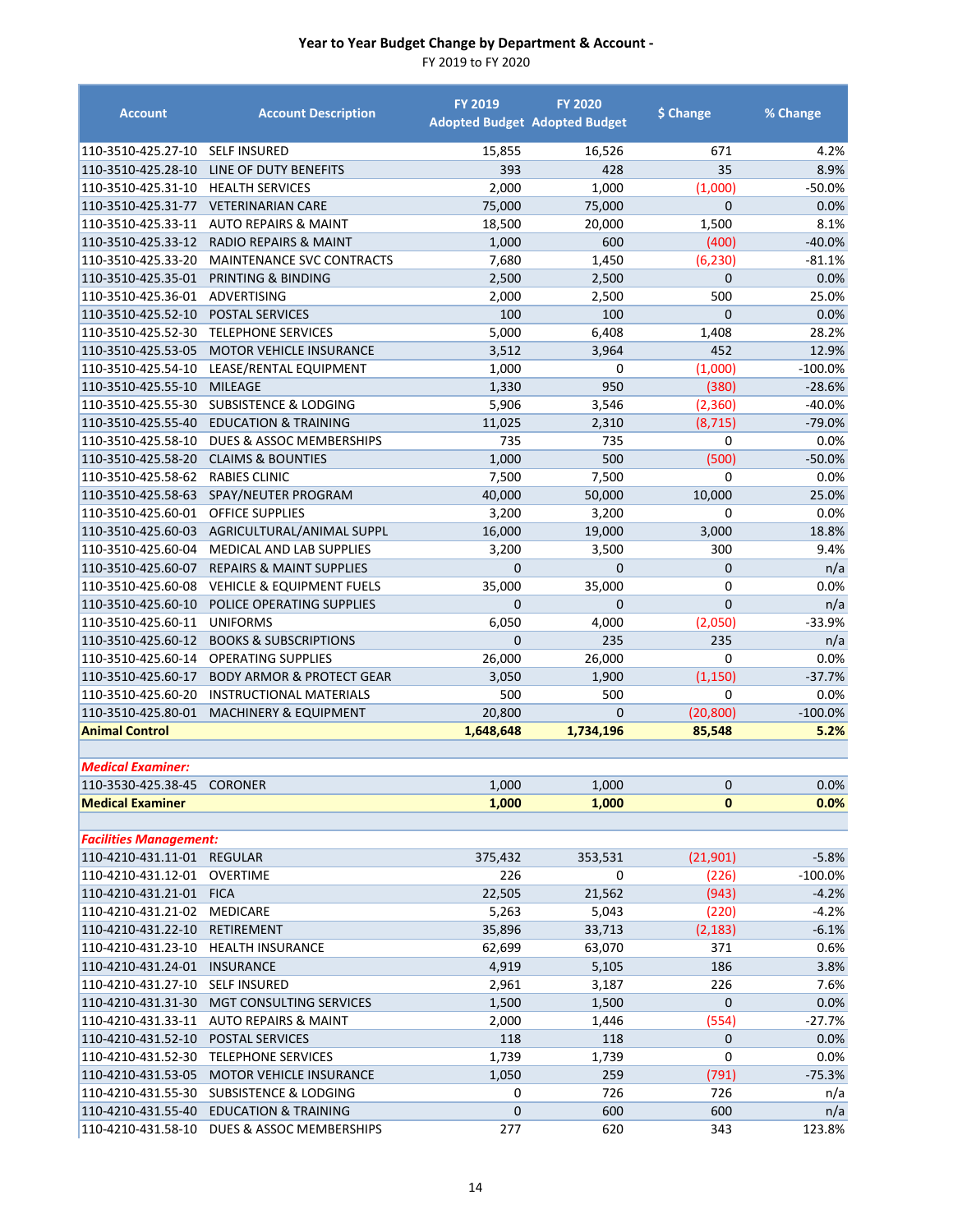| <b>Account</b>                           | <b>Account Description</b>                           | <b>FY 2019</b>  | <b>FY 2020</b><br><b>Adopted Budget Adopted Budget</b> | \$ Change      | % Change      |
|------------------------------------------|------------------------------------------------------|-----------------|--------------------------------------------------------|----------------|---------------|
| 110-4210-431.60-01                       | <b>OFFICE SUPPLIES</b>                               | 2,000           | 2,000                                                  | $\overline{0}$ | 0.0%          |
| 110-4210-431.60-07                       | <b>REPAIRS &amp; MAINT SUPPLIES</b>                  | 500             | 500                                                    | 0              | 0.0%          |
| 110-4210-431.60-08                       | <b>VEHICLE &amp; EQUIPMENT FUELS</b>                 | 2,500           | 2,500                                                  | 0              | 0.0%          |
| 110-4210-431.60-11                       | <b>UNIFORMS</b>                                      | 1,000           | 2,000                                                  | 1,000          | 100.0%        |
| 110-4210-431.60-12                       | <b>BOOKS &amp; SUBSCRIPTIONS</b>                     | 950             | 300                                                    | (650)          | $-68.4%$      |
| 110-4210-431.80-02                       | <b>FURNITURE &amp; FIXTURES</b>                      | 0               | 0                                                      | 0              | n/a           |
| <b>Facilities Management</b>             |                                                      | 523,535         | 499,519                                                | (24, 016)      | $-4.6%$       |
|                                          |                                                      |                 |                                                        |                |               |
| <b>Refuse Collection:</b>                |                                                      |                 |                                                        |                |               |
| 110-4230-431.11-01                       | <b>REGULAR</b>                                       | 776,501         | 808,219                                                | 31,718         | 4.1%          |
| 110-4230-431.12-01                       | <b>OVERTIME</b>                                      | 16,520          | 12,641                                                 | (3,879)        | $-23.5%$      |
| 110-4230-431.12-02                       | <b>ON-CALL</b>                                       | 8,192           | 4,115                                                  | (4,077)        | $-49.8%$      |
| 110-4230-431.13-01                       | PART-TIME                                            | 570,066         | 648,626                                                | 78,560         | 13.8%         |
| 110-4230-431.21-01                       | <b>FICA</b>                                          | 83,379          | 89,054                                                 | 5,675          | 6.8%          |
| 110-4230-431.21-02                       | <b>MEDICARE</b>                                      | 19,500          | 20,827                                                 | 1,327          | 6.8%          |
| 110-4230-431.22-10                       | RETIREMENT                                           | 73,490          | 76,681                                                 | 3,191          | 4.3%          |
| 110-4230-431.23-10                       | <b>HEALTH INSURANCE</b>                              | 161,202         | 169,077                                                | 7,875          | 4.9%          |
| 110-4230-431.24-01                       | <b>INSURANCE</b>                                     | 12,173          | 12,363                                                 | 190            | 1.6%          |
| 110-4230-431.27-10                       | <b>SELF INSURED</b>                                  | 50,129          | 59,443                                                 | 9,314          | 18.6%         |
| 110-4230-431.31-10                       | <b>HEALTH SERVICES</b>                               | 7,000           | 7,000                                                  | 0              | 0.0%          |
| 110-4230-431.31-90                       | OTHER PROFESSIONAL SER                               | 14,500          | 19,500                                                 | 5,000          | 34.5%         |
| 110-4230-431.33-11                       | <b>AUTO REPAIRS &amp; MAINT</b>                      | 2,500           | 3,000                                                  | 500            | 20.0%         |
| 110-4230-431.33-13                       | <b>TRUCK REPAIRS &amp; MAINT</b>                     | 70,000          | 70,000                                                 | 0              | 0.0%          |
| 110-4230-431.33-14                       | HEAVY EQUIP REP & MAINT                              | 8,500           | 8,500                                                  | 0              | 0.0%          |
| 110-4230-431.33-20                       | <b>MAINTENANCE SVC CONTRACTS</b>                     | $\overline{0}$  | $\mathbf 0$                                            | 0              | n/a           |
| 110-4230-431.39-27                       | SANITATION SERVICES                                  | 8,400<br>800    | 8,400<br>800                                           | 0<br>0         | 0.0%          |
| 110-4230-431.52-10                       | <b>POSTAL SERVICES</b>                               |                 |                                                        |                | 0.0%          |
| 110-4230-431.52-30<br>110-4230-431.53-05 | <b>TELEPHONE SERVICES</b><br>MOTOR VEHICLE INSURANCE | 10,600<br>7,421 | 12,144<br>7,692                                        | 1,544<br>271   | 14.6%<br>3.7% |
| 110-4230-431.54-10                       | LEASE/RENTAL EQUIPMENT                               | 3,000           | 3,000                                                  | 0              | 0.0%          |
| 110-4230-431.55-30                       | <b>SUBSISTENCE &amp; LODGING</b>                     | 483             | 1,958                                                  | 1,475          | 305.4%        |
| 110-4230-431.55-40                       | <b>EDUCATION &amp; TRAINING</b>                      | 2,658           | 2,400                                                  | (258)          | $-9.7%$       |
| 110-4230-431.58-55                       | <b>INDUSTRIAL SAFETY PROGRAM</b>                     | 2,968           | 2,968                                                  | 0              | 0.0%          |
| 110-4230-431.58-64                       | <b>STONE &amp; HAULING</b>                           | 2,000           | 2,000                                                  | 0              | 0.0%          |
| 110-4230-431.60-01                       | <b>OFFICE SUPPLIES</b>                               | 1,200           | 1,200                                                  | 0              | 0.0%          |
|                                          | 110-4230-431.60-07 REPAIRS & MAINT SUPPLIES          | 15,000          | 15,000                                                 | 0              | $0.0\%$       |
|                                          | 110-4230-431.60-08 VEHICLE & EQUIPMENT FUELS         | 170,000         | 220,000                                                | 50,000         | 29.4%         |
| 110-4230-431.60-09                       | <b>VEHICLE &amp; EQUIPMENT SUPP</b>                  | 59,784          | 59,784                                                 | 0              | 0.0%          |
| 110-4230-431.60-11                       | <b>UNIFORMS</b>                                      | 17,100          | 30,975                                                 | 13,875         | 81.1%         |
| 110-4230-431.60-14                       | <b>OPERATING SUPPLIES</b>                            | 400             | 400                                                    | 0              | 0.0%          |
| 110-4230-431.80-01                       | <b>MACHINERY &amp; EQUIPMENT</b>                     | 57,244          | 57,244                                                 | 0              | 0.0%          |
| <b>Refuse Collection</b>                 |                                                      | 2,232,710       | 2,435,011                                              | 202,301        | 9.1%          |
|                                          |                                                      |                 |                                                        |                |               |
| <b>Refuse Disposal:</b>                  |                                                      |                 |                                                        |                |               |
| 110-4240-431.11-01                       | <b>REGULAR</b>                                       | 468,067         | 488,502                                                | 20,435         | 4.4%          |
| 110-4240-431.12-01                       | OVERTIME                                             | 10,343          | 13,122                                                 | 2,779          | 26.9%         |
| 110-4240-431.12-02                       | ON-CALL                                              | 2,187           | 7,201                                                  | 5,014          | 229.3%        |
| 110-4240-431.13-01                       | PART-TIME                                            | 147,261         | 151,488                                                | 4,227          | 2.9%          |
| 110-4240-431.21-01                       | <b>FICA</b>                                          | 36,714          | 38,815                                                 | 2,101          | 5.7%          |
| 110-4240-431.21-02                       | <b>MEDICARE</b>                                      | 8,587           | 9,078                                                  | 491            | 5.7%          |
| 110-4240-431.22-10                       | RETIREMENT                                           | 44,295          | 46,828                                                 | 2,533          | 5.7%          |
| 110-4240-431.23-10                       | <b>HEALTH INSURANCE</b>                              | 145,256         | 142,934                                                | (2, 322)       | $-1.6%$       |
| 110-4240-431.24-01                       | <b>INSURANCE</b>                                     | 6,924           | 7,037                                                  | 113            | 1.6%          |
| 110-4240-431.27-10                       | <b>SELF INSURED</b>                                  | 27,180          | 27,270                                                 | 90             | 0.3%          |
| 110-4240-431.31-10                       | <b>HEALTH SERVICES</b>                               | 2,326           | 2,326                                                  | 0              | 0.0%          |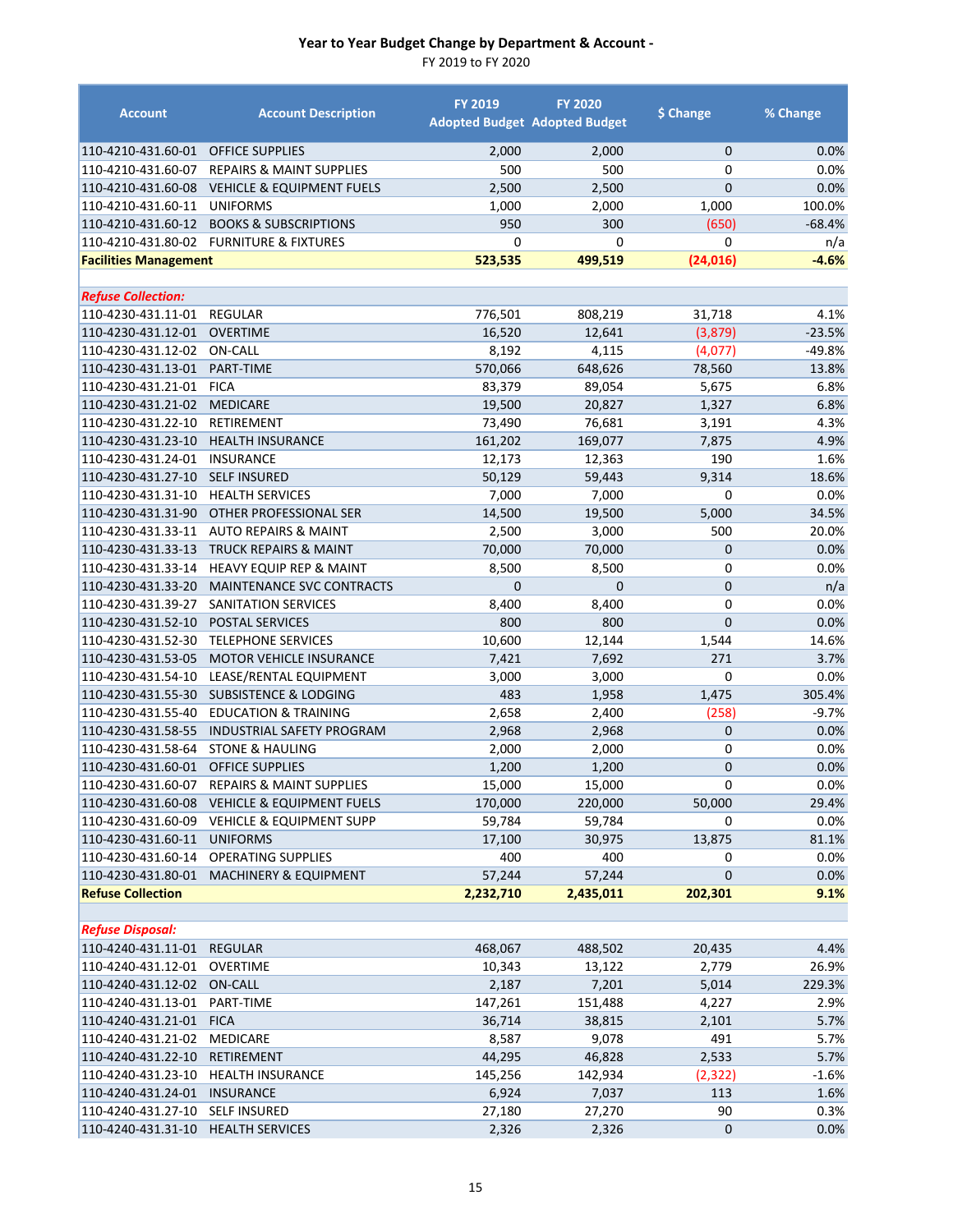| <b>Account</b>                           | <b>Account Description</b>                   | <b>FY 2019</b> | <b>FY 2020</b><br><b>Adopted Budget Adopted Budget</b> | \$ Change      | % Change     |
|------------------------------------------|----------------------------------------------|----------------|--------------------------------------------------------|----------------|--------------|
| 110-4240-431.31-30                       | MGT CONSULTING SERVICES                      | 85,280         | 85,280                                                 | 0              | 0.0%         |
| 110-4240-431.31-90                       | OTHER PROFESSIONAL SER                       | 39,700         | 24,700                                                 | (15,000)       | $-37.8%$     |
| 110-4240-431.33-11                       | <b>AUTO REPAIRS &amp; MAINT</b>              | 3,000          | 3,000                                                  | $\mathbf 0$    | 0.0%         |
| 110-4240-431.33-14                       | <b>HEAVY EQUIP REP &amp; MAINT</b>           | 120,000        | 110,000                                                | (10,000)       | $-8.3%$      |
| 110-4240-431.33-15                       | <b>SCALE MAINTENANCE</b>                     | 600            | 1,800                                                  | 1,200          | 200.0%       |
| 110-4240-431.33-20                       | MAINTENANCE SVC CONTRACTS                    | 3,800          | 3,800                                                  | $\mathbf 0$    | 0.0%         |
| 110-4240-431.52-10                       | POSTAL SERVICES                              | 150            | 150                                                    | 0              | 0.0%         |
| 110-4240-431.52-30                       | <b>TELEPHONE SERVICES</b>                    | 3,360          | 3,360                                                  | $\overline{0}$ | 0.0%         |
| 110-4240-431.53-05                       | <b>MOTOR VEHICLE INSURANCE</b>               | 2,794          | 3,372                                                  | 578            | 20.7%        |
| 110-4240-431.54-10                       | LEASE/RENTAL EQUIPMENT                       | 5,000          | 5,000                                                  | $\overline{0}$ | 0.0%         |
| 110-4240-431.55-10                       | MILEAGE                                      | 0              | 400                                                    | 400            | n/a          |
| 110-4240-431.55-30                       | <b>SUBSISTENCE &amp; LODGING</b>             | 4,052          | 6,208                                                  | 2,156          | 53.2%        |
| 110-4240-431.55-40                       | <b>EDUCATION &amp; TRAINING</b>              | 6,530          | 5,440                                                  | (1,090)        | $-16.7%$     |
| 110-4240-431.58-10                       | DUES & ASSOC MEMBERSHIPS                     | 1,450          | 1,662                                                  | 212            | 14.6%        |
| 110-4240-431.58-55                       | <b>INDUSTRIAL SAFETY PROGRAM</b>             | 3,250          | 3,250                                                  | 0              | 0.0%         |
| 110-4240-431.58-64                       | <b>STONE &amp; HAULING</b>                   | 65,000         | 70,000                                                 | 5,000          | 7.7%         |
| 110-4240-431.58-71                       | <b>GROUNDWATER MONITORING</b>                | 200,000        | 180,000                                                | (20,000)       | $-10.0%$     |
| 110-4240-431.58-87                       | POST CLOSURE MAINTENANCE                     | 22,717         | 22,717                                                 | $\mathbf 0$    | 0.0%         |
| 110-4240-431.60-01                       | <b>OFFICE SUPPLIES</b>                       | 3,000          | 3,000                                                  | $\mathbf 0$    | 0.0%         |
| 110-4240-431.60-02                       | <b>FOOD SUPPLIES &amp; SERVICE</b>           | 800            | 800                                                    | $\mathbf{0}$   | 0.0%         |
| 110-4240-431.60-07                       | <b>REPAIRS &amp; MAINT SUPPLIES</b>          | 35,000         | 30,000                                                 | (5,000)        | $-14.3%$     |
| 110-4240-431.60-08                       | <b>VEHICLE &amp; EQUIPMENT FUELS</b>         | 125,000        | 140,000                                                | 15,000         | 12.0%        |
| 110-4240-431.60-09                       | <b>VEHICLE &amp; EQUIPMENT SUPP</b>          | 10,000         | 10,000                                                 | 0              | 0.0%         |
| 110-4240-431.60-11                       | <b>UNIFORMS</b>                              | 12,264         | 19,000                                                 | 6,736          | 54.9%        |
| 110-4240-431.60-27                       | SMALL TOOL/EQUIP REPLCMNT                    | 1,000          | 1,000                                                  | 0              | 0.0%         |
|                                          | 110-4240-431.60-28 ALT DAILY COVER CONSUMABL | 35,000         | 35,000                                                 | $\overline{0}$ | 0.0%         |
| <b>Refuse Disposal</b>                   |                                              | 1,687,887      | 1,703,540                                              | 15,653         | 0.9%         |
|                                          |                                              |                |                                                        |                |              |
| <b>Recycling/Litter Control:</b>         |                                              |                |                                                        |                |              |
| 110-4260-431.11-01 REGULAR               |                                              | 40,976         | 42,491                                                 | 1,515          | 3.7%         |
| 110-4260-431.13-01                       | PART-TIME                                    | 27,017         | 22,324                                                 | (4,693)        | $-17.4%$     |
| 110-4260-431.21-01                       | <b>FICA</b>                                  | 3,940          | 3,749                                                  | (191)          | $-4.8%$      |
| 110-4260-431.21-02<br>110-4260-431.22-10 | <b>MEDICARE</b>                              | 922            | 877                                                    | (45)           | $-4.9%$      |
| 110-4260-431.23-10                       | <b>RETIREMENT</b>                            | 3,918          | 4,052                                                  | 134            | 3.4%         |
|                                          | <b>HEALTH INSURANCE</b><br><b>INSURANCE</b>  | 13,532<br>539  | 13,612                                                 | 80<br>18       | 0.6%<br>3.3% |
| 110-4260-431.24-01<br>110-4260-431.27-10 | <b>SELF INSURED</b>                          |                | 557                                                    |                | $-19.3%$     |
|                                          | OTHER PROFESSIONAL SER                       | 2,298<br>3,898 | 1,854                                                  | (444)          | 28.9%        |
| 110-4260-431.31-90<br>110-4260-431.33-11 | <b>AUTO REPAIRS &amp; MAINT</b>              | 0              | 5,024<br>0                                             | 1,126<br>0     | n/a          |
| 110-4260-431.33-14                       | <b>HEAVY EQUIP REP &amp; MAINT</b>           | 9,000          | 9,000                                                  | 0              | 0.0%         |
| 110-4260-431.36-01                       | ADVERTISING                                  | 700            | 700                                                    | 0              | 0.0%         |
| 110-4260-431.52-10                       | POSTAL SERVICES                              | 90             | 50                                                     | (40)           | $-44.4%$     |
| 110-4260-431.52-30                       | <b>TELEPHONE SERVICES</b>                    | 984            | 1,387                                                  | 403            | 41.0%        |
| 110-4260-431.53-05                       | MOTOR VEHICLE INSURANCE                      | 518            | 519                                                    | $\mathbf{1}$   | 0.2%         |
| 110-4260-431.55-30                       | <b>SUBSISTENCE &amp; LODGING</b>             | 632            | 676                                                    | 44             | 7.0%         |
| 110-4260-431.55-40                       | <b>EDUCATION &amp; TRAINING</b>              | 300            | 300                                                    | $\mathbf 0$    | 0.0%         |
| 110-4260-431.58-59                       | <b>PUBLIC EDUCATION</b>                      | 8,491          | 7,879                                                  | (612)          | $-7.2%$      |
| 110-4260-431.58-65                       | HOUSEHOLD HAZARD WASTE PR                    | 30,000         | 30,000                                                 | $\mathbf 0$    | 0.0%         |
| 110-4260-431.58-72                       | <b>RECYCLING OPERATIONS</b>                  | 100,000        | 100,000                                                | 0              | 0.0%         |
| 110-4260-431.60-01                       | <b>OFFICE SUPPLIES</b>                       | 200            | 200                                                    | $\pmb{0}$      | 0.0%         |
| 110-4260-431.60-11                       | <b>UNIFORMS</b>                              | 1,750          | 1,750                                                  | 0              | 0.0%         |
| 110-4260-431.60-13                       | <b>RECREATION SUPPLIES</b>                   | 23,500         | 4,000                                                  | (19,500)       | $-83.0%$     |
| 110-4260-431.60-14                       | <b>OPERATING SUPPLIES</b>                    | 1,000          | 500                                                    | (500)          | $-50.0%$     |
| <b>Recycling/Litter Control</b>          |                                              | 274,205        | 251,501                                                | (22, 704)      | $-8.3%$      |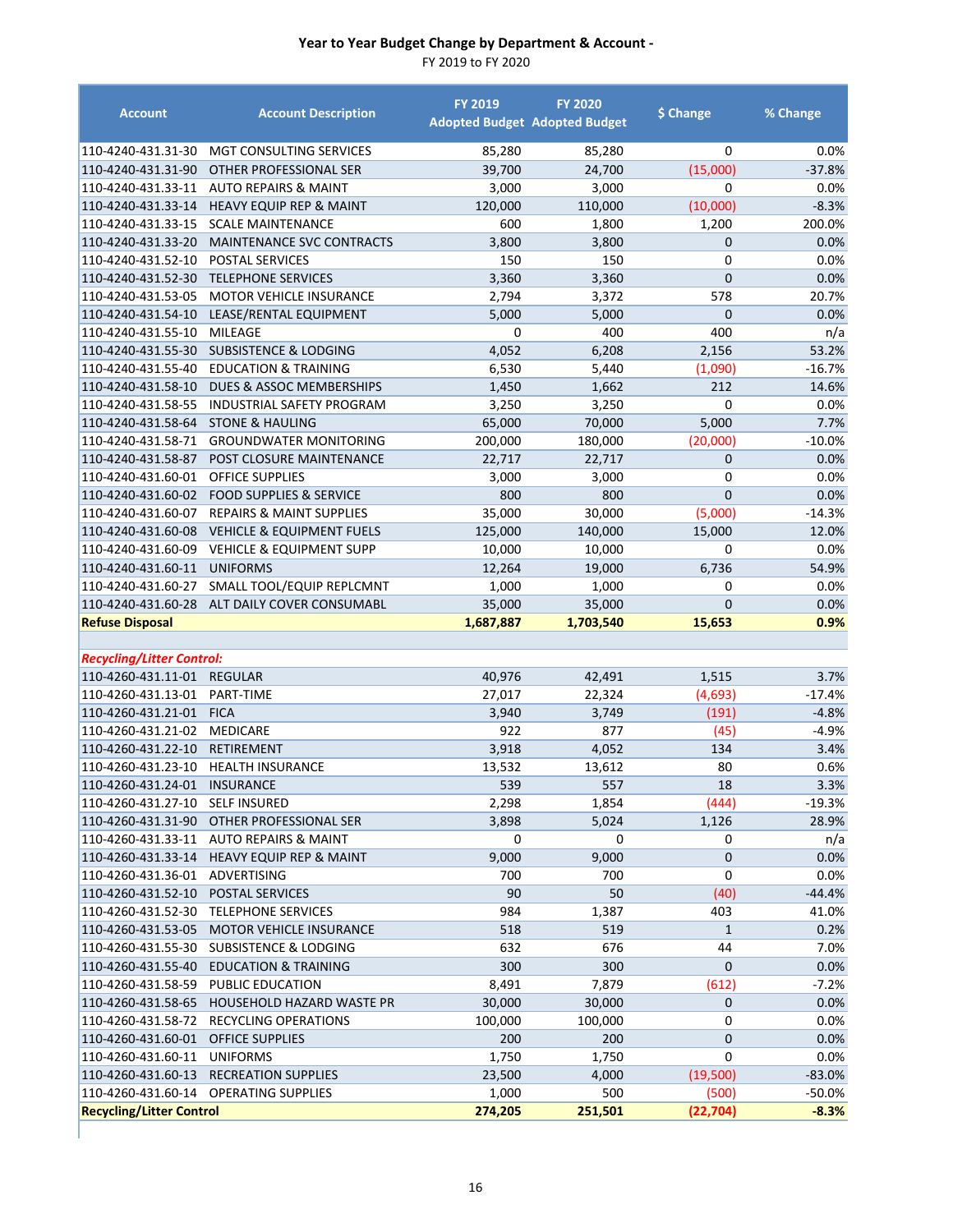| <b>Account</b>                           | <b>Account Description</b>                        | <b>FY 2019</b>         | <b>FY 2020</b><br><b>Adopted Budget Adopted Budget</b> | \$ Change          | % Change       |
|------------------------------------------|---------------------------------------------------|------------------------|--------------------------------------------------------|--------------------|----------------|
| <b>Maintenance:</b>                      |                                                   |                        |                                                        |                    |                |
| 110-4320-432.11-01                       | <b>REGULAR</b>                                    | 474,372                | 459,707                                                | (14, 665)          | $-3.1%$        |
| 110-4320-432.12-01                       | <b>OVERTIME</b>                                   | 8,313                  | 6,189                                                  | (2, 124)           | $-25.6%$       |
| 110-4320-432.12-02                       | ON-CALL                                           | 10,931                 | 11,245                                                 | 314                | 2.9%           |
| 110-4320-432.13-01                       | PART-TIME                                         | 116,529                | 131,798                                                | 15,269             | 13.1%          |
| 110-4320-432.21-01                       | <b>FICA</b>                                       | 36,293                 | 36,083                                                 | (210)              | $-0.6%$        |
| 110-4320-432.21-02                       | <b>MEDICARE</b>                                   | 8,488                  | 8,439                                                  | (49)               | $-0.6%$        |
| 110-4320-432.22-10                       | RETIREMENT                                        | 45,184                 | 44,917                                                 | (267)              | $-0.6%$        |
| 110-4320-432.23-10                       | <b>HEALTH INSURANCE</b>                           | 138,314                | 121,720                                                | (16, 594)          | $-12.0%$       |
| 110-4320-432.24-01                       | <b>INSURANCE</b>                                  | 6,894                  | 6,937                                                  | 43                 | 0.6%           |
| 110-4320-432.27-10                       | <b>SELF INSURED</b>                               | 8,355                  | 7,849                                                  | (506)              | $-6.1%$        |
| 110-4320-432.31-10                       | <b>HEALTH SERVICES</b>                            | 0                      | 300                                                    | 300                | n/a            |
| 110-4320-432.31-90                       | OTHER PROFESSIONAL SER                            | 48,005                 | 48,005                                                 | $\mathbf{0}$       | 0.0%           |
| 110-4320-432.33-11                       | <b>AUTO REPAIRS &amp; MAINT</b>                   | 12,000                 | 7,000                                                  | (5,000)            | $-41.7%$       |
| 110-4320-432.33-17                       | <b>INDUSTRIAL PARK EXPENSES</b>                   | 213,200                | 213,200                                                | $\overline{0}$     | 0.0%           |
| 110-4320-432.33-18                       | <b>HVAC SYSTEM REPAIR &amp; MAINT</b>             | 294,960                | 274,960                                                | (20,000)           | $-6.8%$        |
| 110-4320-432.33-20                       | <b>MAINTENANCE SVC CONTRACTS</b>                  | 422,375                | 432,375                                                | 10,000             | 2.4%           |
| 110-4320-432.39-28                       | <b>JANITORIAL SERVICES</b>                        | 289,859                | 289,859                                                | 0                  | 0.0%           |
| 110-4320-432.52-30                       | <b>TELEPHONE SERVICES</b>                         | 3,734                  | 3,734                                                  | $\mathbf 0$        | 0.0%           |
| 110-4320-432.53-05                       | <b>MOTOR VEHICLE INSURANCE</b>                    | 5,554                  | 5,545                                                  | (9)                | -0.2%          |
| 110-4320-432.55-40                       | <b>EDUCATION &amp; TRAINING</b>                   | $\mathbf{0}$           | $\mathbf{0}$                                           | $\mathbf 0$        | n/a            |
| 110-4320-432.60-03                       | AGRICULTURAL/ANIMAL SUPPL                         | 8,500                  | 8,500                                                  | 0                  | 0.0%           |
| 110-4320-432.60-05                       | <b>JANITORIAL SUPPLIES</b>                        | 68,460                 | 45,000                                                 | (23, 460)          | $-34.3%$       |
| 110-4320-432.60-07                       | <b>REPAIRS &amp; MAINT SUPPLIES</b>               | 268,830                | 248,830                                                | (20,000)           | $-7.4%$        |
| 110-4320-432.60-08                       | <b>VEHICLE &amp; EQUIPMENT FUELS</b>              | 11,000                 | 11,500                                                 | 500                | 4.5%           |
| 110-4320-432.60-09                       | <b>VEHICLE &amp; EQUIPMENT SUPP</b>               | 4,378                  | 4,378                                                  | 0                  | 0.0%           |
| 110-4320-432.60-11                       | <b>UNIFORMS</b>                                   | 10,331                 | 14,000                                                 | 3,669              | 35.5%          |
| 110-4320-432.60-14                       | <b>OPERATING SUPPLIES</b>                         | 17,000<br>$\mathbf{0}$ | 17,000                                                 | 0                  | 0.0%           |
| 110-4320-432.80-01<br><b>Maintenance</b> | <b>MACHINERY &amp; EQUIPMENT</b>                  | 2,531,859              | 2,800<br>2,461,870                                     | 2,800<br>(69, 989) | n/a<br>$-2.8%$ |
|                                          |                                                   |                        |                                                        |                    |                |
| <b>General Buildings &amp; Grounds:</b>  |                                                   |                        |                                                        |                    |                |
|                                          | 110-4340-432.51-10 ELECTRICAL SERVICES            | 1,150,019              | 1,021,224                                              | (128, 795)         | $-11.2%$       |
| 110-4340-432.51-20                       | <b>HEATING SERVICES</b>                           | 310,024                | 269,524                                                | (40, 500)          | $-13.1%$       |
|                                          | 110-4340-432.51-30 WATER & SEWER SERVICES         | 112,805                | 125,000                                                | 12,195             | 10.8%          |
|                                          | 110-4340-432.52-30 TELEPHONE SERVICES             | 268,498                | 268,498                                                | 0                  | 0.0%           |
|                                          | 110-4340-432.53-02 PROPERTY INSURANCE             | 82,777                 | 84,000                                                 | 1,223              | 1.5%           |
|                                          | 110-4340-432.54-20 LEASE/RENTAL BUILDINGS         | 2,200                  | 2,200                                                  | 0                  | 0.0%           |
| <b>General Buildings &amp; Grounds</b>   |                                                   | 1,926,323              | 1,770,446                                              | (155, 877)         | $-8.1%$        |
|                                          |                                                   |                        |                                                        |                    |                |
| <b>Health Department:</b>                |                                                   |                        |                                                        |                    |                |
| 110-5110-441.56-10                       | LOCAL HEALTH DEPARTMENT                           | 647,569                | 647,569                                                | 0                  | 0.0%           |
| <b>Health Department</b>                 |                                                   | 647,569                | 647,569                                                | $\bf{0}$           | 0.0%           |
|                                          | <b>Rappahannock Area Comm Svcs Board (RACSB):</b> |                        |                                                        |                    |                |
|                                          | 110-5250-442.56-20 RAPP AREA COMM SVCS BOARD      | 393,026                | 427,593                                                | 34,567             | 8.8%           |
|                                          | <b>Rappahannock Area Comm Svcs Board (RACSB)</b>  | 393,026                | 427,593                                                | 34,567             | 8.8%           |
|                                          |                                                   |                        |                                                        |                    |                |
| <b>Social Services:</b>                  |                                                   |                        |                                                        |                    |                |
| 110-5310-443.11-01                       | REGULAR                                           | 4,764,534              | 5,658,771                                              | 894,237            | 18.8%          |
| 110-5310-443.12-01                       | <b>OVERTIME</b>                                   | 107,379                | 161,896                                                | 54,517             | 50.8%          |
| 110-5310-443.12-02                       | <b>ON-CALL</b>                                    | 49,890                 | 51,322                                                 | 1,432              | 2.9%           |
| 110-5310-443.13-01                       | PART-TIME                                         | 134,616                | 166,446                                                | 31,830             | 23.6%          |
| 110-5310-443.14-01                       | <b>BOARDS &amp; COMMISSIONS</b>                   | 4,200                  | 4,200                                                  | 0                  | 0.0%           |
| 110-5310-443.21-01                       | <b>FICA</b>                                       | 301,373                | 361,855                                                | 60,482             | 20.1%          |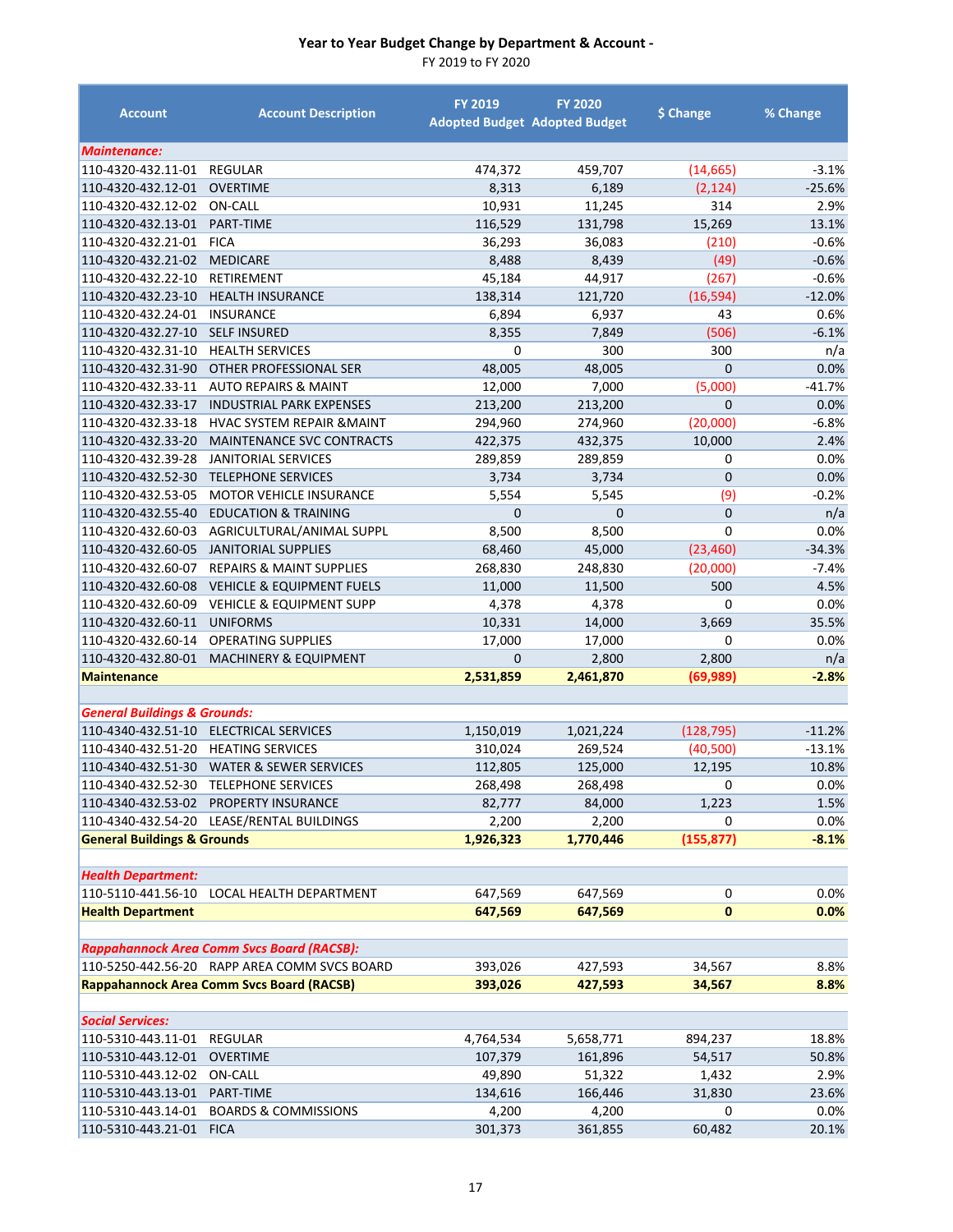| <b>Account</b>                           | <b>Account Description</b>                           | <b>FY 2019</b>  | <b>FY 2020</b><br><b>Adopted Budget Adopted Budget</b> | \$ Change             | % Change     |
|------------------------------------------|------------------------------------------------------|-----------------|--------------------------------------------------------|-----------------------|--------------|
| 110-5310-443.21-02                       | <b>MEDICARE</b>                                      | 70,481          | 84,627                                                 | 14,146                | 20.1%        |
| 110-5310-443.22-10                       | <b>RETIREMENT</b>                                    | 452,295         | 537,802                                                | 85,507                | 18.9%        |
| 110-5310-443.23-10                       | <b>HEALTH INSURANCE</b>                              | 770,580         | 874,468                                                | 103,888               | 13.5%        |
| 110-5310-443.24-01                       | <b>INSURANCE</b>                                     | 72,516          | 90,306                                                 | 17,790                | 24.5%        |
| 110-5310-443.27-10                       | <b>SELF INSURED</b>                                  | 11,932          | 14,561                                                 | 2,629                 | 22.0%        |
| 110-5310-443.28-98                       | PERSONNEL BUDGET REDUCTIO                            | (257,000)       | (258, 844)                                             | (1,844)               | 0.7%         |
| 110-5310-443.31-50                       | <b>LEGAL SERVICES</b>                                | 120,000         | 159,400                                                | 39,400                | 32.8%        |
| 110-5310-443.31-90                       | <b>OTHER PROFESSIONAL SER</b>                        | 101,062         | 66,985                                                 | (34,077)              | $-33.7%$     |
| 110-5310-443.33-10                       | <b>REPAIRS &amp; MAINTENANCE</b>                     | 500             | 500                                                    | 0                     | 0.0%         |
|                                          | 110-5310-443.33-11 AUTO REPAIRS & MAINT              | 14,360          | 15,000                                                 | 640                   | 4.5%         |
| 110-5310-443.33-20                       | MAINTENANCE SVC CONTRACTS                            | 3,407           | 6,075                                                  | 2,668                 | 78.3%        |
|                                          | 110-5310-443.35-01 PRINTING & BINDING                | 4,000           | 4,000                                                  | $\mathbf{0}$          | 0.0%         |
| 110-5310-443.36-01                       | ADVERTISING                                          | 425             | 425                                                    | 0                     | 0.0%         |
| 110-5310-443.39-28                       | JANITORIAL SERVICES                                  | 28,076          | 28,076                                                 | $\overline{0}$        | 0.0%         |
| 110-5310-443.51-10                       | <b>ELECTRICAL SERVICES</b>                           | 34,630          | 38,515                                                 | 3,885                 | 11.2%        |
| 110-5310-443.52-10                       | POSTAL SERVICES                                      | 39,000          | 35,000                                                 | (4,000)               | $-10.3%$     |
| 110-5310-443.52-30                       | <b>TELEPHONE SERVICES</b>                            | 31,678          | 40,757                                                 | 9,079                 | 28.7%        |
| 110-5310-443.53-05                       | <b>MOTOR VEHICLE INSURANCE</b>                       | 5,684           | 6,570                                                  | 886                   | 15.6%        |
| 110-5310-443.54-10                       | LEASE/RENTAL EQUIPMENT                               | 3,980           | 3,980                                                  | 0                     | 0.0%         |
| 110-5310-443.55-10                       | <b>MILEAGE</b>                                       | 149             | 556                                                    | 407                   | 273.2%       |
| 110-5310-443.55-30                       | <b>SUBSISTENCE &amp; LODGING</b>                     | 13,293          | 16,402                                                 | 3,109                 | 23.4%        |
| 110-5310-443.55-40                       | <b>EDUCATION &amp; TRAINING</b>                      | 5,225           | 6,050                                                  | 825                   | 15.8%        |
| 110-5310-443.56-01                       | <b>NEW REGIONAL AGENCY</b>                           | 0               | 5,000                                                  | 5,000                 | n/a          |
| 110-5310-443.56-15                       | <b>MICAH MINISTRIES</b>                              | 22,000          | 22,000                                                 | $\mathbf 0$           | 0.0%         |
| 110-5310-443.56-16                       | BRSH W KINDNESS (HAB HUM)                            | 0               | 0                                                      | 0                     | n/a          |
| 110-5310-443.56-52                       | COUNCIL ON DOM VIOLENCE                              | 55,448          | 58,220                                                 | 2,772                 | 5.0%         |
| 110-5310-443.56-53                       | RAPP REFUGE HOPE HOUSE                               | 20,000          | 15,000                                                 | (5,000)               | $-25.0%$     |
| 110-5310-443.56-55                       | AREA AGENCY ON AGING                                 | 31,885          | 31,885                                                 | $\mathbf 0$           | 0.0%         |
| 110-5310-443.56-61                       | <b>BRISBEN HOMELESS SHELTER</b>                      | 84,000          | 84,000                                                 | $\mathbf 0$           | 0.0%         |
| 110-5310-443.56-62                       | RAPPAHANNOCK CASA                                    | 20,000          | 22,000                                                 | 2,000                 | 10.0%        |
| 110-5310-443.56-64                       | RAPP BIG BROTHERS/SISTERS                            | 3,000           | 3,000                                                  | $\mathbf 0$           | 0.0%         |
| 110-5310-443.56-66                       | RAPP UN WAY VOL/INFO PRG                             | 3,000           | 5,000                                                  | 2,000                 | 66.7%        |
| 110-5310-443.56-71                       | <b>SECA</b>                                          | 13,250          | 13,250                                                 | 0<br>$\mathbf 0$      | 0.0%<br>0.0% |
| 110-5310-443.56-75<br>110-5310-443.56-77 | <b>CHRISTMAS IN APRIL</b><br><b>MOSS FREE CLINIC</b> | 7,000<br>25,456 | 7,000                                                  | 0                     | 0.0%         |
| 110-5310-443.56-82                       | <b>HEALTHY FAMILIES RAPP</b>                         | 28,000          | 25,456                                                 |                       | $-64.3%$     |
| 110-5310-443.56-88                       | MENTAL HEALTH ASSOC FRED                             | 27,348          | 10,000<br>14,750                                       | (18,000)<br>(12, 598) | $-46.1%$     |
| 110-5310-443.56-93                       | <b>DISABILITY RESOURCE CTR</b>                       | 30,550          | 28,000                                                 | (2,550)               | $-8.3%$      |
|                                          | 110-5310-443.57-02 AUXILIARY GRANTS AGED             | 61,542          | 57,310                                                 | (4, 232)              | $-6.9%$      |
| 110-5310-443.57-04                       | <b>AUXILIARY GRANTS DISABLED</b>                     | 66,669          | 62,084                                                 | (4, 585)              | $-6.9%$      |
| 110-5310-443.57-05                       | AID DEP CHILD/TANF MAN CK                            | 1,000           | 2,000                                                  | 1,000                 | 100.0%       |
| 110-5310-443.57-06                       | AID DEP CHLDN-FOSTER CARE                            | 885,410         | 1,391,127                                              | 505,717               | 57.1%        |
| 110-5310-443.57-07                       | <b>EMERGENCY ASSISTANCE</b>                          | 2,000           | 10,000                                                 | 8,000                 | 400.0%       |
| 110-5310-443.57-09                       | REFUGEE ASSISTANCE                                   | 5,000           | 15,000                                                 | 10,000                | 200.0%       |
| 110-5310-443.57-10                       | DAY CARE/VIEW PURCH SERVS                            | 353,393         | 318,054                                                | (35, 339)             | $-10.0%$     |
|                                          | 110-5310-443.57-11 OTHER PURCHASED SERVICES          | 17,000          | 17,000                                                 | $\mathbf 0$           | 0.0%         |
| 110-5310-443.57-14                       | SPECIAL NEEDS ADOPTIONS                              | 500,724         | 674,201                                                | 173,477               | 34.6%        |
| 110-5310-443.57-15                       | <b>ADOPTION SUBSIDY PYMTS</b>                        | 879,177         | 1,298,341                                              | 419,164               | 47.7%        |
| 110-5310-443.57-16                       | ADULT SERV/HOME BASE COMP                            | 58,550          | 58,550                                                 | 0                     | 0.0%         |
| 110-5310-443.57-17                       | ADULT PROTECTIVE SERVICES                            | 15,530          | 13,977                                                 | (1, 553)              | $-10.0%$     |
| 110-5310-443.57-23                       | <b>RESPITE PROGRAM</b>                               | 5,250           | 7,500                                                  | 2,250                 | 42.9%        |
| 110-5310-443.57-25                       | <b>CHILD WELFARE</b>                                 | 20,017          | 20,017                                                 | 0                     | 0.0%         |
| 110-5310-443.57-34                       | <b>FAMILY PRESERVATION</b>                           | 12,600          | 12,600                                                 | 0                     | 0.0%         |
| 110-5310-443.57-35                       | <b>FAMILY SUPPORT SERVICES</b>                       | 77,173          | 77,605                                                 | 432                   | 0.6%         |
| 110-5310-443.57-39                       | PROVIDER TRAINING                                    | 2,000           | 2,000                                                  | 0                     | 0.0%         |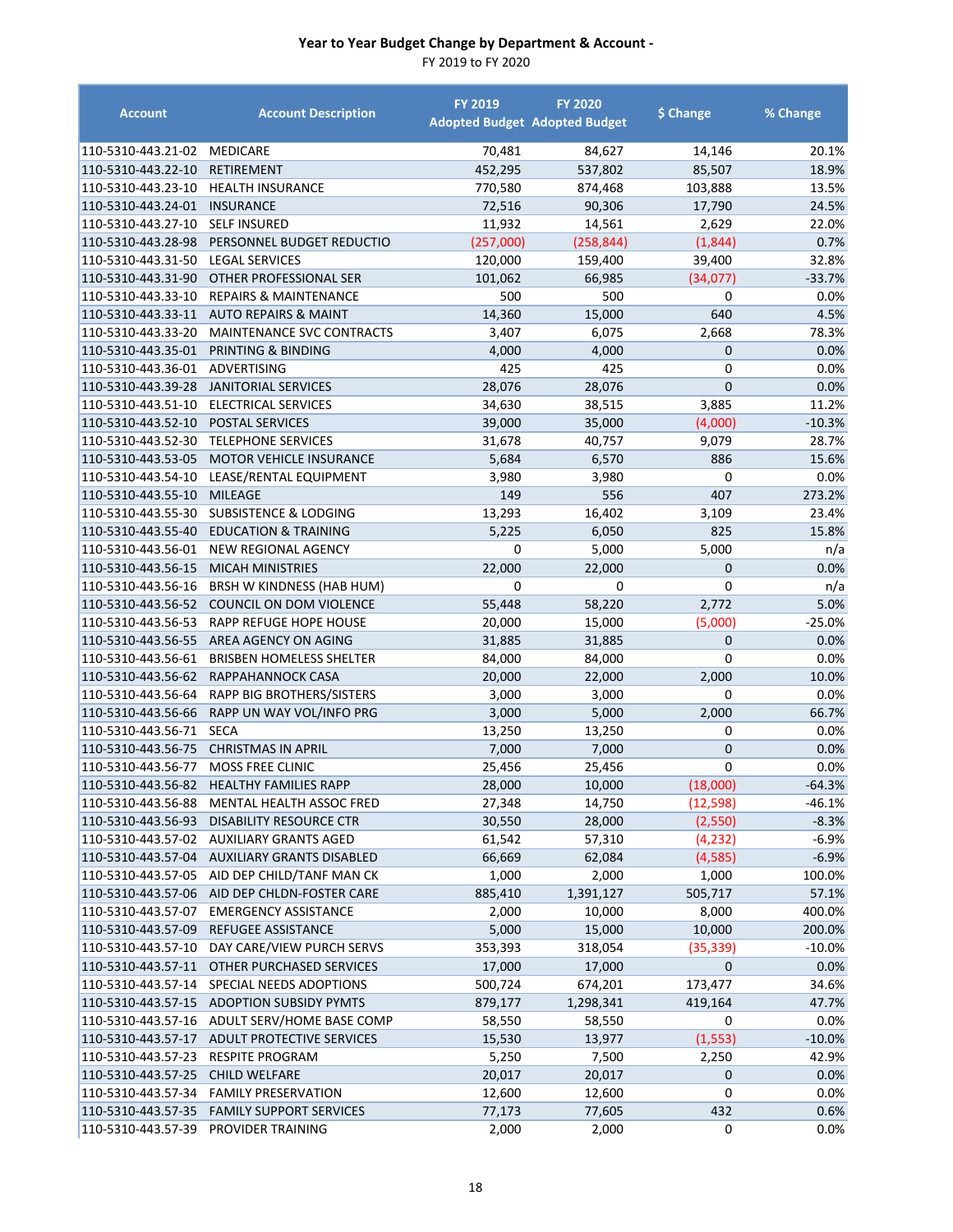| <b>Account</b>                        | <b>Account Description</b>                | <b>FY 2019</b> | <b>FY 2020</b><br><b>Adopted Budget Adopted Budget</b> | \$ Change      | % Change |
|---------------------------------------|-------------------------------------------|----------------|--------------------------------------------------------|----------------|----------|
| 110-5310-443.57-42                    | SPOTSY INDEPENDENT LIVING                 | 28,377         | 16,436                                                 | (11, 941)      | $-42.1%$ |
| 110-5310-443.58-10                    | DUES & ASSOC MEMBERSHIPS                  | 2,265          | 2,915                                                  | 650            | 28.7%    |
| 110-5310-443.58-38                    | <b>SAFE HARBOR</b>                        | 7,150          | 7,365                                                  | 215            | 3.0%     |
| 110-5310-443.58-69                    | <b>VOLUNTEERS EXPENSE</b>                 | 250            | 250                                                    | 0              | 0.0%     |
| 110-5310-443.58-99                    | RECOGNITNS/AWARDS/SYMPTHY                 | 3,000          | 3,000                                                  | $\mathbf{0}$   | 0.0%     |
| 110-5310-443.60-01                    | <b>OFFICE SUPPLIES</b>                    | 48,000         | 48,000                                                 | $\mathbf 0$    | 0.0%     |
| 110-5310-443.60-02                    | <b>FOOD SUPPLIES &amp; SERVICE</b>        | 2,154          | 2,154                                                  | $\mathbf{0}$   | 0.0%     |
| 110-5310-443.60-08                    | <b>VEHICLE &amp; EQUIPMENT FUELS</b>      | 15,000         | 14,500                                                 | (500)          | $-3.3%$  |
| 110-5310-443.60-12                    | <b>BOOKS &amp; SUBSCRIPTIONS</b>          | 1,500          | 1,500                                                  | $\mathbf{0}$   | 0.0%     |
| 110-5310-443.60-14                    | <b>OPERATING SUPPLIES</b>                 | 18,000         | 18,000                                                 | $\mathbf 0$    | 0.0%     |
| 110-5310-443.80-01                    | <b>MACHINERY &amp; EQUIPMENT</b>          | $\mathbf{0}$   | 2,850                                                  | 2,850          | n/a      |
| 110-5310-443.80-02                    | <b>FURNITURE &amp; FIXTURES</b>           | 0              | 35,000                                                 | 35,000         | n/a      |
| 110-5310-443.80-03                    | <b>COMMUNICATION EQUIPMENT</b>            | $\mathbf 0$    | 2,443                                                  | 2,443          | n/a      |
| 110-5310-443.80-05                    | <b>MOTOR VEHICLES &amp; EQUIP</b>         | 44,524         | 46,311                                                 | 1,787          | 4.0%     |
| 110-5310-443.80-07                    | <b>COMPUTER EQUIPMENT</b>                 | 3,182          | 4,475                                                  | 1,293          | 40.6%    |
| <b>Social Services</b>                |                                           | 10,395,639     | 12,762,827                                             | 2,367,188      | 22.8%    |
| <b>Children's Services Act (CSA):</b> |                                           |                |                                                        |                |          |
| 110-5360-443.11-01                    | <b>REGULAR</b>                            | 37,170         | 39,713                                                 | 2,543          | 6.8%     |
| 110-5360-443.21-01                    | <b>FICA</b>                               | 2,238          | 2,398                                                  | 160            | 7.1%     |
| 110-5360-443.21-02                    | <b>MEDICARE</b>                           | 523            | 561                                                    | 38             | 7.3%     |
| 110-5360-443.22-10                    | RETIREMENT                                | 3,554          | 3,787                                                  | 233            | 6.6%     |
| 110-5360-443.23-10                    | <b>HEALTH INSURANCE</b>                   | 6,651          | 6,691                                                  | 40             | 0.6%     |
| 110-5360-443.24-01                    | <b>INSURANCE</b>                          | 492            | 528                                                    | 36             | 7.3%     |
| 110-5360-443.27-10                    | <b>SELF INSURED</b>                       | 30             | 33                                                     | 3              | 10.0%    |
| 110-5360-443.31-90                    | OTHER PROFESSIONAL SER                    | 40,000         | 40,000                                                 | $\mathbf 0$    | 0.0%     |
| 110-5360-443.39-10                    | SOFTWARE APPLICATIONS                     | $\Omega$       | 500                                                    | 500            | n/a      |
| 110-5360-443.55-30                    | <b>SUBSISTENCE &amp; LODGING</b>          | 1,497          | 1,131                                                  | (366)          | $-24.4%$ |
| 110-5360-443.55-40                    | <b>EDUCATION &amp; TRAINING</b>           | 625            | 435                                                    | (190)          | $-30.4%$ |
| 110-5360-443.57-30                    | <b>CSA MANDATED</b>                       | 8,650,000      | 10,815,000                                             | 2,165,000      | 25.0%    |
| 110-5360-443.57-31                    | <b>CSA NON-MANDATED</b>                   | 59,000         | 59,000                                                 | $\mathbf{0}$   | 0.0%     |
| 110-5360-443.60-01                    | <b>OFFICE SUPPLIES</b>                    | 2,800          | 2,800                                                  | 0              | 0.0%     |
| 110-5360-443.60-02                    | <b>FOOD SUPPLIES &amp; SERVICE</b>        | 2,678          | 2,678                                                  | $\overline{0}$ | 0.0%     |
| <b>Children's Services Act (CSA)</b>  |                                           | 8,807,258      | 10,975,255                                             | 2,167,997      | 24.6%    |
| <b>Tax Relief:</b>                    |                                           |                |                                                        |                |          |
|                                       | 110-5380-445.58-86 TAX RELIEF FOR ELDERLY | 1,285,962      | 1,285,962                                              | $\pmb{0}$      | 0.0%     |
| <b>Tax Relief</b>                     |                                           | 1,285,962      | 1,285,962                                              | $\mathbf{0}$   | 0.0%     |
|                                       |                                           |                |                                                        |                |          |
| <b>Regional Agencies:</b>             |                                           |                |                                                        |                |          |
| 110-5390-444.33-20                    | MAINTENANCE SVC CONTRACTS                 | 1,674          | 1,674                                                  | $\mathbf 0$    | 0.0%     |
| 110-5390-444.56-01                    | NEW REGIONAL AGENCY REQ                   | 7,000          | 204,000                                                | 197,000        | 2814.3%  |
| 110-5390-444.56-58                    | <b>GWRC</b>                               | 95,761         | 75,758                                                 | (20,003)       | $-20.9%$ |
| 110-5390-444.56-81                    | <b>JJWECC MUSEUM</b>                      | 31,000         | 36,000                                                 | 5,000          | 16.1%    |
| 110-5390-444.56-91                    | LAKE ANNA CIVIC ASSN                      | 7,000          | 7,000                                                  | $\mathbf 0$    | 0.0%     |
| <b>Regional Agencies</b>              |                                           | 142,435        | 324,432                                                | 181,997        | 127.8%   |
| <b>Germanna Community College:</b>    |                                           |                |                                                        |                |          |
|                                       | 110-6810-451.56-49 GERMANNA COMM COLLEGE  | 89,171         | 189,171                                                | 100,000        | 112.1%   |
| <b>Germanna Community College</b>     |                                           | 89,171         | 189,171                                                | 100,000        | 112.1%   |
| <b>Parks &amp; Recreation:</b>        |                                           |                |                                                        |                |          |
| 110-7110-461.11-01                    | <b>REGULAR</b>                            | 1,202,883      | 1,266,965                                              | 64,082         | 5.3%     |
| 110-7110-461.12-01                    | OVERTIME                                  | 21,823         | 23,270                                                 | 1,447          | 6.6%     |
| 110-7110-461.13-01                    | PART-TIME                                 | 455,957        | 472,693                                                | 16,736         | 3.7%     |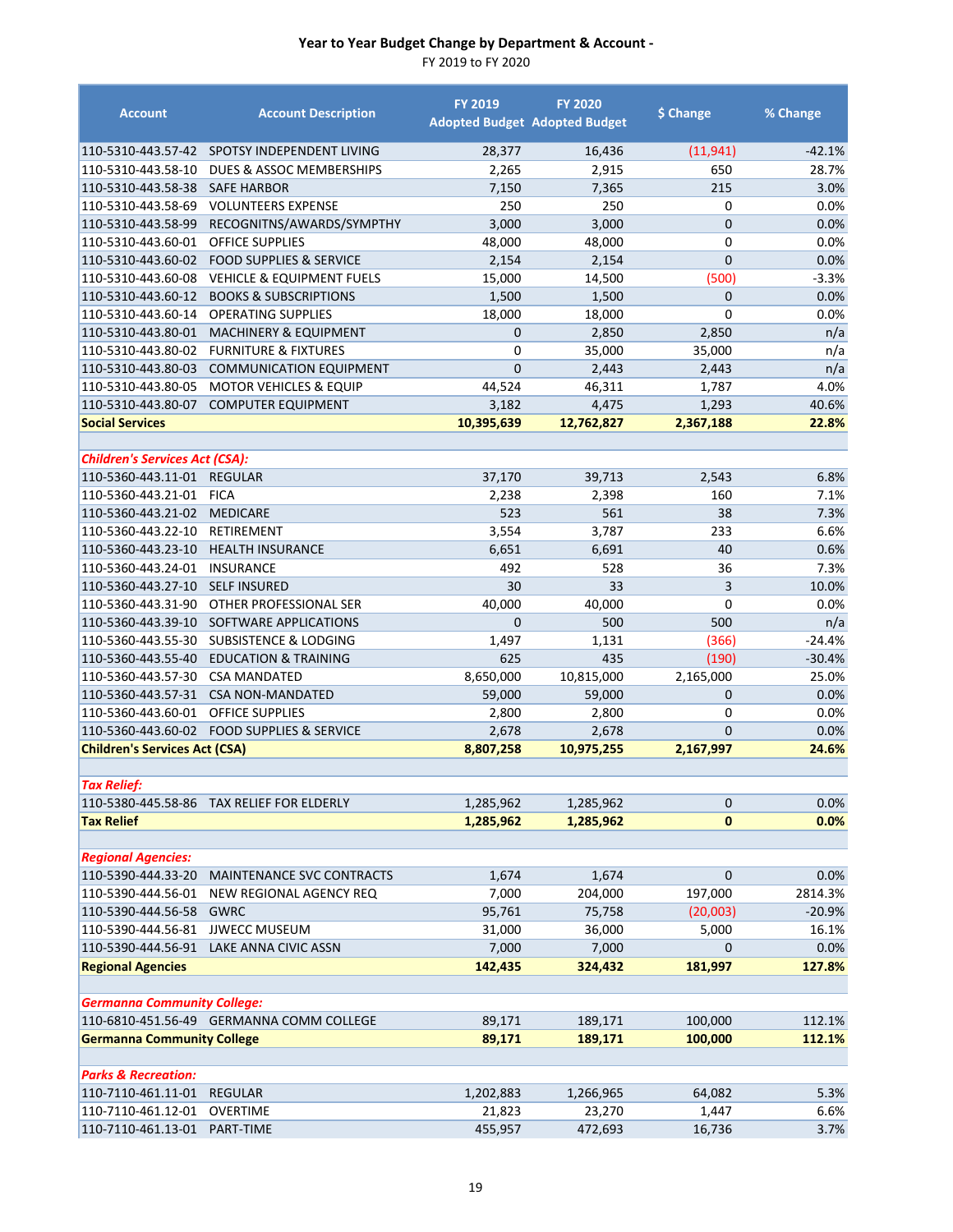| <b>Account</b>                | <b>Account Description</b>                                                   | <b>FY 2019</b>      | <b>FY 2020</b><br><b>Adopted Budget Adopted Budget</b> | \$ Change          | % Change              |
|-------------------------------|------------------------------------------------------------------------------|---------------------|--------------------------------------------------------|--------------------|-----------------------|
| 110-7110-461.21-01            | <b>FICA</b>                                                                  | 99,114              | 104,469                                                | 5,355              | 5.4%                  |
| 110-7110-461.21-02            | <b>MEDICARE</b>                                                              | 23,180              | 24,433                                                 | 1,253              | 5.4%                  |
| 110-7110-461.22-10            | RETIREMENT                                                                   | 114,689             | 120,392                                                | 5,703              | 5.0%                  |
| 110-7110-461.23-10            | <b>HEALTH INSURANCE</b>                                                      | 269,748             | 251,831                                                | (17, 917)          | $-6.6%$               |
| 110-7110-461.24-01            | <b>INSURANCE</b>                                                             | 16,905              | 18,380                                                 | 1,475              | 8.7%                  |
| 110-7110-461.27-10            | <b>SELF INSURED</b>                                                          | 29,222              | 27,749                                                 | (1, 473)           | $-5.0%$               |
| 110-7110-461.31-90            | OTHER PROFESSIONAL SER                                                       | 48,250              | 48,250                                                 | 0                  | 0.0%                  |
| 110-7110-461.33-10            | <b>REPAIRS &amp; MAINTENANCE</b>                                             | 10,800              | 14,240                                                 | 3,440              | 31.9%                 |
| 110-7110-461.33-11            | <b>AUTO REPAIRS &amp; MAINT</b>                                              | 26,352              | 18,000                                                 | (8, 352)           | $-31.7%$              |
| 110-7110-461.33-20            | MAINTENANCE SVC CONTRACTS                                                    | 5,420               | 5,420                                                  | 0                  | 0.0%                  |
| 110-7110-461.35-01            | PRINTING & BINDING                                                           | 7,385               | 7,385                                                  | 0                  | 0.0%                  |
| 110-7110-461.36-01            | ADVERTISING                                                                  | 5,000               | 5,000                                                  | $\mathbf 0$        | 0.0%                  |
| 110-7110-461.39-27            | SANITATION SERVICES                                                          | 8,568               | 9,702                                                  | 1,134              | 13.2%                 |
| 110-7110-461.52-10            | <b>POSTAL SERVICES</b>                                                       | 2,000               | 2,054                                                  | 54                 | 2.7%                  |
| 110-7110-461.52-30            | <b>TELEPHONE SERVICES</b>                                                    | 10,420              | 10,420                                                 | 0                  | 0.0%                  |
| 110-7110-461.53-05            | <b>MOTOR VEHICLE INSURANCE</b>                                               | 4,539               | 5,472                                                  | 933                | 20.6%                 |
| 110-7110-461.54-10            | LEASE/RENTAL EQUIPMENT                                                       | 6,177               | 6,177                                                  | 0                  | $0.0\%$               |
| 110-7110-461.55-10            | <b>MILEAGE</b>                                                               | 100                 | 100                                                    | $\overline{0}$     | 0.0%                  |
| 110-7110-461.55-30            | <b>SUBSISTENCE &amp; LODGING</b>                                             | 416                 | 500                                                    | 84                 | 20.2%                 |
| 110-7110-461.55-40            | <b>EDUCATION &amp; TRAINING</b>                                              | 2,200               | 4,200                                                  | 2,000              | 90.9%                 |
| 110-7110-461.58-10            | DUES & ASSOC MEMBERSHIPS                                                     | 750                 | 760                                                    | 10                 | 1.3%                  |
| 110-7110-461.58-80            | SELF SUPPORTING PROGRAMS                                                     | 87,295              | 100,345                                                | 13,050             | 14.9%                 |
| 110-7110-461.58-82            | <b>SENIOR CITIZENS</b>                                                       | 350                 | 350                                                    | 0                  | 0.0%                  |
| 110-7110-461.58-83            | SENIOR CITIZEN/TEEN CENTR                                                    | 3,500               | 3,500                                                  | $\overline{0}$     | 0.0%                  |
| 110-7110-461.58-90            | <b>SPORTS PROGRAMS</b>                                                       | 243,012             | 251,646                                                | 8,634              | 3.6%                  |
| 110-7110-461.60-01            | <b>OFFICE SUPPLIES</b>                                                       | 13,500              | 13,500                                                 | 0                  | 0.0%                  |
| 110-7110-461.60-02            | <b>FOOD SUPPLIES &amp; SERVICE</b>                                           | 13,500              | 13,500                                                 | 0                  | 0.0%                  |
| 110-7110-461.60-05            | <b>JANITORIAL SUPPLIES</b>                                                   | 16,610              | 17,900                                                 | 1,290              | 7.8%                  |
| 110-7110-461.60-07            | <b>REPAIRS &amp; MAINT SUPPLIES</b>                                          | 71,755              | 77,845                                                 | 6,090              | 8.5%                  |
| 110-7110-461.60-08            | <b>VEHICLE &amp; EQUIPMENT FUELS</b>                                         | 32,000              | 37,060                                                 | 5,060              | 15.8%                 |
| 110-7110-461.60-09            | <b>VEHICLE &amp; EQUIPMENT SUPP</b>                                          | 4,840               | 4,840                                                  | 0                  | 0.0%                  |
| 110-7110-461.60-11            | <b>UNIFORMS</b>                                                              | 9,249               | 9,822                                                  | 573                | 6.2%                  |
| 110-7110-461.60-12            | <b>BOOKS &amp; SUBSCRIPTIONS</b>                                             | 200                 | 200                                                    | 0                  | 0.0%                  |
| 110-7110-461.60-13            | <b>RECREATION SUPPLIES</b>                                                   | 18,416              | 20,710                                                 | 2,294              | 12.5%                 |
| 110-7110-461.60-14            | <b>OPERATING SUPPLIES</b>                                                    | 214,765             | 234,405                                                | 19,640             | 9.1%                  |
| 110-7110-461.80-01            | MACHINERY & EQUIPMENT                                                        | 41,098              | 81,230                                                 | 40,132             | 97.6%                 |
|                               | 110-7110-461.80-02 FURNITURE & FIXTURES                                      | 13,410              | 2,085                                                  | (11, 325)          | $-84.5%$<br>$-100.0%$ |
| 110-7110-461.80-05            | <b>MOTOR VEHICLES &amp; EQUIP</b><br>110-7110-461.80-10 CAPITAL IMPROVEMENTS | 5,900               | $\mathbf 0$                                            | (5,900)            | $-100.0%$             |
| 110-7110-461.80-12            | <b>RECREATION EQUIPMENT</b>                                                  | 81,550              | 0<br>0                                                 | (81,550)           | $-100.0%$             |
| <b>Parks &amp; Recreation</b> |                                                                              | 13,938<br>3,256,786 | 3,316,800                                              | (13,938)<br>60,014 | 1.8%                  |
|                               |                                                                              |                     |                                                        |                    |                       |
| Museum:                       |                                                                              |                     |                                                        |                    |                       |
| 110-7220-462.13-01            | PART-TIME                                                                    | 34,328              | 34,519                                                 | 191                | 0.6%                  |
| 110-7220-462.21-01            | <b>FICA</b>                                                                  | 2,128               | 2,140                                                  | 12                 | 0.6%                  |
| 110-7220-462.21-02            | <b>MEDICARE</b>                                                              | 498                 | 500                                                    | $\overline{2}$     | 0.4%                  |
| 110-7220-462.27-10            | <b>SELF INSURED</b>                                                          | 27                  | 24                                                     | (3)                | $-11.1%$              |
| 110-7220-462.31-90            | OTHER PROFESSIONAL SER                                                       | 300                 | 300                                                    | $\overline{0}$     | 0.0%                  |
| 110-7220-462.35-01            | PRINTING & BINDING                                                           | 3,724               | 3,724                                                  | 0                  | 0.0%                  |
| 110-7220-462.36-01            | ADVERTISING                                                                  | $\mathbf 0$         | 0                                                      | 0                  | n/a                   |
| 110-7220-462.39-10            | SOFTWARE APPLICATIONS                                                        | 784                 | 784                                                    | 0                  | 0.0%                  |
| 110-7220-462.52-30            | <b>TELEPHONE SERVICES</b>                                                    | 20                  | 20                                                     | 0                  | 0.0%                  |
| 110-7220-462.53-05            | MOTOR VEHICLE INSURANCE                                                      | 259                 | 259                                                    | 0                  | 0.0%                  |
|                               | 110-7220-462.55-30 SUBSISTENCE & LODGING                                     | 495                 | $\mathbf 0$                                            | (495)              | $-100.0%$             |
|                               | 110-7220-462.55-40 EDUCATION & TRAINING                                      | 800                 | 500                                                    | (300)              | $-37.5%$              |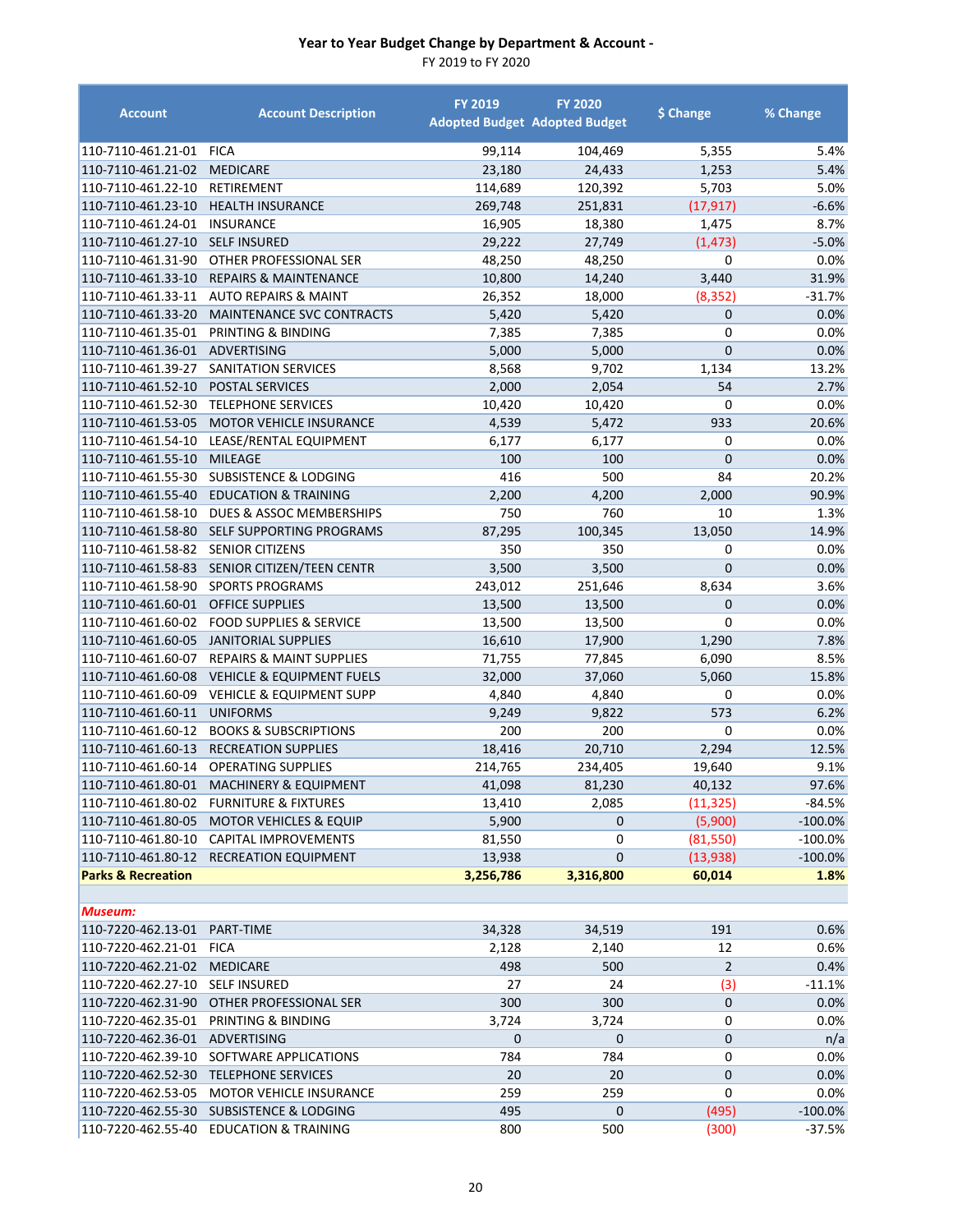FY 2019 to FY 2020

| <b>Account</b>                           | <b>Account Description</b>               | <b>FY 2019</b> | <b>FY 2020</b><br><b>Adopted Budget Adopted Budget</b> | \$ Change                   | % Change     |
|------------------------------------------|------------------------------------------|----------------|--------------------------------------------------------|-----------------------------|--------------|
| 110-7220-462.56-50                       | <b>CONTRIBUTION TO MUSEUM</b>            | 30,720         | 30,728                                                 | 8                           | 0.0%         |
| 110-7220-462.58-10                       | DUES & ASSOC MEMBERSHIPS                 | 500            | 500                                                    | $\Omega$                    | 0.0%         |
| 110-7220-462.60-01                       | <b>OFFICE SUPPLIES</b>                   | 2,200          | 2,200                                                  | $\overline{0}$              | 0.0%         |
| 110-7220-462.60-08                       | <b>VEHICLE &amp; EQUIPMENT FUELS</b>     | 500            | 150                                                    | (350)                       | $-70.0%$     |
| 110-7220-462.60-14                       | <b>OPERATING SUPPLIES</b>                | 30,600         | 600                                                    | (30,000)                    | $-98.0%$     |
| 110-7220-462.80-02                       | <b>FURNITURE &amp; FIXTURES</b>          | 21,037         | 11,700                                                 | (9, 337)                    | $-44.4%$     |
| <b>Museum</b>                            |                                          | 128,920        | 88,648                                                 | (40, 272)                   | $-31.2%$     |
|                                          |                                          |                |                                                        |                             |              |
| <b>Regional Library:</b>                 |                                          |                |                                                        |                             |              |
| 110-7320-463.70-04                       | RAPPAHANNOCK REGIONAL LIB                | 4,830,523      | 4,626,346                                              | (204, 177)                  | $-4.2%$      |
| <b>Regional Library</b>                  |                                          | 4,830,523      | 4,626,346                                              | (204, 177)                  | $-4.2%$      |
|                                          |                                          |                |                                                        |                             |              |
| <b>Planning:</b>                         |                                          |                |                                                        |                             |              |
| 110-8110-471.11-01                       | <b>REGULAR</b>                           | 637,217        | 670,223                                                | 33,006                      | 5.2%         |
| 110-8110-471.21-01                       | <b>FICA</b>                              | 37,581         | 39,576                                                 | 1,995                       | 5.3%         |
| 110-8110-471.21-02                       | <b>MEDICARE</b>                          | 8,789          | 9,260                                                  | 471                         | 5.4%         |
| 110-8110-471.22-10                       | <b>RETIREMENT</b>                        | 60,746         | 63,805                                                 | 3,059                       | 5.0%         |
| 110-8110-471.23-10                       | <b>HEALTH INSURANCE</b>                  | 112,095        | 112,139                                                | 44                          | 0.0%         |
| 110-8110-471.24-01                       | <b>INSURANCE</b>                         | 8,942          | 8,992                                                  | 50                          | 0.6%         |
| 110-8110-471.27-10                       | <b>SELF INSURED</b>                      | 510            | 469                                                    | (41)                        | $-8.0%$      |
| 110-8110-471.31-84                       | TELECOMMUNICATION CONSULT                | 15,000         | $\mathbf{0}$                                           | (15,000)                    | $-100.0%$    |
| 110-8110-471.31-90                       | OTHER PROFESSIONAL SER                   | 9,000          | 9,000                                                  | 0                           | 0.0%         |
| 110-8110-471.33-11                       | <b>AUTO REPAIRS &amp; MAINT</b>          | 500            | 1,000                                                  | 500                         | 100.0%       |
| 110-8110-471.33-20                       | <b>MAINTENANCE SVC CONTRACTS</b>         | 1,352          | 1,046                                                  | (306)                       | $-22.6%$     |
| 110-8110-471.35-01                       | PRINTING & BINDING                       | 852            | 1,914                                                  | 1,062                       | 124.6%       |
| 110-8110-471.36-01                       | ADVERTISING                              | 25,000         | 25,000                                                 | 0                           | 0.0%         |
| 110-8110-471.39-28                       | <b>JANITORIAL SERVICES</b>               | 7,000          | 7,000                                                  | $\mathbf{0}$                | 0.0%         |
| 110-8110-471.51-10                       | ELECTRICAL SERVICES                      | 7,677          | 9,526                                                  | 1,849                       | 24.1%        |
| 110-8110-471.52-10                       | <b>POSTAL SERVICES</b>                   | 13,500         | 13,500                                                 | $\overline{0}$              | 0.0%         |
| 110-8110-471.52-30                       | <b>TELEPHONE SERVICES</b>                | 1,750          | 1,750                                                  | 0                           | 0.0%         |
| 110-8110-471.53-05<br>110-8110-471.54-10 | <b>MOTOR VEHICLE INSURANCE</b>           | 518            | 519                                                    | $\mathbf{1}$<br>$\mathbf 0$ | 0.2%<br>0.0% |
| 110-8110-471.55-10                       | LEASE/RENTAL EQUIPMENT<br><b>MILEAGE</b> | 5,500<br>614   | 5,500<br>385                                           | (229)                       | $-37.3%$     |
| 110-8110-471.55-30                       | <b>SUBSISTENCE &amp; LODGING</b>         | 2,444          | 2,400                                                  | (44)                        | $-1.8%$      |
| 110-8110-471.55-40                       | <b>EDUCATION &amp; TRAINING</b>          | 2,495          | 4,325                                                  | 1,830                       | 73.3%        |
| 110-8110-471.58-10                       | DUES & ASSOC MEMBERSHIPS                 | 3,027          | 2,876                                                  | (151)                       | $-5.0%$      |
| 110-8110-471.60-01 OFFICE SUPPLIES       |                                          | 3,500          | 4,000                                                  | 500                         | 14.3%        |
| 110-8110-471.60-08                       | <b>VEHICLE &amp; EQUIPMENT FUELS</b>     | 200            | 200                                                    | 0                           | 0.0%         |
| 110-8110-471.60-12                       | <b>BOOKS &amp; SUBSCRIPTIONS</b>         | 504            | 504                                                    | 0                           | 0.0%         |
|                                          | 110-8110-471.80-02 FURNITURE & FIXTURES  | 1,000          | 2,550                                                  | 1,550                       | 155.0%       |
| <b>Planning</b>                          |                                          | 967,313        | 997,459                                                | 30,146                      | 3.1%         |
|                                          |                                          |                |                                                        |                             |              |
| <b>Planning Commission:</b>              |                                          |                |                                                        |                             |              |
| 110-8120-471.14-01                       | <b>BOARDS &amp; COMMISSIONS</b>          | 52,500         | 52,500                                                 | 0                           | 0.0%         |
| 110-8120-471.21-01                       | <b>FICA</b>                              | 3,263          | 3,272                                                  | 9                           | 0.3%         |
| 110-8120-471.21-02                       | <b>MEDICARE</b>                          | 763            | 765                                                    | 2                           | 0.3%         |
| 110-8120-471.35-01                       | PRINTING & BINDING                       | 100            | 200                                                    | 100                         | 100.0%       |
| 110-8120-471.55-10                       | MILEAGE                                  | 760            | 909                                                    | 149                         | 19.6%        |
| 110-8120-471.55-30                       | <b>SUBSISTENCE &amp; LODGING</b>         | 984            | 1,312                                                  | 328                         | 33.3%        |
| 110-8120-471.55-40                       | EDUCATION & TRAINING                     | 1,500          | 2,000                                                  | 500                         | 33.3%        |
| 110-8120-471.58-40                       | <b>MEETING EXPENSES</b>                  | 90             | 90                                                     | 0                           | 0.0%         |
| 110-8120-471.58-99                       | RECOGNITNS/AWARDS/SYMPTHY                | 100            | 100                                                    | 0                           | 0.0%         |
| 110-8120-471.60-01                       | <b>OFFICE SUPPLIES</b>                   | 50             | 50                                                     | 0                           | 0.0%         |
| <b>Planning Commission</b>               |                                          | 60,110         | 61,198                                                 | 1,088                       | 1.8%         |

г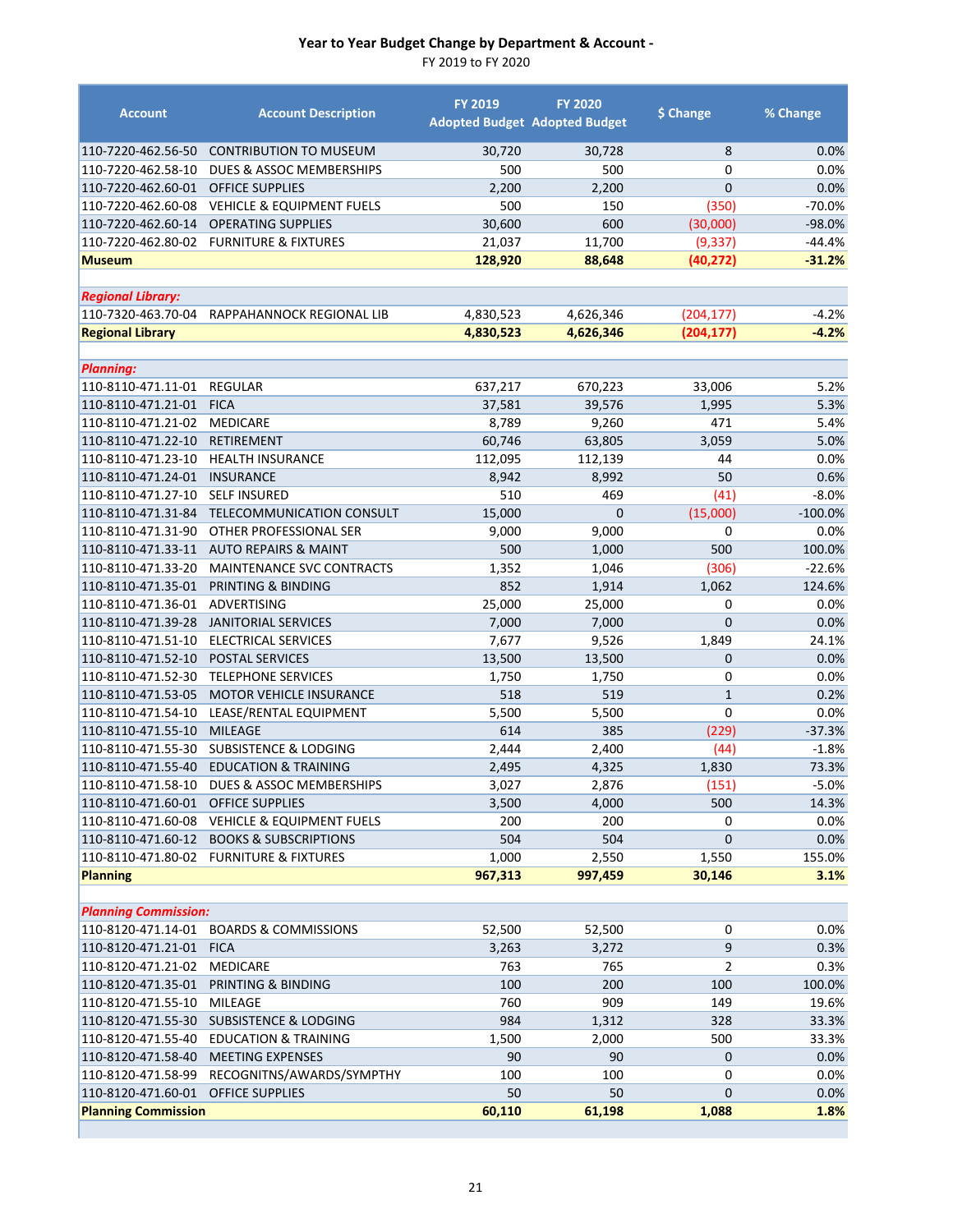| <b>Account</b>                   | <b>Account Description</b>           | <b>FY 2019</b> | <b>FY 2020</b><br><b>Adopted Budget Adopted Budget</b> | \$ Change    | % Change   |
|----------------------------------|--------------------------------------|----------------|--------------------------------------------------------|--------------|------------|
| <b>Planning Comm/Committees:</b> |                                      |                |                                                        |              |            |
| 110-8130-471.55-10               | <b>MILEAGE</b>                       | 308            | 207                                                    | (101)        | $-32.8%$   |
| 110-8130-471.55-30               | <b>SUBSISTENCE &amp; LODGING</b>     | 640            | 320                                                    | (320)        | $-50.0%$   |
| 110-8130-471.55-40               | <b>EDUCATION &amp; TRAINING</b>      | 358            | 155                                                    | (203)        | $-56.7%$   |
| 110-8130-471.58-40               | <b>MEETING EXPENSES</b>              | 100            | 100                                                    | 0            | 0.0%       |
| 110-8130-471.58-99               | RECOGNITNS/AWARDS/SYMPTHY            | 100            | 100                                                    | $\mathbf{0}$ | 0.0%       |
| 110-8130-471.60-01               | <b>OFFICE SUPPLIES</b>               | 100            | 100                                                    | 0            | 0.0%       |
| <b>Planning Comm/Committees</b>  |                                      | 1,606          | 982                                                    | (624)        | $-38.9%$   |
| <b>Economic Development:</b>     |                                      |                |                                                        |              |            |
| 110-8150-471.11-01               | <b>REGULAR</b>                       | 411,248        | 448,986                                                | 37,738       | 9.2%       |
| 110-8150-471.12-01               | <b>OVERTIME</b>                      | 474            | $\overline{0}$                                         | (474)        | $-100.0%$  |
| 110-8150-471.13-01               | PART-TIME                            | 13,605         | 34,055                                                 | 20,450       | 150.3%     |
| 110-8150-471.21-01               | <b>FICA</b>                          | 24,479         | 28,401                                                 | 3,922        | 16.0%      |
| 110-8150-471.21-02               | <b>MEDICARE</b>                      | 5,725          | 6,642                                                  | 917          | 16.0%      |
| 110-8150-471.22-10               | <b>RETIREMENT</b>                    | 39,296         | 42,821                                                 | 3,525        | 9.0%       |
| 110-8150-471.23-10               | <b>HEALTH INSURANCE</b>              | 88,363         | 83,604                                                 | (4, 759)     | $-5.4%$    |
| 110-8150-471.24-01               | <b>INSURANCE</b>                     | 5,613          | 6,859                                                  | 1,246        | 22.2%      |
| 110-8150-471.27-10               | <b>SELF INSURED</b>                  | 340            | 338                                                    | (2)          | $-0.6%$    |
| 110-8150-471.33-11               | <b>AUTO REPAIRS &amp; MAINT</b>      | 1,700          | 1,500                                                  | (200)        | $-11.8%$   |
| 110-8150-471.33-20               | MAINTENANCE SVC CONTRACTS            | 1,880          | 2,270                                                  | 390          | 20.7%      |
| 110-8150-471.35-01               | PRINTING & BINDING                   | 10,000         | 10,000                                                 | $\mathbf 0$  | 0.0%       |
| 110-8150-471.39-10               | SOFTWARE APPLICATIONS                | 17,850         | 18,735                                                 | 885          | 5.0%       |
| 110-8150-471.39-28               | <b>JANITORIAL SERVICES</b>           | 7,440          | 7,440                                                  | $\mathbf 0$  | 0.0%       |
| 110-8150-471.52-10               | POSTAL SERVICES                      | 200            | 200                                                    | 0            | 0.0%       |
| 110-8150-471.52-30               | <b>TELEPHONE SERVICES</b>            | 6,050          | 6,050                                                  | $\mathbf 0$  | 0.0%       |
| 110-8150-471.53-05               | MOTOR VEHICLE INSURANCE              | 518            | 260                                                    | (258)        | $-49.8%$   |
| 110-8150-471.55-10               | <b>MILEAGE</b>                       | 992            | 90                                                     | (902)        | $-90.9%$   |
| 110-8150-471.55-30               | <b>SUBSISTENCE &amp; LODGING</b>     | 3,000          | $\mathbf 0$                                            | (3,000)      | $-100.0%$  |
| 110-8150-471.55-40               | <b>EDUCATION &amp; TRAINING</b>      | 5,800          | 5,300                                                  | (500)        | $-8.6%$    |
| 110-8150-471.56-76               | <b>FRED REGIONAL ALLIANCE</b>        | 126,337        | 135,000                                                | 8,663        | 6.9%       |
| 110-8150-471.58-10               | <b>DUES &amp; ASSOC MEMBERSHIPS</b>  | 6,300          | 5,000                                                  | (1,300)      | $-20.6%$   |
| 110-8150-471.58-76               | PROSPECT DEVELOPMENT                 | 100,000        | 73,000                                                 | (27,000)     | $-27.0%$   |
| 110-8150-471.58-79               | REGIONAL MARKETING                   | 20,000         | 20,000                                                 | $\mathbf 0$  | 0.0%       |
| 110-8150-471.60-01               | <b>OFFICE SUPPLIES</b>               | 8,000          | 8,000                                                  | 0            | 0.0%       |
| 110-8150-471.60-08               | <b>VEHICLE &amp; EQUIPMENT FUELS</b> | 900            | 900                                                    | $\mathbf{0}$ | 0.0%       |
| 110-8150-471.60-11               | <b>UNIFORMS</b>                      | 150            | 150                                                    | 0            | 0.0%       |
| 110-8150-471.60-12               | <b>BOOKS &amp; SUBSCRIPTIONS</b>     | 250            | 300                                                    | 50           | 20.0%      |
| 110-8150-471.97-03               | TECHNOLOGY ZONE INC PGM              | 10,000         | 0                                                      | (10,000)     | $-100.0\%$ |
| <b>Economic Development</b>      |                                      | 916,510        | 945,901                                                | 29,391       | 3.2%       |
| <b>Tourism:</b>                  |                                      |                |                                                        |              |            |
| 110-8160-471.31-82               | <b>BANK SERVICE CHARGES</b>          | 400            | 800                                                    | 400          | 100.0%     |
| 110-8160-471.31-90               | OTHER PROFESSIONAL SER               | 3,000          | 2,000                                                  | (1,000)      | $-33.3%$   |
| 110-8160-471.35-01               | PRINTING & BINDING                   | 1,500          | 1,500                                                  | 0            | 0.0%       |
| 110-8160-471.36-01               | ADVERTISING                          | 21,570         | 21,570                                                 | $\mathbf 0$  | 0.0%       |
| 110-8160-471.52-10               | POSTAL SERVICES                      | 100            | 50                                                     | (50)         | $-50.0%$   |
| 110-8160-471.55-10               | <b>MILEAGE</b>                       | 669            | 555                                                    | (114)        | $-17.0%$   |
| 110-8160-471.55-30               | <b>SUBSISTENCE &amp; LODGING</b>     | 2,376          | 3,150                                                  | 774          | 32.6%      |
| 110-8160-471.55-40               | <b>EDUCATION &amp; TRAINING</b>      | 2,270          | 2,680                                                  | 410          | 18.1%      |
| 110-8160-471.56-50               | <b>CONTRIBUTION TO MUSEUM</b>        | 0              | 25,000                                                 | 25,000       | n/a        |
| 110-8160-471.56-85               | <b>REGIONAL TOURISM</b>              | 175,000        | 175,000                                                | $\pmb{0}$    | 0.0%       |
| 110-8160-471.58-10               | DUES & ASSOC MEMBERSHIPS             | 3,050          | 900                                                    | (2, 150)     | $-70.5%$   |
| 110-8160-471.58-73               | <b>DISPLAYS</b>                      | 2,285          | 1,285                                                  | (1,000)      | $-43.8%$   |
| 110-8160-471.58-74               | <b>CIVIL WAR TRAILS</b>              | 3,100          | 3,100                                                  | 0            | 0.0%       |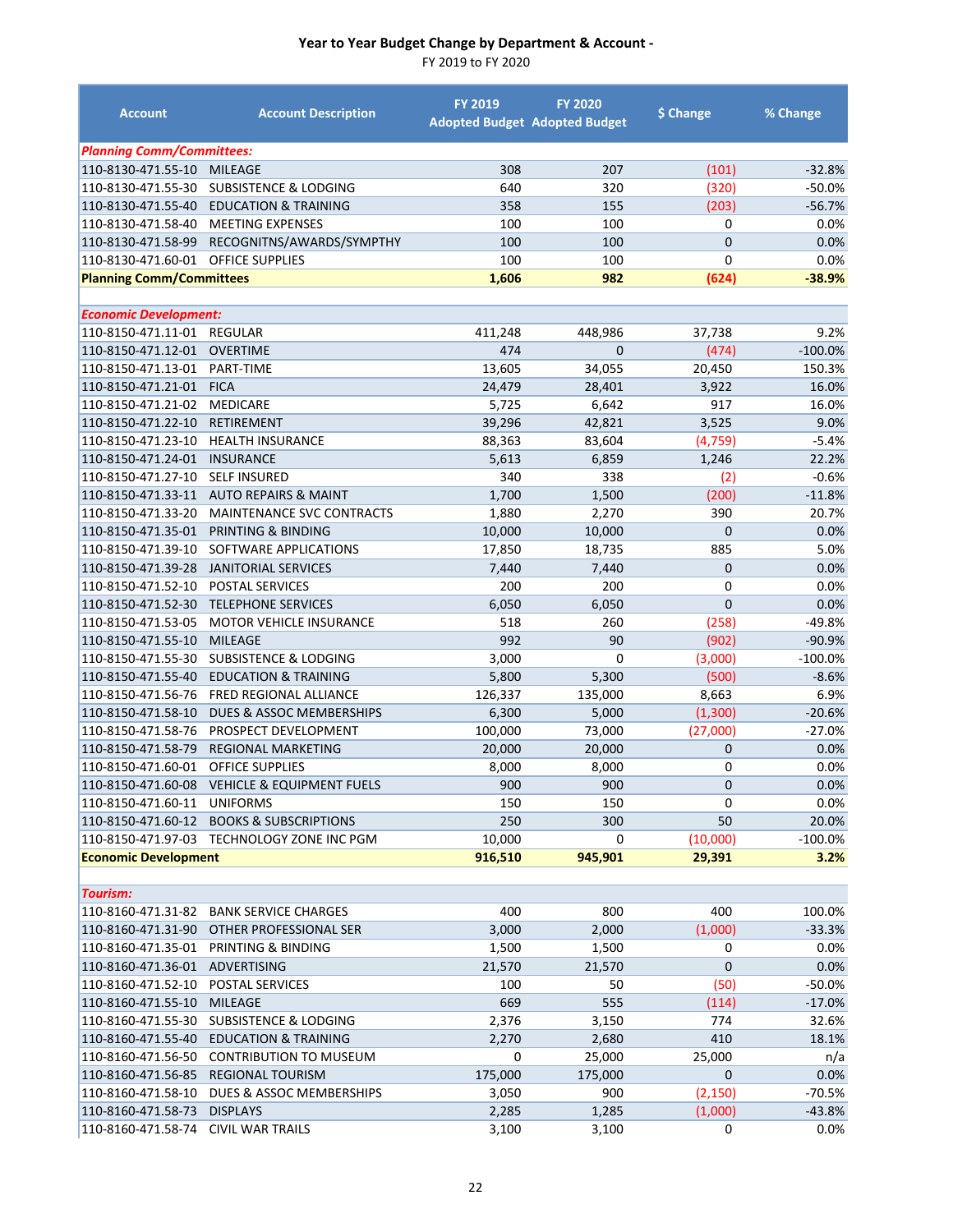| <b>Account</b>                           | <b>Account Description</b>                       | <b>FY 2019</b>          | <b>FY 2020</b><br><b>Adopted Budget Adopted Budget</b> | \$ Change      | % Change         |
|------------------------------------------|--------------------------------------------------|-------------------------|--------------------------------------------------------|----------------|------------------|
|                                          | 110-8160-471.60-12 BOOKS & SUBSCRIPTIONS         | 4,492                   | 7,083                                                  | 2,591          | 57.7%            |
| 110-8160-471.60-15                       | <b>MERCHANDISE FOR RESALE</b>                    | 3,000                   | 3,000                                                  | $\Omega$       | 0.0%             |
| <b>Tourism</b>                           |                                                  | 222,812                 | 247,673                                                | 24,861         | 11.2%            |
| <b>Visitor Center:</b>                   |                                                  |                         |                                                        |                |                  |
| 110-8162-471.11-01                       | <b>REGULAR</b>                                   | 229,346                 | 203,601                                                | (25, 745)      | $-11.2%$         |
| 110-8162-471.12-01                       | <b>OVERTIME</b>                                  | (1,978)                 | $\mathbf{0}$                                           | 1,978          | $-100.0%$        |
| 110-8162-471.13-01                       | PART-TIME                                        | 3,458                   | $\mathbf 0$                                            | (3, 458)       | $-100.0%$        |
| 110-8162-471.21-01                       | <b>FICA</b>                                      | 13,947                  | 12,215                                                 | (1,732)        | $-12.4%$         |
| 110-8162-471.21-02                       | <b>MEDICARE</b>                                  | 3,261                   | 2,857                                                  | (404)          | $-12.4%$         |
| 110-8162-471.22-10                       | <b>RETIREMENT</b>                                | 21,915                  | 19,417                                                 | (2, 498)       | $-11.4%$         |
| 110-8162-471.23-10                       | <b>HEALTH INSURANCE</b>                          | 95,859                  | 69,991                                                 | (25, 868)      | $-27.0%$         |
| 110-8162-471.24-01                       | <b>INSURANCE</b>                                 | 4,048                   | 3,545                                                  | (503)          | $-12.4%$         |
| 110-8162-471.27-10                       | <b>SELF INSURED</b>                              | 2,174                   | 1,082                                                  | (1,092)        | $-50.2%$         |
| 110-8162-471.33-11                       | <b>AUTO REPAIRS &amp; MAINT</b>                  | 10                      | 10                                                     | $\mathbf 0$    | 0.0%             |
| 110-8162-471.33-20                       | MAINTENANCE SVC CONTRACTS                        | 350                     | 350                                                    | 0              | 0.0%<br>$-79.2%$ |
| 110-8162-471.35-01                       | PRINTING & BINDING<br><b>ELECTRICAL SERVICES</b> | 10,100                  | 2,100                                                  | (8,000)        | 74.3%            |
| 110-8162-471.51-10<br>110-8162-471.51-20 | <b>HEATING SERVICES</b>                          | 2,930<br>$\overline{0}$ | 5,106<br>1,500                                         | 2,176<br>1,500 |                  |
| 110-8162-471.51-30                       | <b>WATER &amp; SEWER SERVICES</b>                | $\mathbf 0$             | 500                                                    | 500            | n/a<br>n/a       |
| 110-8162-471.52-10                       | <b>POSTAL SERVICES</b>                           | 1,750                   | 1,750                                                  | $\overline{0}$ | 0.0%             |
| 110-8162-471.52-30                       | <b>TELEPHONE SERVICES</b>                        | 2,700                   | 5,500                                                  | 2,800          | 103.7%           |
| 110-8162-471.53-05                       | MOTOR VEHICLE INSURANCE                          | 259                     | 482                                                    | 223            | 86.1%            |
| 110-8162-471.54-10                       | LEASE/RENTAL EQUIPMENT                           | 4,944                   | 6,000                                                  | 1,056          | 21.4%            |
| 110-8162-471.54-20                       | LEASE/RENTAL BUILDINGS                           | 37,180                  | 18,448                                                 | (18, 732)      | $-50.4%$         |
| 110-8162-471.58-73                       | <b>DISPLAYS</b>                                  | 500                     | 500                                                    | 0              | 0.0%             |
| 110-8162-471.60-01                       | <b>OFFICE SUPPLIES</b>                           | 1,000                   | 1,500                                                  | 500            | 50.0%            |
| 110-8162-471.60-05                       | <b>JANITORIAL SUPPLIES</b>                       | 100                     | 100                                                    | $\mathbf 0$    | 0.0%             |
| 110-8162-471.60-11                       | <b>UNIFORMS</b>                                  | 500                     | 500                                                    | $\mathbf{0}$   | 0.0%             |
| 110-8162-471.60-12                       | <b>BOOKS &amp; SUBSCRIPTIONS</b>                 | 500                     | 500                                                    | $\mathbf 0$    | 0.0%             |
| 110-8162-471.60-14                       | <b>OPERATING SUPPLIES</b>                        | 100                     | $\mathbf{0}$                                           | (100)          | $-100.0%$        |
| 110-8162-471.80-05                       | <b>MOTOR VEHICLES &amp; EQUIPMENT</b>            | 0                       | 25,000                                                 | 25,000         | n/a              |
| <b>Visitor Center</b>                    |                                                  | 434,953                 | 382,554                                                | (52, 399)      | $-12.0%$         |
|                                          |                                                  |                         |                                                        |                |                  |
| <b>Tourism Projects - ED:</b>            |                                                  |                         |                                                        |                |                  |
| 110-8163-471.58-73 DISPLAYS              |                                                  | 5,250                   | 5,250                                                  | 0              | 0.0%             |
|                                          | 110-8163-471.58-75 TOURISM/HERITAGE PROJS        | 22,000                  | 27,000                                                 | 5,000          | 22.7%            |
| 110-8163-471.58-99                       | RECOGNITNS/AWARDS/SYMPTHY                        | 1,500                   | 1,500                                                  | 0              | $0.0\%$          |
| <b>Tourism Projects - ED</b>             |                                                  | 28,750                  | 33,750                                                 | 5,000          | 17.4%            |
| <b>Tourism Projects - P&amp;R:</b>       |                                                  |                         |                                                        |                |                  |
| 110-8164-471.56-96                       | FILM FESTIVAL                                    | 3,000                   | 3,000                                                  | 0              | 0.0%             |
| 110-8164-471.58-75                       | TOURISM/HERITAGE PROJS                           | 750                     | 750                                                    | $\mathbf{0}$   | 0.0%             |
|                                          | 110-8164-471.58-89 4TH JULY FIREWORKS FESTIV     | 60,000                  | 65,000                                                 | 5,000          | 8.3%             |
| <b>Tourism Projects - P&amp;R</b>        |                                                  | 63,750                  | 68,750                                                 | 5,000          | 7.8%             |
|                                          |                                                  |                         |                                                        |                |                  |
| <b>Extension Office:</b>                 |                                                  |                         |                                                        |                |                  |
| 110-8350-473.11-01                       | REGULAR                                          | 37,510                  | 39,487                                                 | 1,977          | 5.3%             |
| 110-8350-473.13-01                       | PART-TIME                                        | 25,139                  | 25,861                                                 | 722            | 2.9%             |
| 110-8350-473.21-01                       | <b>FICA</b>                                      | 3,692                   | 3,859                                                  | 167            | 4.5%             |
| 110-8350-473.21-02                       | MEDICARE                                         | 863                     | 902                                                    | 39             | 4.5%             |
| 110-8350-473.22-10                       | RETIREMENT                                       | 3,586                   | 3,765                                                  | 179            | 5.0%             |
| 110-8350-473.23-10                       | <b>HEALTH INSURANCE</b>                          | 16,465                  | 16,563                                                 | 98             | 0.6%             |
| 110-8350-473.24-01                       | <b>INSURANCE</b>                                 | 497                     | 522                                                    | 25             | 5.0%             |
| 110-8350-473.27-10                       | <b>SELF INSURED</b>                              | 50                      | 46                                                     | (4)            | $-8.0%$          |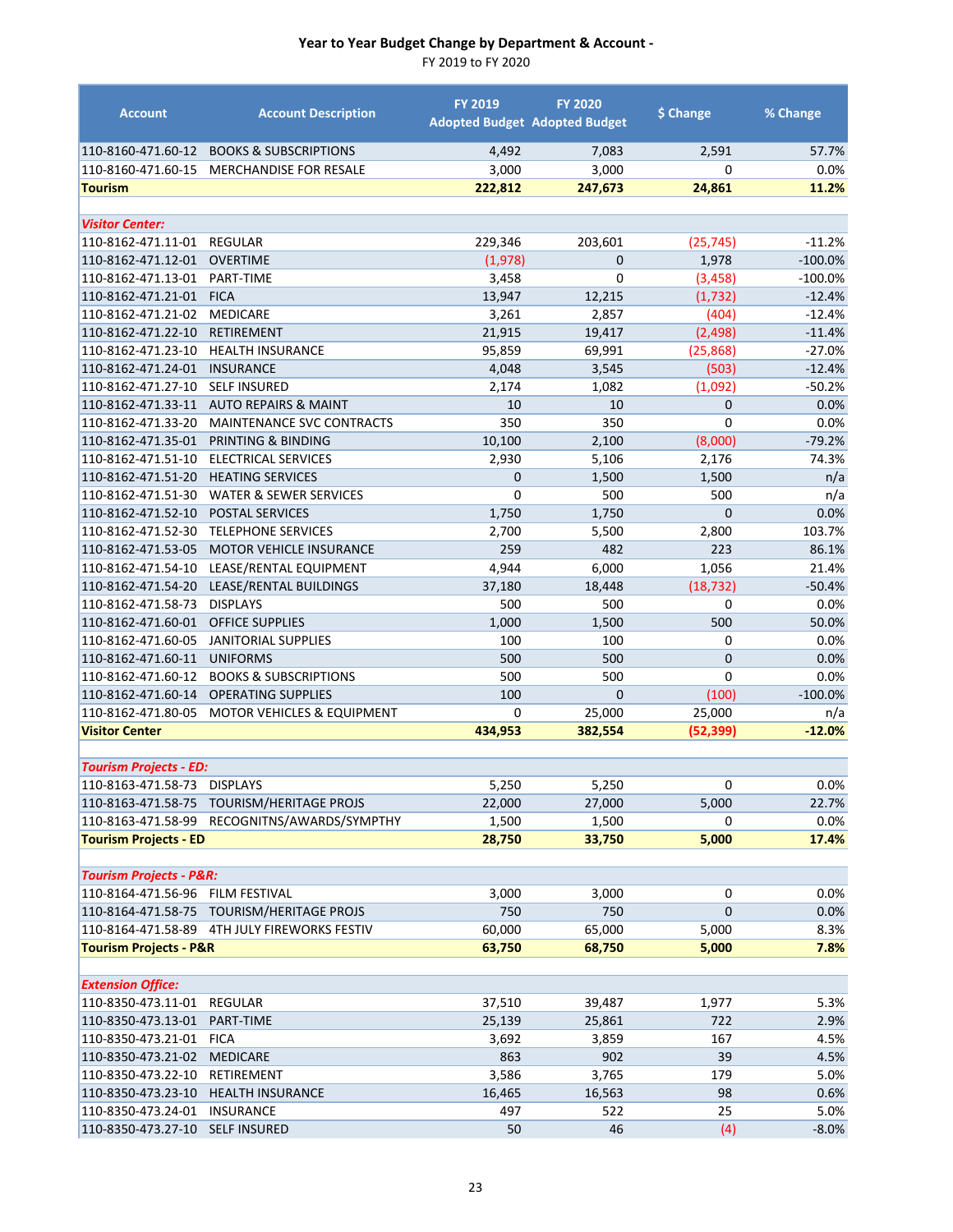| <b>Account</b>                 | <b>Account Description</b>      | FY 2019       | <b>FY 2020</b><br><b>Adopted Budget Adopted Budget</b> | \$ Change      | % Change  |
|--------------------------------|---------------------------------|---------------|--------------------------------------------------------|----------------|-----------|
| 110-8350-473.31-90             | OTHER PROFESSIONAL SER          | 93,875        | 94,331                                                 | 456            | 0.5%      |
| 110-8350-473.52-10             | <b>POSTAL SERVICES</b>          | 620           | 800                                                    | 180            | 29.0%     |
| 110-8350-473.52-30             | <b>TELEPHONE SERVICES</b>       | 500           | 550                                                    | 50             | 10.0%     |
| 110-8350-473.56-59             | 4-H EDUCATIONAL CENTER          | 2,000         | 2,000                                                  | $\mathbf{0}$   | 0.0%      |
| 110-8350-473.60-01             | <b>OFFICE SUPPLIES</b>          | 800           | 1,000                                                  | 200            | 25.0%     |
| <b>Extension Office</b>        |                                 | 185,597       | 189,686                                                | 4,089          | 2.2%      |
| <b>Non Departmental:</b>       |                                 |               |                                                        |                |           |
| 110-9110-491.23-10             | <b>HEALTH INSURANCE</b>         | (900,000)     | 800,000                                                | 1,700,000      | $-188.9%$ |
| 110-9110-491.23-20             | <b>RETIREES</b>                 | 1,467,117     | 1,367,117                                              | (100,000)      | $-6.8%$   |
| 110-9110-491.24-03             | OPEB COSTS                      | 1,153,330     | 1,896,835                                              | 743,505        | 64.5%     |
| 110-9110-491.28-98             | PERSONNEL BUDGET REDUCTIO       | (1, 250, 000) | (998,000)                                              | 252,000        | $-20.2%$  |
| 110-9110-491.31-82             | <b>BANK SERVICE CHARGES</b>     | 60,000        | 58,000                                                 | (2,000)        | $-3.3%$   |
| 110-9110-491.59-01             | <b>CONTINGENCY</b>              | 319,609       | 347,559                                                | 27,950         | 8.7%      |
| 110-9110-491.59-15             | <b>OPERATING RESERVE</b>        | 295,170       | 181,060                                                | (114, 110)     | $-38.7%$  |
| <b>Non Departmental</b>        |                                 | 1,145,226     | 3,652,571                                              | 2,507,345      | 218.9%    |
|                                |                                 |               |                                                        |                |           |
| <b>General Fund Transfers:</b> |                                 |               |                                                        |                |           |
| 110-9210-492.99-21             | TO SCHOOL OPERATING FUND        | 128,492,093   | 131,181,416                                            | 2,689,323      | 2.1%      |
| 110-9210-492.99-23             | <b>TO EDO FUND</b>              | 1,169,000     | 1,234,000                                              | 65,000         | 5.6%      |
| 110-9210-492.99-26             | TO CODE COMPLIANCE FUND         | 898,974       | 963,044                                                | 64,070         | 7.1%      |
| 110-9210-492.99-28             | TO TRANSPORTATION FUND          | 700,000       | 700,000                                                | $\mathbf{0}$   | 0.0%      |
| 110-9210-492.99-31             | TO CAPITAL PROJECTS             | 18,389,788    | 13,994,788                                             | (4,395,000)    | $-23.9%$  |
| <b>General Fund Transfers</b>  |                                 | 149,649,855   | 148,073,248                                            | (1,576,607)    | $-1.1%$   |
| <b>General County Debt:</b>    |                                 |               |                                                        |                |           |
| 110-9510-494.90-02             | <b>BOND ADMINISTRATIVE FEES</b> | 17,255        | 21,725                                                 | 4,470          | 25.9%     |
| 110-9510-494.91-22             | 2013 EDA BONDS                  | 174,000       | 173,000                                                | (1,000)        | $-0.6%$   |
| 110-9510-494.91-23             | 2019 GO BONDS                   | 0             | 250,258                                                | 250,258        | n/a       |
| 110-9510-494.91-24             | 2014 GO BONDS                   | 1,893,694     | 1,981,400                                              | 87,706         | 4.6%      |
| 110-9510-494.91-25             | 2014 EDA BONDS                  | 360,000       | 360,000                                                | 0              | 0.0%      |
| 110-9510-494.91-26             | <b>2015 GO BONDS</b>            | 469,290       | 469,290                                                | $\mathbf 0$    | 0.0%      |
| 110-9510-494.91-27             | <b>2016 GO BONDS</b>            | 630,000       | 630,000                                                | 0              | 0.0%      |
| 110-9510-494.91-28             | <b>2017 GO BONDS</b>            | 130,000       | 130,000                                                | $\overline{0}$ | 0.0%      |
| 110-9510-494.91-29             | <b>2018 GO BONDS</b>            | 99,886        | 100,000                                                | 114            | 0.1%      |
| 110-9510-494.91-33 09 GO BONDS |                                 | 785,000       | 780,000                                                | (5,000)        | $-0.6%$   |
| 110-9510-494.91-34             | 2010 GO BONDS                   | 845,000       | 845,000                                                | 0              | 0.0%      |
| 110-9510-494.91-35             | 2011A GO BONDS                  | 333,160       | 333,160                                                | $\mathbf{0}$   | 0.0%      |
| 110-9510-494.91-36             | 2011B GO BONDS                  | 580,000       | 415,000                                                | (165,000)      | $-28.4%$  |
| 110-9510-494.91-37             | 2011 EDA BONDS                  | 555,000       | 555,000                                                | $\mathbf 0$    | 0.0%      |
| 110-9510-494.92-22             | 2013 EDA BONDS                  | 21,846        | 19,890                                                 | (1,956)        | $-9.0%$   |
| 110-9510-494.92-23             | 2019 GO BONDS                   | $\mathbf 0$   | 115,431                                                | 115,431        | n/a       |
| 110-9510-494.92-24             | 2014 GO BONDS                   | 897,175       | 802,490                                                | (94, 685)      | $-10.6%$  |
| 110-9510-494.92-25             | 2014 EDA BONDS                  | 173,445       | 166,245                                                | (7, 200)       | $-4.2%$   |
| 110-9510-494.92-26             | 2015 GO BONDS                   | 293,770       | 270,306                                                | (23, 464)      | $-8.0%$   |
| 110-9510-494.92-27             | 2016 GO BONDS                   | 259,388       | 227,888                                                | (31,500)       | $-12.1%$  |
| 110-9510-494.92-28             | 2017 GO BONDS                   | 73,600        | 67,100                                                 | (6,500)        | $-8.8%$   |
| 110-9510-494.92-29             | 2018 GO BONDS                   | 26,445        | 33,414                                                 | 6,969          | 26.4%     |
| 110-9510-494.92-33             | 09 GO BONDS                     | 467,295       | 443,820                                                | (23, 475)      | $-5.0%$   |
| 110-9510-494.92-34             | 2010 GO BONDS                   | 493,106       | 459,306                                                | (33,800)       | $-6.9%$   |
| 110-9510-494.92-35             | 2011A GO BONDS                  | 172,097       | 158,770                                                | (13, 327)      | $-7.7%$   |
| 110-9510-494.92-36             | 2011B GO BONDS                  | 113,600       | 90,400                                                 | (23, 200)      | $-20.4%$  |
| 110-9510-494.92-37             | 2011 EDA BONDS                  | 194,950       | 178,300                                                | (16, 650)      | $-8.5%$   |
| <b>General County Debt</b>     |                                 | 10,059,002    | 10,077,193                                             | 18,191         | 0.2%      |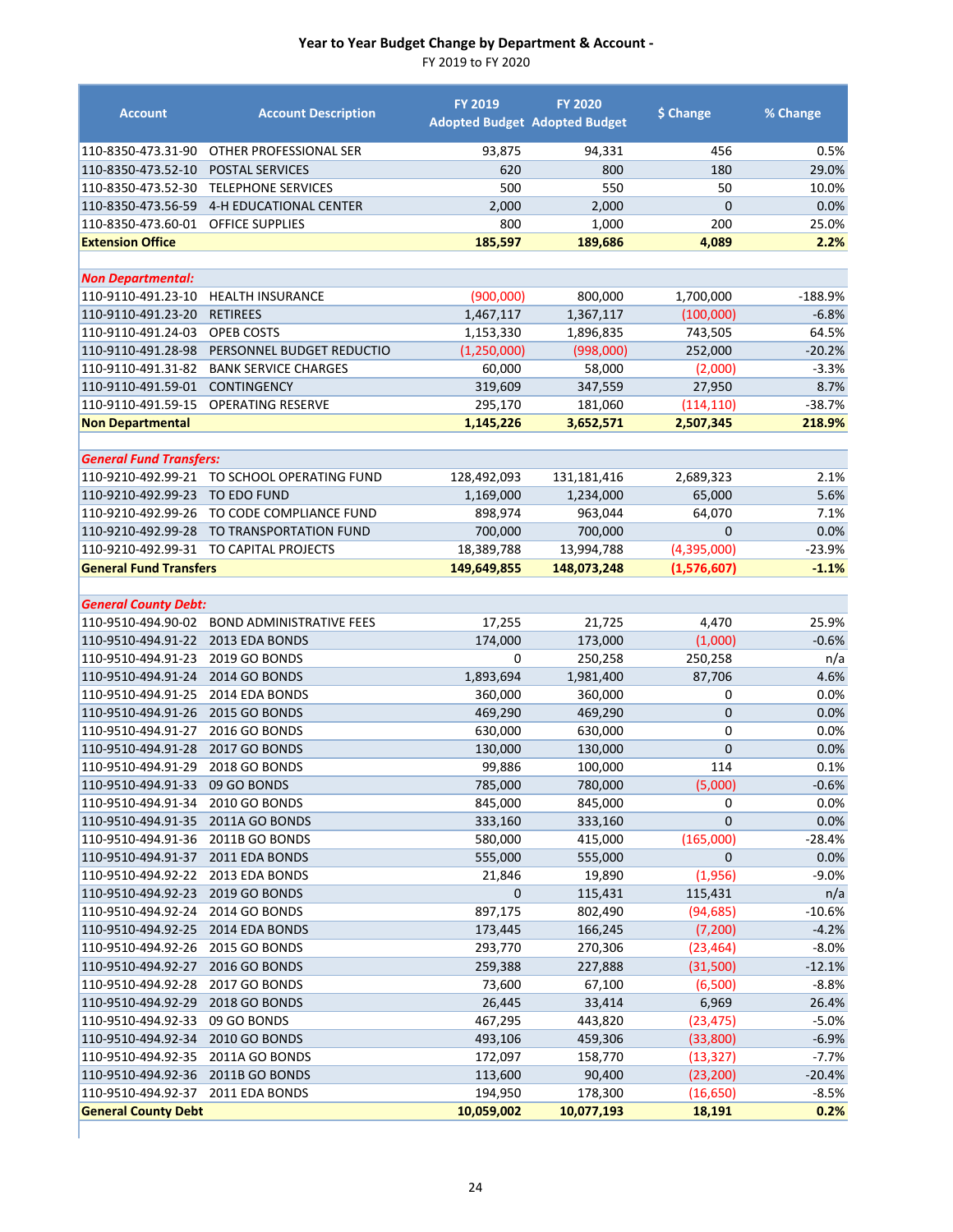| <b>Account</b>                                                          | <b>Account Description</b>                           | <b>FY 2019</b> | <b>FY 2020</b><br><b>Adopted Budget Adopted Budget</b> | \$ Change      | % Change  |
|-------------------------------------------------------------------------|------------------------------------------------------|----------------|--------------------------------------------------------|----------------|-----------|
| <b>Total General Fund</b>                                               |                                                      | 280,149,550    | 290,382,132                                            | 10,232,582     | 3.7%      |
|                                                                         |                                                      |                |                                                        |                |           |
| <b>School Operating Fund:</b>                                           |                                                      |                |                                                        |                |           |
| 210-6100-452.61-01                                                      | <b>INSTRUCTION</b>                                   | 199,332,767    | 204,776,419                                            | 5,443,652      | 2.7%      |
| 210-6100-452.61-02                                                      | ADMINISTRATION                                       | 10,786,225     | 11,578,396                                             | 792,171        | 7.3%      |
| 210-6100-452.61-03                                                      | <b>TRANSPORTATION</b>                                | 18,370,223     | 19,749,605                                             | 1,379,382      | 7.5%      |
| 210-6100-452.61-04                                                      | <b>MAINTENANCE</b>                                   | 21,240,833     | 22,145,969                                             | 905,136        | 4.3%      |
| 210-6100-452.61-07                                                      | <b>DEBT SERVICE</b>                                  | 27,048,808     | 27,849,361                                             | 800,553        | 3.0%      |
| 210-6100-452.61-09                                                      | EDUCATIONAL TECHNOLOGY                               | 9,191,199      | 10,730,579                                             | 1,539,380      | 16.7%     |
| 210-6100-452.99-12                                                      | TO SCHOOL FOOD SERVICE FD                            | 63,870         | 63,870                                                 | 0              | 0.0%      |
| <b>Total School Operating Fund</b>                                      |                                                      | 286,033,925    | 296,894,199                                            | 10,860,274     | 3.8%      |
|                                                                         |                                                      |                |                                                        |                |           |
| <b>School Food Service Fund:</b>                                        |                                                      |                |                                                        |                |           |
| 212-6100-452.61-05 FOOD SERVICE                                         |                                                      | 11,322,972     | 12,341,528                                             | 1,018,556      | 9.0%      |
| <b>Total School Food Service Fund</b>                                   |                                                      | 11,322,972     | 12,341,528                                             | 1,018,556      | 9.0%      |
|                                                                         | <b>Economic Development Opportunities Fund:</b>      |                |                                                        |                |           |
| 221-8151-471.31-50                                                      | <b>LEGAL SERVICES</b>                                | 30,000         | 28,000                                                 | (2,000)        | $-6.7%$   |
| 221-8151-471.33-10                                                      | <b>REPAIRS &amp; MAINTENANCE</b>                     | 500            | 500                                                    | $\mathbf 0$    | 0.0%      |
| 221-8151-471.33-20                                                      | MAINTENANCE SVC CONTRACTS                            | 950            | 950                                                    | $\overline{0}$ | 0.0%      |
| 221-8151-471.38-52                                                      | <b>EDA MEMBER STIPENDS</b>                           | 11,200         | 7,000                                                  | (4, 200)       | $-37.5%$  |
| 221-8151-471.51-10                                                      | ELECTRICAL SERVICES                                  | 598            | 6,168                                                  | 5,570          | 931.4%    |
| 221-8151-471.51-20                                                      | <b>HEATING SERVICES</b>                              | 1,580          | 1,580                                                  | 0              | 0.0%      |
| 221-8151-471.51-30                                                      | <b>WATER &amp; SEWER SERVICES</b>                    | 500            | $\Omega$                                               | (500)          | $-100.0%$ |
| 221-8151-471.53-02                                                      | PROPERTY INSURANCE                                   | 1,136          | 1,136                                                  | 0              | 0.0%      |
| 221-8151-471.53-08                                                      | <b>GENERAL LIABILITY INS</b>                         | 2,101          | 2,101                                                  | $\Omega$       | 0.0%      |
| 221-8151-471.58-77                                                      | EC DEV INITIATIVE PROGRAM                            | 1,169,000      | 1,234,000                                              | 65,000         | 5.6%      |
| 221-8151-471.58-99                                                      | RECOGNITNS/AWARDS/SYMPTHY                            | 200            | 200                                                    | 0              | 0.0%      |
| 221-8151-471.60-01                                                      | <b>OFFICE SUPPLIES</b>                               | 500            | 250                                                    | (250)          | $-50.0%$  |
| 221-8151-471.60-12                                                      | <b>BOOKS &amp; SUBSCRIPTIONS</b>                     | 100            | 50                                                     | (50)           | $-50.0%$  |
| 221-8151-471.91-18                                                      | 01 IDA TERM LOAN NOTE                                | 52,154         | 55,459                                                 | 3,305          | 6.3%      |
| 221-8151-471.92-18                                                      | <b>IDA TERM LOAN NOTE</b>                            | 9,594          | 6,289                                                  | (3, 305)       | $-34.4%$  |
|                                                                         | <b>Total Economic Development Opportunities Fund</b> | 1,280,113      | 1,343,683                                              | 63,570         | 5.0%      |
|                                                                         |                                                      |                |                                                        |                |           |
| <b>Fire/EMS Service Fee Fund:</b><br>240-9210-492.99-10 TO GENERAL FUND |                                                      | 2,600,000      | 2,500,000                                              | (100,000)      | $-3.8%$   |
| <b>Total Fire/EMS Service Fee Fund</b>                                  |                                                      | 2,600,000      | 2,500,000                                              | (100, 000)     | $-3.8%$   |
|                                                                         |                                                      |                |                                                        |                |           |
| <b>Code Compliance - Building:</b>                                      |                                                      |                |                                                        |                |           |
| 260-3410-424.11-01                                                      | <b>REGULAR</b>                                       | 1,486,786      | 1,572,437                                              | 85,651         | 5.8%      |
| 260-3410-424.12-01                                                      | <b>OVERTIME</b>                                      | 10,844         | 21,504                                                 | 10,660         | 98.3%     |
| 260-3410-424.13-01                                                      | PART-TIME                                            | 45,779         | 44,934                                                 | (845)          | $-1.8%$   |
| 260-3410-424.21-01                                                      | <b>FICA</b>                                          | 92,014         | 98,276                                                 | 6,262          | 6.8%      |
| 260-3410-424.21-02                                                      | <b>MEDICARE</b>                                      | 21,528         | 22,985                                                 | 1,457          | 6.8%      |
| 260-3410-424.22-10                                                      | RETIREMENT                                           | 141,798        | 149,867                                                | 8,069          | 5.7%      |
| 260-3410-424.23-10                                                      | <b>HEALTH INSURANCE</b>                              | 268,046        | 282,176                                                | 14,130         | 5.3%      |
| 260-3410-424.23-20                                                      | <b>RETIREES</b>                                      | 22,350         | 28,000                                                 | 5,650          | 25.3%     |
| 260-3410-424.24-01                                                      | <b>INSURANCE</b>                                     | 22,229         | 23,730                                                 | 1,501          | 6.8%      |
| 260-3410-424.26-01                                                      | UNEMPLOYMENT INSURANCE                               | 5,000          | 5,000                                                  | 0              | 0.0%      |
| 260-3410-424.27-10                                                      | <b>SELF INSURED</b>                                  | 25,211         | 28,400                                                 | 3,189          | 12.6%     |
| 260-3410-424.31-90                                                      | OTHER PROFESSIONAL SER                               | 2,000          | 2,000                                                  | 0              | 0.0%      |
| 260-3410-424.33-11                                                      | <b>AUTO REPAIRS &amp; MAINT</b>                      | 7,000          | 8,561                                                  | 1,561          | 22.3%     |
| 260-3410-424.33-20                                                      | MAINTENANCE SVC CONTRACTS                            | 130            | 150                                                    | 20             | 15.4%     |
| 260-3410-424.35-01                                                      | PRINTING & BINDING                                   | 300            | 300                                                    | 0              | 0.0%      |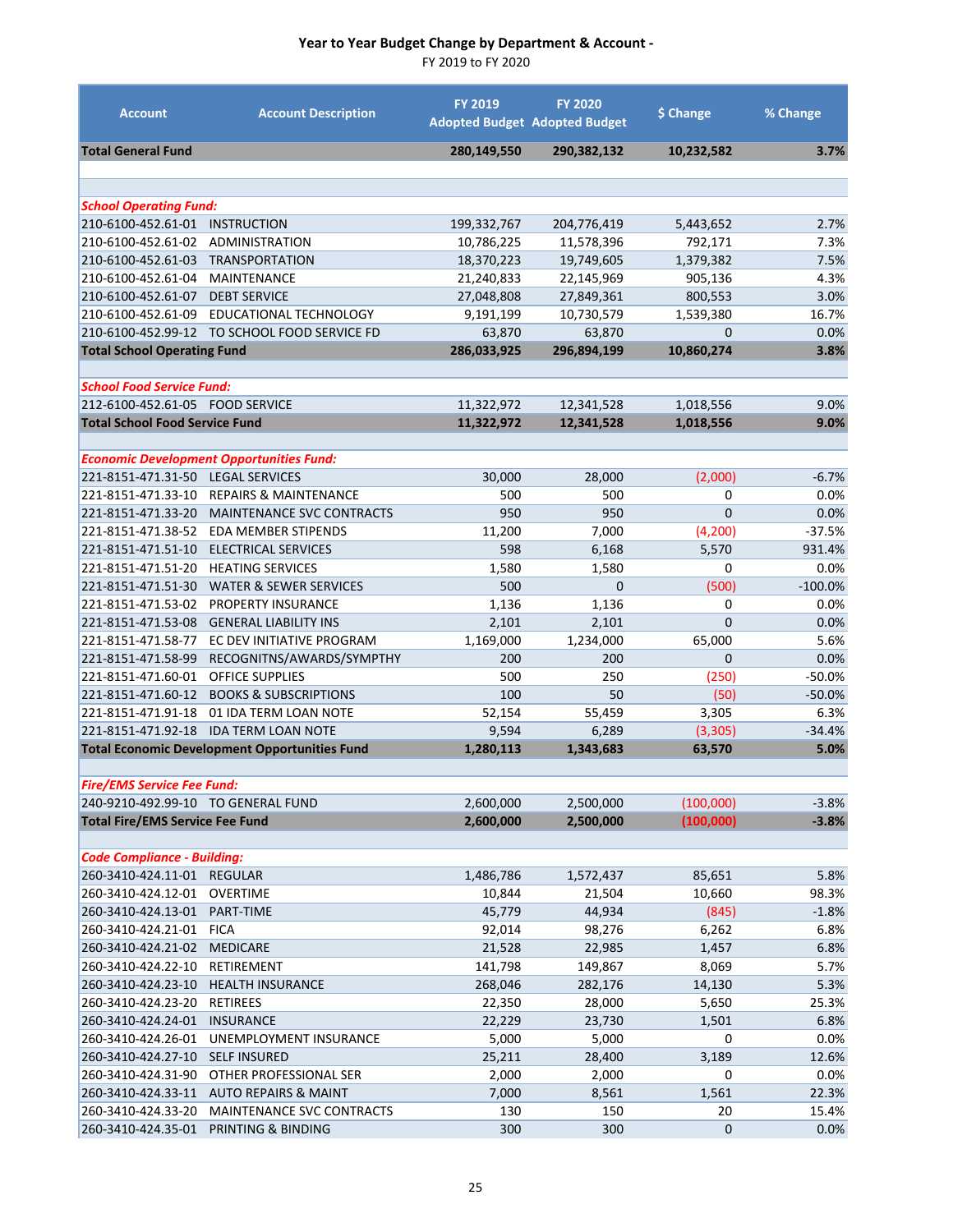| <b>Account</b>                     | <b>Account Description</b>                   | <b>FY 2019</b> | <b>FY 2020</b><br><b>Adopted Budget Adopted Budget</b> | \$ Change      | % Change   |
|------------------------------------|----------------------------------------------|----------------|--------------------------------------------------------|----------------|------------|
| 260-3410-424.36-01                 | ADVERTISING                                  | 2,700          | 5,700                                                  | 3,000          | 111.1%     |
| 260-3410-424.39-10                 | SOFTWARE APPLICATIONS                        | $\Omega$       | 4,750                                                  | 4,750          | n/a        |
| 260-3410-424.39-28                 | <b>JANITORIAL SERVICES</b>                   | 8,400          | 8,400                                                  | 0              | 0.0%       |
| 260-3410-424.51-10                 | <b>ELECTRICAL SERVICES</b>                   | 8,906          | 8,918                                                  | 12             | 0.1%       |
| 260-3410-424.52-10                 | <b>POSTAL SERVICES</b>                       | 370            | 600                                                    | 230            | 62.2%      |
| 260-3410-424.52-30                 | <b>TELEPHONE SERVICES</b>                    | 12,000         | 12,458                                                 | 458            | 3.8%       |
| 260-3410-424.53-05                 | <b>MOTOR VEHICLE INSURANCE</b>               | 1,295          | 3,169                                                  | 1,874          | 144.7%     |
| 260-3410-424.54-10                 | LEASE/RENTAL EQUIPMENT                       | 6,769          | 6,769                                                  | 0              | 0.0%       |
| 260-3410-424.55-10                 | <b>MILEAGE</b>                               | 1,809          | 1,895                                                  | 86             | 4.8%       |
| 260-3410-424.55-30                 | <b>SUBSISTENCE &amp; LODGING</b>             | 1,540          | 1,942                                                  | 402            | 26.1%      |
| 260-3410-424.55-40                 | <b>EDUCATION &amp; TRAINING</b>              | 5,505          | 5,336                                                  | (169)          | $-3.1%$    |
| 260-3410-424.58-10                 | DUES & ASSOC MEMBERSHIPS                     | 1,225          | 1,225                                                  | $\mathbf{0}$   | 0.0%       |
| 260-3410-424.60-01                 | <b>OFFICE SUPPLIES</b>                       | 2,500          | 3,000                                                  | 500            | 20.0%      |
| 260-3410-424.60-08                 | <b>VEHICLE &amp; EQUIPMENT FUELS</b>         | 14,000         | 15,600                                                 | 1,600          | 11.4%      |
| 260-3410-424.60-11                 | <b>UNIFORMS</b>                              | 745            | 3,523                                                  | 2,778          | 372.9%     |
| 260-3410-424.60-12                 | <b>BOOKS &amp; SUBSCRIPTIONS</b>             | 1,400          | 1,700                                                  | 300            | 21.4%      |
| 260-3410-424.60-14                 | <b>OPERATING SUPPLIES</b>                    | 473            | 725                                                    | 252            | 53.3%      |
| 260-3410-424.80-01                 | <b>MACHINERY &amp; EQUIPMENT</b>             | $\mathbf 0$    | 480                                                    | 480            | n/a        |
| 260-3410-424.80-02                 | <b>FURNITURE &amp; FIXTURES</b>              | 1,250          | 1,250                                                  | $\Omega$       | 0.0%       |
| 260-3410-424.80-05                 | <b>MOTOR VEHICLES &amp; EQUIP</b>            | 0              | 21,000                                                 | 21,000         | n/a        |
| 260-3410-424.80-07                 | <b>COMPUTER EQUIPMENT</b>                    | $\mathbf 0$    | 5,653                                                  | 5,653          | n/a        |
| 260-3410-424.99-10                 | <b>TO GENERAL FUND</b>                       | 405,973        | 382,379                                                | (23, 594)      | $-5.8%$    |
| <b>Code Compliance - Building</b>  |                                              | 2,627,875      | 2,784,792                                              | 156,917        | 6.0%       |
| <b>Code Compliance - Zoning:</b>   |                                              |                |                                                        |                |            |
| 260-3420-424.11-01                 | <b>REGULAR</b>                               | 851,154        | 521,925                                                | (329, 229)     | $-38.7%$   |
| 260-3420-424.14-01                 | <b>BOARDS &amp; COMMISSIONS</b>              | 8,400          | 8,400                                                  | 0              | 0.0%       |
| 260-3420-424.21-01 FICA            |                                              | 51,044         | 31,077                                                 | (19, 967)      | $-39.1%$   |
| 260-3420-424.21-02 MEDICARE        |                                              | 11,938         | 7,282                                                  | (4,656)        | $-39.0%$   |
| 260-3420-424.22-10                 | <b>RETIREMENT</b>                            | 81,198         | 49,772                                                 | (31, 426)      | $-38.7%$   |
| 260-3420-424.23-10                 | <b>HEALTH INSURANCE</b>                      | 144,966        | 97,216                                                 | (47, 750)      | $-32.9%$   |
| 260-3420-424.23-20                 | <b>RETIREES</b>                              | 44,586         | 26,000                                                 | (18, 586)      | $-41.7%$   |
| 260-3420-424.24-01                 | <b>INSURANCE</b>                             | 11,773         | 6,886                                                  | (4,887)        | -41.5%     |
| 260-3420-424.26-01                 | UNEMPLOYMENT INSURANCE                       | 5,000          | 5,000                                                  | $\overline{0}$ | 0.0%       |
| 260-3420-424.27-10                 | <b>SELF INSURED</b>                          | 12,896         | 9,775                                                  | (3, 121)       | $-24.2%$   |
|                                    | 260-3420-424.31-30 MGT CONSULTING SERVICES   | 399,000        | $\Omega$                                               | (399,000)      | $-100.0\%$ |
|                                    | 260-3420-424.31-90 OTHER PROFESSIONAL SER    | 2,500          | 2,500                                                  | 0              | 0.0%       |
|                                    | 260-3420-424.33-11 AUTO REPAIRS & MAINT      | 4,000          | 2,586                                                  | (1, 414)       | $-35.4%$   |
| 260-3420-424.33-20                 | MAINTENANCE SVC CONTRACTS                    | 272            | 125                                                    | (147)          | $-54.0%$   |
| 260-3420-424.35-01                 | PRINTING & BINDING                           | 1,600          | 250                                                    | (1, 350)       | $-84.4%$   |
| 260-3420-424.36-01                 | ADVERTISING                                  | 2,050          | 3,000                                                  | 950            | 46.3%      |
| 260-3420-424.39-28                 | JANITORIAL SERVICES                          | 6,000          | 3,000                                                  | (3,000)        | $-50.0%$   |
| 260-3420-424.51-10                 | ELECTRICAL SERVICES                          | 6,142          | 3,416                                                  | (2,726)        | $-44.4%$   |
| 260-3420-424.52-10 POSTAL SERVICES |                                              | 1,700          | 850                                                    | (850)          | $-50.0%$   |
| 260-3420-424.52-30                 | <b>TELEPHONE SERVICES</b>                    | 6,500          | 3,250                                                  | (3, 250)       | $-50.0%$   |
| 260-3420-424.53-05                 | MOTOR VEHICLE INSURANCE                      | 2,551          | 904                                                    | (1,647)        | $-64.6%$   |
| 260-3420-424.54-10                 | LEASE/RENTAL EQUIPMENT                       | 7,183          | 3,592                                                  | (3, 591)       | $-50.0%$   |
| 260-3420-424.55-10 MILEAGE         |                                              | 108            | 166                                                    | 58             | 53.7%      |
| 260-3420-424.55-30                 | <b>SUBSISTENCE &amp; LODGING</b>             | 6,690          | 2,133                                                  | (4, 557)       | -68.1%     |
| 260-3420-424.55-40                 | <b>EDUCATION &amp; TRAINING</b>              | 5,109          | 1,865                                                  | (3, 244)       | $-63.5%$   |
| 260-3420-424.56-51                 | <b>TRI-COUNTY SWCD</b>                       | 35,013         | 0                                                      | (35, 013)      | $-100.0%$  |
| 260-3420-424.58-10                 | DUES & ASSOC MEMBERSHIPS                     | 1,970          | 400                                                    | (1, 570)       | $-79.7%$   |
| 260-3420-424.60-01                 | OFFICE SUPPLIES                              | 2,073          | 1,500                                                  | (573)          | $-27.6%$   |
|                                    | 260-3420-424.60-08 VEHICLE & EQUIPMENT FUELS | 6,500          | 2,244                                                  | (4, 256)       | $-65.5%$   |
| 260-3420-424.60-11 UNIFORMS        |                                              | 475            | 0                                                      | (475)          | $-100.0\%$ |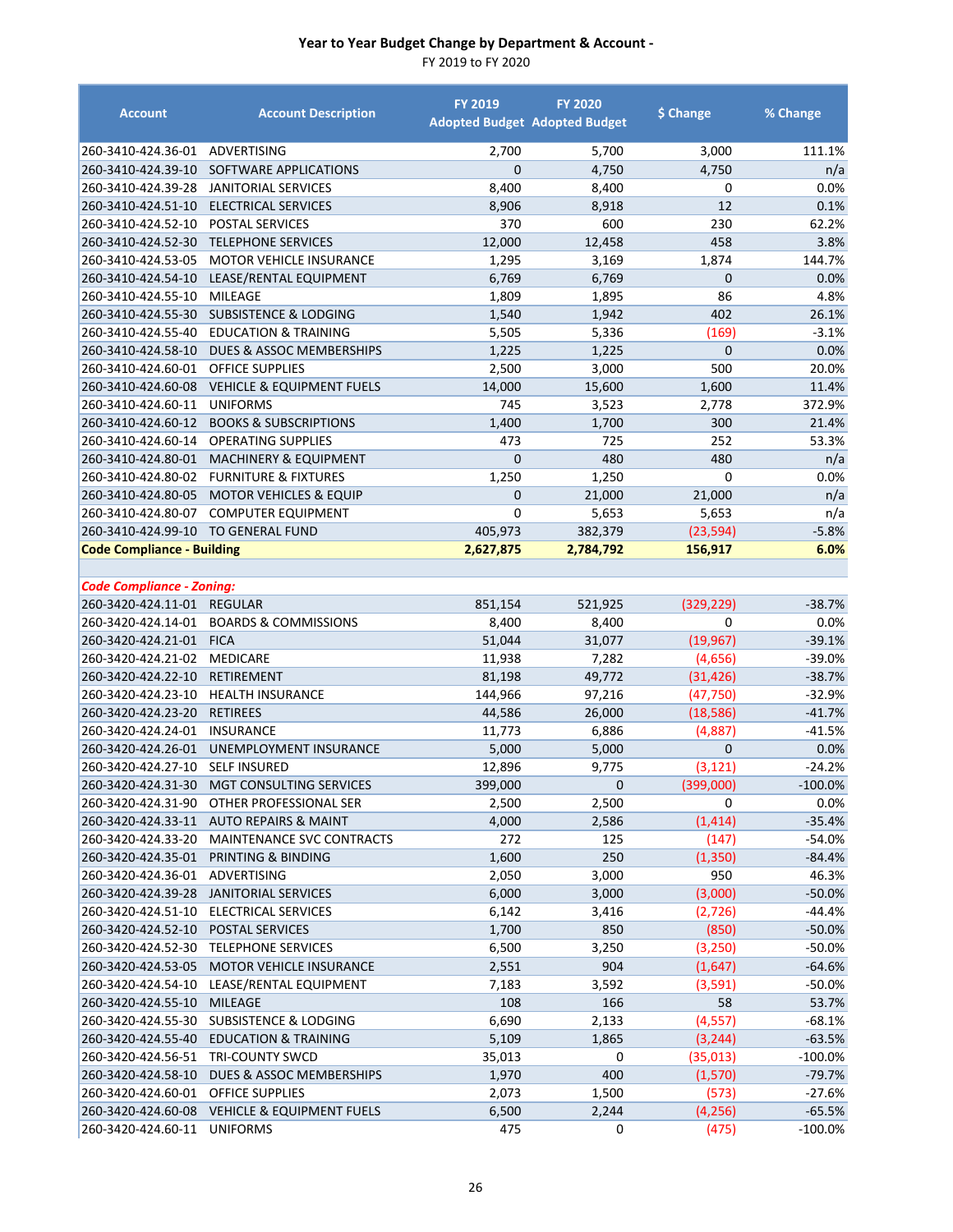| <b>Account</b>                                          | <b>Account Description</b>           | <b>FY 2019</b> | <b>FY 2020</b><br><b>Adopted Budget Adopted Budget</b> | \$ Change         | % Change   |
|---------------------------------------------------------|--------------------------------------|----------------|--------------------------------------------------------|-------------------|------------|
| 260-3420-424.60-12                                      | <b>BOOKS &amp; SUBSCRIPTIONS</b>     | 157            | 160                                                    | 3                 | 1.9%       |
| 260-3420-424.60-14                                      | <b>OPERATING SUPPLIES</b>            | 362            | 181                                                    | (181)             | $-50.0%$   |
| 260-3420-424.80-02                                      | <b>FURNITURE &amp; FIXTURES</b>      | $\mathbf{0}$   | $\mathbf{0}$                                           | $\mathbf{0}$      | n/a        |
| 260-3420-424.80-05                                      | <b>MOTOR VEHICLES &amp; EQUIP</b>    | 0              | $\mathbf 0$                                            | 0                 | n/a        |
| 260-3420-424.80-07                                      | <b>COMPUTER EQUIPMENT</b>            | 8,000          | $\mathbf{0}$                                           | (8,000)           | $-100.0%$  |
| 260-3420-424.99-10                                      | <b>TO GENERAL FUND</b>               | 322,610        | 156,388                                                | (166, 222)        | $-51.5%$   |
| <b>Code Compliance - Zoning</b>                         |                                      | 2,051,520      | 951,843                                                | (1,099,677)       | $-53.6%$   |
|                                                         |                                      |                |                                                        |                   |            |
| <b>Code Compliance - Erosion:</b><br>260-3440-424.11-01 | <b>REGULAR</b>                       | 0              |                                                        |                   |            |
| 260-3440-424.21-01                                      | <b>FICA</b>                          | $\mathbf 0$    | 357,441<br>21,594                                      | 357,441<br>21,594 | n/a<br>n/a |
| 260-3440-424.21-02                                      | <b>MEDICARE</b>                      | 0              | 5,050                                                  | 5,050             | n/a        |
| 260-3440-424.22-10                                      | RETIREMENT                           | $\mathbf 0$    | 34,095                                                 | 34,095            | n/a        |
|                                                         | 260-3440-424.23-10 HEALTH INSURANCE  | 0              | 59,269                                                 | 59,269            | n/a        |
| 260-3440-424.23-20                                      | <b>RETIREES</b>                      | $\mathbf 0$    | 26,000                                                 | 26,000            | n/a        |
| 260-3440-424.24-01                                      | <b>INSURANCE</b>                     | $\mathbf 0$    | 5,273                                                  | 5,273             | n/a        |
| 260-3440-424.27-10                                      | <b>SELF INSURED</b>                  | $\overline{0}$ | 7,186                                                  | 7,186             | n/a        |
| 260-3440-424.31-30                                      | <b>MGT CONSULTING SERVICES</b>       | 0              | 443,000                                                | 443,000           | n/a        |
| 260-3440-424.33-11                                      | <b>AUTO REPAIRS &amp; MAINT</b>      | $\mathbf 0$    | 2,587                                                  | 2,587             | n/a        |
| 260-3440-424.33-20                                      | <b>MAINTENANCE SVC CONTRACTS</b>     | $\mathbf 0$    | 125                                                    | 125               | n/a        |
| 260-3440-424.35-01                                      | PRINTING & BINDING                   | $\mathbf 0$    | 1,350                                                  | 1,350             | n/a        |
| 260-3440-424.36-01                                      | <b>ADVERTISING</b>                   | $\mathbf 0$    | 1,500                                                  | 1,500             | n/a        |
| 260-3440-424.39-28                                      | <b>JANITORIAL SERVICES</b>           | $\mathbf 0$    | 3,000                                                  | 3,000             | n/a        |
| 260-3440-424.51-10                                      | ELECTRICAL SERVICES                  | $\mathbf 0$    | 3,415                                                  | 3,415             | n/a        |
| 260-3440-424.52-10                                      | <b>POSTAL SERVICES</b>               | $\mathbf 0$    | 850                                                    | 850               | n/a        |
| 260-3440-424.52-30                                      | <b>TELEPHONE SERVICES</b>            | 0              | 3,250                                                  | 3,250             | n/a        |
| 260-3440-424.53-05                                      | MOTOR VEHICLE INSURANCE              | $\mathbf 0$    | 1,836                                                  | 1,836             | n/a        |
| 260-3440-424.54-10                                      | LEASE/RENTAL EQUIPMENT               | 0              | 3,591                                                  | 3,591             | n/a        |
| 260-3440-424.55-30                                      | <b>SUBSISTENCE &amp; LODGING</b>     | $\mathbf 0$    | 3,490                                                  | 3,490             | n/a        |
| 260-3440-424.55-40                                      | <b>EDUCATION &amp; TRAINING</b>      | $\mathbf 0$    | 2,984                                                  | 2,984             | n/a        |
| 260-3440-424.56-51                                      | <b>TRI-COUNTY SWCD</b>               | $\mathbf 0$    | 41,306                                                 | 41,306            | n/a        |
| 260-3440-424.58-10                                      | DUES & ASSOC MEMBERSHIPS             | $\mathbf 0$    | 1,620                                                  | 1,620             | n/a        |
| 260-3440-424.60-01                                      | <b>OFFICE SUPPLIES</b>               | $\overline{0}$ | 800                                                    | 800               | n/a        |
| 260-3440-424.60-08                                      | <b>VEHICLE &amp; EQUIPMENT FUELS</b> | 0              | 4,556                                                  | 4,556             | n/a        |
| 260-3440-424.60-11                                      | <b>UNIFORMS</b>                      | $\overline{0}$ | 475                                                    | 475               | n/a        |
| 260-3440-424.60-14                                      | <b>OPERATING SUPPLIES</b>            | 0              | 181                                                    | 181               | n/a        |
| 260-3440-424.99-10 TO GENERAL FUND                      |                                      | $\mathbf 0$    | 134,046                                                | 134,046           | n/a        |
| <b>Code Compliance - Erosion</b>                        |                                      | $\bf{0}$       | 1,169,870                                              | 1,169,870         | n/a        |
| <b>Code Compliance - General:</b>                       |                                      |                |                                                        |                   |            |
| 260-9110-491.24-03 OPEB COSTS                           |                                      | 333,854        | 217,201                                                | (116, 653)        | $-34.9%$   |
|                                                         | 260-9110-491.59-15 OPERATING RESERVE | 101            | 5,675                                                  | 5,574             | 5518.8%    |
| <b>Code Compliance - General</b>                        |                                      | 333,955        | 222,876                                                | (111,079)         | $-33.3%$   |
|                                                         |                                      |                |                                                        |                   |            |
| <b>Total Code Compliance Fund</b>                       |                                      | 5,013,350      | 5,129,381                                              | 116,031           | 2.3%       |
|                                                         |                                      |                |                                                        |                   |            |
| <b>Transportation:</b>                                  |                                      |                |                                                        |                   |            |
| 280-4110-433.11-01                                      | <b>REGULAR</b>                       | 222,236        | 228,689                                                | 6,453             | 2.9%       |
| 280-4110-433.13-01                                      | PART-TIME                            | 33,649         | 34,547                                                 | 898               | 2.7%       |
| 280-4110-433.21-01                                      | <b>FICA</b>                          | 15,621         | 16,083                                                 | 462               | 3.0%       |
| 280-4110-433.21-02                                      | <b>MEDICARE</b>                      | 3,654          | 3,761                                                  | 107               | 2.9%       |
| 280-4110-433.22-10                                      | RETIREMENT                           | 21,115         | 21,810                                                 | 695               | 3.3%       |
| 280-4110-433.23-10                                      | <b>HEALTH INSURANCE</b>              | 29,998         | 36,866                                                 | 6,868             | 22.9%      |
| 280-4110-433.24-01                                      | <b>INSURANCE</b>                     | 3,067          | 3,168                                                  | 101               | 3.3%       |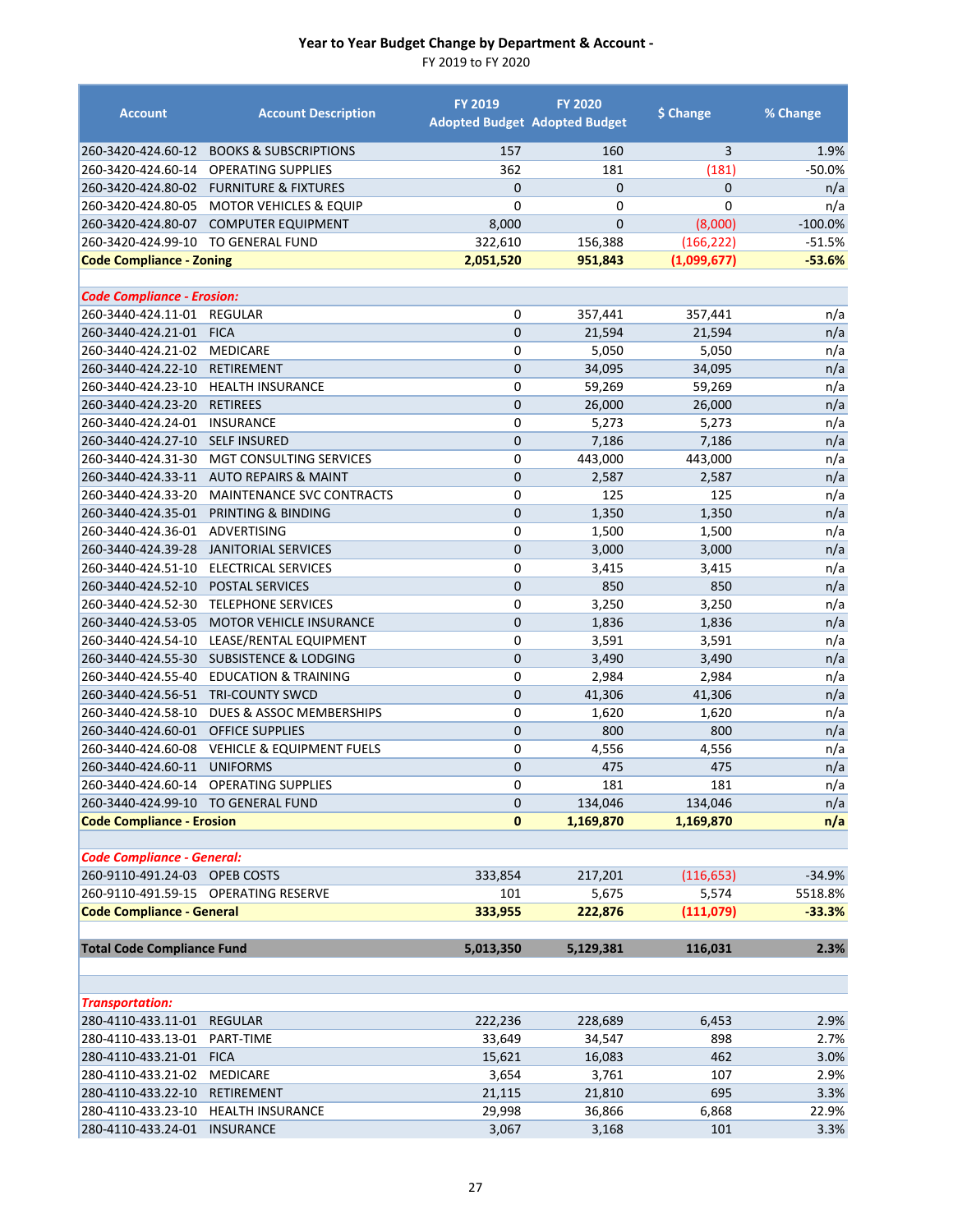| <b>Account</b>                                     | <b>Account Description</b>                   | <b>FY 2019</b> | <b>FY 2020</b><br><b>Adopted Budget Adopted Budget</b> | \$ Change      | % Change            |
|----------------------------------------------------|----------------------------------------------|----------------|--------------------------------------------------------|----------------|---------------------|
| 280-4110-433.27-10                                 | <b>SELF INSURED</b>                          | 2,285          | 1,955                                                  | (330)          | $-14.4%$            |
| 280-4110-433.31-10                                 | <b>HEALTH SERVICES</b>                       | 706            | 706                                                    | $\overline{0}$ | 0.0%                |
| 280-4110-433.31-90                                 | OTHER PROFESSIONAL SER                       | 480            | 480                                                    | 0              | 0.0%                |
| 280-4110-433.33-11                                 | <b>AUTO REPAIRS &amp; MAINT</b>              | 1,000          | 3,000                                                  | 2,000          | 200.0%              |
| 280-4110-433.36-01                                 | ADVERTISING                                  | 250            | 1,000                                                  | 750            | 300.0%              |
| 280-4110-433.39-10                                 | SOFTWARE APPLICATIONS                        | 3,025          | 3,390                                                  | 365            | 12.1%               |
| 280-4110-433.52-30                                 | <b>TELEPHONE SERVICES</b>                    | 2,585          | 2,085                                                  | (500)          | $-19.3%$            |
| 280-4110-433.53-05                                 | <b>MOTOR VEHICLE INSURANCE</b>               | 518            | 259                                                    | (259)          | $-50.0%$            |
| 280-4110-433.55-10                                 | <b>MILEAGE</b>                               | 108            | 110                                                    | 2              | 1.9%                |
| 280-4110-433.55-30                                 | <b>SUBSISTENCE &amp; LODGING</b>             | 1,077          | 723                                                    | (354)          | $-32.9%$            |
| 280-4110-433.55-40                                 | <b>EDUCATION &amp; TRAINING</b>              | 420            | 485                                                    | 65             | 15.5%               |
| 280-4110-433.56-72                                 | <b>FRED BUS SYSTEM</b>                       | 405,421        | 383,072                                                | (22, 349)      | $-5.5%$             |
| 280-4110-433.58-10                                 | DUES & ASSOC MEMBERSHIPS                     | 790            | 810                                                    | 20             | 2.5%                |
| 280-4110-433.59-15                                 | <b>OPERATING RESERVE</b>                     | 10             | $\mathbf 0$                                            | (10)           | $-100.0%$           |
| 280-4110-433.60-01                                 | <b>OFFICE SUPPLIES</b>                       | 250            | 250                                                    | $\mathbf 0$    | 0.0%                |
| 280-4110-433.60-08                                 | <b>VEHICLE &amp; EQUIPMENT FUELS</b>         | 700            | 550                                                    | (150)          | $-21.4%$            |
| 280-4110-433.60-11                                 | <b>UNIFORMS</b>                              | 2,166          | 4,000                                                  | 1,834          | 84.7%               |
| 280-4110-433.60-12                                 | <b>BOOKS &amp; SUBSCRIPTIONS</b>             | 250            | 795                                                    | 545            | 218.0%              |
| 280-4110-433.60-14                                 | <b>OPERATING SUPPLIES</b>                    | 2,000          | 2,000                                                  | 0              | 0.0%                |
| 280-4110-433.80-02                                 | <b>FURNITURE &amp; FIXTURES</b>              | 500            | $\overline{0}$                                         | (500)          | $-100.0%$           |
| 280-9110-491.24-03                                 | OPEB COSTS                                   | 45,800         | 32,055                                                 | (13, 745)      | $-30.0%$            |
| 280-9400-493.34-10                                 | <b>VRE SUBSIDY</b>                           | 1,632,635      | 1,285,670                                              | (346, 965)     | $-21.3%$            |
| 280-9400-493.34-11                                 | PRTC SUBSIDY                                 | 118,700        | 114,200                                                | (4,500)        | $-3.8%$<br>$-14.4%$ |
| <b>Transportation</b>                              |                                              | 2,551,016      | 2,182,519                                              | (368, 497)     |                     |
| <b>Massaponax Special Service District:</b>        |                                              |                |                                                        |                |                     |
|                                                    | 280-9171-494.91-64 2012A GO BONDS - MASS SSD | 305,000        | 315,000                                                | 10,000         | 3.3%                |
|                                                    | 280-9171-494.92-64 2012A GO BONDS - MASS SSD | 35,050         | 25,900                                                 | (9, 150)       | $-26.1%$            |
| <b>Massaponax Special Service District</b>         |                                              | 340,050        | 340,900                                                | 850            | 0.2%                |
|                                                    |                                              |                |                                                        |                |                     |
| <b>Harrison Crossing Special Service District:</b> |                                              |                |                                                        |                |                     |
|                                                    | 280-9172-494.91-65 2012A GO BONDS - HC SSD   | 235,000        | 240,000                                                | 5,000          | 2.1%                |
| 280-9172-494.91-66                                 | 2015 GO BONDS - HC SSD                       | 85,000         | 90,000                                                 | 5,000          | 5.9%                |
| 280-9172-494.92-65                                 | 2012A GO BONDS - HC SSD                      | 26,600         | 19,550                                                 | (7,050)        | $-26.5%$            |
|                                                    | 280-9172-494.92-66 2015 GO BONDS - HC SSD    | 79,000         | 74,750                                                 | (4, 250)       | $-5.4%$             |
| <b>Harrison Crossing Special Service District</b>  |                                              | 425,600        | 424,300                                                | (1, 300)       | $-0.3%$             |
|                                                    |                                              |                |                                                        |                |                     |
| Lee Hill East Special Service District:            |                                              |                |                                                        |                |                     |
|                                                    | 280-9173-999.91-62 09 LEE HILL EAST BONDS    | 100,000        | 105,000                                                | 5,000          | 5.0%                |
|                                                    | 280-9173-999.92-62 09 LEE HILL EAST BONDS    | 123,125        | 120,050                                                | (3,075)        | $-2.5%$             |
| Lee Hill East Special Service District             |                                              | 223,125        | 225,050                                                | 1,925          | 0.9%                |
|                                                    |                                              |                |                                                        |                |                     |
| Lee Hill West Special Service District:            |                                              |                |                                                        |                |                     |
|                                                    | 280-9174-999.91-63 09 LEE HILL WEST BONDS    | 170,000        | 175,000                                                | 5,000          | 2.9%                |
|                                                    | 280-9174-999.92-63 09 LEE HILL WEST BONDS    | 207,985        | 202,810                                                | (5, 175)       | $-2.5%$             |
| Lee Hill West Special Service District             |                                              | 377,985        | 377,810                                                | (175)          | 0.0%                |
| <b>Transportation Fund Transfers:</b>              |                                              |                |                                                        |                |                     |
|                                                    | 280-9210-492.99-51 TO UTIL OPERATING FUND    | 100,000        | 50,000                                                 | (50,000)       | $-50.0%$            |
| <b>Transportation Fund Transfers</b>               |                                              | 100,000        | 50,000                                                 | (50,000)       | $-50.0%$            |
|                                                    |                                              |                |                                                        |                |                     |
| <b>Transportation Debt Service:</b>                |                                              |                |                                                        |                |                     |
| 280-9510-494.90-02                                 | <b>BOND ADMINISTRATIVE FEES</b>              | 1,540          | 1,540                                                  | 0              | 0.0%                |
| 280-9510-494.91-21 2013 GO BONDS                   |                                              | 306,884        | 306,884                                                | $\mathbf 0$    | 0.0%                |
| 280-9510-494.91-23                                 | 2019 GO BONDS                                | 0              | 116,475                                                | 116,475        | n/a                 |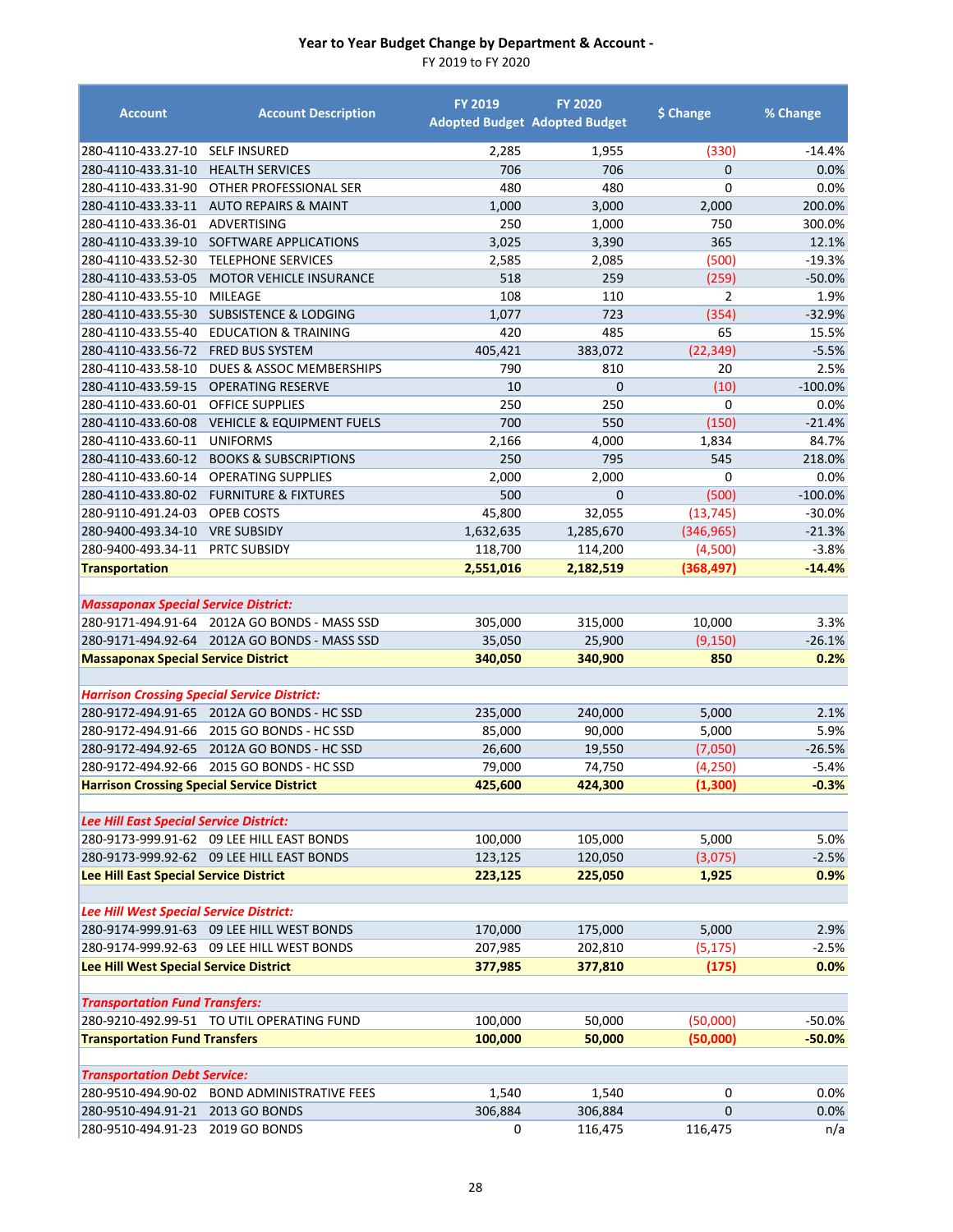| <b>Account</b>                                | <b>Account Description</b>                                     | <b>FY 2019</b>       | <b>FY 2020</b><br><b>Adopted Budget Adopted Budget</b> | \$ Change          | % Change       |
|-----------------------------------------------|----------------------------------------------------------------|----------------------|--------------------------------------------------------|--------------------|----------------|
| 280-9510-494.91-24                            | <b>2014 GO BONDS</b>                                           | 939,808              | 973,145                                                | 33,337             | 3.5%           |
| 280-9510-494.91-26                            | <b>2015 GO BONDS</b>                                           | 346,341              | 346,341                                                | 0                  | 0.0%           |
| 280-9510-494.91-27                            | 2016 GO BONDS                                                  | 50,000               | 50,000                                                 | $\overline{0}$     | 0.0%           |
| 280-9510-494.91-29                            | 2018 GO BONDS                                                  | 312,691              | 265,000                                                | (47, 691)          | $-15.3%$       |
| 280-9510-494.91-33                            | 09 GO BONDS                                                    | 255,000              | 255,000                                                | $\mathbf{0}$       | 0.0%           |
| 280-9510-494.91-38                            | 2012A GO BONDS                                                 | 190,000              | 190,000                                                | 0                  | 0.0%           |
| 280-9510-494.91-39                            | 2012B GO BONDS                                                 | 60,000               | 60,000                                                 | $\overline{0}$     | 0.0%           |
| 280-9510-494.92-21                            | <b>2013 GO BONDS</b>                                           | 117,383              | 125,868                                                | 8,485              | 7.2%           |
| 280-9510-494.92-23                            | <b>2019 GO BONDS</b>                                           | $\overline{0}$       | 93,180                                                 | 93,180             | n/a            |
| 280-9510-494.92-24                            | <b>2014 GO BONDS</b>                                           | 479,625              | 432,635                                                | (46,990)           | $-9.8%$        |
| 280-9510-494.92-26                            | 2015 GO BONDS                                                  | 235,617              | 218,300                                                | (17, 317)          | $-7.3%$        |
| 280-9510-494.92-27                            | 2016 GO BONDS                                                  | 30,044               | 27,544                                                 | (2,500)            | $-8.3%$        |
| 280-9510-494.92-29                            | 2018 GO BONDS                                                  | 234,518              | 207,005                                                | (27, 513)          | $-11.7%$       |
| 280-9510-494.92-33                            | 09 GO BONDS                                                    | 152,745              | 145,095                                                | (7,650)            | $-5.0%$        |
| 280-9510-494.92-38                            | 2012A GO BONDS                                                 | 74,650               | 68,950                                                 | (5,700)            | $-7.6%$        |
| 280-9510-494.92-39                            | 2012B GO BONDS                                                 | 29,910               | 28,485                                                 | (1, 425)           | $-4.8%$        |
| <b>Transportation Debt Service</b>            |                                                                | 3,816,756            | 3,911,447                                              | 94,691             | 2.5%           |
|                                               |                                                                |                      |                                                        |                    |                |
| <b>Reservation of Service District Funds:</b> |                                                                |                      |                                                        |                    |                |
| 280-9600-496.98-20                            | MASSAPONAX SPEC TAX DISTR                                      | 58,638               | 75,536                                                 | 16,898             | 28.8%          |
| 280-9600-496.98-21                            | <b>HARRISON CROSSNG SPEC TAX</b>                               | 14,598               | 166,851                                                | 152,253            | 1043.0%        |
| 280-9600-496.98-22                            | LEE HILL EAST SPEC TAX DI                                      | 336,809              | 313,260                                                | (23, 549)          | $-7.0%$        |
|                                               | 280-9600-496.98-23 LEE HILL WEST SPEC TAX DI                   | 88,201               | 144,953                                                | 56,752             | 64.3%          |
| <b>Reservation of Service District Funds</b>  |                                                                | 498,246              | 700,600                                                | 202,354            | 40.6%          |
|                                               |                                                                |                      |                                                        |                    |                |
| <b>Total Transportation Fund</b>              |                                                                | 8,332,778            | 8,212,626                                              | (120,152)          | $-1.4%$        |
|                                               |                                                                |                      |                                                        |                    |                |
|                                               |                                                                |                      |                                                        |                    |                |
|                                               |                                                                |                      |                                                        |                    |                |
|                                               | <b>Capital Projects - Construction Management:</b>             |                      |                                                        |                    |                |
| 310-9110-491.24-03                            | OPEB COSTS                                                     | 9,700                | 6,789                                                  | (2, 911)           | $-30.0%$       |
| 310-9110-491.59-15                            | <b>OPERATING RESERVE</b>                                       | 100,005              | 100,000                                                | (5)                | 0.0%           |
| 310-9115-493.11-01                            | <b>REGULAR</b>                                                 | 122,961              | 131,792                                                | 8,831              | 7.2%           |
| 310-9115-493.21-01                            | <b>FICA</b>                                                    | 7,510                | 8,060                                                  | 550                | 7.3%           |
| 310-9115-493.21-02                            | <b>MEDICARE</b>                                                | 1,756                | 1,885                                                  | 129                | 7.3%           |
| 310-9115-493.22-10                            | <b>RETIREMENT</b>                                              | 11,757               | 12,466                                                 | 709                | 6.0%           |
| 310-9115-493.23-10                            | <b>HEALTH INSURANCE</b>                                        | 23,117               | 6,691                                                  | (16, 426)          | $-71.1%$       |
| 310-9115-493.24-01                            | <b>INSURANCE</b>                                               | 2,033                | 2,136                                                  | 103                | 5.1%           |
| 310-9115-493.27-10                            | <b>SELF INSURED</b>                                            | 802                  | 1,422                                                  | 620                | 77.3%          |
| 310-9115-493.33-11                            | <b>AUTO REPAIRS &amp; MAINT</b>                                | 1,670                | 81                                                     | (1,589)            | $-95.1%$       |
| 310-9115-493.52-30                            | <b>TELEPHONE SERVICES</b>                                      | 2,160                | 3,116                                                  | 956                | 44.3%          |
| 310-9115-493.53-05                            | MOTOR VEHICLE INSURANCE                                        | 259                  | 259                                                    | 0                  | 0.0%           |
| 310-9115-493.55-30                            | <b>SUBSISTENCE &amp; LODGING</b>                               | 933                  | 852                                                    | (81)               | $-8.7\%$       |
| 310-9115-493.55-40                            | <b>EDUCATION &amp; TRAINING</b>                                | 1,625                | 2,830                                                  | 1,205              | 74.2%          |
| 310-9115-493.60-01                            | OFFICE SUPPLIES                                                | 750                  | 0                                                      | (750)              | $-100.0\%$     |
|                                               | 310-9115-493.60-08 VEHICLE & EQUIPMENT FUELS                   | 720                  | 600                                                    | (120)              | $-16.7%$       |
| 310-9115-493.60-11 UNIFORMS                   |                                                                | 300                  | 300                                                    | 0                  | 0.0%           |
|                                               | <b>Capital Projects - Construction Management</b>              | 288,058              | 279,279                                                | (8, 779)           | $-3.0\%$       |
|                                               |                                                                |                      |                                                        |                    |                |
| <b>Capital Projects:</b>                      |                                                                |                      |                                                        |                    |                |
| 310-9120-802.31-90                            | OTHER PROFESSIONAL SER                                         | 1,026,100            | 631,500                                                | (394, 600)         | $-38.5%$       |
| 310-9120-802.39-10                            | SOFTWARE APPLICATIONS                                          | 1,775,000            | 450,000                                                | (1,325,000)        | $-74.6%$       |
| 310-9120-802.80-01                            | <b>MACHINERY &amp; EQUIPMENT</b>                               | 1,500,000            | 506,667                                                | (993, 333)         | $-66.2%$       |
| 310-9120-802.80-05<br>310-9120-802.80-07      | <b>MOTOR VEHICLES &amp; EQUIP</b><br><b>COMPUTER EQUIPMENT</b> | 1,193,742<br>652,575 | 1,360,870<br>802,310                                   | 167,128<br>149,735 | 14.0%<br>22.9% |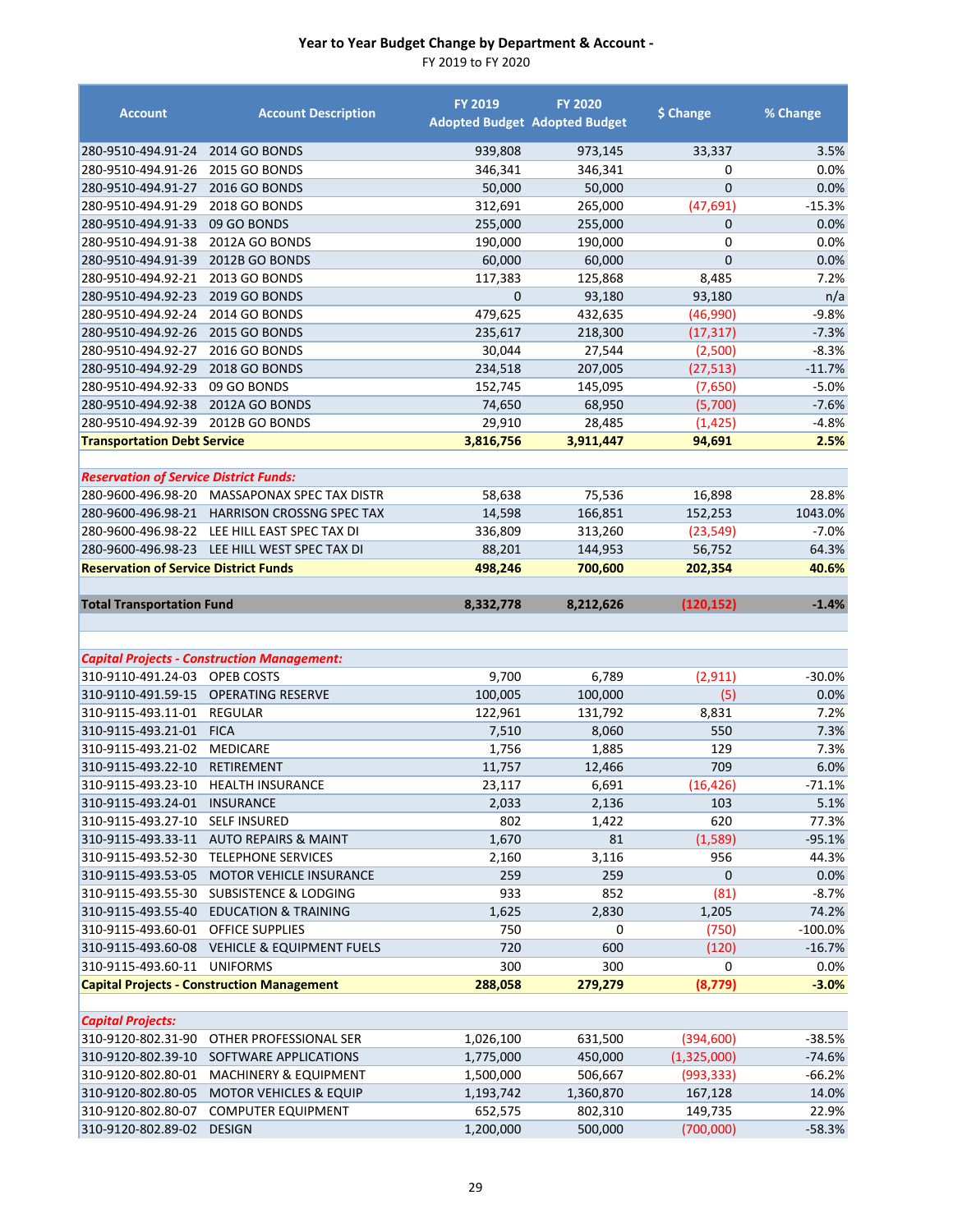| <b>Account</b>                             | <b>Account Description</b>                | <b>FY 2019</b>   | <b>FY 2020</b><br><b>Adopted Budget Adopted Budget</b> | \$ Change    | % Change      |
|--------------------------------------------|-------------------------------------------|------------------|--------------------------------------------------------|--------------|---------------|
| 310-9120-802.89-03                         | <b>CONSTRUCTION</b>                       | 2,601,207        | 3,636,033                                              | 1,034,826    | 39.8%         |
| 310-9120-803.39-10                         | SOFTWARE APPLICATIONS                     | 34,679           | 1,200,000                                              | 1,165,321    | 3360.3%       |
| 310-9120-806.89-03                         | CONSTRUCTION                              | 0                | 1,169,787                                              | 1,169,787    | n/a           |
| 310-9120-808.80-01                         | <b>MACHINERY &amp; EQUIPMENT</b>          | 27,349           | 17,525                                                 | (9,824)      | $-35.9%$      |
| 310-9120-808.89-03                         | <b>CONSTRUCTION</b>                       | 0                | 221,777                                                | 221,777      | n/a           |
| 310-9130-802.80-01                         | MACHINERY & EQUIPMENT                     | 2,847,917        | 3,178,977                                              | 331,060      | 11.6%         |
| 310-9130-802.80-05                         | <b>MOTOR VEHICLES &amp; EQUIP</b>         | 65,000           | 130,000                                                | 65,000       | 100.0%        |
| 310-9130-802.89-02                         | <b>DESIGN</b>                             | 718,536          | 0                                                      | (718, 536)   | $-100.0%$     |
| 310-9130-806.89-02                         | <b>DESIGN</b>                             | 31,464           | 0                                                      | (31, 464)    | $-100.0\%$    |
| 310-9130-808.80-01                         | MACHINERY & EQUIPMENT                     | 68,730           | 154,935                                                | 86,205       | 125.4%        |
| 310-9140-802.80-01                         | <b>MACHINERY &amp; EQUIPMENT</b>          | 590,000          | 1,245,000                                              | 655,000      | 111.0%        |
| 310-9140-802.89-03                         | <b>CONSTRUCTION</b>                       | 250,975          | 50,000                                                 | (200, 975)   | $-80.1%$      |
| 310-9150-802.80-01                         | <b>MACHINERY &amp; EQUIPMENT</b>          | 0                | 69,125                                                 | 69,125       | n/a           |
| 310-9150-802.89-03                         | <b>CONSTRUCTION</b>                       | 786,500          | 497,563                                                | (288, 937)   | $-36.7%$      |
| 310-9150-806.89-03                         | <b>CONSTRUCTION</b>                       | 0                | 102,432                                                | 102,432      | n/a           |
| 310-9160-802.31-90                         | OTHER PROFESSIONAL SER                    | 65,000           | 0                                                      | (65,000)     | $-100.0%$     |
| 310-9160-802.89-03                         | <b>CONSTRUCTION</b>                       | $\mathbf 0$      | $\mathbf 0$                                            | 0            | n/a           |
| 310-9160-806.89-03                         | CONSTRUCTION                              | 98,265           | 887,518                                                | 789,253      | 803.2%        |
| 310-9160-808.89-03                         | <b>CONSTRUCTION</b>                       | 98,965           | 182,977                                                | 84,012       | 84.9%         |
| <b>Capital Projects</b>                    |                                           | 15,632,004       | 16,994,996                                             | 1,362,992    | 8.7%          |
| <b>Capital Projects Fund Transfers:</b>    |                                           |                  |                                                        |              |               |
| 310-9110-492.99-10 TO GENERAL FUND         |                                           | 283,121          | 284,333                                                | 1,212        | 0.4%          |
| 310-9110-493.99-28                         | TO TRANSPORTATION FUND                    | 174,186          | 173,596                                                | (590)        | $-0.3%$       |
|                                            | 310-9110-493.99-51 TO UTIL OPERATING FUND | 120,000          | 75,000                                                 | (45,000)     | $-37.5%$      |
| <b>Capital Projects Fund Transfers</b>     |                                           | 577,307          | 532,929                                                | (44, 378)    | $-7.7%$       |
|                                            |                                           |                  |                                                        |              |               |
|                                            |                                           |                  |                                                        |              |               |
| <b>Total Capital Projects Fund</b>         |                                           | 16,497,369       | 17,807,204                                             | 1,309,835    | 7.9%          |
|                                            |                                           |                  |                                                        |              |               |
| <b>Schools Capital Projects Fund:</b>      |                                           |                  |                                                        |              |               |
|                                            |                                           | 30,799,918       | 28,904,696                                             | (1,895,222)  | $-6.2%$       |
| <b>Total Schools Capital Projects Fund</b> |                                           | 30,799,918       | 28,904,696                                             | (1,895,222)  | $-6.2%$       |
|                                            |                                           |                  |                                                        |              |               |
| <b>Utilities - Administration:</b>         |                                           |                  |                                                        |              |               |
| 510-4510-501.11-01                         | REGULAR                                   | 1,273,600        | 1,314,648                                              | 41,048       | 3.2%          |
| 510-4510-501.21-01                         | <b>FICA</b>                               | 76,713           | 78,993                                                 | 2,280        | 3.0%          |
| 510-4510-501.21-02                         | <b>MEDICARE</b>                           | 17,941           | 18,474                                                 | 533          | 3.0%          |
| 510-4510-501.22-10                         | RETIREMENT                                | 121,433          | 125,036                                                | 3,603        | 3.0%          |
| 510-4510-501.23-10                         | <b>HEALTH INSURANCE</b>                   | 171,632          | 158,416                                                | (13, 216)    | $-7.7%$       |
| 510-4510-501.23-20                         | <b>RETIREES</b>                           | 247,542          | 270,000                                                | 22,458       | 9.1%          |
| 510-4510-501.24-01                         | <b>INSURANCE</b>                          | 19,055           | 19,179                                                 | 124          | 0.7%          |
| 510-4510-501.24-03                         | <b>OPEB COSTS</b>                         | 1,108,250        | 701,961                                                | (406, 289)   | $-36.7%$      |
| 510-4510-501.26-01                         | UNEMPLOYMENT INSURANCE                    | 5,000            | 5,000                                                  | 0            | 0.0%          |
| 510-4510-501.27-10                         | <b>SELF INSURED</b>                       | 17,937           | 12,924                                                 | (5,013)      | $-27.9%$      |
| 510-4510-501.28-20                         | <b>EDUC TUITION ASSISTANCE</b>            | 10,000           | 10,000                                                 | $\Omega$     | 0.0%          |
| 510-4510-501.28-98                         | PERSONNEL BUDGET REDUCTIO                 | (200,000)        | (300,000)                                              | (100,000)    | 50.0%         |
| 510-4510-501.31-10                         | <b>HEALTH SERVICES</b>                    | 1,237            | 1,237                                                  | 0            | 0.0%          |
| 510-4510-501.31-80                         | <b>GIS DEVELOPMENT SERVICES</b>           | 178,600          | 178,600                                                | $\mathbf 0$  | 0.0%          |
| 510-4510-501.31-90                         | OTHER PROFESSIONAL SER                    | 22,500           | 32,500                                                 | 10,000       | 44.4%         |
| 510-4510-501.33-10                         | <b>REPAIRS &amp; MAINTENANCE</b>          | 2,500            | 2,500                                                  | $\mathbf 0$  | 0.0%          |
| 510-4510-501.33-11                         | <b>AUTO REPAIRS &amp; MAINT</b>           | 5,845            | 6,412                                                  | 567          | 9.7%          |
| 510-4510-501.33-20<br>510-4510-501.36-01   | MAINTENANCE SVC CONTRACTS<br>ADVERTISING  | 198,445<br>9,051 | 227,475<br>9,100                                       | 29,030<br>49 | 14.6%<br>0.5% |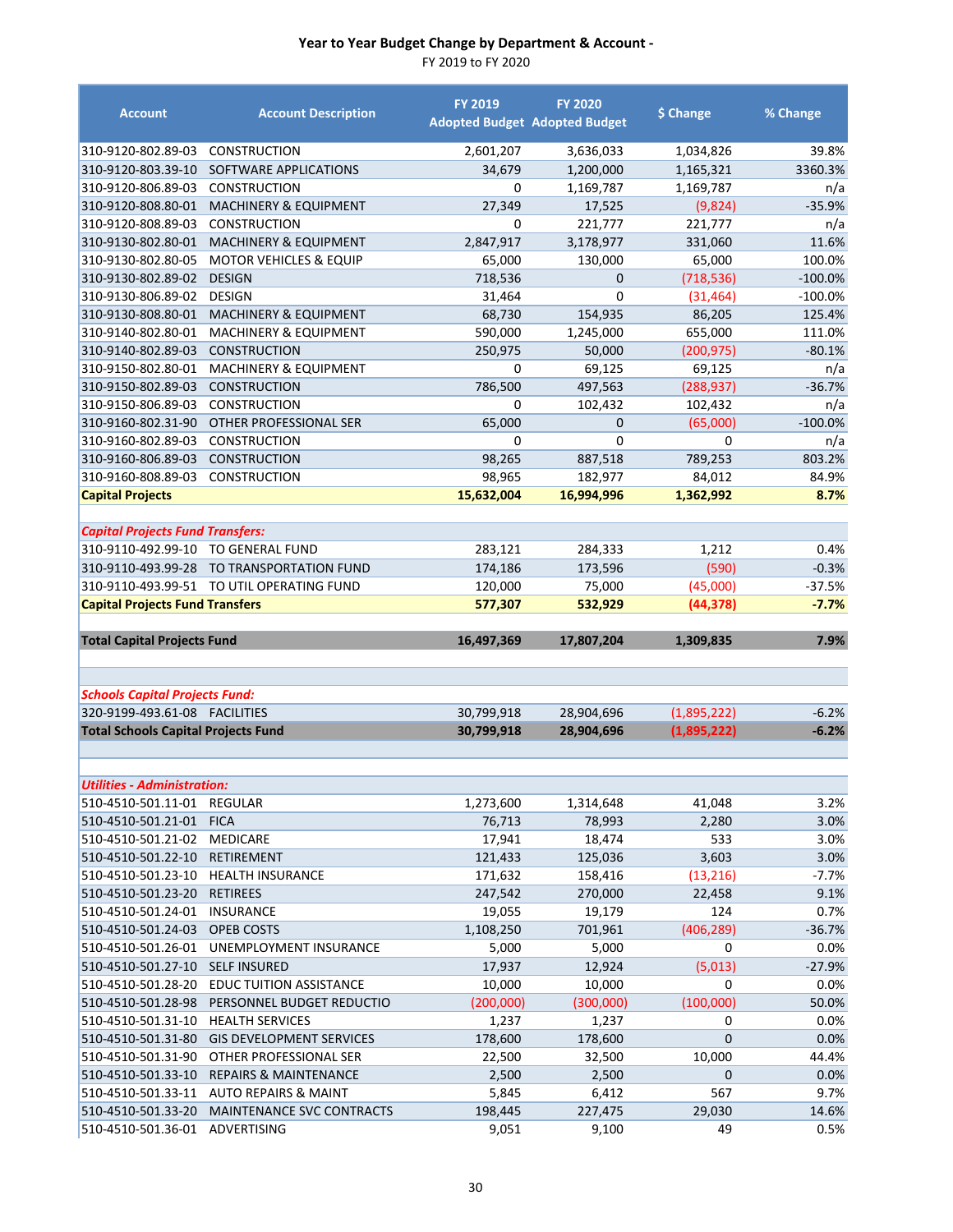| <b>Account</b>                        | <b>Account Description</b>                   | <b>FY 2019</b> | <b>FY 2020</b><br><b>Adopted Budget Adopted Budget</b> | \$ Change      | % Change |
|---------------------------------------|----------------------------------------------|----------------|--------------------------------------------------------|----------------|----------|
| 510-4510-501.51-10                    | ELECTRICAL SERVICES                          | 12,396         | 12,428                                                 | 32             | 0.3%     |
| 510-4510-501.51-20                    | <b>HEATING SERVICES</b>                      | 4,339          | 6,000                                                  | 1,661          | 38.3%    |
| 510-4510-501.52-10                    | <b>POSTAL SERVICES</b>                       | 7,004          | 7,004                                                  | $\mathbf{0}$   | 0.0%     |
| 510-4510-501.52-30                    | <b>TELEPHONE SERVICES</b>                    | 25,922         | 21,922                                                 | (4,000)        | $-15.4%$ |
| 510-4510-501.53-02                    | PROPERTY INSURANCE                           | 79,711         | 79,006                                                 | (705)          | $-0.9%$  |
| 510-4510-501.53-05                    | <b>MOTOR VEHICLE INSURANCE</b>               | 33,642         | 32,065                                                 | (1, 577)       | $-4.7%$  |
| 510-4510-501.53-07                    | PUBLIC OFFICIAL LIAB INS                     | 10,500         | 10,419                                                 | (81)           | $-0.8%$  |
| 510-4510-501.53-08                    | <b>GENERAL LIABILITY INS</b>                 | 20,069         | 20,900                                                 | 831            | 4.1%     |
| 510-4510-501.54-10                    | LEASE/RENTAL EQUIPMENT                       | 800            | 600                                                    | (200)          | $-25.0%$ |
| 510-4510-501.55-10                    | MILEAGE                                      | 4,250          | 4,000                                                  | (250)          | $-5.9%$  |
| 510-4510-501.55-30                    | <b>SUBSISTENCE &amp; LODGING</b>             | 20,222         | 13,771                                                 | (6, 451)       | $-31.9%$ |
| 510-4510-501.55-40                    | <b>EDUCATION &amp; TRAINING</b>              | 16,230         | 11,650                                                 | (4,580)        | $-28.2%$ |
| 510-4510-501.56-79                    | RAPP RIVER BASIN COMMSN                      | 1,000          | 1,000                                                  | $\mathbf{0}$   | 0.0%     |
| 510-4510-501.58-10                    | DUES & ASSOC MEMBERSHIPS                     | 9,289          | 11,145                                                 | 1,856          | 20.0%    |
| 510-4510-501.58-55                    | <b>INDUSTRIAL SAFETY PROGRAM</b>             | 51,100         | 48,600                                                 | (2,500)        | $-4.9%$  |
| 510-4510-501.58-99                    | RECOGNITNS/AWARDS/SYMPTHY                    | 500            | 300                                                    | (200)          | -40.0%   |
| 510-4510-501.59-01                    | <b>CONTINGENCY</b>                           | 150,000        | 150,000                                                | $\mathbf{0}$   | 0.0%     |
| 510-4510-501.59-15                    | <b>OPERATING RESERVE</b>                     | 249            | 13                                                     | (236)          | $-94.8%$ |
| 510-4510-501.59-30                    | <b>CNTRL SERV COST ALLOCATN</b>              | 1,457,568      | 1,636,931                                              | 179,363        | 12.3%    |
| 510-4510-501.60-01                    | <b>OFFICE SUPPLIES</b>                       | 12,881         | 12,000                                                 | (881)          | $-6.8%$  |
| 510-4510-501.60-07                    | <b>REPAIRS &amp; MAINT SUPPLIES</b>          | 3,625          | 3,625                                                  | $\mathbf{0}$   | 0.0%     |
| 510-4510-501.60-08                    | <b>VEHICLE &amp; EQUIPMENT FUELS</b>         | 10,000         | 10,000                                                 | 0              | 0.0%     |
| 510-4510-501.60-11                    | <b>UNIFORMS</b>                              | 1,300          | 1,300                                                  | $\overline{0}$ | 0.0%     |
| 510-4510-501.60-14                    | <b>OPERATING SUPPLIES</b>                    | 5,570          | 3,000                                                  | (2,570)        | $-46.1%$ |
|                                       | 510-4510-501.80-02 FURNITURE & FIXTURES      | $\overline{0}$ | 10,000                                                 | 10,000         | n/a      |
| <b>Utilities - Administration</b>     |                                              | 5,225,448      | 4,980,134                                              | (245, 314)     | $-4.7%$  |
| <b>Utilities - Garage Operations:</b> |                                              |                |                                                        |                |          |
| 510-4520-501.33-10                    | <b>REPAIRS &amp; MAINTENANCE</b>             | 200            | 500                                                    | 300            | 150.0%   |
|                                       | 510-4520-501.33-11 AUTO REPAIRS & MAINT      | 2,200          | 2,200                                                  | $\mathbf 0$    | 0.0%     |
| 510-4520-501.51-10                    | ELECTRICAL SERVICES                          | 3,950          | 3,799                                                  | (151)          | $-3.8%$  |
| 510-4520-501.51-20                    | <b>HEATING SERVICES</b>                      | 2,500          | 2,500                                                  | 0              | 0.0%     |
| 510-4520-501.52-30                    | <b>TELEPHONE SERVICES</b>                    | 540            | 540                                                    | $\mathbf 0$    | 0.0%     |
| 510-4520-501.60-11                    | <b>UNIFORMS</b>                              | 590            | 590                                                    | $\mathbf 0$    | 0.0%     |
| 510-4520-501.60-14                    | <b>OPERATING SUPPLIES</b>                    | 9,062          | 8,000                                                  | (1,062)        | $-11.7%$ |
|                                       | 510-4520-501.60-27 SMALL TOOL/EQUIP REPLCMNT | 2,500          | 2,500                                                  | 0              | 0.0%     |
| <b>Utilities - Garage Operations</b>  |                                              | 21,542         | 20,629                                                 | (913)          | $-4.2%$  |
|                                       |                                              |                |                                                        |                |          |
| <b>Utilities - Customer Service:</b>  |                                              |                |                                                        |                |          |
| 510-4530-501.11-01 REGULAR            |                                              | 194,791        | 210,967                                                | 16,176         | 8.3%     |
| 510-4530-501.12-01                    | <b>OVERTIME</b>                              | 1,023          | 1,052                                                  | 29             | 2.8%     |
| 510-4530-501.21-01                    | <b>FICA</b>                                  | 11,497         | 12,552                                                 | 1,055          | 9.2%     |
| 510-4530-501.21-02 MEDICARE           |                                              | 2,689          | 2,935                                                  | 246            | 9.1%     |
| 510-4530-501.22-10                    | RETIREMENT                                   | 18,722         | 20,003                                                 | 1,281          | 6.8%     |
| 510-4530-501.23-10                    | <b>HEALTH INSURANCE</b>                      | 29,768         | 29,944                                                 | 176            | 0.6%     |
| 510-4530-501.24-01                    | <b>INSURANCE</b>                             | 2,587          | 2,782                                                  | 195            | 7.5%     |
| 510-4530-501.27-10                    | <b>SELF INSURED</b>                          | 157            | 149                                                    | (8)            | $-5.1%$  |
| 510-4530-501.31-90                    | OTHER PROFESSIONAL SER                       | 16,760         | 16,760                                                 | 0              | 0.0%     |
| 510-4530-501.33-20                    | MAINTENANCE SVC CONTRACTS                    | 127,020        | 127,020                                                | $\pmb{0}$      | 0.0%     |
| 510-4530-501.35-01                    | PRINTING & BINDING                           | 11,050         | 11,050                                                 | 0              | 0.0%     |
| 510-4530-501.51-10                    | ELECTRICAL SERVICES                          | 169            | 239                                                    | 70             | 41.4%    |
| 510-4530-501.51-20                    | <b>HEATING SERVICES</b>                      | 500            | 500                                                    | 0              | 0.0%     |
| 510-4530-501.52-10                    | POSTAL SERVICES                              | 1,000          | 1,000                                                  | $\mathbf 0$    | 0.0%     |
| 510-4530-501.52-30                    | <b>TELEPHONE SERVICES</b>                    | 0              | 540                                                    | 540            | n/a      |
| 510-4530-501.55-10                    | <b>MILEAGE</b>                               | 500            | 500                                                    | $\mathbf 0$    | 0.0%     |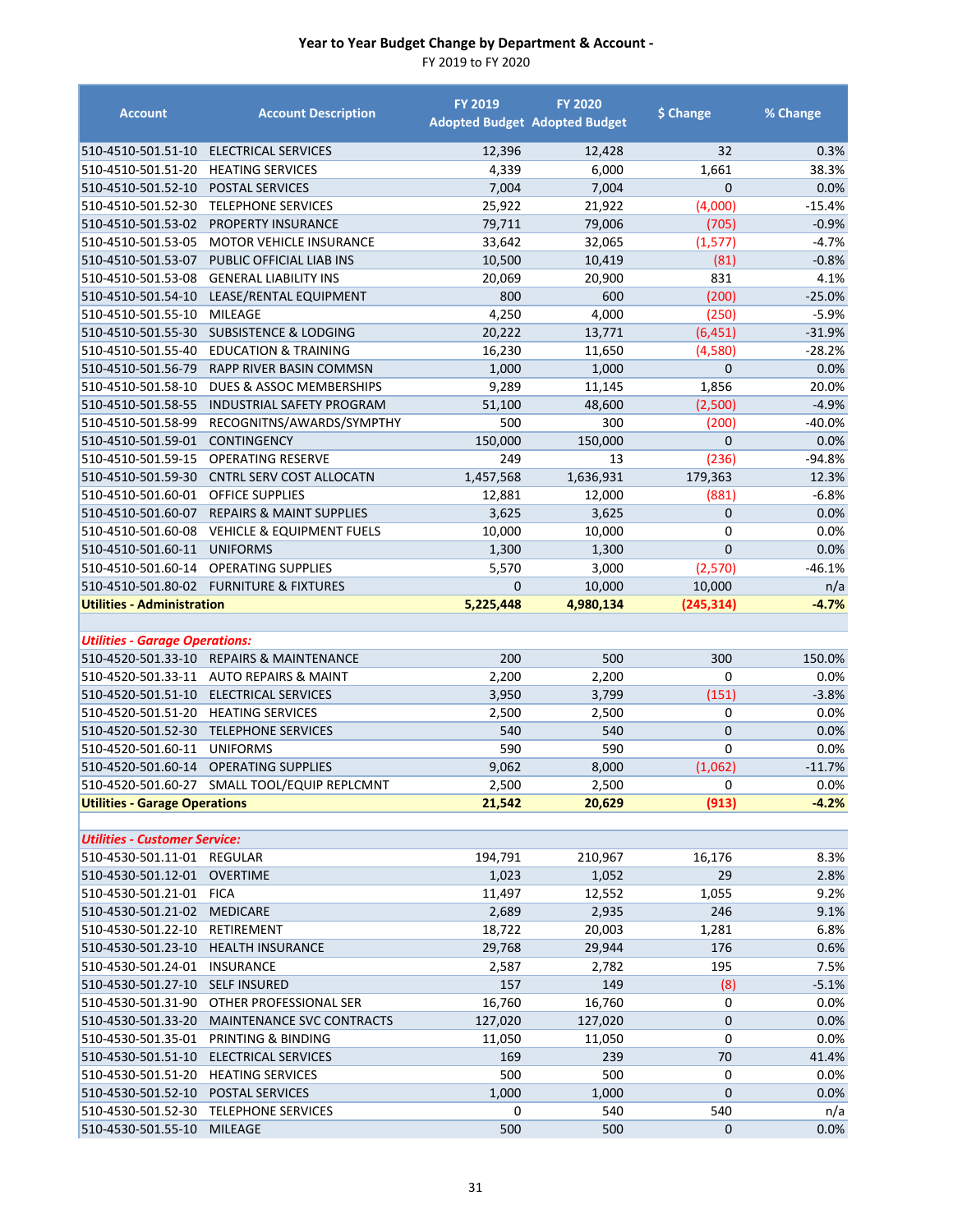| <b>Account</b>                           | <b>Account Description</b>                                       | <b>FY 2019</b>    | <b>FY 2020</b><br><b>Adopted Budget Adopted Budget</b> | \$ Change      | % Change         |
|------------------------------------------|------------------------------------------------------------------|-------------------|--------------------------------------------------------|----------------|------------------|
| 510-4530-501.55-30                       | SUBSISTENCE & LODGING                                            | 3,032             | 2,872                                                  | (160)          | $-5.3%$          |
| 510-4530-501.55-40                       | <b>EDUCATION &amp; TRAINING</b>                                  | 450               | 450                                                    | $\mathbf{0}$   | 0.0%             |
| 510-4530-501.59-30                       | CNTRL SERV COST ALLOCATN                                         | 577,864           | 577,387                                                | (477)          | $-0.1%$          |
| 510-4530-501.60-01                       | <b>OFFICE SUPPLIES</b>                                           | 1,500             | 1,300                                                  | (200)          | $-13.3%$         |
| <b>Utilities - Customer Service</b>      |                                                                  | 1,001,079         | 1,020,002                                              | 18,923         | 1.9%             |
|                                          |                                                                  |                   |                                                        |                |                  |
| <b>Utilities - Ni River Water Plant:</b> |                                                                  |                   |                                                        |                |                  |
| 510-4540-502.11-01                       | <b>REGULAR</b>                                                   | 659,861           | 689,367                                                | 29,506         | 4.5%             |
| 510-4540-502.12-01                       | <b>OVERTIME</b>                                                  | 118,476           | 121,877                                                | 3,401          | 2.9%             |
| 510-4540-502.12-02                       | <b>ON-CALL</b>                                                   | $\mathbf 0$       | 10,287                                                 | 10,287         | n/a              |
| 510-4540-502.21-01                       | <b>FICA</b>                                                      | 47,393            | 49,813                                                 | 2,420          | 5.1%             |
| 510-4540-502.21-02                       | <b>MEDICARE</b>                                                  | 11,084            | 11,650                                                 | 566            | 5.1%             |
| 510-4540-502.22-10                       | RETIREMENT                                                       | 60,047            | 62,462                                                 | 2,415          | 4.0%             |
| 510-4540-502.23-10                       | <b>HEALTH INSURANCE</b>                                          | 79,104            | 99,086                                                 | 19,982         | 25.3%            |
| 510-4540-502.24-01                       | <b>INSURANCE</b>                                                 | 9,078             | 9,321                                                  | 243            | 2.7%             |
| 510-4540-502.27-10                       | <b>SELF INSURED</b>                                              | 18,459            | 14,630                                                 | (3,829)        | $-20.7%$         |
| 510-4540-502.31-10                       | <b>HEALTH SERVICES</b>                                           | 2,216             | 2,216                                                  | $\mathbf 0$    | 0.0%             |
| 510-4540-502.31-30                       | <b>MGT CONSULTING SERVICES</b>                                   | 16,000            | 11,000                                                 | (5,000)        | $-31.3%$         |
| 510-4540-502.31-78                       | <b>LABORATORY SERVICES</b>                                       | 8,500             | 8,000                                                  | (500)          | $-5.9%$          |
| 510-4540-502.31-79<br>510-4540-502.33-10 | <b>REGULATORY AGENCY FEE</b><br><b>REPAIRS &amp; MAINTENANCE</b> | 92,988<br>138,157 | 97,182                                                 | 4,194          | 4.5%             |
|                                          |                                                                  |                   | 108,157                                                | (30,000)       | $-21.7%$         |
| 510-4540-502.33-11<br>510-4540-502.51-10 | <b>AUTO REPAIRS &amp; MAINT</b><br>ELECTRICAL SERVICES           | 2,000<br>176,757  | 1,000<br>180,508                                       | (1,000)        | $-50.0%$<br>2.1% |
| 510-4540-502.51-20                       | <b>HEATING SERVICES</b>                                          | 4,000             | 6,000                                                  | 3,751<br>2,000 | 50.0%            |
| 510-4540-502.52-30                       | <b>TELEPHONE SERVICES</b>                                        | 10,900            | 8,000                                                  | (2,900)        | $-26.6%$         |
| 510-4540-502.54-10                       | LEASE/RENTAL EQUIPMENT                                           | 1,000             | 1,000                                                  | 0              | 0.0%             |
| 510-4540-502.55-30                       | <b>SUBSISTENCE &amp; LODGING</b>                                 | 1,580             | 1,580                                                  | 0              | 0.0%             |
| 510-4540-502.55-40                       | <b>EDUCATION &amp; TRAINING</b>                                  | 4,775             | 4,775                                                  | $\mathbf{0}$   | 0.0%             |
| 510-4540-502.58-10                       | DUES & ASSOC MEMBERSHIPS                                         | 2,235             | 2,235                                                  | 0              | 0.0%             |
| 510-4540-502.60-01                       | <b>OFFICE SUPPLIES</b>                                           | 978               | 1,000                                                  | 22             | 2.2%             |
| 510-4540-502.60-04                       | MEDICAL AND LAB SUPPLIES                                         | 39,436            | 39,000                                                 | (436)          | $-1.1%$          |
| 510-4540-502.60-07                       | <b>REPAIRS &amp; MAINT SUPPLIES</b>                              | 17,005            | 17,000                                                 | (5)            | 0.0%             |
| 510-4540-502.60-08                       | <b>VEHICLE &amp; EQUIPMENT FUELS</b>                             | 3,000             | 3,000                                                  | 0              | 0.0%             |
| 510-4540-502.60-11                       | <b>UNIFORMS</b>                                                  | 3,067             | 4,267                                                  | 1,200          | 39.1%            |
| 510-4540-502.60-14                       | <b>OPERATING SUPPLIES</b>                                        | 19,331            | 18,000                                                 | (1, 331)       | $-6.9%$          |
|                                          | 510-4540-502.60-26 CHEMICAL TREATMENT SUPPLY                     | 355,976           | 355,976                                                | $\mathbf{0}$   | 0.0%             |
| 510-4540-502.80-01                       | <b>MACHINERY &amp; EQUIPMENT</b>                                 | 86,500            | 63,000                                                 | (23,500)       | -27.2%           |
| 510-4540-502.80-02                       | <b>FURNITURE &amp; FIXTURES</b>                                  | 1,000             | 1,000                                                  | $\mathbf{0}$   | 0.0%             |
| 510-4540-502.80-05                       | <b>MOTOR VEHICLES &amp; EQUIP</b>                                | 31,000            | 0                                                      | (31,000)       | $-100.0%$        |
| Utilities - Ni River Water Plant         |                                                                  | 2,021,903         | 2,002,389                                              | (19, 514)      | $-1.0%$          |
|                                          |                                                                  |                   |                                                        |                |                  |
| <b>Utilities - Motts Run WTP:</b>        |                                                                  |                   |                                                        |                |                  |
| 510-4541-502.11-01                       | REGULAR                                                          | 675,219           | 692,420                                                | 17,201         | 2.5%             |
| 510-4541-502.12-01                       | <b>OVERTIME</b>                                                  | 98,719            | 101,553                                                | 2,834          | 2.9%             |
| 510-4541-502.12-02                       | ON-CALL                                                          | 0                 | 10,287                                                 | 10,287         | n/a              |
| 510-4541-502.21-01                       | <b>FICA</b>                                                      | 46,171            | 48,430                                                 | 2,259          | 4.9%             |
| 510-4541-502.21-02                       | <b>MEDICARE</b>                                                  | 10,798            | 11,326                                                 | 528            | 4.9%             |
| 510-4541-502.22-10                       | <b>RETIREMENT</b>                                                | 61,628            | 62,268                                                 | 640            | 1.0%             |
| 510-4541-502.23-10                       | <b>HEALTH INSURANCE</b>                                          | 142,648           | 143,492                                                | 844            | 0.6%             |
| 510-4541-502.24-01                       | <b>INSURANCE</b>                                                 | 9,289             | 9,700                                                  | 411            | 4.4%             |
| 510-4541-502.27-10                       | <b>SELF INSURED</b>                                              | 17,234            | 13,387                                                 | (3, 847)       | $-22.3%$         |
| 510-4541-502.31-10                       | <b>HEALTH SERVICES</b>                                           | 3,816             | 3,816                                                  | $\overline{0}$ | 0.0%             |
| 510-4541-502.31-30                       | MGT CONSULTING SERVICES                                          | 22,000            | 22,000                                                 | 0              | 0.0%             |
| 510-4541-502.31-78                       | <b>LABORATORY SERVICES</b>                                       | 32,000            | 32,000                                                 | $\mathbf 0$    | 0.0%             |
| 510-4541-502.31-79                       | <b>REGULATORY AGENCY FEE</b>                                     | 3,500             | 3,500                                                  | 0              | 0.0%             |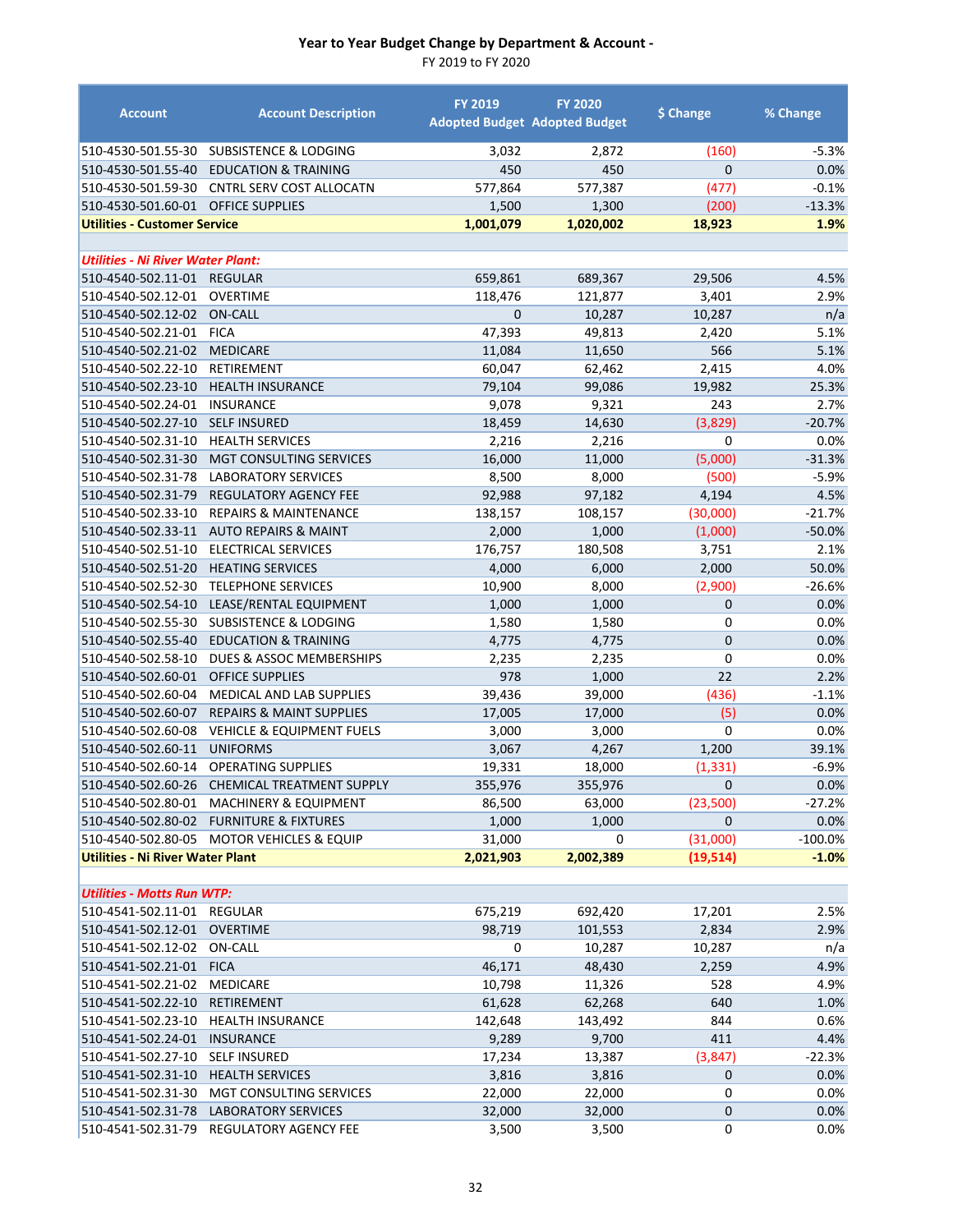| <b>Account</b>                                            | <b>Account Description</b>                | <b>FY 2019</b>   | <b>FY 2020</b><br><b>Adopted Budget Adopted Budget</b> | \$ Change      | % Change     |
|-----------------------------------------------------------|-------------------------------------------|------------------|--------------------------------------------------------|----------------|--------------|
| 510-4541-502.31-90                                        | OTHER PROFESSIONAL SER                    | 480              | 35,480                                                 | 35,000         | 7291.7%      |
| 510-4541-502.33-10                                        | <b>REPAIRS &amp; MAINTENANCE</b>          | 130,000          | 134,000                                                | 4,000          | 3.1%         |
| 510-4541-502.33-11                                        | <b>AUTO REPAIRS &amp; MAINT</b>           | 3,340            | 4,252                                                  | 912            | 27.3%        |
| 510-4541-502.33-20                                        | MAINTENANCE SVC CONTRACTS                 | 17,500           | 17,500                                                 | $\mathbf 0$    | 0.0%         |
| 510-4541-502.51-10                                        | ELECTRICAL SERVICES                       | 493,917          | 536,982                                                | 43,065         | 8.7%         |
| 510-4541-502.51-20                                        | <b>HEATING SERVICES</b>                   | 12,000           | 10,000                                                 | (2,000)        | $-16.7%$     |
| 510-4541-502.52-30                                        | <b>TELEPHONE SERVICES</b>                 | 14,000           | 7,700                                                  | (6,300)        | $-45.0%$     |
| 510-4541-502.55-10                                        | MILEAGE                                   | 0                | 400                                                    | 400            | n/a          |
| 510-4541-502.55-30                                        | <b>SUBSISTENCE &amp; LODGING</b>          | 4,848            | 4,848                                                  | 0              | 0.0%         |
| 510-4541-502.55-40                                        | <b>EDUCATION &amp; TRAINING</b>           | 6,675            | 6,675                                                  | 0              | 0.0%         |
| 510-4541-502.58-10                                        | DUES & ASSOC MEMBERSHIPS                  | 2,066            | 2,066                                                  | $\overline{0}$ | $0.0\%$      |
| 510-4541-502.60-01                                        | <b>OFFICE SUPPLIES</b>                    | 1,500            | 1,500                                                  | 0              | 0.0%         |
| 510-4541-502.60-04                                        | MEDICAL AND LAB SUPPLIES                  | 32,338           | 26,338                                                 | (6,000)        | $-18.6%$     |
| 510-4541-502.60-07                                        | <b>REPAIRS &amp; MAINT SUPPLIES</b>       | 22,000           | 25,000                                                 | 3,000          | 13.6%        |
| 510-4541-502.60-08                                        | <b>VEHICLE &amp; EQUIPMENT FUELS</b>      | 8,500            | 15,000                                                 | 6,500          | 76.5%        |
| 510-4541-502.60-11                                        | <b>UNIFORMS</b>                           | 3,500            | 4,200                                                  | 700            | 20.0%        |
| 510-4541-502.60-14                                        | <b>OPERATING SUPPLIES</b>                 | 26,900           | 26,900                                                 | $\overline{0}$ | 0.0%         |
| 510-4541-502.60-26                                        | <b>CHEMICAL TREATMENT SUPPLY</b>          | 429,047          | 441,918                                                | 12,871         | 3.0%         |
| 510-4541-502.80-01                                        | <b>MACHINERY &amp; EQUIPMENT</b>          | 79,500           | 109,631                                                | 30,131         | 37.9%        |
| 510-4541-502.80-02                                        | <b>FURNITURE &amp; FIXTURES</b>           | 1,000            | 1,000                                                  | 0              | 0.0%         |
| <b>Utilities - Motts Run WTP</b>                          |                                           | 2,412,133        | 2,565,569                                              | 153,436        | 6.4%         |
| <b>Utilities - Water Conservation:</b>                    |                                           |                  |                                                        |                |              |
|                                                           | 510-4549-502.31-90 OTHER PROFESSIONAL SER | 28,700           | 15,000                                                 | (13,700)       | $-47.7%$     |
|                                                           | 510-4549-502.35-01 PRINTING & BINDING     | 6,000            | 10,000                                                 | 4,000          | 66.7%        |
| <b>Utilities - Water Conservation</b>                     |                                           | 34,700           | 25,000                                                 | (9,700)        | $-28.0%$     |
|                                                           |                                           |                  |                                                        |                |              |
| <b>Utilities - Massaponax WWTP:</b><br>510-4550-503.11-01 | <b>REGULAR</b>                            | 1,105,124        | 1,152,972                                              | 47,848         | 4.3%         |
|                                                           | <b>OVERTIME</b>                           |                  |                                                        | 328            |              |
| 510-4550-503.12-01<br>510-4550-503.12-02                  | <b>ON-CALL</b>                            | 11,423<br>16,626 | 11,751                                                 | 477            | 2.9%<br>2.9% |
| 510-4550-503.21-01                                        | <b>FICA</b>                               | 67,850           | 17,103<br>70,849                                       | 2,999          | 4.4%         |
| 510-4550-503.21-02                                        | <b>MEDICARE</b>                           | 15,868           | 16,588                                                 | 720            | 4.5%         |
| 510-4550-503.22-10                                        | RETIREMENT                                | 103,873          | 107,526                                                | 3,653          | 3.5%         |
| 510-4550-503.23-10                                        | <b>HEALTH INSURANCE</b>                   | 197,621          | 172,356                                                | (25, 265)      | $-12.8%$     |
| 510-4550-503.24-01 INSURANCE                              |                                           | 16,292           | 17,489                                                 | 1,197          | 7.3%         |
| 510-4550-503.27-10                                        | <b>SELF INSURED</b>                       | 19,302           | 18,673                                                 | (629)          | $-3.3%$      |
| 510-4550-503.31-10                                        | <b>HEALTH SERVICES</b>                    | 5,980            | 5,980                                                  | 0              | 0.0%         |
| 510-4550-503.31-78                                        | <b>LABORATORY SERVICES</b>                | 6,000            | 7,000                                                  | 1,000          | 16.7%        |
| 510-4550-503.31-79                                        | <b>REGULATORY AGENCY FEE</b>              | 11,600           | 11,600                                                 | 0              | 0.0%         |
| 510-4550-503.33-10                                        | <b>REPAIRS &amp; MAINTENANCE</b>          | 322,000          | 189,000                                                | (133,000)      | $-41.3%$     |
| 510-4550-503.33-11                                        | <b>AUTO REPAIRS &amp; MAINT</b>           | 7,045            | 4,874                                                  | (2, 171)       | $-30.8%$     |
| 510-4550-503.51-10                                        | <b>ELECTRICAL SERVICES</b>                | 460,426          | 439,178                                                | (21, 248)      | $-4.6%$      |
| 510-4550-503.52-10                                        | POSTAL SERVICES                           | 0                | 3,000                                                  | 3,000          | n/a          |
| 510-4550-503.52-30                                        | <b>TELEPHONE SERVICES</b>                 | 7,500            | 7,000                                                  | (500)          | $-6.7%$      |
| 510-4550-503.54-10                                        | LEASE/RENTAL EQUIPMENT                    | 500              | 500                                                    | 0              | 0.0%         |
| 510-4550-503.55-30                                        | <b>SUBSISTENCE &amp; LODGING</b>          | 733              | 773                                                    | 40             | 5.5%         |
| 510-4550-503.55-40                                        | <b>EDUCATION &amp; TRAINING</b>           | 10,530           | 9,230                                                  | (1,300)        | $-12.3%$     |
| 510-4550-503.58-10                                        | DUES & ASSOC MEMBERSHIPS                  | 7,950            | 9,115                                                  | 1,165          | 14.7%        |
| 510-4550-503.60-01                                        | OFFICE SUPPLIES                           | 1,964            | 2,000                                                  | 36             | 1.8%         |
| 510-4550-503.60-07                                        | <b>REPAIRS &amp; MAINT SUPPLIES</b>       | 14,796           | 14,796                                                 | 0              | 0.0%         |
| 510-4550-503.60-08                                        | <b>VEHICLE &amp; EQUIPMENT FUELS</b>      | 10,000           | 15,000                                                 | 5,000          | 50.0%        |
| 510-4550-503.60-11                                        | <b>UNIFORMS</b>                           | 11,462           | 10,615                                                 | (847)          | $-7.4%$      |
| 510-4550-503.60-14                                        | <b>OPERATING SUPPLIES</b>                 | 18,263           | 18,263                                                 | $\mathbf 0$    | 0.0%         |
| 510-4550-503.60-26                                        | CHEMICAL TREATMENT SUPPLY                 | 301,870          | 326,870                                                | 25,000         | 8.3%         |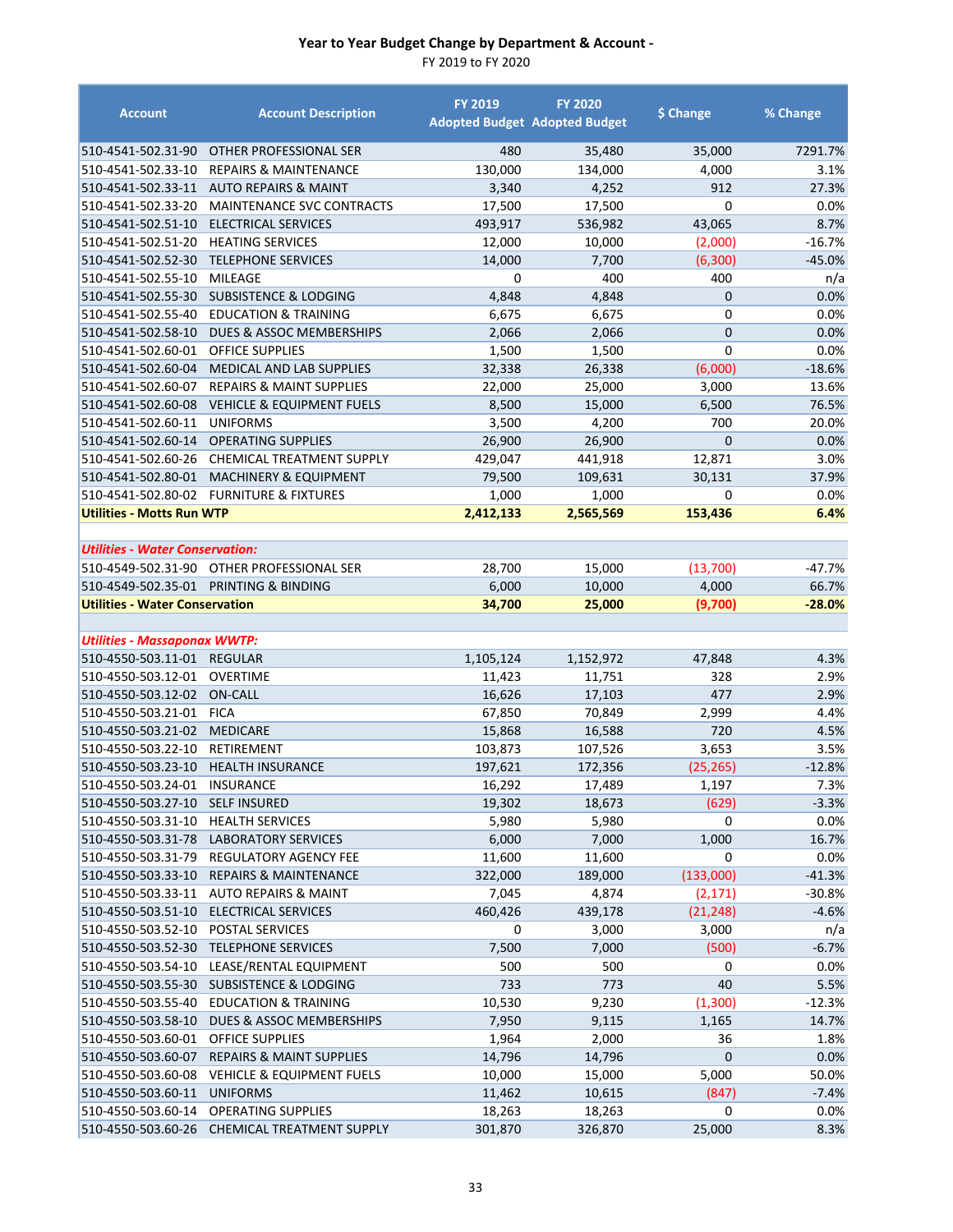| <b>Account</b>                           | <b>Account Description</b>                         | <b>FY 2019</b> | <b>FY 2020</b><br><b>Adopted Budget Adopted Budget</b> | \$ Change      | % Change      |
|------------------------------------------|----------------------------------------------------|----------------|--------------------------------------------------------|----------------|---------------|
| 510-4550-503.80-01                       | <b>MACHINERY &amp; EQUIPMENT</b>                   | 113,000        | 515,000                                                | 402,000        | 355.8%        |
| 510-4550-503.80-02                       | <b>FURNITURE &amp; FIXTURES</b>                    | $\overline{0}$ | 2,800                                                  | 2,800          | n/a           |
| 510-4550-503.80-05                       | MOTOR VEHICLES & EQUIP                             | 37,000         | 0                                                      | (37,000)       | $-100.0%$     |
| 510-4550-503.80-10                       | CAPITAL IMPROVEMENTS                               | 30,000         | $\overline{0}$                                         | (30,000)       | $-100.0%$     |
| <b>Utilities - Massaponax WWTP</b>       |                                                    | 2,932,598      | 3,177,901                                              | 245,303        | 8.4%          |
|                                          |                                                    |                |                                                        |                |               |
| <b>Utilities - FMC WWTP:</b>             |                                                    |                |                                                        |                |               |
| 510-4552-503.11-01                       | <b>REGULAR</b>                                     | 472,598        | 479,794                                                | 7,196          | 1.5%          |
| 510-4552-503.12-01                       | OVERTIME                                           | 5,050          | 6,833                                                  | 1,783          | 35.3%         |
| 510-4552-503.21-01                       | <b>FICA</b>                                        | 27,721         | 28,703                                                 | 982            | 3.5%          |
| 510-4552-503.21-02                       | <b>MEDICARE</b>                                    | 6,483          | 6,712                                                  | 229            | 3.5%          |
| 510-4552-503.22-10                       | <b>RETIREMENT</b>                                  | 43,300         | 43,740                                                 | 440            | 1.0%          |
| 510-4552-503.23-10                       | <b>HEALTH INSURANCE</b>                            | 95,569         | 89,444                                                 | (6, 125)       | $-6.4%$       |
| 510-4552-503.24-01                       | <b>INSURANCE</b>                                   | 6,176          | 6,750                                                  | 574            | 9.3%          |
| 510-4552-503.27-10                       | <b>SELF INSURED</b>                                | 8,073          | 7,689                                                  | (384)          | $-4.8%$       |
| 510-4552-503.31-10                       | <b>HEALTH SERVICES</b>                             | 3,207          | 3,207                                                  | $\overline{0}$ | 0.0%          |
| 510-4552-503.31-78                       | <b>LABORATORY SERVICES</b>                         | 10,045         | 16,545                                                 | 6,500          | 64.7%         |
| 510-4552-503.31-79                       | <b>REGULATORY AGENCY FEE</b>                       | 11,600         | 12,600                                                 | 1,000          | 8.6%          |
| 510-4552-503.33-10                       | <b>REPAIRS &amp; MAINTENANCE</b>                   | 80,000         | 105,000                                                | 25,000         | 31.3%         |
| 510-4552-503.33-11                       | <b>AUTO REPAIRS &amp; MAINT</b>                    | 835            | 120                                                    | (715)          | $-85.6%$      |
| 510-4552-503.38-57                       | <b>SLUDGE DISPOSAL</b>                             | 33,000         | 33,000                                                 | 0              | 0.0%          |
| 510-4552-503.51-10                       | <b>ELECTRICAL SERVICES</b>                         | 241,503        | 212,267                                                | (29, 236)      | $-12.1%$      |
| 510-4552-503.52-30                       | <b>TELEPHONE SERVICES</b>                          | 2,000          | 3,000                                                  | 1,000          | 50.0%         |
| 510-4552-503.54-10                       | LEASE/RENTAL EQUIPMENT                             | 4,000          | 4,000                                                  | $\mathbf{0}$   | 0.0%          |
| 510-4552-503.55-30                       | <b>SUBSISTENCE &amp; LODGING</b>                   | 454            | 355                                                    | (99)           | $-21.8%$      |
| 510-4552-503.55-40                       | <b>EDUCATION &amp; TRAINING</b>                    | 5,690          | 3,390                                                  | (2,300)        | $-40.4%$      |
| 510-4552-503.58-10                       | DUES & ASSOC MEMBERSHIPS<br><b>OFFICE SUPPLIES</b> | 5,140<br>238   | 5,620                                                  | 480<br>62      | 9.3%          |
| 510-4552-503.60-01<br>510-4552-503.60-07 | <b>REPAIRS &amp; MAINT SUPPLIES</b>                | 1,289          | 300                                                    | 11             | 26.1%<br>0.9% |
| 510-4552-503.60-08                       | <b>VEHICLE &amp; EQUIPMENT FUELS</b>               | 2,500          | 1,300<br>2,500                                         | $\overline{0}$ | 0.0%          |
| 510-4552-503.60-11                       | <b>UNIFORMS</b>                                    | 4,350          | 2,500                                                  | (1,850)        | $-42.5%$      |
| 510-4552-503.60-14                       | <b>OPERATING SUPPLIES</b>                          | 8,350          | 8,350                                                  | $\overline{0}$ | 0.0%          |
| 510-4552-503.60-26                       | CHEMICAL TREATMENT SUPPLY                          | 118,700        | 118,700                                                | $\mathbf 0$    | 0.0%          |
| 510-4552-503.80-01                       | <b>MACHINERY &amp; EQUIPMENT</b>                   | 145,600        | 70,000                                                 | (75,600)       | $-51.9%$      |
| 510-4552-503.80-10                       | CAPITAL IMPROVEMENTS                               | 15,000         | 0                                                      | (15,000)       | $-100.0\%$    |
| <b>Utilities - FMC WWTP</b>              |                                                    | 1,358,471      | 1,272,419                                              | (86,052)       | $-6.3%$       |
|                                          |                                                    |                |                                                        |                |               |
| <b>Utilities - Thornburg WWTP:</b>       |                                                    |                |                                                        |                |               |
| 510-4553-503.11-01 REGULAR               |                                                    | 220,628        | 219,532                                                | (1,096)        | $-0.5%$       |
| 510-4553-503.12-01                       | <b>OVERTIME</b>                                    | 1,056          | 1,474                                                  | 418            | 39.6%         |
| 510-4553-503.21-01 FICA                  |                                                    | 13,107         | 13,067                                                 | (40)           | $-0.3%$       |
| 510-4553-503.21-02                       | <b>MEDICARE</b>                                    | 3,065          | 3,056                                                  | (9)            | $-0.3%$       |
| 510-4553-503.22-10                       | RETIREMENT                                         | 20,459         | 20,265                                                 | (194)          | $-0.9%$       |
| 510-4553-503.23-10                       | <b>HEALTH INSURANCE</b>                            | 29,768         | 29,944                                                 | 176            | 0.6%          |
| 510-4553-503.24-01                       | <b>INSURANCE</b>                                   | 2,814          | 3,020                                                  | 206            | 7.3%          |
| 510-4553-503.27-10                       | <b>SELF INSURED</b>                                | 3,740          | 3,492                                                  | (248)          | $-6.6%$       |
| 510-4553-503.31-10                       | <b>HEALTH SERVICES</b>                             | 1,552          | 1,552                                                  | 0              | 0.0%          |
| 510-4553-503.31-79                       | <b>REGULATORY AGENCY FEE</b>                       | 2,600          | 2,600                                                  | $\mathbf 0$    | 0.0%          |
| 510-4553-503.33-10                       | <b>REPAIRS &amp; MAINTENANCE</b>                   | 20,000         | 24,000                                                 | 4,000          | 20.0%         |
| 510-4553-503.33-11                       | <b>AUTO REPAIRS &amp; MAINT</b>                    | 2,150          | 1,757                                                  | (393)          | $-18.3%$      |
| 510-4553-503.51-10                       | ELECTRICAL SERVICES                                | 20,416         | 21,653                                                 | 1,237          | 6.1%          |
| 510-4553-503.52-30                       | <b>TELEPHONE SERVICES</b>                          | 3,800          | 4,200                                                  | 400            | 10.5%         |
| 510-4553-503.54-10                       | LEASE/RENTAL EQUIPMENT                             | 500            | 500                                                    | 0              | 0.0%          |
| 510-4553-503.55-30                       | <b>SUBSISTENCE &amp; LODGING</b>                   | 361            | 355                                                    | (6)            | $-1.7%$       |
| 510-4553-503.55-40                       | <b>EDUCATION &amp; TRAINING</b>                    | 1,960          | 1,700                                                  | (260)          | $-13.3%$      |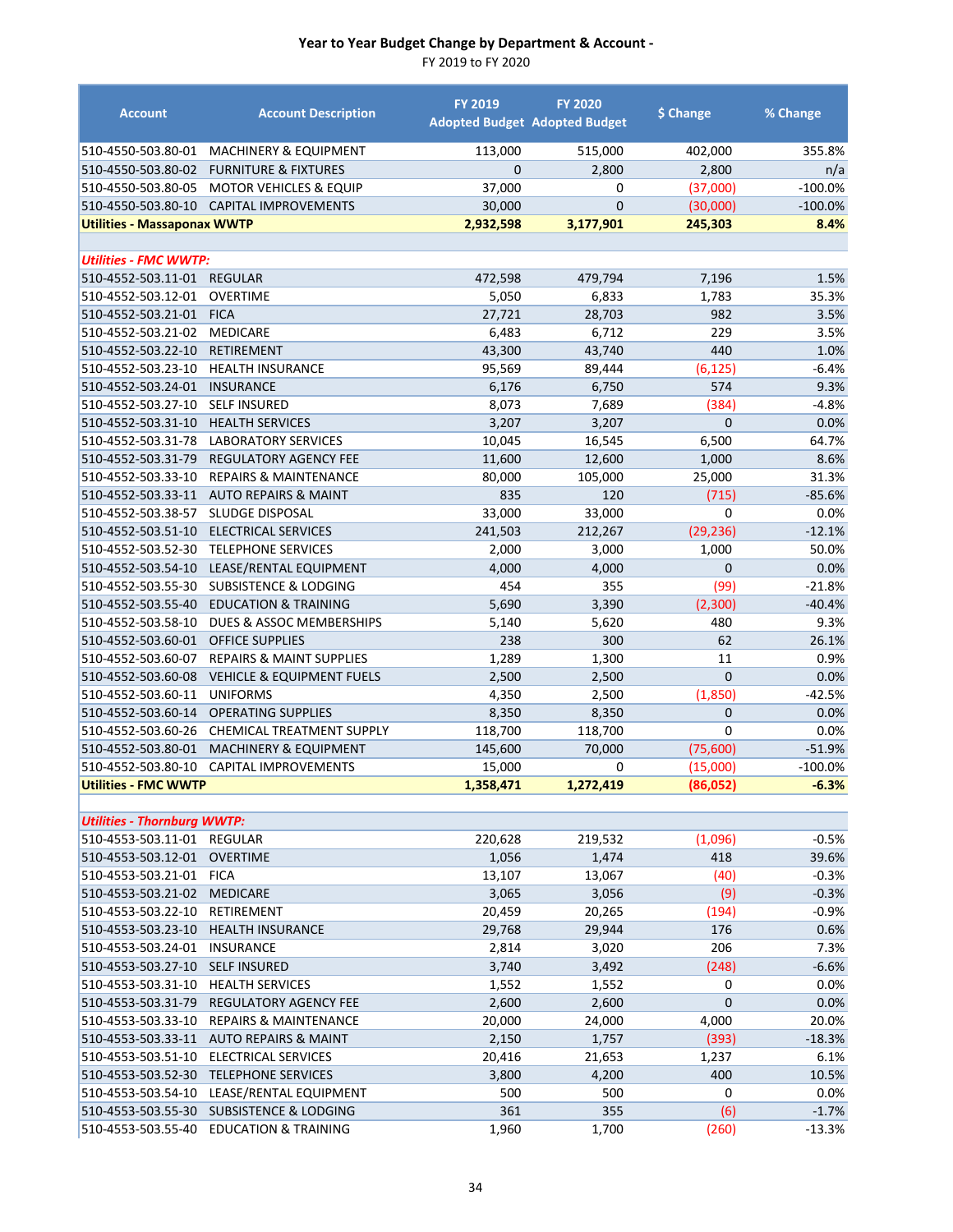| <b>Account</b>                            | <b>Account Description</b>                  | <b>FY 2019</b> | <b>FY 2020</b><br><b>Adopted Budget Adopted Budget</b> | \$ Change      | % Change      |
|-------------------------------------------|---------------------------------------------|----------------|--------------------------------------------------------|----------------|---------------|
| 510-4553-503.58-10                        | DUES & ASSOC MEMBERSHIPS                    | 370            | 425                                                    | 55             | 14.9%         |
| 510-4553-503.60-01                        | <b>OFFICE SUPPLIES</b>                      | 262            | 262                                                    | $\mathbf 0$    | 0.0%          |
| 510-4553-503.60-07                        | <b>REPAIRS &amp; MAINT SUPPLIES</b>         | 700            | 700                                                    | $\overline{0}$ | 0.0%          |
| 510-4553-503.60-08                        | <b>VEHICLE &amp; EQUIPMENT FUELS</b>        | 2,000          | 2,000                                                  | 0              | 0.0%          |
| 510-4553-503.60-11                        | <b>UNIFORMS</b>                             | 2,522          | 2,847                                                  | 325            | 12.9%         |
| 510-4553-503.60-14                        | <b>OPERATING SUPPLIES</b>                   | 2,273          | 2,273                                                  | 0              | 0.0%          |
| 510-4553-503.60-26                        | CHEMICAL TREATMENT SUPPLY                   | 9,461          | 9,461                                                  | $\overline{0}$ | 0.0%          |
| 510-4553-503.80-01                        | <b>MACHINERY &amp; EQUIPMENT</b>            | 17,500         | $\mathbf 0$                                            | (17,500)       | $-100.0%$     |
| <b>Utilities - Thornburg WWTP</b>         |                                             | 383,064        | 370,135                                                | (12, 929)      | $-3.4%$       |
| <b>Utilities - Composting Operations:</b> |                                             |                |                                                        |                |               |
| 510-4555-503.11-01                        | REGULAR                                     | 362,364        | 375,929                                                | 13,565         | 3.7%          |
| 510-4555-503.12-01                        | <b>OVERTIME</b>                             | 2,002          | 2,986                                                  | 984            | 49.2%         |
| 510-4555-503.21-01                        | <b>FICA</b>                                 | 21,583         | 22,336                                                 | 753            | 3.5%          |
| 510-4555-503.21-02                        | <b>MEDICARE</b>                             | 5,048          | 5,224                                                  | 176            | 3.5%          |
| 510-4555-503.22-10                        | RETIREMENT                                  | 34,381         | 35,618                                                 | 1,237          | 3.6%          |
| 510-4555-503.23-10                        | <b>HEALTH INSURANCE</b>                     | 82,653         | 93,014                                                 | 10,361         | 12.5%         |
| 510-4555-503.24-01                        | <b>INSURANCE</b>                            | 5,482          | 5,680                                                  | 198            | 3.6%          |
| 510-4555-503.27-10                        | <b>SELF INSURED</b>                         | 13,831         | 14,432                                                 | 601            | 4.3%          |
| 510-4555-503.31-10                        | <b>HEALTH SERVICES</b>                      | 1,272          | 1,272                                                  | 0              | 0.0%          |
| 510-4555-503.31-78                        | <b>LABORATORY SERVICES</b>                  | 10,000         | 8,500                                                  | (1,500)        | $-15.0%$      |
| 510-4555-503.31-79                        | REGULATORY AGENCY FEE                       | 500            | 95                                                     | (405)          | $-81.0%$      |
| 510-4555-503.31-90                        | OTHER PROFESSIONAL SER                      | 2,500          | 480                                                    | (2,020)        | $-80.8%$      |
| 510-4555-503.33-10                        | <b>REPAIRS &amp; MAINTENANCE</b>            | 58,000         | 58,000                                                 | 0              | 0.0%          |
| 510-4555-503.33-11                        | <b>AUTO REPAIRS &amp; MAINT</b>             | 2,000          | 2,000                                                  | $\overline{0}$ | 0.0%          |
| 510-4555-503.33-13                        | <b>TRUCK REPAIRS &amp; MAINT</b>            | 8,800          | 3,500                                                  | (5,300)        | $-60.2%$      |
| 510-4555-503.33-14                        | <b>HEAVY EQUIP REP &amp; MAINT</b>          | 80,000         | 80,000                                                 | 0              | 0.0%          |
| 510-4555-503.36-01                        | ADVERTISING                                 | 200            | 200                                                    | 0              | 0.0%          |
| 510-4555-503.51-10                        | <b>ELECTRICAL SERVICES</b>                  | 122,781        | 136,916                                                | 14,135         | 11.5%         |
| 510-4555-503.52-10                        | <b>POSTAL SERVICES</b>                      | 0              | 1,500                                                  | 1,500          | n/a           |
| 510-4555-503.52-30                        | <b>TELEPHONE SERVICES</b>                   | 700            | 600                                                    | (100)          | $-14.3%$      |
| 510-4555-503.53-05                        | <b>MOTOR VEHICLE INSURANCE</b>              | 259            | 478                                                    | 219            | 84.6%         |
| 510-4555-503.54-10                        | LEASE/RENTAL EQUIPMENT                      | 2,000          | 2,000                                                  | $\mathbf 0$    | 0.0%          |
| 510-4555-503.55-30                        | SUBSISTENCE & LODGING                       | 1,475          | 1,475                                                  | 0              | 0.0%          |
| 510-4555-503.55-40                        | <b>EDUCATION &amp; TRAINING</b>             | 1,195          | 1,195                                                  | 0              | 0.0%          |
|                                           | 510-4555-503.58-10 DUES & ASSOC MEMBERSHIPS | 1,262          | 1,262                                                  | $\pmb{0}$      | 0.0%          |
| 510-4555-503.58-64                        | <b>STONE &amp; HAULING</b>                  | 18,097         | 15,000                                                 | (3,097)        | $-17.1%$      |
| 510-4555-503.60-01                        | OFFICE SUPPLIES                             | 1,563          | 1,563                                                  | 0              | 0.0%          |
| 510-4555-503.60-07                        | <b>REPAIRS &amp; MAINT SUPPLIES</b>         | 3,000          | 3,000                                                  | $\mathbf 0$    | 0.0%          |
| 510-4555-503.60-08                        | <b>VEHICLE &amp; EQUIPMENT FUELS</b>        | 65,000         | 72,000                                                 | 7,000          | 10.8%         |
| 510-4555-503.60-09                        | <b>VEHICLE &amp; EQUIPMENT SUPP</b>         | 4,100          | 4,100                                                  | 0              | 0.0%          |
| 510-4555-503.60-11                        | <b>UNIFORMS</b>                             | 3,803          | 3,000                                                  | (803)          | $-21.1%$      |
| 510-4555-503.60-14                        | <b>OPERATING SUPPLIES</b>                   | 20,661         | 15,000                                                 | (5,661)        | $-27.4%$      |
| 510-4555-503.60-27                        | SMALL TOOL/EQUIP REPLCMNT                   | 2,000          | 2,000                                                  | $\Omega$       | 0.0%          |
| 510-4555-503.80-01                        | MACHINERY & EQUIPMENT                       | 38,000         | $\mathbf 0$                                            | (38,000)       | $-100.0\%$    |
| 510-4555-503.80-05                        | <b>MOTOR VEHICLES &amp; EQUIPMENT</b>       | 0              | 27,464                                                 | 27,464         | n/a           |
|                                           | 510-4555-503.80-10 CAPITAL IMPROVEMENTS     | 95,000         | $\mathbf 0$                                            | (95,000)       | $-100.0\%$    |
| <b>Utilities - Composting Operations</b>  |                                             | 1,071,512      | 997,819                                                | (73, 693)      | $-6.9%$       |
|                                           |                                             |                |                                                        |                |               |
| <b>Utilities - W/S Transmissions:</b>     |                                             |                |                                                        |                |               |
| 510-4560-504.11-01 REGULAR                |                                             | 788,965        | 776,772                                                | (12, 193)      | $-1.5%$       |
| 510-4560-504.12-01<br>510-4560-504.12-02  | <b>OVERTIME</b><br><b>ON-CALL</b>           | 26,504         | 32,918                                                 | 6,414<br>580   | 24.2%<br>2.9% |
| 510-4560-504.21-01                        | <b>FICA</b>                                 | 20,203         | 20,783                                                 | (598)          | $-1.2%$       |
| 510-4560-504.21-02                        | <b>MEDICARE</b>                             | 50,349         | 49,751                                                 |                | $-1.2%$       |
|                                           |                                             | 11,775         | 11,636                                                 | (139)          |               |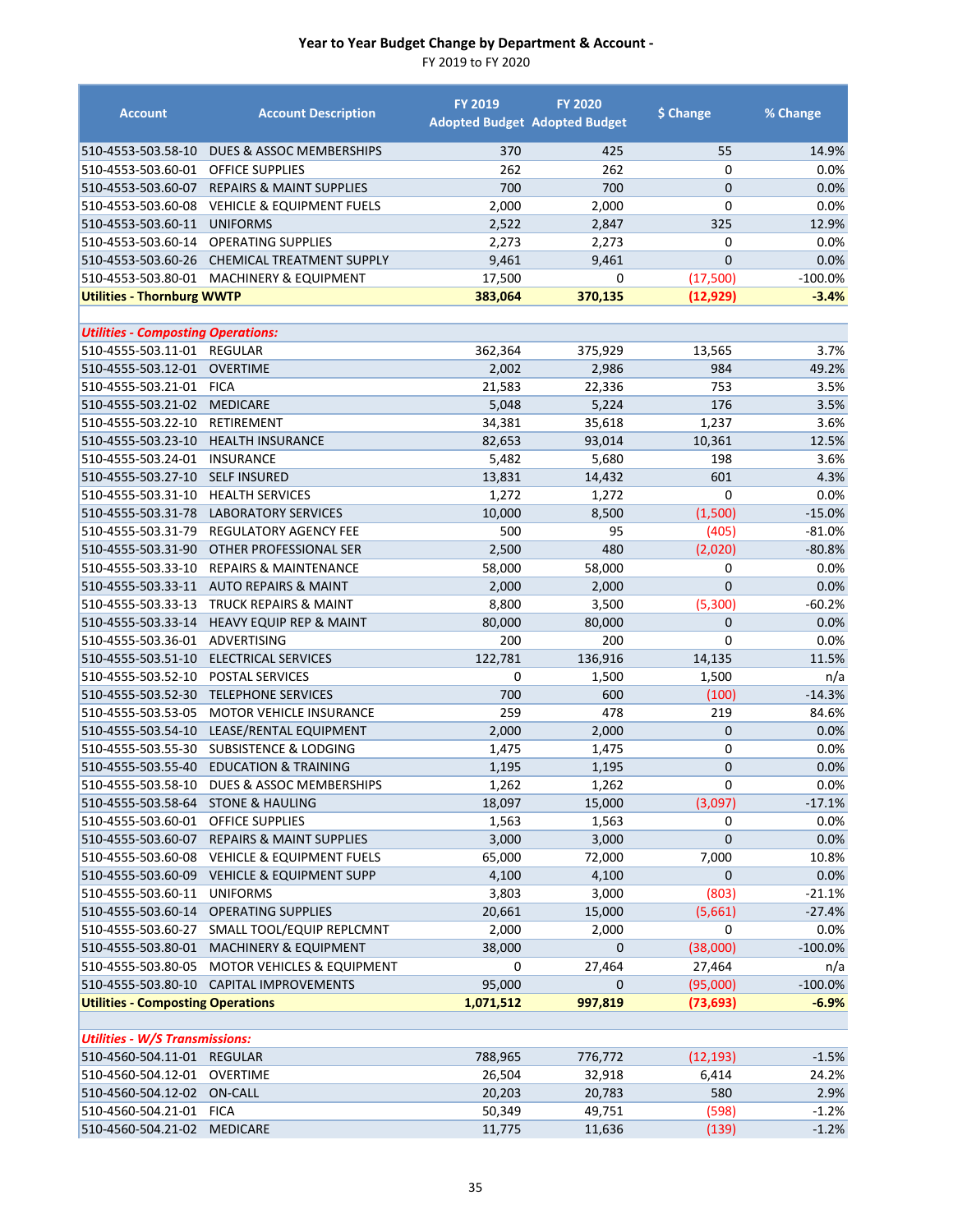| <b>Account</b>                                | <b>Account Description</b>            | <b>FY 2019</b> | <b>FY 2020</b><br><b>Adopted Budget Adopted Budget</b> | \$ Change      | % Change |
|-----------------------------------------------|---------------------------------------|----------------|--------------------------------------------------------|----------------|----------|
| 510-4560-504.22-10                            | RETIREMENT                            | 74,821         | 75,718                                                 | 897            | 1.2%     |
| 510-4560-504.23-10                            | <b>HEALTH INSURANCE</b>               | 141,574        | 163,236                                                | 21,662         | 15.3%    |
| 510-4560-504.24-01                            | <b>INSURANCE</b>                      | 11,055         | 11,372                                                 | 317            | 2.9%     |
| 510-4560-504.27-10                            | <b>SELF INSURED</b>                   | 21,836         | 19,679                                                 | (2, 157)       | $-9.9%$  |
| 510-4560-504.31-10                            | <b>HEALTH SERVICES</b>                | 4,334          | 6,255                                                  | 1,921          | 44.3%    |
| 510-4560-504.31-90                            | OTHER PROFESSIONAL SER                | 19,720         | 15,000                                                 | (4, 720)       | $-23.9%$ |
| 510-4560-504.33-10                            | <b>REPAIRS &amp; MAINTENANCE</b>      | 115,629        | 152,350                                                | 36,721         | 31.8%    |
| 510-4560-504.33-11                            | <b>AUTO REPAIRS &amp; MAINT</b>       | 33,863         | 30,120                                                 | (3, 743)       | $-11.1%$ |
| 510-4560-504.33-22                            | TANK MAINTENANCE PROGRAM              | 15,000         | 60,000                                                 | 45,000         | 300.0%   |
| 510-4560-504.52-30                            | <b>TELEPHONE SERVICES</b>             | 13,000         | 11,120                                                 | (1,880)        | $-14.5%$ |
| 510-4560-504.54-10                            | LEASE/RENTAL EQUIPMENT                | 2,500          | 2,500                                                  | 0              | 0.0%     |
| 510-4560-504.55-10                            | <b>MILEAGE</b>                        | 2,880          | 2,920                                                  | 40             | 1.4%     |
| 510-4560-504.55-30                            | SUBSISTENCE & LODGING                 | 10,398         | 13,404                                                 | 3,006          | 28.9%    |
| 510-4560-504.55-40                            | <b>EDUCATION &amp; TRAINING</b>       | 2,275          | 8,825                                                  | 6,550          | 287.9%   |
| 510-4560-504.60-07                            | <b>REPAIRS &amp; MAINT SUPPLIES</b>   | 1,000          | 1,000                                                  | 0              | 0.0%     |
| 510-4560-504.60-08                            | <b>VEHICLE &amp; EQUIPMENT FUELS</b>  | 27,000         | 27,000                                                 | $\overline{0}$ | 0.0%     |
| 510-4560-504.60-11                            | <b>UNIFORMS</b>                       | 22,343         | 15,000                                                 | (7, 343)       | $-32.9%$ |
| 510-4560-504.60-14                            | <b>OPERATING SUPPLIES</b>             | 684,055        | 700,000                                                | 15,945         | 2.3%     |
| 510-4560-504.60-27                            | SMALL TOOL/EQUIP REPLCMNT             | 3,700          | 9,850                                                  | 6,150          | 166.2%   |
| 510-4560-504.80-01                            | <b>MACHINERY &amp; EQUIPMENT</b>      | 33,200         | 10,000                                                 | (23, 200)      | $-69.9%$ |
| 510-4560-504.80-05                            | MOTOR VEHICLES & EQUIP                | 133,000        | 38,000                                                 | (95,000)       | $-71.4%$ |
| <b>Utilities - W/S Transmissions</b>          |                                       | 2,270,979      | 2,265,209                                              | (5,770)        | $-0.3%$  |
| <b>Utilities - Infiltration &amp; Inflow:</b> |                                       |                |                                                        |                |          |
| 510-4561-504.11-01                            | <b>REGULAR</b>                        | 532,298        | 584,405                                                | 52,107         | 9.8%     |
| 510-4561-504.12-01                            | <b>OVERTIME</b>                       | 21,991         | 23,418                                                 | 1,427          | 6.5%     |
| 510-4561-504.12-02                            | <b>ON-CALL</b>                        | 21,144         | 21,751                                                 | 607            | 2.9%     |
| 510-4561-504.21-01 FICA                       |                                       | 34,035         | 37,479                                                 | 3,444          | 10.1%    |
| 510-4561-504.21-02                            | <b>MEDICARE</b>                       | 7,960          | 8,765                                                  | 805            | 10.1%    |
| 510-4561-504.22-10                            | <b>RETIREMENT</b>                     | 50,682         | 57,709                                                 | 7,027          | 13.9%    |
| 510-4561-504.23-10                            | <b>HEALTH INSURANCE</b>               | 112,651        | 119,389                                                | 6,738          | 6.0%     |
| 510-4561-504.24-01                            | <b>INSURANCE</b>                      | 7,833          | 9,720                                                  | 1,887          | 24.1%    |
| 510-4561-504.27-10                            | <b>SELF INSURED</b>                   | 14,747         | 14,032                                                 | (715)          | $-4.8%$  |
| 510-4561-504.31-10                            | <b>HEALTH SERVICES</b>                | 4,585          | 4,960                                                  | 375            | 8.2%     |
| 510-4561-504.31-90                            | OTHER PROFESSIONAL SER                | 1,920          | 1,920                                                  | 0              | 0.0%     |
| 510-4561-504.33-10                            | <b>REPAIRS &amp; MAINTENANCE</b>      | 50,000         | 40,000                                                 | (10,000)       | $-20.0%$ |
| 510-4561-504.33-11                            | <b>AUTO REPAIRS &amp; MAINT</b>       | 8,600          | 8,600                                                  | 0              | 0.0%     |
| 510-4561-504.33-24                            | ROAD/EASEMENT MAINTENANCE             | 50,000         | 25,000                                                 | (25,000)       | $-50.0%$ |
| 510-4561-504.52-30                            | <b>TELEPHONE SERVICES</b>             | 12,000         | 10,080                                                 | (1,920)        | $-16.0%$ |
| 510-4561-504.54-10                            | LEASE/RENTAL EQUIPMENT                | 844            | 500                                                    | (344)          | $-40.8%$ |
| 510-4561-504.55-10                            | MILEAGE                               | 1,440          | 1,440                                                  | 0              | 0.0%     |
| 510-4561-504.55-30                            | <b>SUBSISTENCE &amp; LODGING</b>      | 5,728          | 8,839                                                  | 3,111          | 54.3%    |
| 510-4561-504.55-40                            | EDUCATION & TRAINING                  | 4,880          | 9,730                                                  | 4,850          | 99.4%    |
| 510-4561-504.58-10                            | DUES & ASSOC MEMBERSHIPS              | 250            | 295                                                    | 45             | 18.0%    |
| 510-4561-504.58-21                            | SEWAGE BACKUP CLEANING                | 20,000         | 20,000                                                 | 0              | 0.0%     |
| 510-4561-504.60-08                            | <b>VEHICLE &amp; EQUIPMENT FUELS</b>  | 18,000         | 18,500                                                 | 500            | 2.8%     |
| 510-4561-504.60-11                            | <b>UNIFORMS</b>                       | 17,010         | 17,010                                                 | 0              | 0.0%     |
| 510-4561-504.60-14                            | <b>OPERATING SUPPLIES</b>             | 30,000         | 30,000                                                 | $\mathbf 0$    | 0.0%     |
| 510-4561-504.60-27                            | SMALL TOOL/EQUIP REPLCMNT             | 944            | 800                                                    | (144)          | $-15.3%$ |
| 510-4561-504.80-01                            | MACHINERY & EQUIPMENT                 | 77,000         | 30,500                                                 | (46,500)       | $-60.4%$ |
| 510-4561-504.80-05                            | <b>MOTOR VEHICLES &amp; EQUIPMENT</b> | 0              | 41,500                                                 | 41,500         | n/a      |
| <b>Utilities - Infiltration &amp; Inflow</b>  |                                       | 1,106,542      | 1,146,342                                              | 39,800         | 3.6%     |
|                                               |                                       |                |                                                        |                |          |
| <b>Utilities - Line Location:</b>             |                                       |                |                                                        |                |          |
| 510-4562-504.11-01 REGULAR                    |                                       | 337,692        | 342,537                                                | 4,845          | 1.4%     |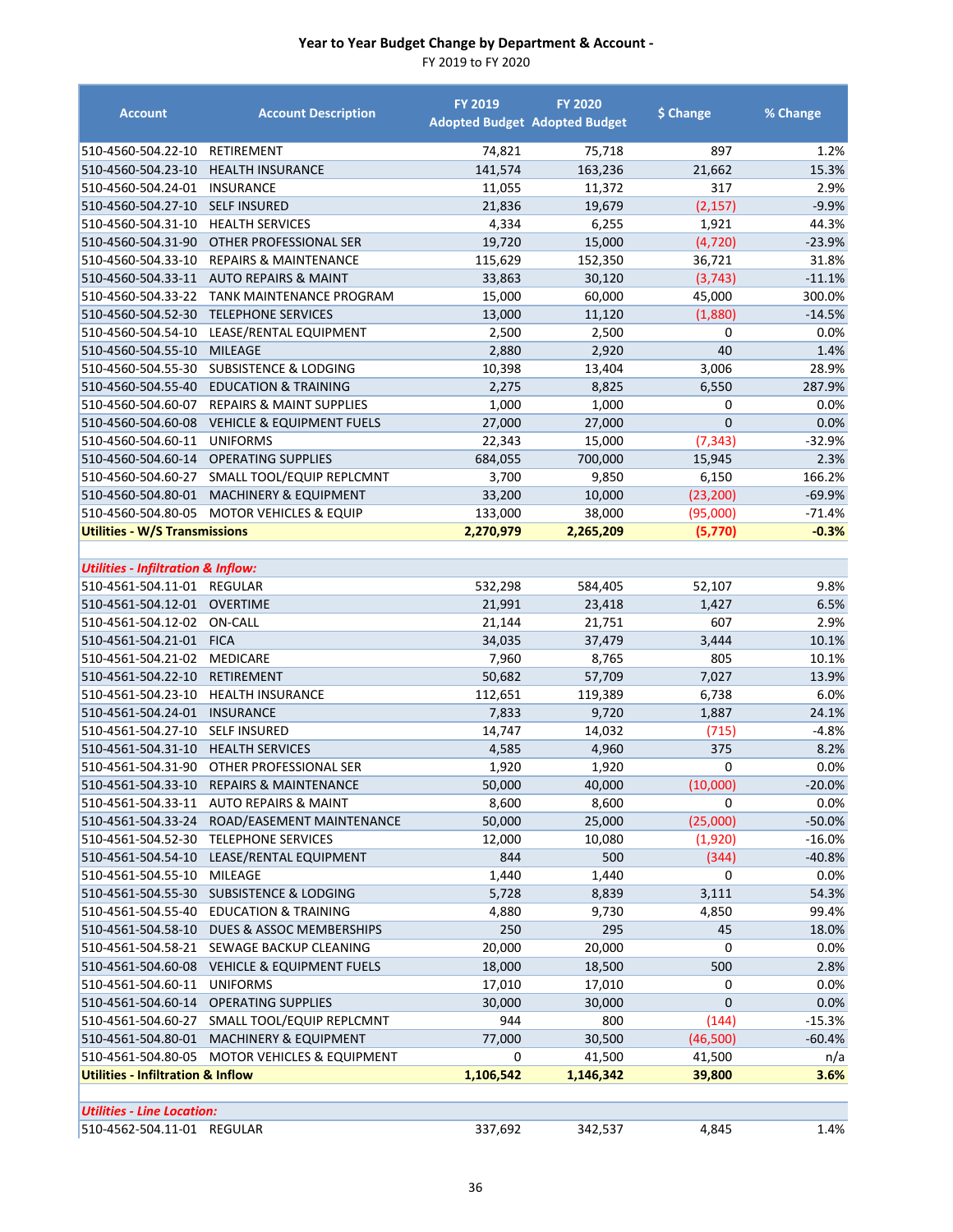FY 2019 to FY 2020

| <b>Account</b>                               | <b>Account Description</b>               | <b>FY 2019</b> | <b>FY 2020</b><br><b>Adopted Budget Adopted Budget</b> | \$ Change    | % Change  |
|----------------------------------------------|------------------------------------------|----------------|--------------------------------------------------------|--------------|-----------|
| 510-4562-504.12-01                           | <b>OVERTIME</b>                          | 4,200          | 4,321                                                  | 121          | 2.9%      |
| 510-4562-504.12-02                           | <b>ON-CALL</b>                           | 9,290          | 9,557                                                  | 267          | 2.9%      |
| 510-4562-504.21-01                           | <b>FICA</b>                              | 20,925         | 20,938                                                 | 13           | 0.1%      |
| 510-4562-504.21-02                           | <b>MEDICARE</b>                          | 4,893          | 4,897                                                  | 4            | 0.1%      |
| 510-4562-504.22-10                           | <b>RETIREMENT</b>                        | 32,285         | 33,576                                                 | 1,291        | 4.0%      |
| 510-4562-504.23-10                           | <b>HEALTH INSURANCE</b>                  | 66,417         | 76,682                                                 | 10,265       | 15.5%     |
| 510-4562-504.24-01                           | <b>INSURANCE</b>                         | 4,664          | 4,670                                                  | 6            | 0.1%      |
| 510-4562-504.27-10                           | <b>SELF INSURED</b>                      | 9,081          | 8,489                                                  | (592)        | $-6.5%$   |
| 510-4562-504.31-10                           | <b>HEALTH SERVICES</b>                   | 1,655          | 1,655                                                  | $\mathbf{0}$ | 0.0%      |
| 510-4562-504.31-90                           | OTHER PROFESSIONAL SER                   | 1,200          | 1,200                                                  | 0            | 0.0%      |
| 510-4562-504.33-10                           | <b>REPAIRS &amp; MAINTENANCE</b>         | 1,500          | 1,000                                                  | (500)        | $-33.3%$  |
| 510-4562-504.33-11                           | <b>AUTO REPAIRS &amp; MAINT</b>          | 4,175          | 7,055                                                  | 2,880        | 69.0%     |
| 510-4562-504.33-20                           | MAINTENANCE SVC CONTRACTS                | $\mathbf{0}$   | 3,540                                                  | 3,540        | n/a       |
| 510-4562-504.39-31                           | <b>MISS UTILITY FEES</b>                 | 19,586         | 22,000                                                 | 2,414        | 12.3%     |
| 510-4562-504.52-30                           | <b>TELEPHONE SERVICES</b>                | 6,020          | 5,500                                                  | (520)        | $-8.6%$   |
| 510-4562-504.55-10                           | MILEAGE                                  | 1,650          | 1,650                                                  | 0            | 0.0%      |
| 510-4562-504.55-30                           | <b>SUBSISTENCE &amp; LODGING</b>         | 5,400          | 6,348                                                  | 948          | 17.6%     |
| 510-4562-504.55-40                           | <b>EDUCATION &amp; TRAINING</b>          | 6,450          | 10,650                                                 | 4,200        | 65.1%     |
| 510-4562-504.60-08                           | <b>VEHICLE &amp; EQUIPMENT FUELS</b>     | 8,000          | 10,000                                                 | 2,000        | 25.0%     |
| 510-4562-504.60-11                           | <b>UNIFORMS</b>                          | 6,022          | 10,419                                                 | 4,397        | 73.0%     |
| 510-4562-504.60-14                           | <b>OPERATING SUPPLIES</b>                | 2,000          | 3,396                                                  | 1,396        | 69.8%     |
| 510-4562-504.80-01                           | <b>MACHINERY &amp; EQUIPMENT</b>         | 0              | 7,495                                                  | 7,495        | n/a       |
| 510-4562-504.80-05                           | <b>MOTOR VEHICLES &amp; EQUIP</b>        | 62,000         | 33,000                                                 | (29,000)     | $-46.8%$  |
| 510-4562-504.80-07                           | <b>COMPUTER EQUIPMENT</b>                | 2,000          | 0                                                      | (2,000)      | $-100.0%$ |
| <b>Utilities - Line Location</b>             |                                          | 617,105        | 630,575                                                | 13,470       | 2.2%      |
|                                              |                                          |                |                                                        |              |           |
| <b>Utilities - Pump Station Maintenance:</b> |                                          |                |                                                        |              |           |
| 510-4563-504.11-01                           | REGULAR                                  | 178,817        | 187,336                                                | 8,519        | 4.8%      |
| 510-4563-504.12-01                           | <b>OVERTIME</b>                          | 9,872          | 10,737                                                 | 865          | 8.8%      |
| 510-4563-504.12-02                           | ON-CALL                                  | 8,171          | 8,406                                                  | 235          | 2.9%      |
| 510-4563-504.21-01                           | <b>FICA</b>                              | 11,335         | 11,937                                                 | 602          | 5.3%      |
| 510-4563-504.21-02                           | <b>MEDICARE</b>                          | 2,651          | 2,792                                                  | 141          | 5.3%      |
| 510-4563-504.22-10                           | <b>RETIREMENT</b>                        | 17,097         | 18,666                                                 | 1,569        | 9.2%      |
| 510-4563-504.23-10                           | <b>HEALTH INSURANCE</b>                  | 46,463         | 46,738                                                 | 275          | 0.6%      |
| 510-4563-504.24-01                           | <b>INSURANCE</b>                         | 2,354          | 2,626                                                  | 272          | 11.6%     |
| 510-4563-504.27-10                           | <b>SELF INSURED</b>                      | 5,017          | 4,867                                                  | (150)        | $-3.0%$   |
| 510-4563-504.31-10                           | <b>HEALTH SERVICES</b>                   | 1,250          | 1,250                                                  | $\mathbf 0$  | 0.0%      |
| 510-4563-504.31-90                           | OTHER PROFESSIONAL SER                   | 720            | 720                                                    | 0            | 0.0%      |
| 510-4563-504.33-10                           | REPAIRS & MAINTENANCE                    | 100,000        | 100,000                                                | 0            | 0.0%      |
| 510-4563-504.33-11                           | <b>AUTO REPAIRS &amp; MAINT</b>          | 8,000          | 6,000                                                  | (2,000)      | $-25.0%$  |
| 510-4563-504.33-24                           | ROAD/EASEMENT MAINTENANCE                | 10,000         | 5,000                                                  | (5,000)      | $-50.0%$  |
| 510-4563-504.51-10                           | <b>ELECTRICAL SERVICES</b>               | 159,848        | 156,014                                                | (3,834)      | $-2.4%$   |
| 510-4563-504.52-30                           | <b>TELEPHONE SERVICES</b>                | 42,000         | 42,940                                                 | 940          | 2.2%      |
| 510-4563-504.52-31                           | SATELLITE SERVICES                       | 10,000         | 10,000                                                 | 0            | 0.0%      |
| 510-4563-504.54-10                           | LEASE/RENTAL EQUIPMENT                   | 3,000          | 3,000                                                  | $\pmb{0}$    | 0.0%      |
| 510-4563-504.55-10                           | MILEAGE                                  | 960            | 480                                                    | (480)        | $-50.0%$  |
|                                              | 510-4563-504.55-30 SUBSISTENCE & LODGING | 3,548          | 3,087                                                  | (461)        | $-13.0%$  |
| 510-4563-504.55-40                           | <b>EDUCATION &amp; TRAINING</b>          | 825            | 2,100                                                  | 1,275        | 154.5%    |
| 510-4563-504.58-22                           | ODOR CONTROL PROGRAM                     | 126,500        | 75,000                                                 | (51,500)     | $-40.7%$  |
| 510-4563-504.60-08                           | <b>VEHICLE &amp; EQUIPMENT FUELS</b>     | 8,000          | 10,000                                                 | 2,000        | 25.0%     |
| 510-4563-504.60-11                           | <b>UNIFORMS</b>                          | 1,180          | 5,397                                                  | 4,217        | 357.4%    |
|                                              | 510-4563-504.60-14 OPERATING SUPPLIES    | 6,113          | 6,113                                                  | 0            | $0.0\%$   |
| <b>Utilities - Pump Station Maintenance</b>  |                                          | 763,721        | 721,206                                                | (42, 515)    | $-5.6%$   |

*Utilities ‐ Laboratory Services:*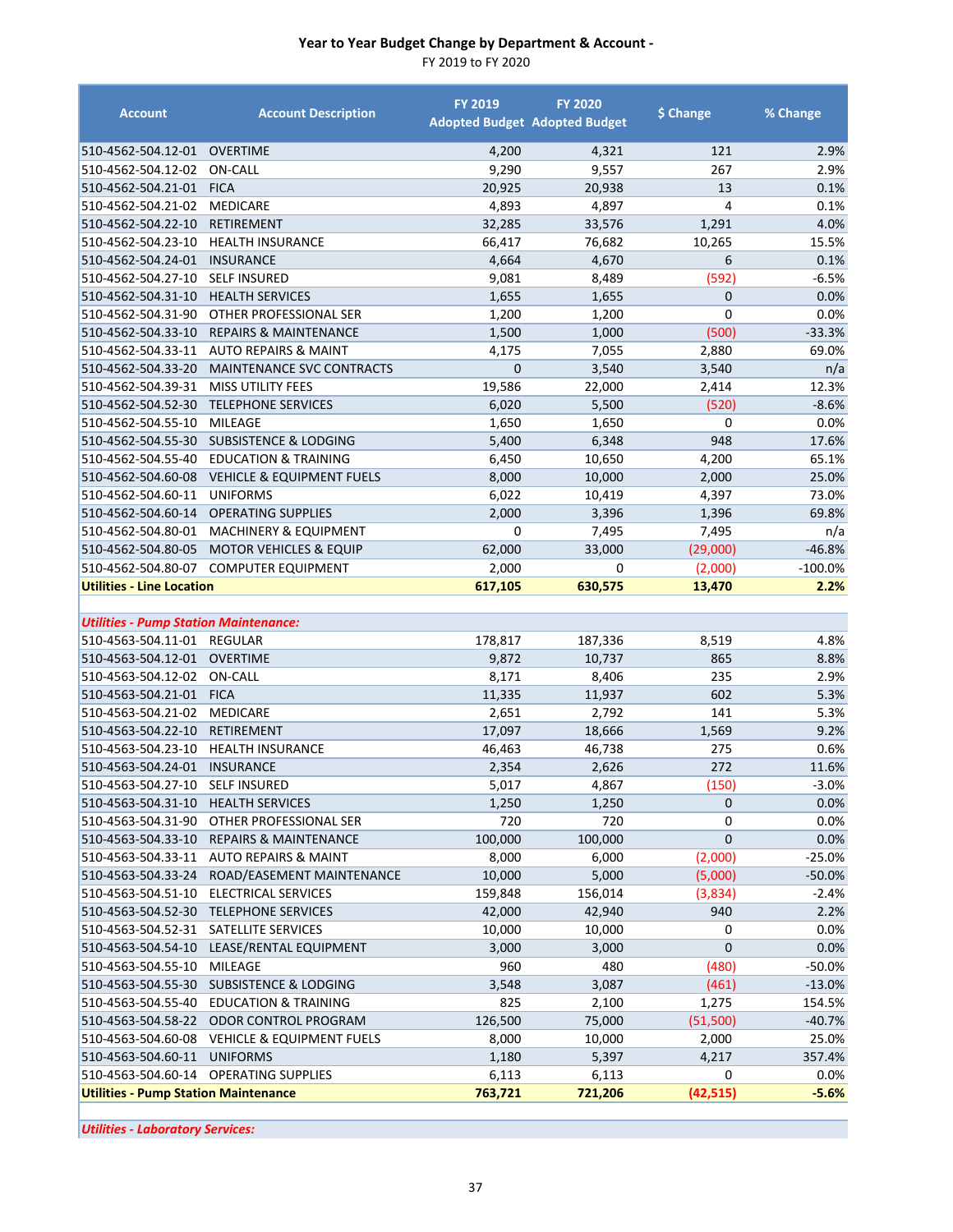| <b>Account</b>                          | <b>Account Description</b>                   | <b>FY 2019</b>       | <b>FY 2020</b><br><b>Adopted Budget Adopted Budget</b> | \$ Change    | % Change  |
|-----------------------------------------|----------------------------------------------|----------------------|--------------------------------------------------------|--------------|-----------|
| 510-4564-501.11-01 REGULAR              |                                              | 278,624              | 291,973                                                | 13,349       | 4.8%      |
| 510-4564-501.12-01                      | <b>OVERTIME</b>                              | 140                  | 144                                                    | 4            | 2.9%      |
| 510-4564-501.21-01                      | <b>FICA</b>                                  | 16,873               | 17,527                                                 | 654          | 3.9%      |
| 510-4564-501.21-02                      | <b>MEDICARE</b>                              | 3,946                | 4,099                                                  | 153          | 3.9%      |
| 510-4564-501.22-10                      | RETIREMENT                                   | 26,027               | 27,289                                                 | 1,262        | 4.8%      |
| 510-4564-501.23-10                      | <b>HEALTH INSURANCE</b>                      | 22,501               | 30,175                                                 | 7,674        | 34.1%     |
| 510-4564-501.24-01                      | <b>INSURANCE</b>                             | 4,074                | 4,266                                                  | 192          | 4.7%      |
| 510-4564-501.27-10                      | <b>SELF INSURED</b>                          | 4,980                | 5,264                                                  | 284          | 5.7%      |
| 510-4564-501.31-78                      | <b>LABORATORY SERVICES</b>                   | 1,000                | 9,500                                                  | 8,500        | 850.0%    |
| 510-4564-501.31-79                      | <b>REGULATORY AGENCY FEE</b>                 | 2,900                | 4,200                                                  | 1,300        | 44.8%     |
| 510-4564-501.33-10                      | <b>REPAIRS &amp; MAINTENANCE</b>             | 3,000                | 3,000                                                  | 0            | $0.0\%$   |
| 510-4564-501.33-11                      | <b>AUTO REPAIRS &amp; MAINT</b>              | 835                  | 835                                                    | $\mathbf{0}$ | 0.0%      |
| 510-4564-501.33-20                      | MAINTENANCE SVC CONTRACTS                    | 60,000               | 45,000                                                 | (15,000)     | $-25.0%$  |
| 510-4564-501.52-30                      | <b>TELEPHONE SERVICES</b>                    | 2,000                | 1,800                                                  | (200)        | $-10.0%$  |
| 510-4564-501.55-10                      | MILEAGE                                      | 1,000                | 1,000                                                  | 0            | 0.0%      |
| 510-4564-501.55-30                      | SUBSISTENCE & LODGING                        | 4,570                | 4,394                                                  | (176)        | $-3.9%$   |
| 510-4564-501.55-40                      | <b>EDUCATION &amp; TRAINING</b>              | 2,810                | 2,810                                                  | 0            | 0.0%      |
| 510-4564-501.58-10                      | DUES & ASSOC MEMBERSHIPS                     | 465                  | 465                                                    | $\mathbf{0}$ | 0.0%      |
| 510-4564-501.60-01                      | <b>OFFICE SUPPLIES</b>                       | 4,500                | 5,000                                                  | 500          | 11.1%     |
| 510-4564-501.60-07                      | <b>REPAIRS &amp; MAINT SUPPLIES</b>          | 3,000                | 3,000                                                  | $\mathbf{0}$ | 0.0%      |
| 510-4564-501.60-08                      | <b>VEHICLE &amp; EQUIPMENT FUELS</b>         | 480                  | 200                                                    | (280)        | $-58.3%$  |
| 510-4564-501.60-11                      | <b>UNIFORMS</b>                              | 2,700                | 2,700                                                  | $\mathbf{0}$ | 0.0%      |
| 510-4564-501.60-12                      | <b>BOOKS &amp; SUBSCRIPTIONS</b>             | 1,000                | 1,000                                                  | 0            | 0.0%      |
| 510-4564-501.60-14                      | <b>OPERATING SUPPLIES</b>                    | 78,150               | 78,150                                                 | $\mathbf{0}$ | 0.0%      |
| 510-4564-501.80-01                      | <b>MACHINERY &amp; EQUIPMENT</b>             | 37,700               | 0                                                      | (37,700)     | $-100.0%$ |
|                                         | 510-4564-501.80-02 FURNITURE & FIXTURES      | 350                  |                                                        |              | $-100.0%$ |
|                                         |                                              |                      | 0                                                      | (350)        |           |
| <b>Utilities - Laboratory Services</b>  |                                              | 563,625              | 543,791                                                | (19, 834)    | $-3.5%$   |
| <b>Utilities Fund Transfers:</b>        |                                              |                      |                                                        |              |           |
|                                         | 510-9190-501.99-31 TO CAPITAL PROJECTS       | 577,907              | 69,100                                                 | (508, 807)   | $-88.0%$  |
| <b>Utilities Fund Transfers</b>         |                                              | 577,907              | 69,100                                                 | (508, 807)   | $-88.0%$  |
|                                         |                                              |                      |                                                        |              |           |
| <b>Debt Service:</b>                    |                                              |                      |                                                        |              |           |
| 510-9510-506.90-02                      | <b>BOND ADMINISTRATIVE FEES</b>              | 10,651               | 8,801                                                  | (1,850)      | $-17.4%$  |
|                                         | 510-9510-506.91-52 10 W/S REVENUE BONDS      | 1,940,000            | 1,995,000                                              | 55,000       | 2.8%      |
|                                         | 510-9510-506.91-53 13 WS REV REFUNDING BONDS | 855,000              | 878,000                                                | 23,000       | 2.7%      |
|                                         | 510-9510-506.91-55 2015 W/S REVENUE BONDS    | 2,885,000            | 3,030,000                                              | 145,000      | 5.0%      |
| 510-9510-506.91-57                      | 2019 W/S REVENUE BONDS                       | 0                    | 321,113                                                | 321,113      | n/a       |
| 510-9510-506.92-52                      | 10 W/S REVENUE BONDS                         | 2,368,184            | 2,304,094                                              | (64,090)     | $-2.7%$   |
|                                         | 13 WS REV REFUNDING BONDS                    |                      | 510,712                                                | 44,693       | 9.6%      |
| 510-9510-506.92-53                      |                                              | 466,019<br>2,061,669 |                                                        |              |           |
| 510-9510-506.92-55                      | 15 W/S REF BONDS                             |                      | 1,917,419                                              | (144, 250)   | $-7.0%$   |
| 510-9510-506.92-57                      | 2019 W/S REVENUE BONDS                       | 0                    | 1,247,519                                              | 1,247,519    | n/a       |
| <b>Debt Service</b>                     |                                              | 10,586,523           | 12,212,658                                             | 1,626,135    | 15.4%     |
| <b>Total Utilities Fund</b>             |                                              | 32,948,852           | 34,020,878                                             | 1,072,026    | 3.3%      |
|                                         |                                              |                      |                                                        |              |           |
| <b>Utilities Capital Projects Fund:</b> |                                              |                      |                                                        |              |           |
|                                         | 520-9170-802.80-01 MACHINERY & EQUIPMENT     | 0                    | 300,000                                                | 300,000      | n/a       |
| 520-9170-802.89-02                      | <b>DESIGN</b>                                | $\overline{0}$       | 725,000                                                | 725,000      | n/a       |
|                                         |                                              |                      |                                                        |              |           |
| 520-9170-802.89-03                      | CONSTRUCTION                                 | 0                    | 1,045,000                                              | 1,045,000    | n/a       |
| 520-9180-802.31-90                      | OTHER PROFESSIONAL SERVICES                  | $\mathbf 0$          | 100,000                                                | 100,000      | n/a       |
| 520-9180-802.80-01                      | <b>MACHINERY &amp; EQUIPMENT</b>             | 0                    | 600,000                                                | 600,000      | n/a       |
| 520-9180-802.80-05                      | <b>MOTOR VEHICLES &amp; EQUIP</b>            | 496,695              | 0                                                      | (496, 695)   | $-100.0%$ |
| 520-9180-802.89-02                      | <b>DESIGN</b>                                | 0                    | 1,645,000                                              | 1,645,000    | n/a       |